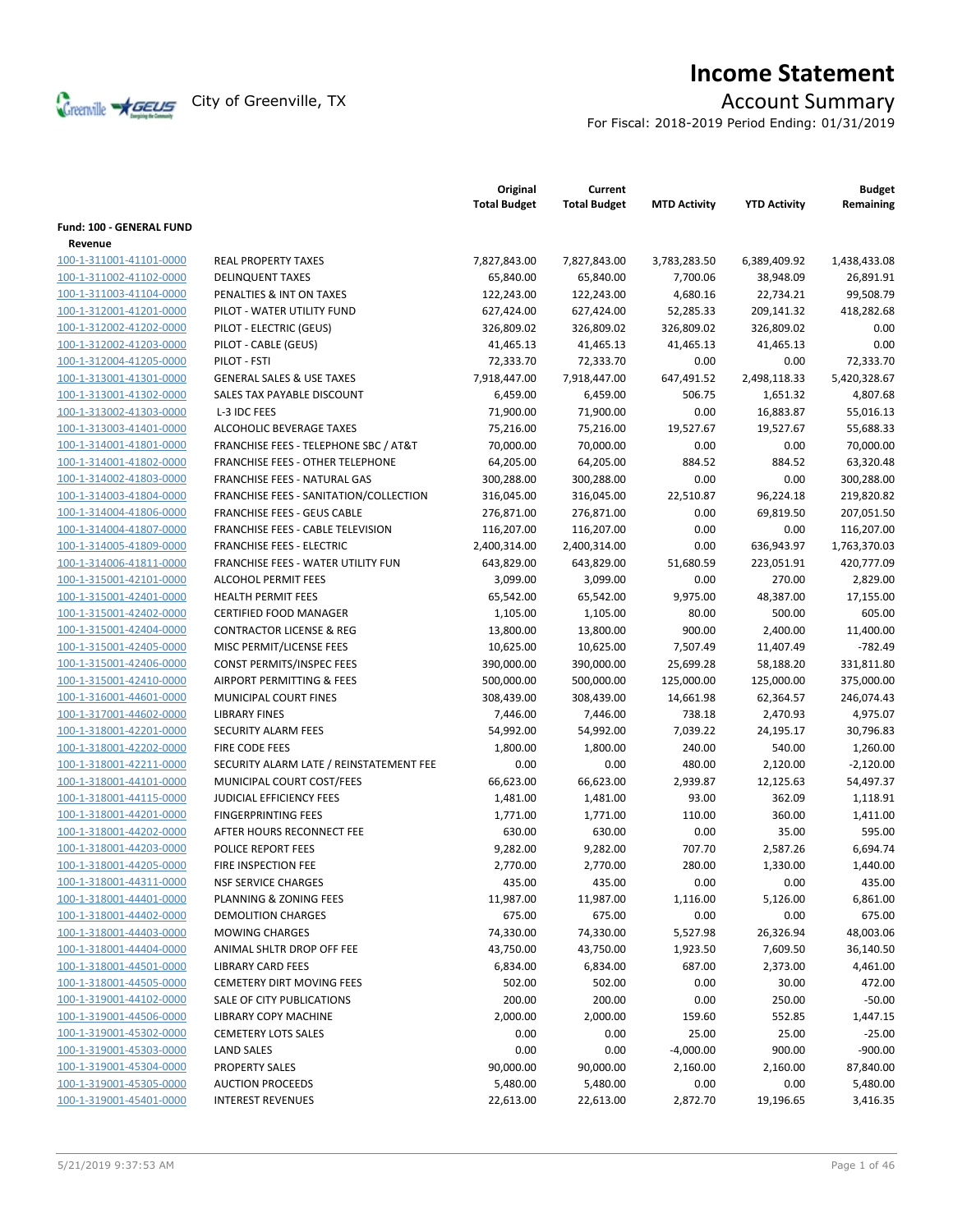|                                                    |                                               | Original<br><b>Total Budget</b> | Current<br><b>Total Budget</b> | <b>MTD Activity</b> | <b>YTD Activity</b> | Budget<br>Remaining   |
|----------------------------------------------------|-----------------------------------------------|---------------------------------|--------------------------------|---------------------|---------------------|-----------------------|
| 100-1-319001-45501-0000                            | LIBRARY MTG ROOM RENTAL                       | 1,015.00                        | 1,015.00                       | 220.00              | 392.50              | 622.50                |
| 100-1-319001-45503-0000                            | <b>PAVILION RENTALS</b>                       | 11,908.00                       | 11,908.00                      | 0.00                | 470.00              | 11,438.00             |
| 100-1-319001-45601-0000                            | MISCELLANEOUS REVENUES                        | 41,204.00                       | 41,204.00                      | 35.52               | 58,795.25           | $-17,591.25$          |
| 100-1-319001-45604-0000                            | OTHER REVENUE / OVER/SHORT                    | 0.00                            | 0.00                           | 99,233.93           | 277,319.75          | $-277,319.75$         |
| 100-1-322001-43002-0000                            | ANIMAL SHELTER CONTRIB                        | 100,000.00                      | 100,000.00                     | 0.00                | 25,000.00           | 75,000.00             |
| 100-1-322001-43003-0000                            | HUNT CO CONTRIB - FIRE                        | 28,800.00                       | 28,800.00                      | 2,400.00            | 9,600.00            | 19,200.00             |
| 100-1-322001-43004-0000                            | HUNT CO MEM HOSP REIM                         | 22,400.00                       | 22,400.00                      | 0.00                | 2,053.00            | 20,347.00             |
| 100-1-323001-46008-0000                            | <b>XFR - TOURISM FUND</b>                     | 190,000.00                      | 190,000.00                     | 15,833.33           | 63,333.32           | 126,666.68            |
| 100-1-324001-46506-0000                            | CA - RECREATION FUND                          | 10,275.00                       | 10,275.00                      | 856.25              | 3,425.00            | 6,850.00              |
| 100-1-324001-46509-0000                            | CA - VENUE MGMT FUND                          | 5,741.00                        | 5,741.00                       | 478.42              | 1,913.68            | 3,827.32              |
| 100-1-324001-46537-0000                            | CA - MAIL MACHINE LEASE                       | 3,132.00                        | 3,132.00                       | 269.28              | 1,077.12            | 2,054.88              |
| 100-1-324001-46614-0000                            | CA - SANITATION FUND COLLECTION               | 41,607.00                       | 41,607.00                      | 3,467.25            | 13,869.00           | 27,738.00             |
| 100-1-324001-46650-0000                            | CA - UTILITY FUND TO GENERAL GOVERNME         | 406,798.00                      | 406,798.00                     | 33,899.83           | 135,599.32          | 271,198.68            |
| 100-1-324001-46651-0000                            | CA - UTILITY FUND TO PUBLIC WORKS             | 155,979.00                      | 155,979.00                     | 12,998.25           | 51,993.00           | 103,986.00            |
| 100-1-324001-46801-0000                            | CA - SPENCE FUND                              | 600.00                          | 600.00                         | 50.00               | 200.00              | 400.00                |
| 100-1-324009-46901-0000                            | <b>CA - ELECTRIC UTILITY</b>                  | 355,294.00                      | 355,294.00                     | 29,607.83           | 118,431.32          | 236,862.68            |
| 100-1-324009-46906-0000                            | <b>CA - CABLE UTILITY</b>                     | 57,596.00                       | 57,596.00                      | 4,799.67            | 19,198.68           | 38,397.32             |
|                                                    | <b>Revenue Total:</b>                         | 24,474,298.85                   | 24,474,298.85                  | 5,369,898.18        | 11,793,477.18       | 12,680,821.67         |
| <b>Expense</b>                                     |                                               |                                 |                                |                     |                     |                       |
| 100-1-411000-52001-0000                            | <b>OFFICE SUPPLIES</b>                        | 60.00                           | 60.00                          | 0.00                | 0.00                | 60.00                 |
| 100-1-411000-52005-0000<br>100-1-411000-52103-0000 | PRINTED MATERIALS                             | 96.00                           | 96.00                          | 24.00               | 48.00               | 48.00                 |
|                                                    | <b>MEETING SUPPLIES</b>                       | 2,150.00                        | 2,150.00                       | 124.49              | 404.68              | 1,745.32              |
| 100-1-411000-54001-0000                            | <b>TELEPHONE CHARGES</b>                      | 1,452.00                        | 1,452.00                       | 112.04              | 336.02              | 1,115.98              |
| 100-1-411000-54201-0000<br>100-1-411000-54204-0000 | MEMBERSHIPS & SUBSCRIPTIONS                   | 6,274.00                        | 6,274.00                       | 0.00                | 2,164.80            | 4,109.20<br>$-100.00$ |
| 100-1-411000-54213-0000                            | <b>PUBLIC RELATIONS</b><br>PLAQUES AND AWARDS | 1,200.00<br>750.00              | 1,200.00<br>750.00             | 1,300.00<br>0.00    | 1,300.00<br>0.00    | 750.00                |
| 100-1-411000-54214-0000                            | <b>TRAVEL &amp; TRAINING</b>                  | 16,995.00                       | 16,995.00                      | 0.00                | 4,232.90            | 12,762.10             |
| 100-1-411400-51001-0000                            | <b>REGULAR SALARIES</b>                       | 82,284.00                       | 82,284.00                      | 6,146.88            | 27,630.55           | 54,653.45             |
| 100-1-411400-51021-0000                            | LONGEVITY                                     | 1,560.00                        | 1,560.00                       | 0.00                | 1,560.00            | 0.00                  |
| 100-1-411400-51116-0000                            | CAR ALLOWANCE                                 | 4,200.00                        | 4,200.00                       | 323.08              | 1,453.86            | 2,746.14              |
| 100-1-411400-51117-0000                            | <b>CELL PHONE ALLOWANCE</b>                   | 696.00                          | 696.00                         | 53.54               | 240.93              | 455.07                |
| 100-1-411400-51201-0000                            | <b>FICA</b>                                   | 5,502.00                        | 5,502.00                       | 384.68              | 1,844.72            | 3,657.28              |
| 100-1-411400-51202-0000                            | MEDICARE                                      | 1,287.00                        | 1,287.00                       | 89.96               | 431.43              | 855.57                |
| 100-1-411400-51203-0000                            | <b>HEALTH INSURANCE</b>                       | 10,725.00                       | 10,725.00                      | 893.75              | 3,575.00            | 7,150.00              |
| 100-1-411400-51204-0000                            | <b>WORKERS COMPENSATION</b>                   | 243.00                          | 243.00                         | 20.25               | 81.00               | 162.00                |
| 100-1-411400-51205-0000                            | STATE UNEMPLOYMENT                            | 69.00                           | 69.00                          | 117.42              | 117.42              | $-48.42$              |
| 100-1-411400-51301-0000                            | <b>TMRS</b>                                   | 9,939.00                        | 9,939.00                       | 721.50              | 3,552.35            | 6,386.65              |
| 100-1-411400-52001-0000                            | <b>OFFICE SUPPLIES</b>                        | 360.00                          | 360.00                         | 0.00                | 0.00                | 360.00                |
| 100-1-411400-52002-0000                            | POSTAGE / FREIGHT                             | 150.00                          | 150.00                         | 0.00                | 13.99               | 136.01                |
| 100-1-411400-52005-0000                            | PRINTED MATERIALS                             | 150.00                          | 150.00                         | 0.00                | 0.00                | 150.00                |
| 100-1-411400-54001-0000                            | <b>TELEPHONE CHARGES</b>                      | 1,020.00                        | 1,020.00                       | 93.05               | 325.68              | 694.32                |
| 100-1-411400-54101-0000                            | PROFESSIONAL SERVICES                         | 875.00                          | 875.00                         | 0.00                | 375.00              | 500.00                |
| 100-1-411400-54201-0000                            | MEMBERSHIPS & SUBSCRIPTIONS                   | 135.00                          | 135.00                         | 0.00                | 125.00              | 10.00                 |
| 100-1-411400-54206-0000                            | <b>ELECTION EXPENSE</b>                       | 4,000.00                        | 4,000.00                       | 0.00                | 128.24              | 3,871.76              |
| 100-1-411400-54212-0000                            | <b>PRINTING</b>                               | 4,000.00                        | 4,000.00                       | 0.00                | 0.00                | 4,000.00              |
| 100-1-411400-54214-0000                            | <b>TRAVEL &amp; TRAINING</b>                  | 1,100.00                        | 1,100.00                       | 50.00               | 115.40              | 984.60                |
| 100-1-412100-51001-0000                            | <b>REGULAR SALARIES</b>                       | 181,564.00                      | 181,564.00                     | 11,406.76           | 51,129.61           | 130,434.39            |
| 100-1-412100-51020-0000                            | <b>OVERTIME</b>                               | 7,037.00                        | 7,037.00                       | 202.66              | 1,569.96            | 5,467.04              |
| 100-1-412100-51021-0000                            | LONGEVITY                                     | 5,912.00                        | 5,912.00                       | 0.00                | 3,530.00            | 2,382.00              |
| 100-1-412100-51101-0000                            | <b>CERTIFICATION PAY</b>                      | 3,600.00                        | 3,600.00                       | 184.62              | 830.79              | 2,769.21              |
| 100-1-412100-51201-0000                            | <b>FICA</b>                                   | 12,283.00                       | 12,283.00                      | 663.75              | 3,261.46            | 9,021.54              |
| 100-1-412100-51202-0000                            | MEDICARE                                      | 2,873.00                        | 2,873.00                       | 155.23              | 762.75              | 2,110.25              |
| 100-1-412100-51203-0000                            | <b>HEALTH INSURANCE</b>                       | 42,900.00                       | 42,900.00                      | 3,575.00            | 14,300.00           | 28,600.00             |
| 100-1-412100-51204-0000                            | <b>WORKERS COMPENSATION</b>                   | 542.00                          | 542.00                         | 45.17               | 180.68              | 361.32                |
| 100-1-412100-51205-0000                            | STATE UNEMPLOYMENT                            | 399.00                          | 399.00                         | 212.29              | 212.29              | 186.71                |
| 100-1-412100-51301-0000                            | <b>TMRS</b>                                   | 21,375.00                       | 21,375.00                      | 1,304.42            | 6,564.38            | 14,810.62             |
| 100-1-412100-52001-0000                            | <b>OFFICE SUPPLIES</b>                        | 900.00                          | 900.00                         | 52.47               | 141.66              | 758.34                |
| 100-1-412100-52002-0000                            | POSTAGE / FREIGHT                             | 3,700.00                        | 3,700.00                       | 193.20              | 941.77              | 2,758.23              |
| 100-1-412100-52005-0000                            | PRINTED MATERIALS                             | 1,500.00                        | 1,500.00                       | 0.00                | 0.00                | 1,500.00              |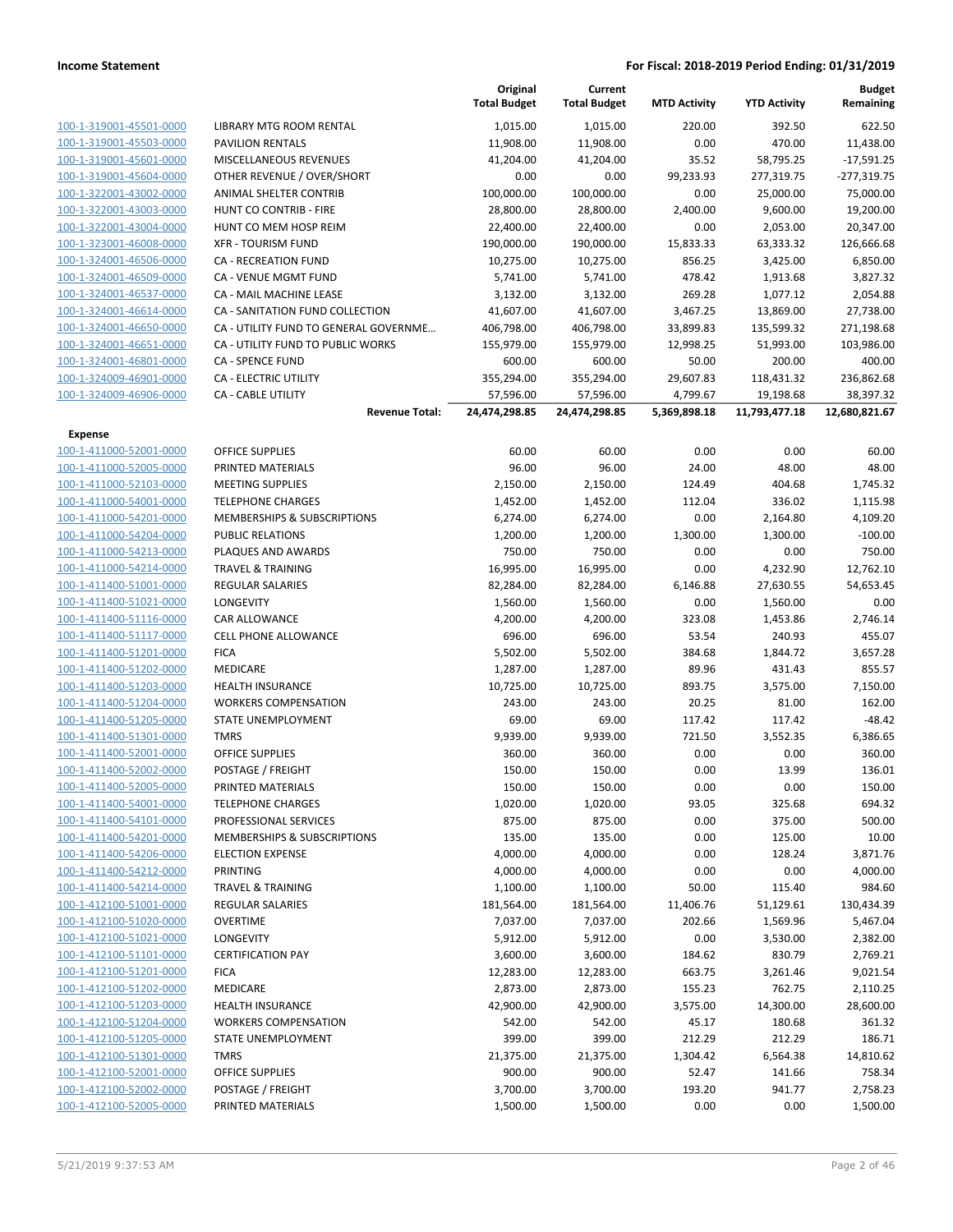**Current**

**Original**

**Budget**

|                                                    |                                                 | <b>Total Budget</b> | <b>Total Budget</b>    | <b>MTD Activity</b> | <b>YTD Activity</b>   | Remaining          |
|----------------------------------------------------|-------------------------------------------------|---------------------|------------------------|---------------------|-----------------------|--------------------|
| 100-1-412100-52102-0000                            | <b>BOOKS / REF SUPPLIES</b>                     | 250.00              | 250.00                 | 0.00                | 0.00                  | 250.00             |
| 100-1-412100-52110-0000                            | <b>TICKET WRITER SUPPLIES</b>                   | 8,700.00            | 8,700.00               | 0.00                | 0.00                  | 8,700.00           |
| 100-1-412100-53201-0000                            | <b>FURNITURE &amp; OFFICE EQUIPMENT</b>         | 1,212.00            | 1,212.00               | 0.00                | 1,211.54              | 0.46               |
| 100-1-412100-54001-0000                            | <b>TELEPHONE CHARGES</b>                        | 6,882.00            | 6,882.00               | 358.16              | 1,267.17              | 5,614.83           |
| 100-1-412100-54101-0000                            | PROFESSIONAL SERVICES                           | 27,192.00           | 27,192.00              | 70.00               | 5,279.70              | 21,912.30          |
| 100-1-412100-54201-0000                            | MEMBERSHIPS & SUBSCRIPTIONS                     | 550.00              | 550.00                 | 0.00                | 366.23                | 183.77             |
| 100-1-412100-54207-0000                            | COURT COSTS, JURY, WIT FEES                     | 360.00              | 360.00                 | 0.00                | 36.00                 | 324.00             |
| 100-1-412100-54214-0000                            | <b>TRAVEL &amp; TRAINING</b>                    | 6,785.00            | 6,785.00               | 0.00                | 1,802.43              | 4,982.57           |
| 100-1-413200-51001-0000                            | <b>REGULAR SALARIES</b>                         | 219,608.00          | 219,608.00             | 16,517.60           | 74,192.01             | 145,415.99         |
| 100-1-413200-51020-0000                            | <b>OVERTIME</b>                                 | 130.00              | 130.00                 | 54.78               | 54.78                 | 75.22              |
| 100-1-413200-51021-0000                            | LONGEVITY                                       | 432.00              | 432.00                 | 0.00                | 432.00                | 0.00               |
| 100-1-413200-51116-0000                            | CAR ALLOWANCE                                   | 7,200.00            | 7,200.00               | 553.84              | 2,492.28              | 4,707.72           |
| 100-1-413200-51117-0000                            | CELL PHONE ALLOWANCE                            | 960.00              | 960.00                 | 73.84               | 332.28                | 627.72             |
| 100-1-413200-51201-0000                            | <b>FICA</b>                                     | 8,974.00            | 8,974.00               | 1,012.79            | 3,106.72              | 5,867.28           |
| 100-1-413200-51202-0000                            | MEDICARE                                        | 3,311.00            | 3,311.00               | 236.86              | 1,081.83              | 2,229.17           |
| 100-1-413200-51203-0000                            | <b>HEALTH INSURANCE</b>                         | 21,450.00           | 21,450.00              | 1,787.50            | 7,150.00              | 14,300.00          |
| 100-1-413200-51204-0000                            | <b>WORKERS COMPENSATION</b>                     | 625.00              | 625.00                 | 52.08               | 208.32                | 416.68             |
| 100-1-413200-51205-0000                            | STATE UNEMPLOYMENT                              | 137.00              | 137.00                 | 215.57              | 215.57                | $-78.57$           |
| 100-1-413200-51301-0000                            | <b>TMRS</b>                                     | 25,573.00           | 25,573.00              | 1,902.34            | 8,909.61              | 16,663.39          |
| 100-1-413200-51303-0000                            | SUP 457 COMP PLAN                               | 12,334.00           | 12,334.00              | 1,695.24            | 7,628.58              | 4,705.42           |
| 100-1-413200-52001-0000                            | <b>OFFICE SUPPLIES</b>                          | 550.00              | 550.00                 | 0.00                | 34.46                 | 515.54             |
| 100-1-413200-52002-0000                            | POSTAGE / FREIGHT                               | 200.00              | 200.00                 | 0.00                | 26.80                 | 173.20             |
| 100-1-413200-52103-0000                            | <b>MEETING SUPPLIES</b>                         | 475.00              | 475.00                 | 42.49               | 685.95                | $-210.95$          |
| 100-1-413200-54001-0000                            | <b>TELEPHONE CHARGES</b>                        | 5,332.00            | 5,332.00               | 315.37              | 1,163.58              | 4,168.42           |
| 100-1-413200-54101-0000                            | PROFESSIONAL SERVICES                           | 100.00              | 100.00                 | 0.00                | 0.00                  | 100.00             |
| 100-1-413200-54201-0000                            | MEMBERSHIPS & SUBSCRIPTIONS                     | 1,400.00            | 1,400.00               | 0.00                | 0.00                  | 1,400.00           |
| 100-1-413200-54205-0000                            | <b>BUSINESS MEALS</b>                           | 250.00              | 250.00                 | 178.24              | 223.24                | 26.76              |
| 100-1-413200-54212-0000<br>100-1-413200-54214-0000 | <b>PRINTING</b><br><b>TRAVEL &amp; TRAINING</b> | 450.00<br>8,000.00  | 450.00                 | 0.00                | 0.00                  | 450.00<br>5,485.36 |
| 100-1-415100-51001-0000                            | <b>REGULAR SALARIES</b>                         | 300,886.00          | 7,460.97<br>268,250.00 | 161.70<br>18,812.27 | 1,975.61<br>83,621.43 | 184,628.57         |
| 100-1-415100-51020-0000                            | <b>OVERTIME</b>                                 | 1,148.00            | 1,148.00               | 95.07               | 679.39                | 468.61             |
| 100-1-415100-51021-0000                            | LONGEVITY                                       | 4,000.00            | 4,000.00               | 0.00                | 3,174.00              | 826.00             |
| 100-1-415100-51116-0000                            | CAR ALLOWANCE                                   | 4,200.00            | 4,200.00               | 323.08              | 1,453.86              | 2,746.14           |
| 100-1-415100-51117-0000                            | <b>CELL PHONE ALLOWANCE</b>                     | 1,920.00            | 1,920.00               | 73.84               | 332.28                | 1,587.72           |
| 100-1-415100-51201-0000                            | <b>FICA</b>                                     | 19,354.00           | 19,354.00              | 1,113.74            | 5,755.22              | 13,598.78          |
| 100-1-415100-51202-0000                            | MEDICARE                                        | 4,526.00            | 4,526.00               | 260.47              | 1,345.99              | 3,180.01           |
| 100-1-415100-51203-0000                            | <b>HEALTH INSURANCE</b>                         | 58,988.00           | 58,988.00              | 4,915.66            | 19,662.64             | 39,325.36          |
| 100-1-415100-51204-0000                            | <b>WORKERS COMPENSATION</b>                     | 854.00              | 854.00                 | 71.17               | 284.68                | 569.32             |
| 100-1-415100-51205-0000                            | <b>STATE UNEMPLOYMENT</b>                       | 377.00              | 377.00                 | 347.47              | 564.52                | $-187.52$          |
| 100-1-415100-51301-0000                            | <b>TMRS</b>                                     | 34,961.00           | 34,961.00              | 1,993.84            | 10,731.97             | 24,229.03          |
| <u>100-1-415100-52001-0000</u>                     | OFFICE SUPPLIES                                 | 1,700.00            | 1,700.00               | 958.07              | 1,059.65              | 640.35             |
| 100-1-415100-52002-0000                            | POSTAGE / FREIGHT                               | 4,000.00            | 4,000.00               | 516.16              | 1,473.44              | 2,526.56           |
| 100-1-415100-54001-0000                            | <b>TELEPHONE CHARGES</b>                        | 2,858.00            | 2,858.00               | 236.10              | 899.52                | 1,958.48           |
| 100-1-415100-54101-0000                            | PROFESSIONAL SERVICES                           | 0.00                | 0.00                   | 50.00               | 50.00                 | $-50.00$           |
| 100-1-415100-54110-0000                            | <b>AUDIT</b>                                    | 58,181.00           | 58,181.00              | 0.00                | 28,660.00             | 29,521.00          |
| 100-1-415100-54201-0000                            | <b>MEMBERSHIPS &amp; SUBSCRIPTIONS</b>          | 2,345.00            | 2,345.00               | 119.00              | 769.00                | 1,576.00           |
| 100-1-415100-54211-0000                            | ADVERTISING                                     | 25,000.00           | 25,000.00              | 6,340.38            | 8,019.23              | 16,980.77          |
| 100-1-415100-54212-0000                            | <b>PRINTING</b>                                 | 3,500.00            | 3,500.00               | 0.00                | 0.00                  | 3,500.00           |
| 100-1-415100-54214-0000                            | <b>TRAVEL &amp; TRAINING</b>                    | 4,500.00            | 4,500.00               | 1,536.54            | 1,677.16              | 2,822.84           |
| 100-1-415150-54401-0000                            | <b>APPRAISER</b>                                | 276,930.00          | 276,930.00             | 0.00                | 67,210.30             | 209,719.70         |
| 100-1-415150-54402-0000                            | <b>COLLECTOR</b>                                | 16,000.00           | 16,000.00              | 0.00                | 15,911.38             | 88.62              |
| 100-1-415300-54106-0000                            | <b>ATTORNEY FEES</b>                            | 200,000.00          | 200,000.00             | 36,174.00           | 68,353.47             | 131,646.53         |
| 100-1-415500-51001-0000                            | REGULAR SALARIES                                | 171,254.00          | 171,254.00             | 13,853.77           | 62,084.92             | 109,169.08         |
| 100-1-415500-51020-0000                            | <b>OVERTIME</b>                                 | 735.00              | 735.00                 | 0.00                | 573.25                | 161.75             |
| 100-1-415500-51021-0000                            | LONGEVITY                                       | 3,990.00            | 3,990.00               | 0.00                | 3,990.00              | 0.00               |
| 100-1-415500-51116-0000                            | CAR ALLOWANCE                                   | 4,200.00            | 4,200.00               | 323.08              | 1,453.86              | 2,746.14           |
| 100-1-415500-51117-0000                            | <b>CELL PHONE ALLOWANCE</b>                     | 960.00              | 960.00                 | 73.84               | 332.28                | 627.72             |
| 100-1-415500-51201-0000                            | <b>FICA</b>                                     | 11,231.00           | 11,231.00              | 817.48              | 4,038.83              | 7,192.17           |
| 100-1-415500-51202-0000                            | MEDICARE                                        | 2,627.00            | 2,627.00               | 191.18              | 944.57                | 1,682.43           |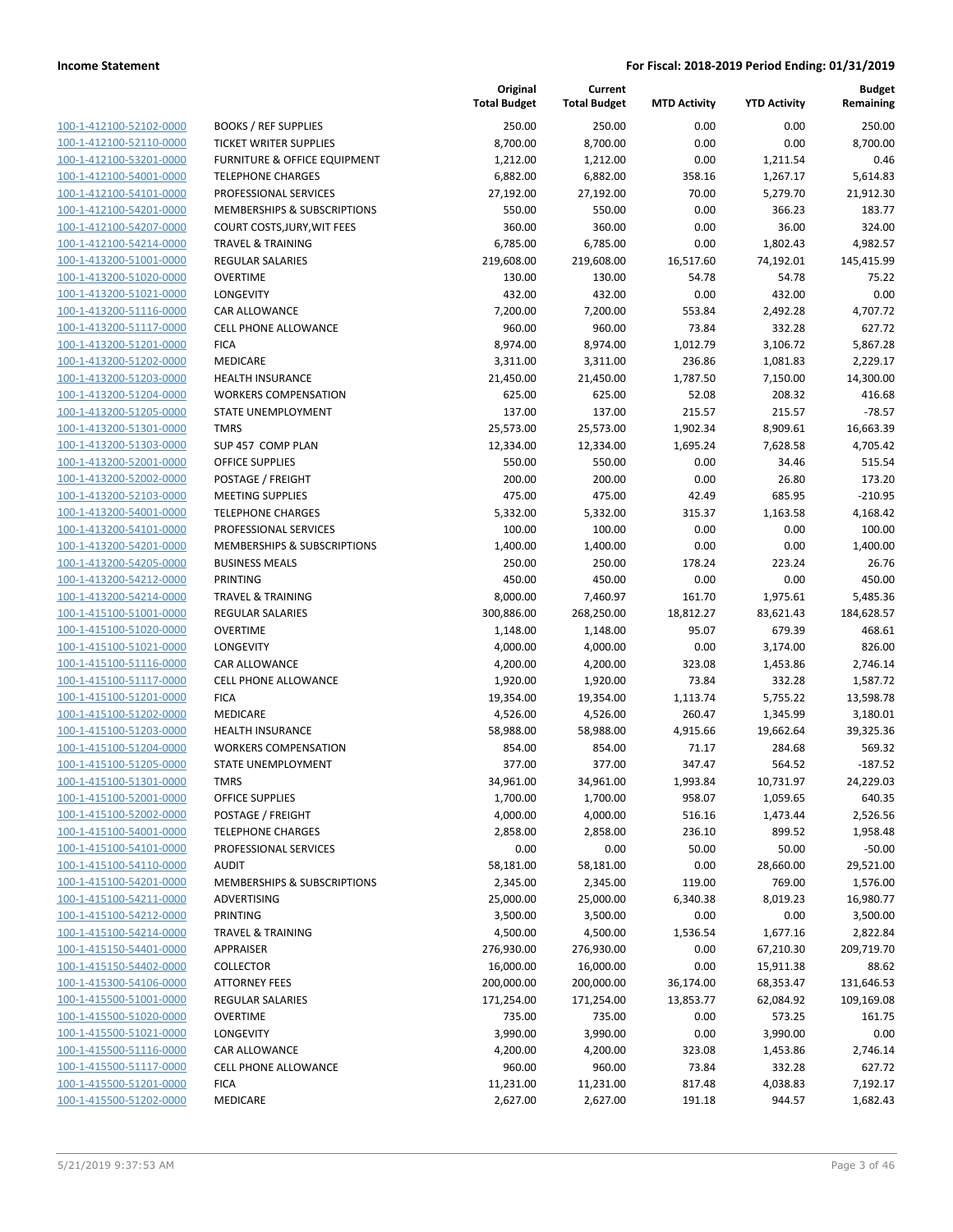| 100-1-415500-51203-0000                                   |
|-----------------------------------------------------------|
| 100-1-415500-51204-0000                                   |
| 100-1-415500-51205-0000                                   |
| 100-1-415500-51301-0000                                   |
| 100-1-415500-52001-0000                                   |
| 100-1-415500-52002-0000                                   |
| 100-1-415500-52303-0000                                   |
| 100-1-415500-52401-0000                                   |
| 100-1-415500-54001-0000                                   |
| 100-1-415500-54102-0000                                   |
| 100-1-415500-54107-0000                                   |
| 100-1-415500-54118-0000                                   |
| 100-1-415500-54119-0000                                   |
| 100-1-415500-54201-0000                                   |
|                                                           |
| 100-1-415500-54213-0000                                   |
| 100-1-415500-54214-0000                                   |
| 100-1-421100-51001-0000                                   |
| 100-1-421100-51020-0000                                   |
| 100-1-421100-51021-0000                                   |
| 100-1-421100-51101-0000                                   |
| 100-1-421100-51115-0000                                   |
| 100-1-421100-51117-0000                                   |
| 100-1-421100-51201-0000                                   |
| 100-1-421100-51202-0000                                   |
| 100-1-421100-51203-0000                                   |
| 100-1-421100-51204-0000                                   |
| 100-1-421100-51205-0000                                   |
| 100-1-421100-51301-0000                                   |
|                                                           |
| 100-1-421100-52001-0000                                   |
| 100-1-421100-52002-0000                                   |
| 100-1-421100-52004-0000                                   |
| 100-1-421100-52005-0000                                   |
| 100-1-421100-52103-0000                                   |
| 100-1-421100-52104-0000                                   |
| 100-1-421100-52201-0000                                   |
| 100-1-421100-52203-0000                                   |
| 100-1-421100-52302-0000                                   |
| 100-1-421100-52305-0000                                   |
| 100-1-421100-53202-0000                                   |
| 100-1-421100-53205-0000                                   |
| 100-1-421100-54001-0000                                   |
| <u>100-1-421100-54002-0000</u>                            |
| <u>100-1-421100-54201-0000</u>                            |
|                                                           |
| 100-1-421100-54205-0000                                   |
| 100-1-421100-54212-0000                                   |
| 100-1-421100-54213-0000                                   |
| 100-1-421100-54214-0000                                   |
| <u>100-1-421210-51001-0000</u>                            |
| <u>100-1-421210-51020-0000</u>                            |
| <u>100-1-421210-51021-0000</u>                            |
| 100-1-421210-51101-0000                                   |
| 100-1-421210-51115-0000                                   |
| <u>100-1-421210-51117-0000</u>                            |
|                                                           |
|                                                           |
| <u>100-1-421210-51201-0000</u>                            |
| <u>100-1-421210-51202-0000</u>                            |
| <u>100-1-421210-51203-0000</u>                            |
| <u>100-1-421210-51204-0000</u>                            |
| <u>100-1-421210-51205-0000</u><br>100-1-421210-51301-0000 |

|                         |                              | Original<br><b>Total Budget</b> | Current<br><b>Total Budget</b> | <b>MTD Activity</b> | <b>YTD Activity</b> | <b>Budget</b><br>Remaining |
|-------------------------|------------------------------|---------------------------------|--------------------------------|---------------------|---------------------|----------------------------|
| 100-1-415500-51203-0000 | <b>HEALTH INSURANCE</b>      | 32,175.00                       | 32,175.00                      | 2,681.25            | 10,725.00           | 21,450.00                  |
| 100-1-415500-51204-0000 | <b>WORKERS COMPENSATION</b>  | 496.00                          | 496.00                         | 41.33               | 165.32              | 330.68                     |
| 100-1-415500-51205-0000 | STATE UNEMPLOYMENT           | 206.00                          | 206.00                         | 256.52              | 256.52              | $-50.52$                   |
| 100-1-415500-51301-0000 | <b>TMRS</b>                  | 20,288.00                       | 20,288.00                      | 1,576.12            | 7,872.25            | 12,415.75                  |
| 100-1-415500-52001-0000 | <b>OFFICE SUPPLIES</b>       | 2,000.00                        | 2,000.00                       | 585.88              | 724.83              | 1,275.17                   |
| 100-1-415500-52002-0000 | POSTAGE / FREIGHT            | 1,000.00                        | 1,000.00                       | 132.38              | 362.74              | 637.26                     |
| 100-1-415500-52303-0000 | <b>TRAINING SUPPLIES</b>     | 500.00                          | 500.00                         | 0.00                | 0.00                | 500.00                     |
| 100-1-415500-52401-0000 | <b>RECREATIONAL SUPPLIES</b> | 0.00                            | 0.00                           | 38.97               | 38.97               | $-38.97$                   |
| 100-1-415500-54001-0000 | <b>TELEPHONE CHARGES</b>     | 2,165.00                        | 2,165.00                       | 175.27              | 664.92              | 1,500.08                   |
| 100-1-415500-54102-0000 | <b>MVR CHECKS</b>            | 200.00                          | 200.00                         | 0.00                | 0.00                | 200.00                     |
| 100-1-415500-54107-0000 | <b>MEDICAL</b>               | 5,500.00                        | 5,500.00                       | 822.00              | 1,034.00            | 4,466.00                   |
| 100-1-415500-54118-0000 | <b>MEDICAL - POLICE</b>      | 2,500.00                        | 2,500.00                       | 0.00                | 0.00                | 2,500.00                   |
| 100-1-415500-54119-0000 | <b>MEDICAL - FIRE</b>        | 2,500.00                        | 2,500.00                       | 82.00               | 295.00              | 2,205.00                   |
| 100-1-415500-54201-0000 | MEMBERSHIPS & SUBSCRIPTIONS  | 5,500.00                        | 5,500.00                       | 210.61              | 533.75              | 4,966.25                   |
| 100-1-415500-54213-0000 | PLAQUES AND AWARDS           | 10,900.00                       | 10,900.00                      | 255.00              | 9,676.15            | 1,223.85                   |
| 100-1-415500-54214-0000 | <b>TRAVEL &amp; TRAINING</b> | 6,000.00                        | 6,000.00                       | 475.00              | 529.50              | 5,470.50                   |
| 100-1-421100-51001-0000 | REGULAR SALARIES             | 284,521.00                      | 284,521.00                     | 30,217.25           | 131,256.50          | 153,264.50                 |
| 100-1-421100-51020-0000 | <b>OVERTIME</b>              | 1,850.00                        | 1,850.00                       | 333.46              | 2,389.21            | $-539.21$                  |
| 100-1-421100-51021-0000 | LONGEVITY                    | 4,488.00                        | 4,488.00                       | 600.00              | 8,048.00            | $-3,560.00$                |
| 100-1-421100-51101-0000 | <b>CERTIFICATION PAY</b>     | 3,600.00                        | 3,600.00                       | 415.38              | 1,869.21            | 1,730.79                   |
| 100-1-421100-51115-0000 | <b>CLOTHING ALLOWANCE</b>    | 840.00                          | 840.00                         | 27.72               | 724.74              | 115.26                     |
| 100-1-421100-51117-0000 | CELL PHONE ALLOWANCE         | 1,560.00                        | 1,560.00                       | 193.84              | 872.28              | 687.72                     |
| 100-1-421100-51201-0000 | <b>FICA</b>                  | 18,405.00                       | 18,405.00                      | 1,941.29            | 8,716.74            | 9,688.26                   |
| 100-1-421100-51202-0000 | MEDICARE                     | 4,304.00                        | 4,304.00                       | 454.01              | 2,038.59            | 2,265.41                   |
| 100-1-421100-51203-0000 | <b>HEALTH INSURANCE</b>      | 42,900.00                       | 42,900.00                      | 3,575.00            | 14,300.00           | 28,600.00                  |
| 100-1-421100-51204-0000 | <b>WORKERS COMPENSATION</b>  | 6,075.00                        | 6,075.00                       | 506.25              | 2,025.00            | 4,050.00                   |
| 100-1-421100-51205-0000 | STATE UNEMPLOYMENT           | 275.00                          | 275.00                         | 525.22              | 525.22              | $-250.22$                  |
| 100-1-421100-51301-0000 | <b>TMRS</b>                  | 33,248.00                       | 33,248.00                      | 3,515.69            | 16,689.60           | 16,558.40                  |
| 100-1-421100-52001-0000 | <b>OFFICE SUPPLIES</b>       | 1,000.00                        | 1,000.00                       | $-357.99$           | 117.87              | 882.13                     |
| 100-1-421100-52002-0000 | POSTAGE / FREIGHT            | 300.00                          | 300.00                         | 16.80               | 76.37               | 223.63                     |
| 100-1-421100-52004-0000 | <b>COMPUTER SUPPLIES</b>     | 300.00                          | 300.00                         | 0.00                | 0.00                | 300.00                     |
| 100-1-421100-52005-0000 | PRINTED MATERIALS            | 210.00                          | 210.00                         | 0.00                | 0.00                | 210.00                     |
| 100-1-421100-52103-0000 | <b>MEETING SUPPLIES</b>      | 1,200.00                        | 1,200.00                       | 373.11              | 596.27              | 603.73                     |
| 100-1-421100-52104-0000 | <b>WEARING APPAREL</b>       | 397.98                          | 397.98                         | 0.00                | 0.00                | 397.98                     |
| 100-1-421100-52201-0000 | MINOR TOOLS & EQUIPMENT      | 600.00                          | 600.00                         | 0.00                | 59.37               | 540.63                     |
| 100-1-421100-52203-0000 | <b>MOTOR VEHICLE FUEL</b>    | 4,200.00                        | 4,200.00                       | 151.17              | 830.23              | 3,369.77                   |
| 100-1-421100-52302-0000 | <b>MEDICAL SUPPLIES</b>      | 300.00                          | 300.00                         | 0.00                | 24.89               | 275.11                     |
| 100-1-421100-52305-0000 | PUBLIC EDUCATION             | 4,725.00                        | 4,725.00                       | 479.44              | 1,135.10            | 3,589.90                   |
| 100-1-421100-53202-0000 | MACHINE, TOOLS & IMPLMNTS    | 150.00                          | 150.00                         | 149.95              | 149.95              | 0.05                       |
| 100-1-421100-53205-0000 | <b>MOTOR VEHICLES</b>        | 2,245.00                        | 2,245.00                       | 363.44              | 3,013.32            | $-768.32$                  |
| 100-1-421100-54001-0000 | <b>TELEPHONE CHARGES</b>     | 20,174.00                       | 20,174.00                      | 1,965.44            | 6,063.30            | 14,110.70                  |
| 100-1-421100-54002-0000 | UTILITY CHARGES              | 83,432.00                       | 83,432.00                      | 6,013.38            | 24,308.97           | 59,123.03                  |
| 100-1-421100-54201-0000 | MEMBERSHIPS & SUBSCRIPTIONS  | 2,664.00                        | 2,664.00                       | 0.00                | 25.00               | 2,639.00                   |
| 100-1-421100-54205-0000 | <b>BUSINESS MEALS</b>        | 150.00                          | 150.00                         | 0.00                | 0.00                | 150.00                     |
| 100-1-421100-54212-0000 | <b>PRINTING</b>              | 222.00                          | 222.00                         | 0.00                | 0.00                | 222.00                     |
| 100-1-421100-54213-0000 | PLAQUES AND AWARDS           | 200.00                          | 200.00                         | 0.00                | 0.00                | 200.00                     |
| 100-1-421100-54214-0000 | <b>TRAVEL &amp; TRAINING</b> | 6,158.53                        | 6,158.53                       | 15.00               | 40.00               | 6,118.53                   |
| 100-1-421210-51001-0000 | REGULAR SALARIES             | 818,807.00                      | 818,807.00                     | 53,365.80           | 227,388.95          | 591,418.05                 |
| 100-1-421210-51020-0000 | <b>OVERTIME</b>              | 46,777.00                       | 46,777.00                      | 2,658.77            | 19,163.38           | 27,613.62                  |
| 100-1-421210-51021-0000 | LONGEVITY                    | 15,528.00                       | 15,528.00                      | 147.70              | 12,344.65           | 3,183.35                   |
| 100-1-421210-51101-0000 | <b>CERTIFICATION PAY</b>     | 19,320.00                       | 19,320.00                      | 1,153.82            | 5,192.19            | 14,127.81                  |
| 100-1-421210-51115-0000 | <b>CLOTHING ALLOWANCE</b>    | 7,920.00                        | 7,920.00                       | 83.16               | 3,074.22            | 4,845.78                   |
| 100-1-421210-51117-0000 | CELL PHONE ALLOWANCE         | 5,160.00                        | 5,160.00                       | 304.64              | 1,370.88            | 3,789.12                   |
| 100-1-421210-51201-0000 | <b>FICA</b>                  | 56,638.00                       | 56,638.00                      | 3,330.82            | 15,690.62           | 40,947.38                  |
| 100-1-421210-51202-0000 | MEDICARE                     | 13,246.00                       | 13,246.00                      | 778.98              | 3,669.59            | 9,576.41                   |
| 100-1-421210-51203-0000 | <b>HEALTH INSURANCE</b>      | 117,975.00                      | 117,975.00                     | 9,831.25            | 39,325.00           | 78,650.00                  |
| 100-1-421210-51204-0000 | <b>WORKERS COMPENSATION</b>  | 25,438.00                       | 25,438.00                      | 2,119.83            | 8,479.32            | 16,958.68                  |
| 100-1-421210-51205-0000 | STATE UNEMPLOYMENT           | 755.00                          | 755.00                         | 1,038.85            | 1,038.85            | $-283.85$                  |
| 100-1-421210-51301-0000 | <b>TMRS</b>                  | 102,313.00                      | 102,313.00                     | 6,383.15            | 30,880.50           | 71,432.50                  |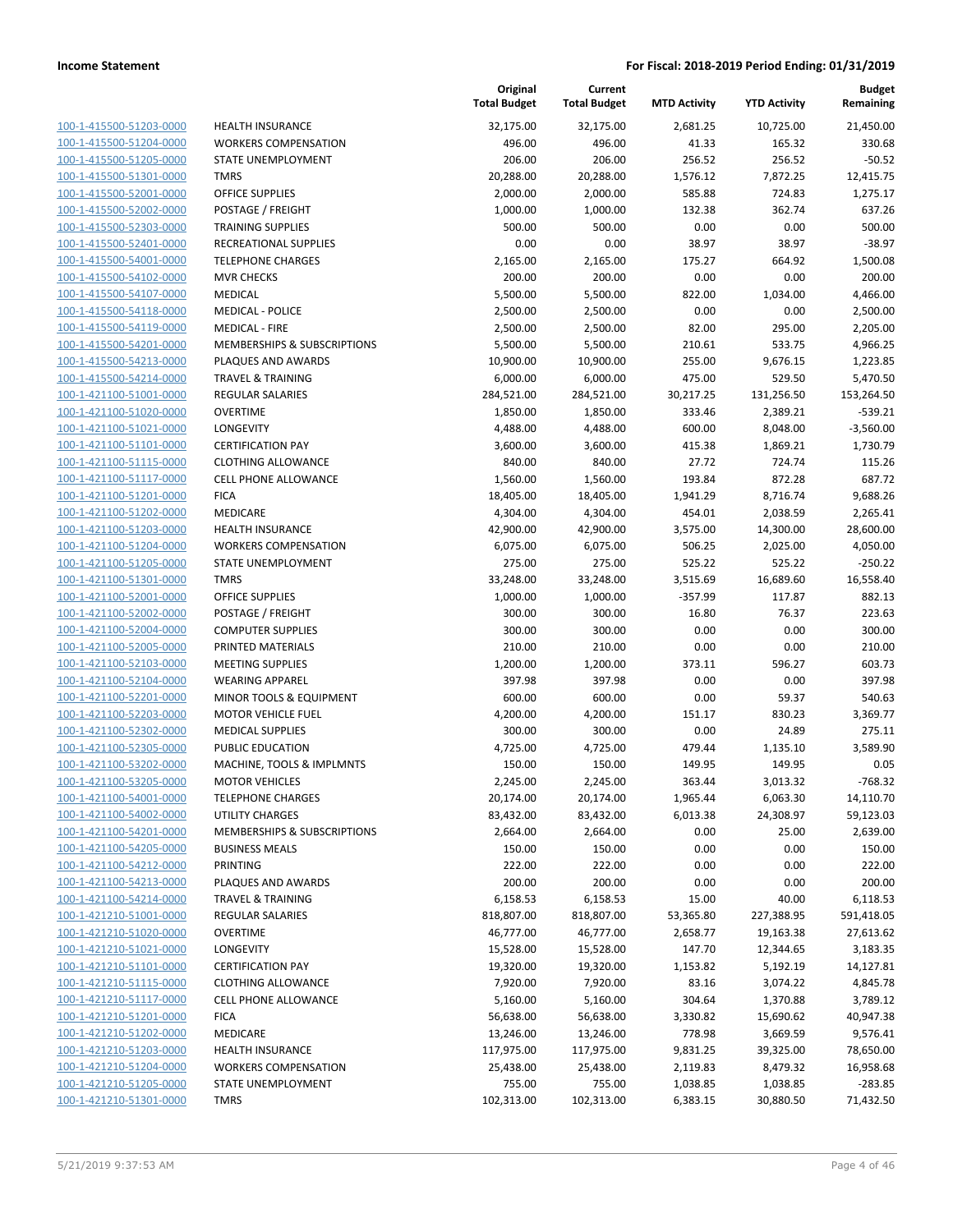| 100-1-421210-51401-0000                                   |
|-----------------------------------------------------------|
| 100-1-421210-52001-0000                                   |
| 100-1-421210-52002-0000                                   |
| 100-1-421210-52004-0000                                   |
| 100-1-421210-52005-0000                                   |
| 100-1-421210-52102-0000                                   |
|                                                           |
| 100-1-421210-52201-0000                                   |
| 100-1-421210-52203-0000                                   |
| 100-1-421210-53203-0000                                   |
| 100-1-421210-53205-0000                                   |
| 100-1-421210-54001-0000                                   |
| 100-1-421210-54201-0000                                   |
| 100-1-421210-54208-0000                                   |
| 100-1-421210-54214-0000                                   |
| 100-1-421210-54215-0000                                   |
| 100-1-421210-54216-0000                                   |
| 100-1-421230-51001-0000                                   |
| 100-1-421230-51020-0000                                   |
| 100-1-421230-51021-0000                                   |
| 1-421230-51101-0000<br>$100-$                             |
| 100-1-421230-51102-0000                                   |
|                                                           |
| 100-1-421230-51115-0000                                   |
| 100-1-421230-51117-0000                                   |
| 100-1-421230-51201-0000                                   |
| 100-1-421230-51202-0000                                   |
| 100-1-421230-51203-0000                                   |
| 100-1-421230-51204-0000                                   |
| 100-1-421230-51205-0000                                   |
| 100-1-421230-51301-0000                                   |
| 1-421230-51401-0000<br>$100-$                             |
| 100-1-421230-52001-0000                                   |
| 100-1-421230-52002-0000                                   |
| 100-1-421230-52004-0000                                   |
|                                                           |
| 100-1-421230-52005-0000                                   |
| 100-1-421230-52104-0000                                   |
| 100-1-421230-52108-0000                                   |
| 100-1-421230-52109-0000                                   |
| 100-1-421230-52111-0000                                   |
| 100-1-421230-52201-0000                                   |
| 100-1-421230-52203-0000                                   |
| 100-1-421230-52309-0000                                   |
| 100-1-421230-53202-0000                                   |
| <u>100-1-421230-53205-0000</u>                            |
| <u>100-1-421230-54001-0000</u>                            |
| 100-1-421230-54108-0000                                   |
|                                                           |
| 100-1-421230-54201-0000                                   |
| 100-1-421230-54214-0000                                   |
| <u>100-1-421240-51001-0000</u>                            |
| <u>100-1-421240-51020-0000</u>                            |
| 100-1-421240-51021-0000                                   |
| 100-1-421240-51101-0000                                   |
| 100-1-421240-51102-0000                                   |
| 100-1-421240-51115-0000                                   |
| <u>100-1-421240-51117-0000</u>                            |
| 100-1-421240-51201-0000                                   |
| 100-1-421240-51202-0000                                   |
| 100-1-421240-51203-0000                                   |
|                                                           |
| 100-1-421240-51204-0000<br><u>100-1-421240-51205-0000</u> |
|                                                           |

|                         |                                    | Original<br><b>Total Budget</b> | Current<br><b>Total Budget</b> | <b>MTD Activity</b> | <b>YTD Activity</b> | <b>Budget</b><br>Remaining |
|-------------------------|------------------------------------|---------------------------------|--------------------------------|---------------------|---------------------|----------------------------|
| 100-1-421210-51401-0000 | <b>CONTRA - SALARIES</b>           | 0.00                            | 0.00                           | 0.00                | $-483.06$           | 483.06                     |
| 100-1-421210-52001-0000 | <b>OFFICE SUPPLIES</b>             | 1,635.00                        | 1,635.00                       | 0.00                | 0.00                | 1,635.00                   |
| 100-1-421210-52002-0000 | POSTAGE / FREIGHT                  | 150.00                          | 150.00                         | 0.00                | 7.37                | 142.63                     |
| 100-1-421210-52004-0000 | <b>COMPUTER SUPPLIES</b>           | 1,785.00                        | 1,785.00                       | 363.00              | 560.86              | 1,224.14                   |
| 100-1-421210-52005-0000 | PRINTED MATERIALS                  | 100.00                          | 100.00                         | 0.00                | 0.00                | 100.00                     |
| 100-1-421210-52102-0000 | <b>BOOKS / REF SUPPLIES</b>        | 120.00                          | 120.00                         | 0.00                | 0.00                | 120.00                     |
| 100-1-421210-52201-0000 | MINOR TOOLS & EQUIPMENT            | 1,160.00                        | 1,160.00                       | 0.00                | 140.54              | 1,019.46                   |
| 100-1-421210-52203-0000 | <b>MOTOR VEHICLE FUEL</b>          | 8,413.00                        | 8,413.00                       | 149.78              | 1,112.67            | 7,300.33                   |
| 100-1-421210-53203-0000 | <b>INSTRUMENTS &amp; APPARATUS</b> | 300.00                          | 300.00                         | 0.00                | 0.00                | 300.00                     |
| 100-1-421210-53205-0000 | <b>MOTOR VEHICLES</b>              | 3,947.00                        | 3,947.00                       | 32.35               | 158.94              | 3,788.06                   |
| 100-1-421210-54001-0000 | <b>TELEPHONE CHARGES</b>           | 28,094.00                       | 28,094.00                      | 2,492.11            | 7,908.23            | 20,185.77                  |
| 100-1-421210-54201-0000 | MEMBERSHIPS & SUBSCRIPTIONS        | 6,557.00                        | 6,557.00                       | 792.00              | 4,192.00            | 2,365.00                   |
| 100-1-421210-54208-0000 | <b>LABORATORY WORK</b>             | 5,500.00                        | 5,500.00                       | 0.00                | 709.23              | 4,790.77                   |
| 100-1-421210-54214-0000 | <b>TRAVEL &amp; TRAINING</b>       | 8,450.00                        | 8,450.00                       | 745.00              | 1,207.00            | 7,243.00                   |
| 100-1-421210-54215-0000 | <b>EVIDENCE PURCHASES</b>          | 1,000.00                        | 1,000.00                       | 0.00                | 0.00                | 1,000.00                   |
| 100-1-421210-54216-0000 | <b>INFORMANT EXPENSES</b>          | 500.00                          | 500.00                         | 0.00                | 0.00                | 500.00                     |
| 100-1-421230-51001-0000 | <b>REGULAR SALARIES</b>            | 2,876,471.00                    | 2,876,471.00                   | 199,741.34          | 886,731.28          | 1,989,739.72               |
| 100-1-421230-51020-0000 | <b>OVERTIME</b>                    | 209,683.00                      | 209,683.00                     | 39,202.33           | 137,477.30          | 72,205.70                  |
| 100-1-421230-51021-0000 | LONGEVITY                          | 39,132.00                       | 39,132.00                      | 512.29              | 31,232.01           | 7,899.99                   |
| 100-1-421230-51101-0000 | <b>CERTIFICATION PAY</b>           | 55,380.00                       | 55,380.00                      | 2,838.43            | 12,738.34           | 42,641.66                  |
| 100-1-421230-51102-0000 | <b>BILINGUAL PAY</b>               | 900.00                          | 900.00                         | 92.32               | 334.66              | 565.34                     |
| 100-1-421230-51115-0000 | <b>CLOTHING ALLOWANCE</b>          | 4,920.00                        | 4,920.00                       | 328.02              | 1,533.84            | 3,386.16                   |
| 100-1-421230-51117-0000 | <b>CELL PHONE ALLOWANCE</b>        | 2,880.00                        | 2,880.00                       | 147.68              | 664.56              | 2,215.44                   |
| 100-1-421230-51201-0000 | <b>FICA</b>                        | 198,854.00                      | 198,854.00                     | 16,476.33           | 66,156.05           | 132,697.95                 |
| 100-1-421230-51202-0000 | MEDICARE                           | 46,506.00                       | 46,506.00                      | 3,853.34            | 15,471.98           | 31,034.02                  |
| 100-1-421230-51203-0000 | HEALTH INSURANCE                   | 445,088.00                      | 445,088.00                     | 37,090.67           | 148,362.68          | 296,725.32                 |
| 100-1-421230-51204-0000 | <b>WORKERS COMPENSATION</b>        | 88,834.00                       | 88,834.00                      | 7,402.83            | 29,611.32           | 59,222.68                  |
| 100-1-421230-51205-0000 | STATE UNEMPLOYMENT                 | 2,848.00                        | 2,848.00                       | 4,480.47            | 4,703.48            | $-1,855.48$                |
| 100-1-421230-51301-0000 | <b>TMRS</b>                        | 359,219.00                      | 359,219.00                     | 30,611.03           | 127,595.20          | 231,623.80                 |
| 100-1-421230-51401-0000 | <b>CONTRA - SALARIES</b>           | $-172,600.00$                   | $-172,600.00$                  | $-4,000.28$         | $-6,342.59$         | $-166,257.41$              |
| 100-1-421230-52001-0000 | OFFICE SUPPLIES                    | 1,530.00                        | 1,530.00                       | 35.84               | 66.32               | 1,463.68                   |
| 100-1-421230-52002-0000 | POSTAGE / FREIGHT                  | 430.00                          | 430.00                         | 0.00                | 1.92                | 428.08                     |
| 100-1-421230-52004-0000 | <b>COMPUTER SUPPLIES</b>           | 2,200.00                        | 2,200.00                       | 0.00                | 0.00                | 2,200.00                   |
| 100-1-421230-52005-0000 | PRINTED MATERIALS                  | 1,370.00                        | 1,370.00                       | 0.00                | 0.00                | 1,370.00                   |
| 100-1-421230-52104-0000 | <b>WEARING APPAREL</b>             | 48,245.00                       | 48,245.00                      | 8,721.66            | 12,346.44           | 35,898.56                  |
| 100-1-421230-52108-0000 | <b>MENAGERIE SUPPLIES</b>          | 475.00                          | 475.00                         | 0.00                | 20.00               | 455.00                     |
| 100-1-421230-52109-0000 | SUPPORT OF PRISONERS               | 2,440.00                        | 2,440.00                       | 0.00                | 120.54              | 2,319.46                   |
| 100-1-421230-52111-0000 | <b>AMMUNITION</b>                  | 15,166.89                       | 15,166.89                      | 1,264.10            | 6,160.10            | 9,006.79                   |
| 100-1-421230-52201-0000 | MINOR TOOLS & EQUIPMENT            | 14,339.00                       | 14,339.00                      | 3,889.65            | 5,075.27            | 9,263.73                   |
| 100-1-421230-52203-0000 | <b>MOTOR VEHICLE FUEL</b>          | 90,086.00                       | 90,086.00                      | 6,469.58            | 25,347.87           | 64,738.13                  |
| 100-1-421230-52309-0000 | <b>BODY ARMOR</b>                  | 10,800.00                       | 10,800.00                      | 0.00                | 0.00                | 10,800.00                  |
| 100-1-421230-53202-0000 | MACHINE, TOOLS & IMPLMNTS          | 1,500.00                        | 1,500.00                       | 261.17              | 585.17              | 914.83                     |
| 100-1-421230-53205-0000 | <b>MOTOR VEHICLES</b>              | 32,000.00                       | 32,000.00                      | 2,587.06            | 7,609.08            | 24,390.92                  |
| 100-1-421230-54001-0000 | <b>TELEPHONE CHARGES</b>           | 57,625.00                       | 57,625.00                      | 3,902.63            | 12,605.27           | 45,019.73                  |
| 100-1-421230-54108-0000 | <b>VETERINARY SERVICES</b>         | 650.00                          | 650.00                         | 0.00                | 0.00                | 650.00                     |
| 100-1-421230-54201-0000 | MEMBERSHIPS & SUBSCRIPTIONS        | 570.00                          | 570.00                         | 0.00                | 30.00               | 540.00                     |
| 100-1-421230-54214-0000 | <b>TRAVEL &amp; TRAINING</b>       | 12,735.00                       | 12,735.00                      | 385.00              | 1,269.00            | 11,466.00                  |
| 100-1-421240-51001-0000 | <b>REGULAR SALARIES</b>            | 805,255.00                      | 805,255.00                     | 56,551.60           | 252,789.48          | 552,465.52                 |
| 100-1-421240-51020-0000 | <b>OVERTIME</b>                    | 43,164.00                       | 43,164.00                      | 8,001.88            | 26,725.94           | 16,438.06                  |
| 100-1-421240-51021-0000 | LONGEVITY                          | 13,594.00                       | 13,594.00                      | 264.62              | 10,912.79           | 2,681.21                   |
| 100-1-421240-51101-0000 | <b>CERTIFICATION PAY</b>           | 16,680.00                       | 16,680.00                      | 1,200.02            | 5,261.61            | 11,418.39                  |
| 100-1-421240-51102-0000 | <b>BILINGUAL PAY</b>               | 1,500.00                        | 1,500.00                       | 69.24               | 311.58              | 1,188.42                   |
| 100-1-421240-51115-0000 | <b>CLOTHING ALLOWANCE</b>          | 120.00                          | 120.00                         | 9.24                | 41.58               | 78.42                      |
| 100-1-421240-51117-0000 | CELL PHONE ALLOWANCE               | 1,920.00                        | 1,920.00                       | 147.68              | 664.56              | 1,255.44                   |
| 100-1-421240-51201-0000 | <b>FICA</b>                        | 18,161.00                       | 18,161.00                      | 2,265.67            | 9,149.43            | 9,011.57                   |
| 100-1-421240-51202-0000 | MEDICARE                           | 12,787.00                       | 12,787.00                      | 996.89              | 4,126.60            | 8,660.40                   |
| 100-1-421240-51203-0000 | HEALTH INSURANCE                   | 193,050.00                      | 193,050.00                     | 16,087.50           | 64,350.00           | 128,700.00                 |
| 100-1-421240-51204-0000 | <b>WORKERS COMPENSATION</b>        | 5,226.00                        | 5,226.00                       | 435.50              | 1,742.00            | 3,484.00                   |
| 100-1-421240-51205-0000 | STATE UNEMPLOYMENT                 | 1,304.00                        | 1,304.00                       | 1,324.94            | 1,429.24            | $-125.24$                  |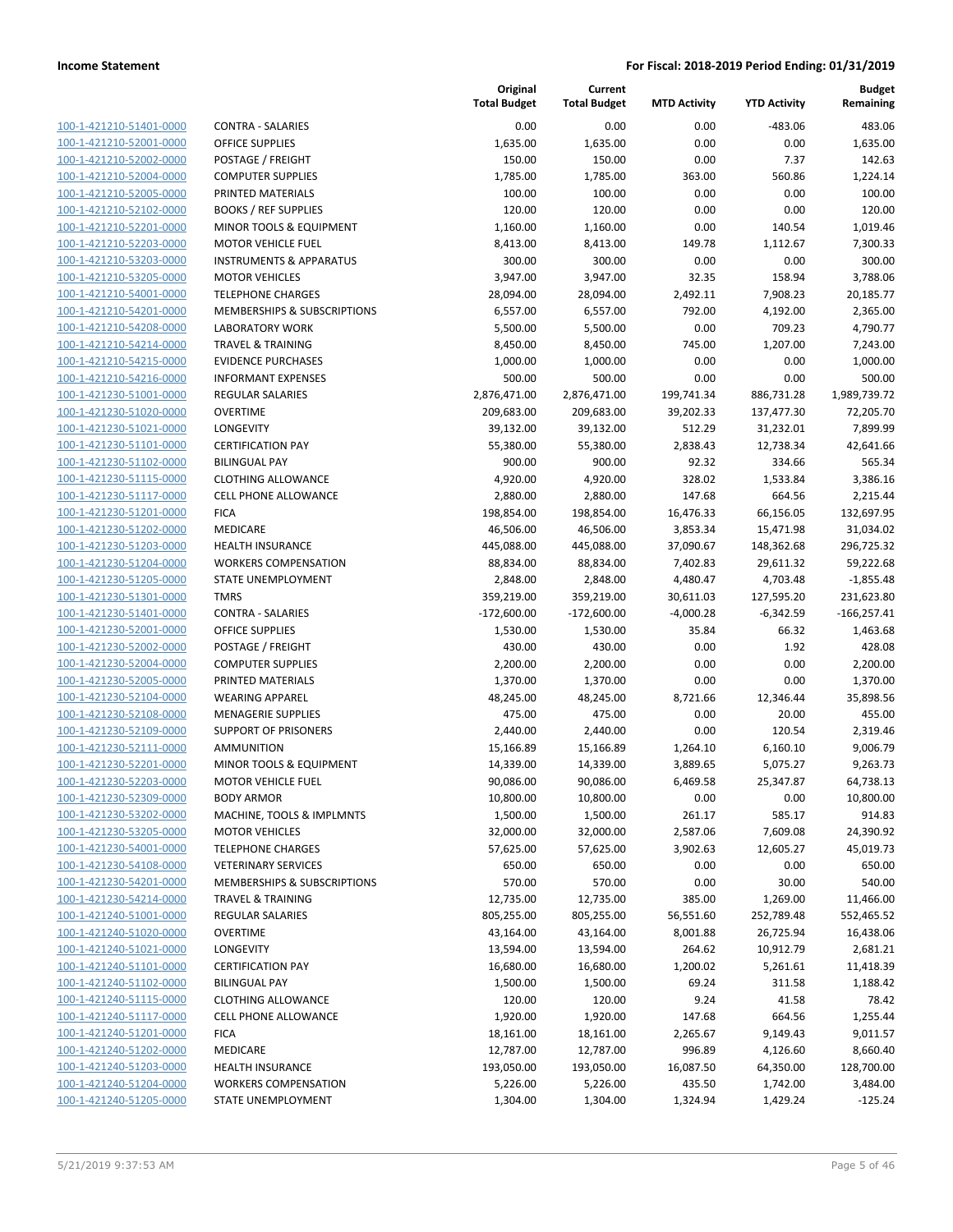| 100-1-421240-51301-0000        |
|--------------------------------|
| 100-1-421240-51302-0000        |
| 100-1-421240-51401-0000        |
| 100-1-421240-52001-0000        |
| <u>100-1-421240-52002-0000</u> |
| 100-1-421240-52004-0000        |
| 100-1-421240-52005-0000        |
| 100-1-421240-52102-0000        |
| 100-1-421240-52104-0000        |
| 100-1-421240-52201-0000        |
| 100-1-421240-52203-0000        |
| 100-1-421240-52303-0000        |
| 100-1-421240-53202-0000        |
| 100-1-421240-53205-0000        |
|                                |
| <u>100-1-421240-53207-0000</u> |
| <u>100-1-421240-54001-0000</u> |
| 100-1-421240-54101-0000        |
| 100-1-421240-54201-0000        |
| 100-1-421240-54212-0000        |
| 100-1-421240-54214-0000        |
| 100-1-421240-55201-0000        |
| 100-1-421240-55231-0000        |
| 100-1-421240-55232-0000        |
| 100-1-421600-52104-0000        |
| 100-1-421600-52111-0000        |
| 100-1-421600-52201-0000        |
| 100-1-421600-52206-0000        |
| 100-1-421600-52309-0000        |
| 100-1-421600-53202-0000        |
| <u>100-1-421600-54201-0000</u> |
| 100-1-421600-54214-0000        |
| 100-1-421600-55201-0000        |
| 100-1-422100-51001-0000        |
| 100-1-422100-51020-0000        |
|                                |
| <u>100-1-422100-51021-0000</u> |
| <u>100-1-422100-51101-0000</u> |
| 100-1-422100-51116-0000        |
| 100-1-422100-51117-0000        |
| 100-1-422100-51201-0000        |
| 100-1-422100-51202-0000        |
| 100-1-422100-51203-0000        |
| 100-1-422100-51204-0000        |
| 100-1-422100-51205-0000        |
| <u>100-1-422100-51301-0000</u> |
| <u>100-1-422100-51302-0000</u> |
| <u>100-1-422100-52001-0000</u> |
| 100-1-422100-52002-0000        |
| 100-1-422100-52102-0000        |
| <u>100-1-422100-52103-0000</u> |
| <u>100-1-422100-52104-0000</u> |
| <u>100-1-422100-53205-0000</u> |
|                                |
| 100-1-422100-53207-0000        |
| 100-1-422100-54001-0000        |
| 100-1-422100-54002-0000        |
| <u>100-1-422100-54101-0000</u> |
| <u>100-1-422100-54201-0000</u> |
| 100-1-422100-54214-0000        |
| 100-1-422200-51001-0000        |
| 100-1-422200-51020-0000        |
|                                |

|                         |                              | Original<br><b>Total Budget</b> | Current<br><b>Total Budget</b> | <b>MTD Activity</b> | <b>YTD Activity</b> | <b>Budget</b><br>Remaining |
|-------------------------|------------------------------|---------------------------------|--------------------------------|---------------------|---------------------|----------------------------|
| 100-1-421240-51301-0000 | <b>TMRS</b>                  | 42,073.00                       | 42,073.00                      | 4,291.71            | 17,948.19           | 24,124.81                  |
| 100-1-421240-51302-0000 | <b>FR&amp;R RETIREMENT</b>   | 95,364.00                       | 95,364.00                      | 6,595.67            | 27,477.11           | 67,886.89                  |
| 100-1-421240-51401-0000 | <b>CONTRA - SALARIES</b>     | 0.00                            | 0.00                           | 0.00                | $-481.62$           | 481.62                     |
| 100-1-421240-52001-0000 | <b>OFFICE SUPPLIES</b>       | 2,247.00                        | 2,247.00                       | 87.88               | 505.76              | 1,741.24                   |
| 100-1-421240-52002-0000 | POSTAGE / FREIGHT            | 2,290.00                        | 2,290.00                       | 68.68               | 421.62              | 1,868.38                   |
| 100-1-421240-52004-0000 | <b>COMPUTER SUPPLIES</b>     | 500.00                          | 500.00                         | 0.00                | 0.00                | 500.00                     |
| 100-1-421240-52005-0000 | PRINTED MATERIALS            | 535.50                          | 535.50                         | 0.00                | 10.83               | 524.67                     |
| 100-1-421240-52102-0000 | <b>REFERENCE SUPPLIES</b>    | 3,711.00                        | 3,711.00                       | 0.00                | 0.00                | 3,711.00                   |
| 100-1-421240-52104-0000 | <b>WEARING APPAREL</b>       | 1,800.00                        | 1,800.00                       | 0.00                | 0.00                | 1,800.00                   |
| 100-1-421240-52201-0000 | MINOR TOOLS & EQUIPMENT      | 2,200.00                        | 2,200.00                       | 0.00                | 0.00                | 2,200.00                   |
| 100-1-421240-52203-0000 | <b>MOTOR VEHICLE FUEL</b>    | 600.00                          | 600.00                         | 0.00                | 0.00                | 600.00                     |
| 100-1-421240-52303-0000 | <b>TRAINING SUPPLIES</b>     | 970.00                          | 970.00                         | 0.00                | 99.52               | 870.48                     |
| 100-1-421240-53202-0000 | MACHINE, TOOLS & IMPLMNTS    | 194.00                          | 194.00                         | 194.00              | 194.00              | 0.00                       |
| 100-1-421240-53205-0000 | <b>MOTOR VEHICLES</b>        | 840.00                          | 840.00                         | 0.00                | 0.00                | 840.00                     |
| 100-1-421240-53207-0000 | RADIO/COMMUNICATIONS         | 44,979.00                       | 44,979.00                      | 0.00                | 44,979.00           | 0.00                       |
| 100-1-421240-54001-0000 | <b>TELEPHONE CHARGES</b>     | 38,500.00                       | 38,500.00                      | 2,517.96            | 8,284.11            | 30,215.89                  |
| 100-1-421240-54101-0000 | PROFESSIONAL SERVICES        | 18,106.00                       | 18,106.00                      | 0.00                | 2,213.04            | 15,892.96                  |
| 100-1-421240-54201-0000 | MEMBERSHIPS & SUBSCRIPTIONS  | 1,265.00                        | 1,265.00                       | 0.00                | 0.00                | 1,265.00                   |
| 100-1-421240-54212-0000 | PRINTING                     | 485.00                          | 485.00                         | 0.00                | 0.00                | 485.00                     |
| 100-1-421240-54214-0000 | <b>TRAVEL &amp; TRAINING</b> | 31,504.00                       | 31,504.00                      | 2,310.20            | 4,917.35            | 26,586.65                  |
| 100-1-421240-55201-0000 | <b>EQUIPMENT PURCHASES</b>   | 4,500.00                        | 4,500.00                       | 0.00                | 3,765.00            | 735.00                     |
| 100-1-421240-55231-0000 | LESS LETHAL PROGRAM          | 19,105.70                       | 19,105.70                      | 0.00                | 0.00                | 19,105.70                  |
| 100-1-421240-55232-0000 | <b>FIREARMS PROGRAM</b>      | 22,262.10                       | 22,262.10                      | 0.00                | 0.00                | 22,262.10                  |
| 100-1-421600-52104-0000 | <b>WEARING APPAREL</b>       | 3,300.00                        | 3,300.00                       | 0.00                | 0.00                | 3,300.00                   |
| 100-1-421600-52111-0000 | AMMUNITION                   | 6,605.00                        | 6,605.00                       | 621.86              | 6,539.06            | 65.94                      |
| 100-1-421600-52201-0000 | MINOR TOOLS & EQUIPMENT      | 7,940.80                        | 6,720.80                       | $-21.78$            | 302.37              | 6,418.43                   |
| 100-1-421600-52206-0000 | SPECIAL OPS EQUIPMENT        | 5,810.00                        | 5,810.00                       | 0.00                | 0.00                | 5,810.00                   |
| 100-1-421600-52309-0000 | <b>BODY ARMOR</b>            | 7,000.00                        | 8,220.00                       | 0.00                | 0.00                | 8,220.00                   |
| 100-1-421600-53202-0000 | MACHINE, TOOLS & IMPLMNTS    | 50.00                           | 50.00                          | 0.00                | 0.00                | 50.00                      |
| 100-1-421600-54201-0000 | MEMBERSHIPS & SUBSCRIPTIONS  | 440.00                          | 440.00                         | 0.00                | 160.00              | 280.00                     |
| 100-1-421600-54214-0000 | <b>TRAVEL &amp; TRAINING</b> | 7,900.00                        | 7,900.00                       | 0.00                | 3,193.75            | 4,706.25                   |
| 100-1-421600-55201-0000 | <b>EQUIPMENT PURCHASES</b>   | 6,390.00                        | 6,390.00                       | 457.83              | 6,581.37            | $-191.37$                  |
| 100-1-422100-51001-0000 | <b>REGULAR SALARIES</b>      | 254,929.00                      | 254,929.00                     | 19,685.69           | 88,101.31           | 166,827.69                 |
| 100-1-422100-51020-0000 | <b>OVERTIME</b>              | 1,371.00                        | 1,371.00                       | 0.00                | 0.00                | 1,371.00                   |
| 100-1-422100-51021-0000 | LONGEVITY                    | 4,000.00                        | 4,000.00                       | 114.46              | 2,931.07            | 1,068.93                   |
| 100-1-422100-51101-0000 | <b>CERTIFICATION PAY</b>     | 4,080.00                        | 4,080.00                       | 369.24              | 1,661.58            | 2,418.42                   |
| 100-1-422100-51116-0000 | <b>CAR ALLOWANCE</b>         | 4,200.00                        | 4,200.00                       | 507.68              | 2,284.56            | 1,915.44                   |
| 100-1-422100-51117-0000 | <b>CELL PHONE ALLOWANCE</b>  | 1,560.00                        | 1,560.00                       | 120.00              | 540.00              | 1,020.00                   |
| 100-1-422100-51201-0000 | <b>FICA</b>                  | 3,221.00                        | 3,221.00                       | 206.14              | 1,014.29            | 2,206.71                   |
| 100-1-422100-51202-0000 | MEDICARE                     | 3,917.00                        | 3,917.00                       | 294.38              | 1,357.60            | 2,559.40                   |
| 100-1-422100-51203-0000 | <b>HEALTH INSURANCE</b>      | 32,175.00                       | 32,175.00                      | 2,681.25            | 10,725.00           | 21,450.00                  |
| 100-1-422100-51204-0000 | <b>WORKERS COMPENSATION</b>  | 4,883.00                        | 4,883.00                       | 406.92              | 1,627.68            | 3,255.32                   |
| 100-1-422100-51205-0000 | STATE UNEMPLOYMENT           | 206.00                          | 206.00                         | 374.34              | 374.34              | $-168.34$                  |
| 100-1-422100-51301-0000 | <b>TMRS</b>                  | 5,819.00                        | 5,819.00                       | 419.30              | 2,086.32            | 3,732.68                   |
| 100-1-422100-51302-0000 | <b>FR&amp;R RETIREMENT</b>   | 42,109.00                       | 42,109.00                      | 3,282.12            | 14,771.46           | 27,337.54                  |
| 100-1-422100-52001-0000 | OFFICE SUPPLIES              | 1,232.00                        | 1,771.03                       | 186.77              | 831.01              | 940.02                     |
| 100-1-422100-52002-0000 | POSTAGE / FREIGHT            | 100.00                          | 100.00                         | 2.84                | 40.10               | 59.90                      |
| 100-1-422100-52102-0000 | <b>REFERENCE SUPPLIES</b>    | 3,150.00                        | 3,150.00                       | 0.00                | 0.00                | 3,150.00                   |
| 100-1-422100-52103-0000 | <b>MEETING SUPPLIES</b>      | 910.00                          | 910.00                         | 357.55              | 925.68              | $-15.68$                   |
| 100-1-422100-52104-0000 | <b>WEARING APPAREL</b>       | 1,350.00                        | 1,350.00                       | 0.00                | 119.95              | 1,230.05                   |
| 100-1-422100-53205-0000 | <b>MOTOR VEHICLES</b>        | 0.00                            | 0.00                           | 350.00              | 350.00              | $-350.00$                  |
| 100-1-422100-53207-0000 | RADIO/COMMUNICATIONS         | 8,000.00                        | 8,000.00                       | 6,000.00            | 6,000.00            | 2,000.00                   |
| 100-1-422100-54001-0000 | <b>TELEPHONE CHARGES</b>     | 4,801.00                        | 4,801.00                       | 232.06              | 850.43              | 3,950.57                   |
| 100-1-422100-54002-0000 | UTILITY CHARGES              | 4,819.00                        | 4,819.00                       | 376.20              | 1,573.97            | 3,245.03                   |
| 100-1-422100-54101-0000 | PROFESSIONAL SERVICES        | 7,500.00                        | 7,500.00                       | 0.00                | 0.00                | 7,500.00                   |
| 100-1-422100-54201-0000 | MEMBERSHIPS & SUBSCRIPTIONS  | 5,765.00                        | 5,765.00                       | 0.00                | 3,895.00            | 1,870.00                   |
| 100-1-422100-54214-0000 | <b>TRAVEL &amp; TRAINING</b> | 4,700.00                        | 4,700.00                       | 0.00                | 463.92              | 4,236.08                   |
| 100-1-422200-51001-0000 | <b>REGULAR SALARIES</b>      | 3,007,395.00                    | 3,007,395.00                   | 239,556.58          | 1,055,569.63        | 1,951,825.37               |
| 100-1-422200-51020-0000 | <b>OVERTIME</b>              | 361,077.00                      | 361,077.00                     | 26,789.26           | 128,509.44          | 232,567.56                 |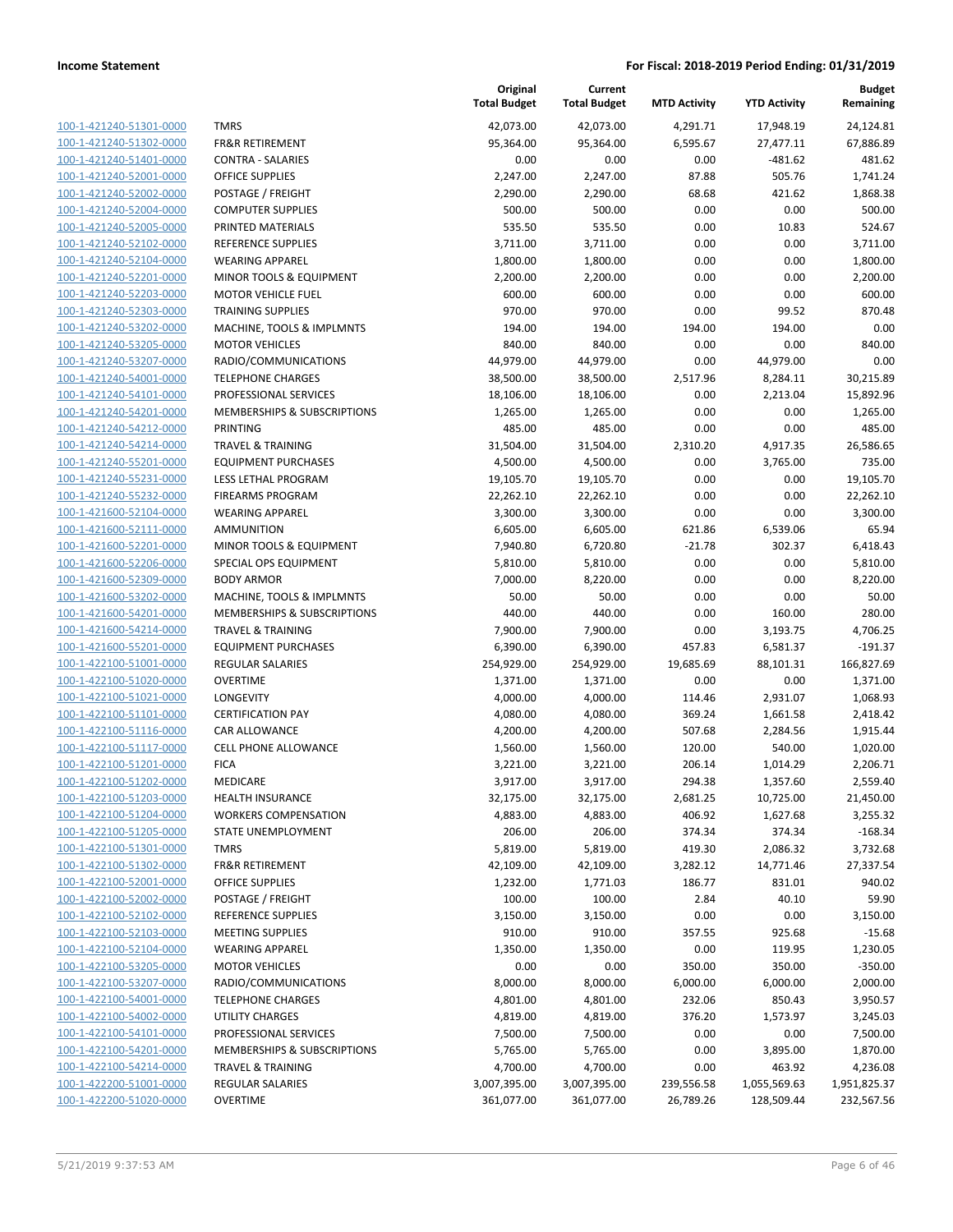| 100-1-422200-51021-0000        |
|--------------------------------|
| 100-1-422200-51101-0000        |
| 100-1-422200-51102-0000        |
| 100-1-422200-51117-0000        |
| <u>100-1-422200-51202-0000</u> |
| <u>100-1-422200-51203-0000</u> |
| 100-1-422200-51204-0000        |
| 100-1-422200-51205-0000        |
| 100-1-422200-51302-0000        |
| <u>100-1-422200-51401-0000</u> |
| 100-1-422200-52001-0000        |
| 100-1-422200-52101-0000        |
| 100-1-422200-52102-0000        |
| <u>100-1-422200-52104-0000</u> |
| <u>100-1-422200-52107-0000</u> |
| 100-1-422200-52201-0000        |
| 100-1-422200-52203-0000        |
| 100-1-422200-52205-0000        |
| 100-1-422200-52207-0000        |
| <u>100-1-422200-52208-0000</u> |
| 100-1-422200-52306-0000        |
| 100-1-422200-53202-0000        |
| 100-1-422200-53205-0000        |
| 100-1-422200-53208-0000        |
|                                |
| <u>100-1-422200-53213-0000</u> |
| 100-1-422200-54001-0000        |
| 100-1-422200-54002-0000        |
| 100-1-422200-54109-0000        |
| 100-1-422200-54214-0000        |
| <u>100-1-422200-54908-0000</u> |
| 100-1-422200-55201-0000        |
| 100-1-422200-55203-0000        |
| 100-1-422200-55207-0000        |
| 100-1-422300-51001-0000        |
| <u>100-1-422300-51020-0000</u> |
| 100-1-422300-51021-0000        |
| 100-1-422300-51101-0000        |
| 100-1-422300-51117-0000        |
| 100-1-422300-51201-0000        |
| 100-1-422300-51202-0000        |
| <u>100-1-422300-51203-0000</u> |
| 100-1-422300-51204-0000        |
| 100-1-422300-51205-0000        |
| <u>100-1-422300-51302-0000</u> |
| <u>100-1-422300-52001-0000</u> |
| 100-1-422300-52002-0000        |
| 100-1-422300-52005-0000        |
| <u>100-1-422300-52104-0000</u> |
| <u>100-1-422300-52201-0000</u> |
| <u>100-1-422300-52203-0000</u> |
| 100-1-422300-52304-0000        |
| 100-1-422300-53205-0000        |
| 100-1-422300-54001-0000        |
| <u>100-1-422300-54201-0000</u> |
| <u>100-1-422300-54208-0000</u> |
| 100-1-422300-54210-0000        |
| <u>100-1-422300-54214-0000</u> |
| 100-1-422300-54217-0000        |
| 100-1-422400-53204-0000        |
|                                |

| LONGEVITY                              |
|----------------------------------------|
| <b>CERTIFICATION PAY</b>               |
| <b>BILINGUAL PAY</b>                   |
| <b>CELL PHONE ALLOWANCE</b>            |
| <b>MEDICARE</b>                        |
| <b>HEALTH INSURANCE</b>                |
|                                        |
| <b>WORKERS COMPENSATION</b>            |
| <b>STATE UNEMPLOYMENT</b>              |
| <b>FR&amp;R RETIREMENT</b>             |
| <b>CONTRA - SALARIES</b>               |
| <b>OFFICE SUPPLIES</b>                 |
| <b>JANITORIAL SUPPLIES</b>             |
| <b>REFERENCE SUPPLIES</b>              |
| <b>WEARING APPAREL</b>                 |
| <b>BOTANICAL SUPPLIES</b>              |
| <b>MINOR TOOLS &amp; EQUIPMENT</b>     |
| <b>MOTOR VEHICLE FUEL</b>              |
| <b>FIRST RESPONDER SUPPLIES</b>        |
| <b>BUNKER GEAR</b>                     |
| <b>RESCUE EQUIPMENT</b>                |
| <b>HAZMAT SUPPLIES</b>                 |
| <b>MACHINE. TOOLS &amp; IMPLMNTS</b>   |
| <b>MOTOR VEHICLES</b>                  |
| FIRE HOSE/NOZZLES                      |
| <b>SCBA MAINTENANCE</b>                |
| <b>TELEPHONE CHARGES</b>               |
| <b>UTILITY CHARGES</b>                 |
|                                        |
| INSPECTIONS/TESTING                    |
| <b>TRAVEL &amp; TRAINING</b>           |
| LEASE PURCHASE PAYMENTS                |
| <b>EQUIPMENT PURCHASES</b>             |
| <b>FURNITURE/OFFICE EQUIP</b>          |
| RADIO COMMUNICATION EQUIP              |
| <b>REGULAR SALARIES</b>                |
| OVERTIME                               |
| LONGEVITY                              |
| <b>CERTIFICATION PAY</b>               |
| <b>CELL PHONE ALLOWANCE</b>            |
| <b>FICA</b>                            |
| MEDICARE                               |
| <b>HEALTH INSURANCE</b>                |
| <b>WORKERS COMPENSATION</b>            |
| <b>STATE UNEMPLOYMENT</b>              |
| <b>FR&amp;R RETIREMENT</b>             |
| <b>OFFICE SUPPLIES</b>                 |
| POSTAGE / FREIGHT                      |
| PRINTED MATERIALS                      |
| <b>WEARING APPAREL</b>                 |
| MINOR TOOLS & EQUIPMENT                |
| <b>MOTOR VEHICLE FUEL</b>              |
| <b>FIRE PREVENTION SUPPLIES</b>        |
| <b>MOTOR VEHICLES</b>                  |
| <b>TELEPHONE CHARGES</b>               |
|                                        |
| <b>MEMBERSHIPS &amp; SUBSCRIPTIONS</b> |
| <b>LABORATORY WORK</b>                 |
| PHOTO PROCESSING                       |
| <b>TRAVEL &amp; TRAINING</b>           |
| <b>AWARDS PROGRAM</b>                  |
| <b>SIREN MAINTENANCE</b>               |

|                                                    |                                       | Original<br><b>Total Budget</b> | Current<br><b>Total Budget</b> | <b>MTD Activity</b> | <b>YTD Activity</b> | <b>Budget</b><br>Remaining |
|----------------------------------------------------|---------------------------------------|---------------------------------|--------------------------------|---------------------|---------------------|----------------------------|
| 100-1-422200-51021-0000                            | <b>LONGEVITY</b>                      | 50,330.00                       | 50,330.00                      | 267.68              | 47,988.61           | 2,341.39                   |
| 100-1-422200-51101-0000                            | <b>CERTIFICATION PAY</b>              | 111,360.00                      | 111,360.00                     | 5,390.87            | 23,889.68           | 87,470.32                  |
| 100-1-422200-51102-0000                            | <b>BILINGUAL PAY</b>                  | 600.00                          | 600.00                         | 69.24               | 230.80              | 369.20                     |
| 100-1-422200-51117-0000                            | <b>CELL PHONE ALLOWANCE</b>           | 2,508.00                        | 2,508.00                       | 119.06              | 535.77              | 1,972.23                   |
| 100-1-422200-51202-0000                            | MEDICARE                              | 51,232.00                       | 51,232.00                      | 3,689.81            | 17,277.94           | 33,954.06                  |
| 100-1-422200-51203-0000                            | <b>HEALTH INSURANCE</b>               | 514,800.00                      | 514,800.00                     | 42,900.00           | 171,600.00          | 343,200.00                 |
| 100-1-422200-51204-0000                            | <b>WORKERS COMPENSATION</b>           | 75,102.00                       | 75,102.00                      | 6,258.50            | 25,034.00           | 50,068.00                  |
| 100-1-422200-51205-0000                            | STATE UNEMPLOYMENT                    | 3,294.00                        | 3,294.00                       | 4,899.47            | 4,976.53            | $-1,682.53$                |
| 100-1-422200-51302-0000                            | <b>FR&amp;R RETIREMENT</b>            | 676,936.00                      | 676,936.00                     | 52,533.20           | 239,932.55          | 437,003.45                 |
| 100-1-422200-51401-0000                            | <b>CONTRA - SALARIES</b>              | 0.00                            | 0.00                           | $-90.00$            | $-3,640.29$         | 3,640.29                   |
| 100-1-422200-52001-0000                            | <b>OFFICE SUPPLIES</b>                | 1,195.00                        | 1,195.00                       | 236.46              | 300.37              | 894.63                     |
| 100-1-422200-52101-0000                            | JANITORIAL SUPPLIES                   | 6,000.00                        | 6,000.00                       | 178.70              | 1,317.70            | 4,682.30                   |
| 100-1-422200-52102-0000                            | REFERENCE SUPPLIES                    | 400.00                          | 400.00                         | 0.00                | 0.00                | 400.00                     |
| 100-1-422200-52104-0000                            | <b>WEARING APPAREL</b>                | 20,964.00                       | 20,964.00                      | 100.00              | 430.14              | 20,533.86                  |
| 100-1-422200-52107-0000                            | <b>BOTANICAL SUPPLIES</b>             | 1,000.00                        | 1,000.00                       | 0.00                | 0.00                | 1,000.00                   |
| 100-1-422200-52201-0000                            | MINOR TOOLS & EQUIPMENT               | 12,754.00                       | 12,754.00                      | 1,332.12            | 4,186.45            | 8,567.55                   |
| 100-1-422200-52203-0000                            | <b>MOTOR VEHICLE FUEL</b>             | 30,786.00                       | 30,786.00                      | 2,389.35            | 10,062.46           | 20,723.54                  |
| 100-1-422200-52205-0000                            | FIRST RESPONDER SUPPLIES              | 19,500.00                       | 19,500.00                      | 9,135.39            | 9,365.38            | 10,134.62                  |
| 100-1-422200-52207-0000                            | <b>BUNKER GEAR</b>                    | 36,192.00                       | 36,192.00                      | 3,038.49            | 3,038.49            | 33,153.51                  |
| 100-1-422200-52208-0000                            | <b>RESCUE EQUIPMENT</b>               | 3,019.00                        | 3,019.00                       | 2,906.80            | 2,906.80            | 112.20                     |
| 100-1-422200-52306-0000                            | <b>HAZMAT SUPPLIES</b>                | 13,770.00                       | 13,770.00                      | 0.00                | 2,530.16            | 11,239.84                  |
| 100-1-422200-53202-0000                            | MACHINE, TOOLS & IMPLMNTS             | 1,900.00                        | 1,900.00                       | 0.00                | 599.99              | 1,300.01                   |
| 100-1-422200-53205-0000                            | <b>MOTOR VEHICLES</b>                 | 55,000.00                       | 55,000.00                      | 898.44              | 4,405.07            | 50,594.93                  |
| 100-1-422200-53208-0000                            | FIRE HOSE/NOZZLES                     | 8,520.00                        | 8,520.00                       | 48.94               | 2,488.93            | 6,031.07                   |
| 100-1-422200-53213-0000                            | <b>SCBA MAINTENANCE</b>               | 2,000.00                        | 2,000.00                       | 0.00                | 0.00                | 2,000.00                   |
| 100-1-422200-54001-0000                            | <b>TELEPHONE CHARGES</b>              | 7,016.00                        | 7,016.00                       | 741.52              | 2,735.11            | 4,280.89                   |
| 100-1-422200-54002-0000                            | UTILITY CHARGES                       | 55,000.00                       | 55,000.00                      | 5,491.76            | 18,819.32           | 36,180.68                  |
| 100-1-422200-54109-0000                            | INSPECTIONS/TESTING                   | 9,640.00                        | 9,640.00                       | 0.00                | 2,373.75            | 7,266.25                   |
| 100-1-422200-54214-0000                            | <b>TRAVEL &amp; TRAINING</b>          | 19,400.00                       | 19,400.00                      | 3,380.23            | 8,968.54            | 10,431.46                  |
| 100-1-422200-54908-0000                            | LEASE PURCHASE PAYMENTS               | 65,073.00                       | 65,073.00                      | 5,419.72            | 21,678.88           | 43,394.12                  |
| 100-1-422200-55201-0000                            | <b>EQUIPMENT PURCHASES</b>            | 750.00                          | 750.00                         | 0.00                | 0.00                | 750.00                     |
| 100-1-422200-55203-0000                            | <b>FURNITURE/OFFICE EQUIP</b>         | 400.00                          | 400.00                         | 239.96              | 239.96              | 160.04                     |
| 100-1-422200-55207-0000                            | RADIO COMMUNICATION EQUIP             | 7,000.00                        | 7,000.00                       | 0.00                | 800.00              | 6,200.00                   |
| 100-1-422300-51001-0000                            | <b>REGULAR SALARIES</b>               | 100,701.00                      | 100,701.00                     | 8,069.67            | 36,103.00           | 64,598.00                  |
| 100-1-422300-51020-0000                            | <b>OVERTIME</b>                       | 13,330.00                       | 13,330.00                      | 0.00                | 1,714.18            | 11,615.82                  |
| 100-1-422300-51021-0000                            | LONGEVITY<br><b>CERTIFICATION PAY</b> | 1,648.00                        | 1,648.00                       | 0.00                | 1,648.00            | 0.00                       |
| 100-1-422300-51101-0000<br>100-1-422300-51117-0000 | <b>CELL PHONE ALLOWANCE</b>           | 2,520.00<br>600.00              | 2,520.00<br>600.00             | 147.70<br>46.16     | 664.65<br>207.72    | 1,855.35<br>392.28         |
| 100-1-422300-51201-0000                            | <b>FICA</b>                           | 7,366.00                        | 7,366.00                       | 0.00                | 0.00                | 7,366.00                   |
| 100-1-422300-51202-0000                            | MEDICARE                              | 1,723.00                        | 1,723.00                       | 119.84              | 585.00              | 1,138.00                   |
| 100-1-422300-51203-0000                            | <b>HEALTH INSURANCE</b>               | 10,725.00                       | 10,725.00                      | 893.75              | 3,575.00            | 7,150.00                   |
| 100-1-422300-51204-0000                            | <b>WORKERS COMPENSATION</b>           | 2,564.00                        | 2,564.00                       | 213.67              | 854.68              | 1,709.32                   |
| 100-1-422300-51205-0000                            | STATE UNEMPLOYMENT                    | 69.00                           | 69.00                          | 148.74              | 148.74              | $-79.74$                   |
| 100-1-422300-51302-0000                            | <b>FR&amp;R RETIREMENT</b>            | 22,928.00                       | 22,928.00                      | 1,594.86            | 7,702.49            | 15,225.51                  |
| 100-1-422300-52001-0000                            | <b>OFFICE SUPPLIES</b>                | 500.00                          | 500.00                         | 0.00                | 0.00                | 500.00                     |
| 100-1-422300-52002-0000                            | POSTAGE / FREIGHT                     | 100.00                          | 100.00                         | 0.00                | 0.00                | 100.00                     |
| 100-1-422300-52005-0000                            | PRINTED MATERIALS                     | 474.00                          | 474.00                         | 22.93               | 22.93               | 451.07                     |
| 100-1-422300-52104-0000                            | <b>WEARING APPAREL</b>                | 545.00                          | 545.00                         | 101.13              | 235.97              | 309.03                     |
| 100-1-422300-52201-0000                            | <b>MINOR TOOLS &amp; EQUIPMENT</b>    | 648.00                          | 648.00                         | 72.28               | 72.28               | 575.72                     |
| 100-1-422300-52203-0000                            | <b>MOTOR VEHICLE FUEL</b>             | 1,785.00                        | 1,785.00                       | 46.05               | 262.50              | 1,522.50                   |
| 100-1-422300-52304-0000                            | FIRE PREVENTION SUPPLIES              | 8,837.50                        | 8,837.50                       | 483.97              | 1,630.81            | 7,206.69                   |
| 100-1-422300-53205-0000                            | <b>MOTOR VEHICLES</b>                 | 452.00                          | 452.00                         | 0.00                | 0.00                | 452.00                     |
| 100-1-422300-54001-0000                            | <b>TELEPHONE CHARGES</b>              | 361.00                          | 361.00                         | 28.01               | 111.72              | 249.28                     |
| 100-1-422300-54201-0000                            | MEMBERSHIPS & SUBSCRIPTIONS           | 1,881.00                        | 1,881.00                       | 0.00                | 0.00                | 1,881.00                   |
| 100-1-422300-54208-0000                            | <b>LABORATORY WORK</b>                | 660.00                          | 660.00                         | 0.00                | 0.00                | 660.00                     |
| 100-1-422300-54210-0000                            | PHOTO PROCESSING                      | 50.00                           | 50.00                          | 0.00                | 0.00                | 50.00                      |
| 100-1-422300-54214-0000                            | <b>TRAVEL &amp; TRAINING</b>          | 3,100.00                        | 3,100.00                       | 0.00                | 1,485.10            | 1,614.90                   |
| 100-1-422300-54217-0000                            | <b>AWARDS PROGRAM</b>                 | 600.00                          | 600.00                         | 0.00                | 0.00                | 600.00                     |
| 100-1-422400-53204-0000                            | SIREN MAINTENANCE                     | 1,000.00                        | 1,000.00                       | 0.00                | 0.00                | 1,000.00                   |
|                                                    |                                       |                                 |                                |                     |                     |                            |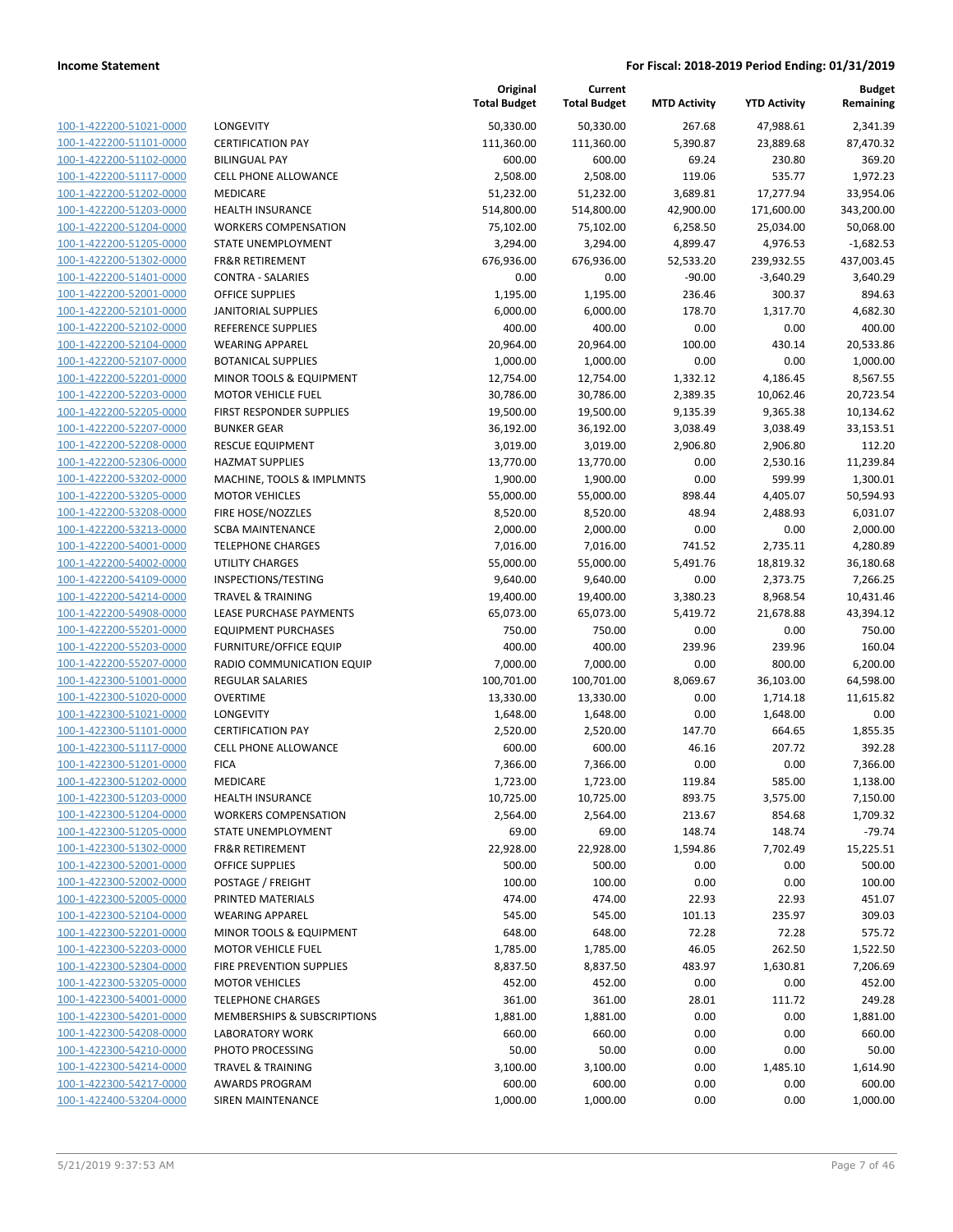|                                                    |                                         | Original<br><b>Total Budget</b> | Current<br><b>Total Budget</b> | <b>MTD Activity</b> | <b>YTD Activity</b> | Budget<br>Remaining |
|----------------------------------------------------|-----------------------------------------|---------------------------------|--------------------------------|---------------------|---------------------|---------------------|
| 100-1-422400-53209-0000                            | HARDWARE/SOFTWARE                       | 12,500.00                       | 12,500.00                      | 0.00                | 0.00                | 12,500.00           |
| 100-1-422400-54001-0000                            | <b>TELEPHONE CHARGES</b>                | 2,500.00                        | 2,500.00                       | 300.05              | 1,060.06            | 1,439.94            |
| 100-1-422400-54201-0000                            | <b>MEMBERSHIPS &amp; SUBSCRIPTIONS</b>  | 3,150.00                        | 3,150.00                       | 0.00                | 0.00                | 3,150.00            |
| 100-1-422400-54214-0000                            | <b>TRAVEL &amp; TRAINING</b>            | 1,500.00                        | 1,500.00                       | 0.00                | 0.00                | 1,500.00            |
| 100-1-431100-51001-0000                            | REGULAR SALARIES                        | 133,727.00                      | 133,727.00                     | 10,164.48           | 45,603.44           | 88,123.56           |
| 100-1-431100-51021-0000                            | LONGEVITY                               | 486.00                          | 486.00                         | 0.00                | 486.00              | 0.00                |
| 100-1-431100-51116-0000                            | CAR ALLOWANCE                           | 4,200.00                        | 4,200.00                       | 323.08              | 1,453.86            | 2,746.14            |
| 100-1-431100-51117-0000                            | <b>CELL PHONE ALLOWANCE</b>             | 852.00                          | 852.00                         | 32.30               | 145.35              | 706.65              |
| 100-1-431100-51201-0000                            | <b>FICA</b>                             | 8,859.00                        | 8,859.00                       | 613.20              | 2,811.84            | 6,047.16            |
| 100-1-431100-51202-0000                            | MEDICARE                                | 2,019.00                        | 2,019.00                       | 143.42              | 657.62              | 1,361.38            |
| 100-1-431100-51203-0000                            | <b>HEALTH INSURANCE</b>                 | 21,450.00                       | 21,450.00                      | 1,787.50            | 7,150.00            | 14,300.00           |
| 100-1-431100-51204-0000                            | <b>WORKERS COMPENSATION</b>             | 381.00                          | 381.00                         | 31.75               | 127.00              | 254.00              |
| 100-1-431100-51205-0000                            | STATE UNEMPLOYMENT                      | 137.00                          | 137.00                         | 189.36              | 189.36              | $-52.36$            |
| 100-1-431100-51301-0000                            | <b>TMRS</b>                             | 15,598.00                       | 15,598.00                      | 1,163.48            | 5,482.53            | 10,115.47           |
| 100-1-431100-52001-0000                            | <b>OFFICE SUPPLIES</b>                  | 600.00                          | 600.00                         | 0.00                | 261.95              | 338.05              |
| 100-1-431100-52002-0000                            | POSTAGE / FREIGHT                       | 200.00                          | 200.00                         | 0.00                | 7.16                | 192.84              |
| 100-1-431100-52103-0000                            | <b>MEETING SUPPLIES</b>                 | 100.00                          | 100.00                         | 0.00                | 0.00                | 100.00              |
| 100-1-431100-53201-0000                            | <b>FURNITURE &amp; OFFICE EQUIPMENT</b> | 100.00                          | 100.00                         | 0.00                | 0.00                | 100.00              |
| 100-1-431100-53205-0000                            | <b>MOTOR VEHICLES</b>                   | 259.00                          | 259.00                         | 0.00                | 0.00                | 259.00              |
| 100-1-431100-54001-0000                            | <b>TELEPHONE CHARGES</b>                | 3,423.00                        | 3,423.00                       | 272.68              | 968.95              | 2,454.05            |
| 100-1-431100-54002-0000                            | <b>UTILITY CHARGES</b>                  | 1,391.00                        | 1,391.00                       | 165.15              | 362.97              | 1,028.03            |
| 100-1-431100-54101-0000                            | PROFESSIONAL SERVICES                   | 1,000.00                        | 1,000.00                       | 0.00                | 176.00              | 824.00              |
| 100-1-431100-54201-0000                            | MEMBERSHIPS & SUBSCRIPTIONS             | 600.00                          | 600.00                         | 50.00               | 244.29              | 355.71              |
| 100-1-431100-54214-0000                            | <b>TRAVEL &amp; TRAINING</b>            | 2,400.00                        | 2,400.00                       | 0.00                | 0.00                | 2,400.00            |
| 100-1-431200-51001-0000                            | REGULAR SALARIES                        | 360,067.00                      | 360,067.00                     | 26,011.10           | 116,435.84          | 243,631.16          |
| 100-1-431200-51020-0000                            | <b>OVERTIME</b>                         | 13,737.00                       | 13,737.00                      | 406.44              | 3,941.55            | 9,795.45            |
| 100-1-431200-51021-0000                            | <b>LONGEVITY</b>                        | 6,800.00                        | 6,800.00                       | 0.00                | 6,674.00            | 126.00              |
| 100-1-431200-51101-0000                            | <b>CERTIFICATION PAY</b>                | 600.00                          | 600.00                         | 0.00                | 0.00                | 600.00              |
| 100-1-431200-51117-0000                            | <b>CELL PHONE ALLOWANCE</b>             | 1,824.00                        | 1,824.00                       | 33.22               | 149.49              | 1,674.51            |
| 100-1-431200-51201-0000                            | <b>FICA</b>                             | 23,748.00                       | 23,748.00                      | 1,465.30            | 7,261.50            | 16,486.50           |
| 100-1-431200-51202-0000                            | MEDICARE                                | 5,554.00                        | 5,554.00                       | 342.69              | 1,698.24            | 3,855.76            |
| 100-1-431200-51203-0000                            | <b>HEALTH INSURANCE</b>                 | 117,975.00                      | 117,975.00                     | 9,831.25            | 39,325.00           | 78,650.00           |
| 100-1-431200-51204-0000<br>100-1-431200-51205-0000 | <b>WORKERS COMPENSATION</b>             | 24,546.00                       | 24,546.00                      | 2,045.50            | 8,182.00            | 16,364.00<br>265.14 |
| 100-1-431200-51301-0000                            | STATE UNEMPLOYMENT<br><b>TMRS</b>       | 755.00<br>42,899.00             | 755.00<br>42,899.00            | 476.12<br>2,925.47  | 489.86<br>14,632.67 | 28,266.33           |
| 100-1-431200-52001-0000                            | <b>OFFICE SUPPLIES</b>                  | 348.50                          | 348.50                         | 0.00                | 0.00                | 348.50              |
| 100-1-431200-52002-0000                            | POSTAGE / FREIGHT                       | 20.00                           | 20.00                          | 0.00                | 0.00                | 20.00               |
| 100-1-431200-52103-0000                            | <b>MEETING SUPPLIES</b>                 | 709.11                          | 709.11                         | 0.00                | 0.00                | 709.11              |
| 100-1-431200-52104-0000                            | <b>WEARING APPAREL</b>                  | 8,000.00                        | 8,000.00                       | 359.26              | 1,710.95            | 6,289.05            |
| 100-1-431200-52106-0000                            | <b>CHEMICAL SUPPLIES</b>                | 2,002.90                        | 2,002.90                       | 0.00                | 240.00              | 1,762.90            |
| 100-1-431200-52107-0000                            | <b>BOTANICAL SUPPLIES</b>               | 449.99                          | 449.99                         | 0.00                | 0.00                | 449.99              |
| 100-1-431200-52201-0000                            | MINOR TOOLS & EQUIPMENT                 | 7,718.65                        | 7,718.65                       | 111.57              | 1,971.01            | 5,747.64            |
| 100-1-431200-52203-0000                            | <b>MOTOR VEHICLE FUEL</b>               | 35,291.00                       | 35,291.00                      | 2,612.34            | 12,173.27           | 23,117.73           |
| 100-1-431200-52302-0000                            | <b>MEDICAL SUPPLIES</b>                 | 150.00                          | 150.00                         | 0.00                | 0.00                | 150.00              |
| 100-1-431200-52303-0000                            | <b>TRAINING SUPPLIES</b>                | 212.99                          | 212.99                         | 0.00                | 0.00                | 212.99              |
| 100-1-431200-53202-0000                            | MACHINE, TOOLS & IMPLMNTS               | 3,599.99                        | 3,599.99                       | 47.96               | 62.94               | 3,537.05            |
| 100-1-431200-53205-0000                            | <b>MOTOR VEHICLES</b>                   | 37,000.00                       | 37,000.00                      | 4,151.78            | 8,341.25            | 28,658.75           |
| 100-1-431200-53207-0000                            | RADIO/COMMUNICATIONS                    | 5,930.00                        | 5,930.00                       | 0.00                | 0.00                | 5,930.00            |
| 100-1-431200-53301-0000                            | SIDEWALKS, CURBS, & GUTTERS             | 8,000.00                        | 8,000.00                       | 0.00                | 34.62               | 7,965.38            |
| 100-1-431200-53303-0000                            | MAINT - STREET /ALLEY/APRN/RNWY         | 60,000.00                       | 60,000.00                      | 3,275.97            | 12,344.37           | 47,655.63           |
| 100-1-431200-53305-0000                            | <b>BRIDGES &amp; CULVERTS</b>           | 7,012.80                        | 7,012.80                       | 0.00                | 0.00                | 7,012.80            |
| 100-1-431200-53308-0000                            | <b>STORM SEWERS</b>                     | 5,071.53                        | 5,071.53                       | 0.00                | 0.00                | 5,071.53            |
| 100-1-431200-54001-0000                            | <b>TELEPHONE CHARGES</b>                | 1,908.00                        | 1,908.00                       | 148.07              | 590.52              | 1,317.48            |
| 100-1-431200-54002-0000                            | <b>UTILITY CHARGES</b>                  | 7,997.00                        | 7,997.00                       | 652.05              | 2,491.43            | 5,505.57            |
| 100-1-431200-54201-0000                            | MEMBERSHIPS & SUBSCRIPTIONS             | 798.00                          | 798.00                         | 0.00                | 0.00                | 798.00              |
| 100-1-431200-54214-0000                            | <b>TRAVEL &amp; TRAINING</b>            | 330.30                          | 330.30                         | 0.00                | 0.00                | 330.30              |
| 100-1-431600-51001-0000                            | REGULAR SALARIES                        | 71,913.00                       | 71,913.00                      | 3,165.92            | 22,528.01           | 49,384.99           |
| 100-1-431600-51020-0000                            | <b>OVERTIME</b>                         | 7,979.00                        | 7,979.00                       | 293.15              | 1,270.12            | 6,708.88            |
| 100-1-431600-51021-0000                            | LONGEVITY                               | 2,796.00                        | 2,796.00                       | 0.00                | 2,796.00            | 0.00                |
|                                                    |                                         |                                 |                                |                     |                     |                     |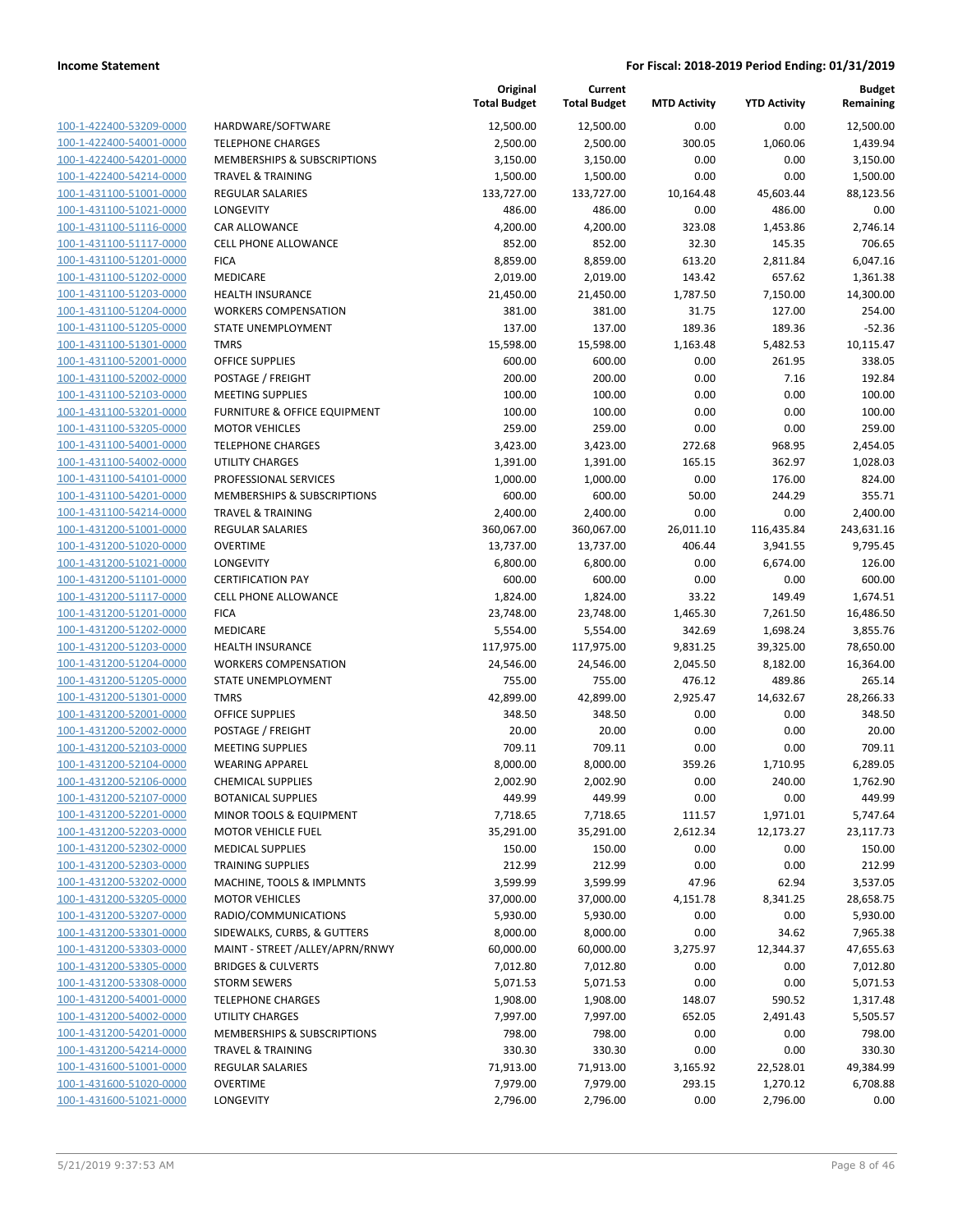| 100-1-431600-51101-0000        |
|--------------------------------|
| 100-1-431600-51201-0000        |
| 100-1-431600-51202-0000        |
| 100-1-431600-51203-0000        |
| 100-1-431600-51204-0000        |
| 100-1-431600-51205-0000        |
| 100-1-431600-51301-0000        |
| 100-1-431600-52001-0000        |
| 100-1-431600-52104-0000        |
| 100-1-431600-52106-0000        |
| 100-1-431600-52201-0000        |
| 100-1-431600-52203-0000        |
| 100-1-431600-53202-0000        |
| <u>100-1-431600-53205-0000</u> |
| 100-1-431600-53207-0000        |
| 100-1-431600-53303-0000        |
| 100-1-431600-54001-0000        |
| 100-1-431600-54002-0000        |
| 100-1-431600-54214-0000        |
| 100-1-431700-51001-0000        |
| 100-1-431700-51020-0000        |
| 100-1-431700-51021-0000        |
|                                |
| 100-1-431700-51117-0000        |
| 100-1-431700-51201-0000        |
| 100-1-431700-51202-0000        |
| 100-1-431700-51203-0000        |
| 100-1-431700-51204-0000        |
| 100-1-431700-51205-0000        |
| 100-1-431700-51301-0000        |
| 100-1-431700-52001-0000        |
| 100-1-431700-52002-0000        |
| 100-1-431700-52104-0000        |
| 100-1-431700-52201-0000        |
| 100-1-431700-52203-0000        |
| 100-1-431700-52303-0000        |
| 100-1-431700-53201-0000        |
| 100-1-431700-53205-0000        |
| 100-1-431700-53207-0000        |
| 100-1-431700-54001-0000        |
| 100-1-431700-54002-0000        |
| 100-1-431700-54201-0000        |
| 100-1-431700-54212-0000        |
| <u>100-1-431700-54214-0000</u> |
| 100-1-431700-54410-0000        |
| 100-1-441100-51001-0000        |
| <u>100-1-441100-51020-0000</u> |
| 100-1-441100-51021-0000        |
| <u>100-1-441100-51102-0000</u> |
| <u>100-1-441100-51117-0000</u> |
| <u>100-1-441100-51201-0000</u> |
| 100-1-441100-51202-0000        |
| 100-1-441100-51203-0000        |
| 100-1-441100-51204-0000        |
| <u>100-1-441100-51205-0000</u> |
|                                |
| <u>100-1-441100-51301-0000</u> |
| <u>100-1-441100-52001-0000</u> |
| 100-1-441100-52002-0000        |
| <u>100-1-441100-52005-0000</u> |
| <u>100-1-441100-54001-0000</u> |

|                                                    |                                        | Original<br><b>Total Budget</b> | Current<br><b>Total Budget</b> | <b>MTD Activity</b> | <b>YTD Activity</b> | <b>Budget</b><br>Remaining |
|----------------------------------------------------|----------------------------------------|---------------------------------|--------------------------------|---------------------|---------------------|----------------------------|
| 100-1-431600-51101-0000                            | <b>CERTIFICATION PAY</b>               | 1,200.00                        | 1,200.00                       | 46.16               | 207.72              | 992.28                     |
| 100-1-431600-51201-0000                            | <b>FICA</b>                            | 5,201.00                        | 5,201.00                       | 205.16              | 1,654.25            | 3,546.75                   |
| 100-1-431600-51202-0000                            | MEDICARE                               | 1,216.00                        | 1,216.00                       | 47.99               | 386.89              | 829.11                     |
| 100-1-431600-51203-0000                            | <b>HEALTH INSURANCE</b>                | 21,450.00                       | 21,450.00                      | 1,787.50            | 7,150.00            | 14,300.00                  |
| 100-1-431600-51204-0000                            | <b>WORKERS COMPENSATION</b>            | 5,376.00                        | 5,376.00                       | 448.00              | 1,792.00            | 3,584.00                   |
| 100-1-431600-51205-0000                            | STATE UNEMPLOYMENT                     | 137.00                          | 137.00                         | 63.09               | 63.09               | 73.91                      |
| 100-1-431600-51301-0000                            | <b>TMRS</b>                            | 9,395.00                        | 9,395.00                       | 387.67              | 3,197.64            | 6,197.36                   |
| 100-1-431600-52001-0000                            | <b>OFFICE SUPPLIES</b>                 | 278.38                          | 278.38                         | 0.00                | 0.00                | 278.38                     |
| 100-1-431600-52104-0000                            | <b>WEARING APPAREL</b>                 | 2,617.40                        | 2,617.40                       | 240.03              | 923.79              | 1,693.61                   |
| 100-1-431600-52106-0000                            | <b>CHEMICAL SUPPLIES</b>               | 326.66                          | 326.66                         | 0.00                | 0.00                | 326.66                     |
| 100-1-431600-52201-0000                            | MINOR TOOLS & EQUIPMENT                | 3,529.84                        | 3,529.84                       | 868.38              | 1,620.34            | 1,909.50                   |
| 100-1-431600-52203-0000                            | <b>MOTOR VEHICLE FUEL</b>              | 4,200.00                        | 4,200.00                       | 83.80               | 1,192.06            | 3,007.94                   |
| 100-1-431600-53202-0000                            | MACHINE, TOOLS & IMPLMNTS              | 3,998.75                        | 3,998.75                       | 0.00                | 340.00              | 3,658.75                   |
| 100-1-431600-53205-0000                            | <b>MOTOR VEHICLES</b>                  | 1,919.00                        | 1,919.00                       | 194.87              | 194.87              | 1,724.13                   |
| 100-1-431600-53207-0000                            | RADIO/COMMUNICATIONS                   | 1,425.00                        | 1,425.00                       | 0.00                | 0.00                | 1,425.00                   |
| 100-1-431600-53303-0000                            | MAINT - STREET /ALLEY/APRN/RNWY        | 20,001.00                       | 20,001.00                      | 10,015.30           | 11,298.85           | 8,702.15                   |
| 100-1-431600-54001-0000                            | <b>TELEPHONE CHARGES</b>               | 848.00                          | 848.00                         | 92.31               | 332.22              | 515.78                     |
| 100-1-431600-54002-0000                            | <b>UTILITY CHARGES</b>                 | 357,457.00                      | 357,457.00                     | 26,942.12           | 105,712.87          | 251,744.13                 |
| 100-1-431600-54214-0000                            | <b>TRAVEL &amp; TRAINING</b>           | 395.00                          | 395.00                         | 0.00                | 0.00                | 395.00                     |
| 100-1-431700-51001-0000                            | <b>REGULAR SALARIES</b>                | 110,615.00                      | 110,615.00                     | 8,508.18            | 38,123.46           | 72,491.54                  |
| 100-1-431700-51020-0000                            | <b>OVERTIME</b>                        | 336.00                          | 336.00                         | 0.00                | 0.00                | 336.00                     |
| 100-1-431700-51021-0000                            | LONGEVITY                              | 1,890.00                        | 1,890.00                       | 0.00                | 1,890.00            | 0.00                       |
| 100-1-431700-51117-0000                            | <b>CELL PHONE ALLOWANCE</b>            | 420.00                          | 420.00                         | 32.30               | 145.35              | 274.65                     |
| 100-1-431700-51201-0000                            | <b>FICA</b>                            | 7,022.00                        | 7,022.00                       | 479.12              | 2,300.38            | 4,721.62                   |
| 100-1-431700-51202-0000                            | MEDICARE                               | 1,642.00                        | 1,642.00                       | 112.06              | 538.03              | 1,103.97                   |
| 100-1-431700-51203-0000                            | <b>HEALTH INSURANCE</b>                | 21,450.00                       | 21,450.00                      | 1,787.50            | 7,150.00            | 14,300.00                  |
| 100-1-431700-51204-0000                            | <b>WORKERS COMPENSATION</b>            | 702.00                          | 702.00                         | 58.50               | 234.00              | 468.00                     |
| 100-1-431700-51205-0000<br>100-1-431700-51301-0000 | STATE UNEMPLOYMENT<br><b>TMRS</b>      | 137.00                          | 137.00                         | 153.72              | 153.72              | $-16.72$                   |
| 100-1-431700-52001-0000                            | <b>OFFICE SUPPLIES</b>                 | 12,685.00<br>1,700.00           | 12,685.00<br>1,700.00          | 944.57<br>0.00      | 4,618.61<br>197.91  | 8,066.39<br>1,502.09       |
| 100-1-431700-52002-0000                            | POSTAGE / FREIGHT                      | 50.00                           | 50.00                          | 0.00                | 0.00                | 50.00                      |
| 100-1-431700-52104-0000                            | <b>WEARING APPAREL</b>                 | 850.00                          | 850.00                         | 0.00                | 303.95              | 546.05                     |
| 100-1-431700-52201-0000                            | MINOR TOOLS & EQUIPMENT                | 700.00                          | 700.00                         | 0.00                | 116.32              | 583.68                     |
| 100-1-431700-52203-0000                            | <b>MOTOR VEHICLE FUEL</b>              | 3,200.00                        | 3,200.00                       | 252.65              | 1,273.30            | 1,926.70                   |
| 100-1-431700-52303-0000                            | <b>TRAINING SUPPLIES</b>               | 350.00                          | 350.00                         | 97.93               | 97.93               | 252.07                     |
| 100-1-431700-53201-0000                            | FURNITURE & OFFICE EQUIPMENT           | 1,000.00                        | 1,000.00                       | 0.00                | 0.00                | 1,000.00                   |
| 100-1-431700-53205-0000                            | <b>MOTOR VEHICLES</b>                  | 1,100.00                        | 1,100.00                       | 184.96              | 319.95              | 780.05                     |
| 100-1-431700-53207-0000                            | RADIO/COMMUNICATIONS                   | 200.00                          | 200.00                         | 0.00                | 0.00                | 200.00                     |
| 100-1-431700-54001-0000                            | <b>TELEPHONE CHARGES</b>               | 1,400.00                        | 1,400.00                       | 105.32              | 398.95              | 1,001.05                   |
| 100-1-431700-54002-0000                            | <b>UTILITY CHARGES</b>                 | 1,391.00                        | 1,391.00                       | 165.15              | 362.96              | 1,028.04                   |
| 100-1-431700-54201-0000                            | <b>MEMBERSHIPS &amp; SUBSCRIPTIONS</b> | 700.00                          | 700.00                         | 0.00                | 0.00                | 700.00                     |
| 100-1-431700-54212-0000                            | PRINTING                               | 200.00                          | 200.00                         | 0.00                | 0.00                | 200.00                     |
| 100-1-431700-54214-0000                            | <b>TRAVEL &amp; TRAINING</b>           | 1,000.00                        | 1,000.00                       | 0.00                | 0.00                | 1,000.00                   |
| 100-1-431700-54410-0000                            | PERMITS/FEES                           | 200.00                          | 200.00                         | 0.00                | 0.00                | 200.00                     |
| 100-1-441100-51001-0000                            | <b>REGULAR SALARIES</b>                | 130,427.00                      | 130,427.00                     | 5,047.04            | 22,610.64           | 107,816.36                 |
| 100-1-441100-51020-0000                            | <b>OVERTIME</b>                        | 1,054.00                        | 1,054.00                       | 0.00                | 26.63               | 1,027.37                   |
| 100-1-441100-51021-0000                            | LONGEVITY                              | 780.00                          | 780.00                         | 0.00                | 762.00              | 18.00                      |
| 100-1-441100-51102-0000                            | <b>BILINGUAL PAY</b>                   | 1,200.00                        | 1,200.00                       | 92.32               | 415.44              | 784.56                     |
| 100-1-441100-51117-0000                            | <b>CELL PHONE ALLOWANCE</b>            | 960.00                          | 960.00                         | 0.00                | 0.00                | 960.00                     |
| 100-1-441100-51201-0000                            | <b>FICA</b>                            | 8,334.00                        | 8,334.00                       | 282.50              | 1,336.51            | 6,997.49                   |
| 100-1-441100-51202-0000                            | MEDICARE                               | 1,949.00                        | 1,949.00                       | 66.06               | 312.56              | 1,636.44                   |
| 100-1-441100-51203-0000                            | <b>HEALTH INSURANCE</b>                | 32,175.00                       | 32,175.00                      | 2,681.25            | 10,725.00           | 21,450.00                  |
| 100-1-441100-51204-0000                            | <b>WORKERS COMPENSATION</b>            | 682.00                          | 682.00                         | 56.83               | 227.32              | 454.68                     |
| 100-1-441100-51205-0000                            | STATE UNEMPLOYMENT                     | 206.00                          | 206.00                         | 92.50               | 92.50               | 113.50                     |
| 100-1-441100-51301-0000                            | <b>TMRS</b>                            | 15,055.00                       | 15,055.00                      | 568.42              | 2,738.46            | 12,316.54                  |
| 100-1-441100-52001-0000                            | <b>OFFICE SUPPLIES</b>                 | 1,600.00                        | 1,600.00                       | 16.23               | 242.98              | 1,357.02                   |
| 100-1-441100-52002-0000                            | POSTAGE / FREIGHT                      | 800.00                          | 800.00                         | 0.00                | 53.34               | 746.66                     |
| 100-1-441100-52005-0000                            | PRINTED MATERIALS                      | 302.74                          | 302.74                         | 0.00                | 41.39               | 261.35                     |
| 100-1-441100-54001-0000                            | <b>TELEPHONE CHARGES</b>               | 2,684.00                        | 2,684.00                       | 445.61              | 900.63              | 1,783.37                   |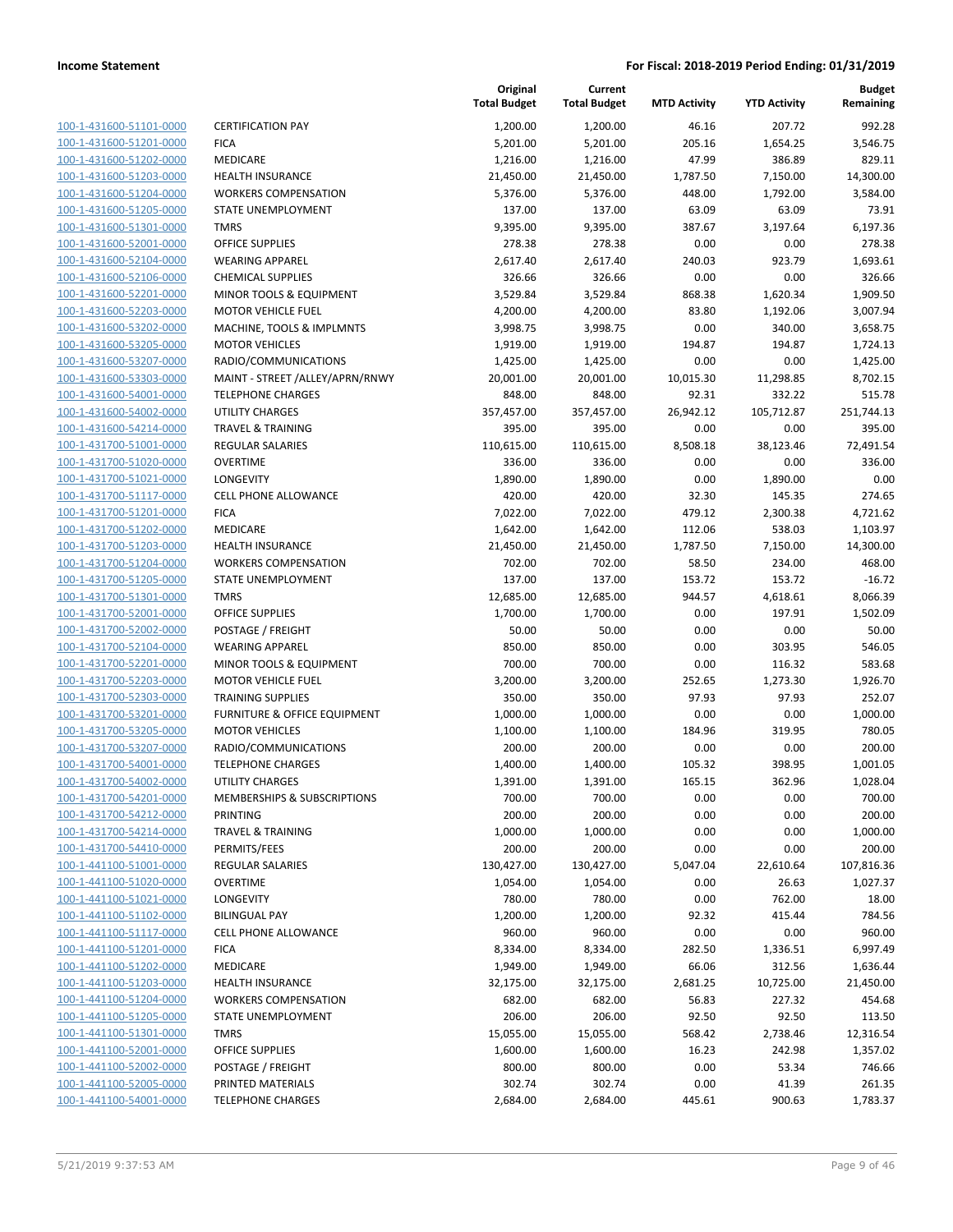| 100-1-441100-54002-0000        |
|--------------------------------|
| 100-1-441100-54214-0000        |
| 100-1-441200-51001-0000        |
| 100-1-441200-51021-0000        |
| 100-1-441200-51101-0000        |
| 100-1-441200-51117-0000        |
| 100-1-441200-51201-0000        |
| 100-1-441200-51202-0000        |
| 100-1-441200-51203-0000        |
| 100-1-441200-51204-0000        |
| 100-1-441200-51205-0000        |
| 100-1-441200-51301-0000        |
| 100-1-441200-52102-0000        |
| 100-1-441200-52104-0000        |
| 100-1-441200-54201-0000        |
| 100-1-441200-54214-0000        |
|                                |
| 100-1-441300-51001-0000        |
| 100-1-441300-51021-0000        |
| 100-1-441300-51101-0000        |
| 1-441300-51117-0000<br>$100-$  |
| 100-1-441300-51201-0000        |
| 100-1-441300-51202-0000        |
| 100-1-441300-51203-0000        |
| 100-1-441300-51204-0000        |
| 100-1-441300-51205-0000        |
| 100-1-441300-51301-0000        |
| 100-1-441300-52002-0000        |
| 100-1-441300-52005-0000        |
| 100-1-441300-52102-0000        |
| 1-441300-52104-0000<br>$100-$  |
| 100-1-441300-52201-0000        |
| 100-1-441300-52203-0000        |
| 100-1-441300-53205-0000        |
| 100-1-441300-54001-0000        |
|                                |
| 100-1-441300-54002-0000        |
| 100-1-441300-54201-0000        |
| 100-1-441300-54214-0000        |
| 100-1-441300-54410-0000        |
| 100-1-443200-51001-0000        |
| 100-1-443200-51020-0000        |
| 100-1-443200-51021-0000        |
| 100-1-443200-51102-0000        |
| <u>100-1-443200-51117-0000</u> |
| <u>100-1-443200-51201-0000</u> |
| 100-1-443200-51202-0000        |
| 100-1-443200-51203-0000        |
| 100-1-443200-51204-0000        |
| 100-1-443200-51205-0000        |
| 100-1-443200-51301-0000        |
| 100-1-443200-52001-0000        |
| 100-1-443200-52002-0000        |
| 100-1-443200-52101-0000        |
|                                |
| 100-1-443200-52104-0000        |
| 100-1-443200-52106-0000        |
| 100-1-443200-52108-0000        |
| 100-1-443200-52201-0000        |
| 100-1-443200-52203-0000        |
| 100-1-443200-53202-0000        |
| <u>100-1-443200-53205-0000</u> |

|                                                    |                                                      | Original<br><b>Total Budget</b> | Current<br><b>Total Budget</b> | <b>MTD Activity</b> | <b>YTD Activity</b> | <b>Budget</b><br>Remaining |
|----------------------------------------------------|------------------------------------------------------|---------------------------------|--------------------------------|---------------------|---------------------|----------------------------|
| 100-1-441100-54002-0000                            | <b>UTILITY CHARGES</b>                               | 1,391.00                        | 1,391.00                       | 165.15              | 362.97              | 1,028.03                   |
| 100-1-441100-54214-0000                            | <b>TRAVEL &amp; TRAINING</b>                         | 1,000.00                        | 1,000.00                       | 0.00                | 0.00                | 1,000.00                   |
| 100-1-441200-51001-0000                            | <b>REGULAR SALARIES</b>                              | 54,080.00                       | 54,080.00                      | 4,160.00            | 18,640.00           | 35,440.00                  |
| 100-1-441200-51021-0000                            | LONGEVITY                                            | 294.00                          | 294.00                         | 0.00                | 294.00              | 0.00                       |
| 100-1-441200-51101-0000                            | <b>CERTIFICATION PAY</b>                             | 1,200.00                        | 1,200.00                       | 0.00                | 0.00                | 1,200.00                   |
| 100-1-441200-51117-0000                            | <b>CELL PHONE ALLOWANCE</b>                          | 432.00                          | 432.00                         | 0.00                | 0.00                | 432.00                     |
| 100-1-441200-51201-0000                            | <b>FICA</b>                                          | 3,472.00                        | 3,472.00                       | 223.54              | 1,062.17            | 2,409.83                   |
| 100-1-441200-51202-0000                            | MEDICARE                                             | 812.00                          | 812.00                         | 52.28               | 248.39              | 563.61                     |
| 100-1-441200-51203-0000                            | HEALTH INSURANCE                                     | 10,725.00                       | 10,725.00                      | 893.75              | 3,575.00            | 7,150.00                   |
| 100-1-441200-51204-0000                            | <b>WORKERS COMPENSATION</b>                          | 347.00                          | 347.00                         | 28.92               | 115.68              | 231.32                     |
| 100-1-441200-51205-0000<br>100-1-441200-51301-0000 | STATE UNEMPLOYMENT<br><b>TMRS</b>                    | 69.00<br>6,273.00               | 69.00<br>6,273.00              | 74.88<br>460.10     | 74.88<br>2,176.86   | $-5.88$<br>4,096.14        |
| 100-1-441200-52102-0000                            | <b>BOOKS / REF SUPPLIES</b>                          | 750.00                          | 750.00                         | 0.00                | 0.00                | 750.00                     |
| 100-1-441200-52104-0000                            | <b>WEARING APPAREL</b>                               | 500.04                          | 500.04                         | 0.00                | 0.00                | 500.04                     |
| 100-1-441200-54201-0000                            | MEMBERSHIPS & SUBSCRIPTIONS                          | 250.00                          | 250.00                         | 55.00               | 55.00               | 195.00                     |
| 100-1-441200-54214-0000                            | <b>TRAVEL &amp; TRAINING</b>                         | 1,000.00                        | 1,000.00                       | 0.00                | 0.00                | 1,000.00                   |
| 100-1-441300-51001-0000                            | <b>REGULAR SALARIES</b>                              | 262,511.00                      | 262,511.00                     | 20,194.72           | 90,487.13           | 172,023.87                 |
| 100-1-441300-51021-0000                            | LONGEVITY                                            | 2,640.00                        | 2,640.00                       | 0.00                | 2,640.00            | 0.00                       |
| 100-1-441300-51101-0000                            | <b>CERTIFICATION PAY</b>                             | 3,600.00                        | 3,600.00                       | 184.62              | 830.79              | 2,769.21                   |
| 100-1-441300-51117-0000                            | <b>CELL PHONE ALLOWANCE</b>                          | 1,824.00                        | 1,824.00                       | 98.74               | 444.33              | 1,379.67                   |
| 100-1-441300-51201-0000                            | <b>FICA</b>                                          | 16,776.00                       | 16,776.00                      | 1,235.74            | 5,697.85            | 11,078.15                  |
| 100-1-441300-51202-0000                            | <b>MEDICARE</b>                                      | 3,923.00                        | 3,923.00                       | 289.00              | 1,332.55            | 2,590.45                   |
| 100-1-441300-51203-0000                            | <b>HEALTH INSURANCE</b>                              | 53,625.00                       | 53,625.00                      | 4,468.75            | 17,875.00           | 35,750.00                  |
| 100-1-441300-51204-0000                            | <b>WORKERS COMPENSATION</b>                          | 1,732.00                        | 1,732.00                       | 144.33              | 577.32              | 1,154.68                   |
| 100-1-441300-51205-0000                            | STATE UNEMPLOYMENT                                   | 343.00                          | 343.00                         | 368.60              | 368.60              | $-25.60$                   |
| 100-1-441300-51301-0000                            | <b>TMRS</b>                                          | 30,304.00                       | 30,304.00                      | 2,264.86            | 10,854.86           | 19,449.14                  |
| 100-1-441300-52002-0000                            | POSTAGE / FREIGHT                                    | 6,000.00                        | 6,000.00                       | 43.17               | 615.96              | 5,384.04                   |
| 100-1-441300-52005-0000                            | PRINTED MATERIALS                                    | 1,191.35                        | 1,191.35                       | 0.00                | 0.00                | 1,191.35                   |
| 100-1-441300-52102-0000                            | <b>BOOKS / REF SUPPLIES</b>                          | 1,000.00                        | 1,000.00                       | 0.00                | 0.00                | 1,000.00                   |
| 100-1-441300-52104-0000                            | <b>WEARING APPAREL</b>                               | 2,400.00                        | 2,400.00                       | 199.97              | 428.95              | 1,971.05                   |
| 100-1-441300-52201-0000<br>100-1-441300-52203-0000 | MINOR TOOLS & EQUIPMENT<br><b>MOTOR VEHICLE FUEL</b> | 500.00                          | 500.00                         | 0.00                | 0.00                | 500.00                     |
| 100-1-441300-53205-0000                            | <b>MOTOR VEHICLES</b>                                | 4,575.00<br>1,200.00            | 4,575.00<br>1,200.00           | 256.01<br>489.09    | 1,143.43<br>693.82  | 3,431.57<br>506.18         |
| 100-1-441300-54001-0000                            | <b>TELEPHONE CHARGES</b>                             | 4,004.00                        | 4,004.00                       | 360.33              | 1,277.91            | 2,726.09                   |
| 100-1-441300-54002-0000                            | <b>UTILITY CHARGES</b>                               | 1,391.00                        | 1,391.00                       | 165.15              | 362.97              | 1,028.03                   |
| 100-1-441300-54201-0000                            | MEMBERSHIPS & SUBSCRIPTIONS                          | 750.00                          | 750.00                         | 0.00                | 142.57              | 607.43                     |
| 100-1-441300-54214-0000                            | <b>TRAVEL &amp; TRAINING</b>                         | 4,000.00                        | 4,000.00                       | 0.00                | 1,525.00            | 2,475.00                   |
| 100-1-441300-54410-0000                            | PERMITS/FEES                                         | 25,000.00                       | 25,000.00                      | 0.00                | 0.00                | 25,000.00                  |
| 100-1-443200-51001-0000                            | REGULAR SALARIES                                     | 191,748.00                      | 191,748.00                     | 15,874.03           | 65,319.93           | 126,428.07                 |
| 100-1-443200-51020-0000                            | <b>OVERTIME</b>                                      | 7,191.00                        | 7,191.00                       | 998.03              | 3,881.62            | 3,309.38                   |
| 100-1-443200-51021-0000                            | <b>LONGEVITY</b>                                     | 6,738.00                        | 6,738.00                       | 0.00                | 6,714.00            | 24.00                      |
| 100-1-443200-51102-0000                            | <b>BILINGUAL PAY</b>                                 | 600.00                          | 600.00                         | 46.16               | 207.72              | 392.28                     |
| 100-1-443200-51117-0000                            | <b>CELL PHONE ALLOWANCE</b>                          | 432.00                          | 432.00                         | 33.22               | 149.49              | 282.51                     |
| 100-1-443200-51201-0000                            | <b>FICA</b>                                          | 12,816.00                       | 12,816.00                      | 934.65              | 4,256.54            | 8,559.46                   |
| 100-1-443200-51202-0000                            | MEDICARE                                             | 2,997.00                        | 2,997.00                       | 218.59              | 995.48              | 2,001.52                   |
| 100-1-443200-51203-0000                            | <b>HEALTH INSURANCE</b>                              | 64,350.00                       | 64,350.00                      | 5,362.50            | 21,450.00           | 42,900.00                  |
| 100-1-443200-51204-0000                            | <b>WORKERS COMPENSATION</b>                          | 7,855.00                        | 7,855.00                       | 654.58              | 2,618.32            | 5,236.68                   |
| 100-1-443200-51205-0000                            | STATE UNEMPLOYMENT                                   | 412.00                          | 412.00                         | 305.12              | 305.12              | 106.88                     |
| 100-1-443200-51301-0000                            | <b>TMRS</b>                                          | 23,151.00                       | 23,151.00                      | 1,874.82            | 8,718.82            | 14,432.18                  |
| 100-1-443200-52001-0000                            | <b>OFFICE SUPPLIES</b>                               | 1,120.00                        | 1,120.00                       | 50.84               | 302.54              | 817.46                     |
| 100-1-443200-52002-0000                            | POSTAGE / FREIGHT                                    | 40.00                           | 40.00                          | 0.00                | 5.98                | 34.02                      |
| 100-1-443200-52101-0000                            | <b>JANITORIAL SUPPLIES</b>                           | 2,000.00                        | 2,000.00                       | 65.80               | 404.24              | 1,595.76                   |
| 100-1-443200-52104-0000<br>100-1-443200-52106-0000 | <b>WEARING APPAREL</b><br><b>CHEMICAL SUPPLIES</b>   | 1,950.00<br>18,000.00           | 1,950.00<br>18,000.00          | 297.40<br>520.78    | 407.82<br>2,295.46  | 1,542.18<br>15,704.54      |
| 100-1-443200-52108-0000                            | <b>MENAGERIE SUPPLIES</b>                            | 7,500.00                        | 7,500.00                       | 454.43              | 2,675.60            | 4,824.40                   |
| 100-1-443200-52201-0000                            | MINOR TOOLS & EQUIPMENT                              | 1,000.00                        | 1,000.00                       | 39.78               | 681.60              | 318.40                     |
| 100-1-443200-52203-0000                            | <b>MOTOR VEHICLE FUEL</b>                            | 5,378.00                        | 5,378.00                       | 395.71              | 1,539.14            | 3,838.86                   |
| 100-1-443200-53202-0000                            | MACHINE, TOOLS & IMPLMNTS                            | 2,000.00                        | 2,000.00                       | 0.00                | 45.45               | 1,954.55                   |
| 100-1-443200-53205-0000                            | <b>MOTOR VEHICLES</b>                                | 246.00                          | 246.00                         | 74.00               | 299.46              | $-53.46$                   |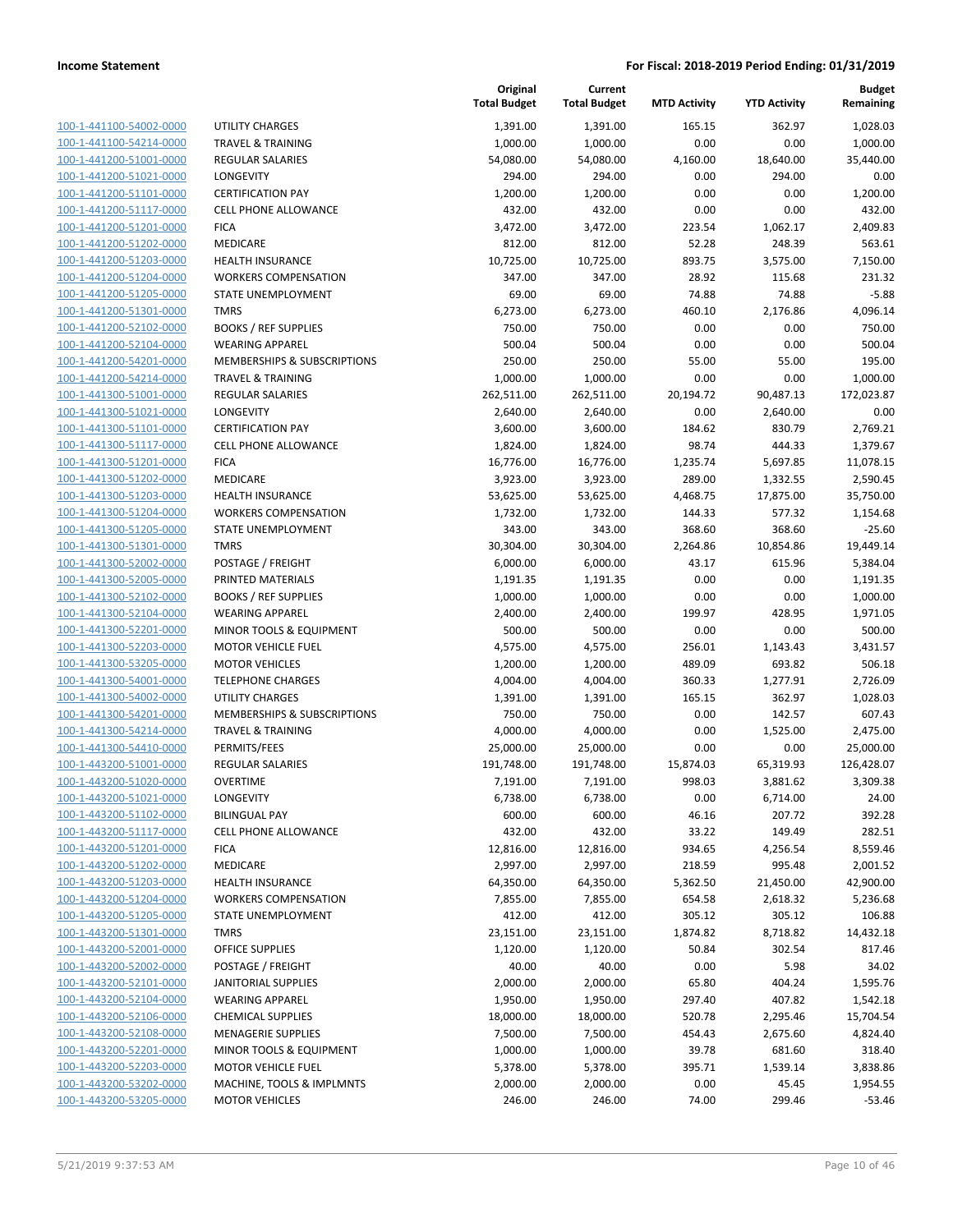| 100-1-443200-54001-0000        |
|--------------------------------|
| 100-1-443200-54002-0000        |
| 100-1-443200-54107-0000        |
| 100-1-443200-54108-0000        |
| 100-1-443200-54214-0000        |
| 100-1-451100-51001-0000        |
| 100-1-451100-51020-0000        |
| 100-1-451100-51021-0000        |
| 100-1-451100-51101-0000        |
| 100-1-451100-51102-0000        |
| 100-1-451100-51116-0000        |
| 100-1-451100-51117-0000        |
| 100-1-451100-51201-0000        |
| 100-1-451100-51202-0000        |
| 100-1-451100-51203-0000        |
| 100-1-451100-51204-0000        |
|                                |
| 100-1-451100-51205-0000        |
| 100-1-451100-51301-0000        |
| 100-1-451100-52001-0000        |
| 100-1-451100-52002-0000        |
| 100-1-451100-52101-0000        |
| 100-1-451100-52104-0000        |
| 100-1-451100-52106-0000        |
| 100-1-451100-52107-0000        |
| 100-1-451100-52201-0000        |
| 100-1-451100-52203-0000        |
| 100-1-451100-52401-0000        |
| 100-1-451100-53202-0000        |
| 100-1-451100-53205-0000        |
| 100-1-451100-53207-0000        |
| 100-1-451100-53402-0000        |
| 100-1-451100-53707-0000        |
|                                |
| 100-1-451100-53708-0000        |
| 100-1-451100-53710-0000        |
| 100-1-451100-54001-0000        |
| 100-1-451100-54002-0000        |
| 100-1-451100-54101-0000        |
| 100-1-451100-54201-0000        |
| 100-1-451100-54211-0000        |
| 100-1-451100-54214-0000        |
| 100-1-451100-54301-0000        |
| <u>100-1-451100-54409-0000</u> |
| 100-1-455100-51001-0000        |
| 100-1-455100-51020-0000        |
| 100-1-455100-51021-0000        |
| <u>100-1-455100-51102-0000</u> |
| <u>100-1-455100-51116-0000</u> |
| 100-1-455100-51117-0000        |
| 100-1-455100-51201-0000        |
| 100-1-455100-51202-0000        |
|                                |
| 100-1-455100-51203-0000        |
| 100-1-455100-51204-0000        |
| <u>100-1-455100-51205-0000</u> |
| 100-1-455100-51301-0000        |
| 100-1-455100-52001-0000        |
| 100-1-455100-52002-0000        |
| <u>100-1-455100-52004-0000</u> |
| <u>100-1-455100-52005-0000</u> |
| <u>100-1-455100-52115-0000</u> |
|                                |

|                                                    |                                                      | Original<br><b>Total Budget</b> | Current<br><b>Total Budget</b> | <b>MTD Activity</b>  | <b>YTD Activity</b>    | <b>Budget</b><br>Remaining |
|----------------------------------------------------|------------------------------------------------------|---------------------------------|--------------------------------|----------------------|------------------------|----------------------------|
| 100-1-443200-54001-0000                            | <b>TELEPHONE CHARGES</b>                             | 1,957.00                        | 1,957.00                       | 152.03               | 606.43                 | 1,350.57                   |
| 100-1-443200-54002-0000                            | <b>UTILITY CHARGES</b>                               | 30,525.00                       | 30,525.00                      | 2,173.19             | 8,755.40               | 21,769.60                  |
| 100-1-443200-54107-0000                            | MEDICAL                                              | 2,500.00                        | 20,500.00                      | 274.44               | 2,296.88               | 18,203.12                  |
| 100-1-443200-54108-0000                            | <b>VETERINARY SERVICES</b>                           | 26,000.00                       | 8,000.00                       | $-1,530.00$          | $-3,342.00$            | 11,342.00                  |
| 100-1-443200-54214-0000                            | <b>TRAVEL &amp; TRAINING</b>                         | 600.00                          | 600.00                         | 0.00                 | 210.00                 | 390.00                     |
| 100-1-451100-51001-0000                            | <b>REGULAR SALARIES</b>                              | 502,291.00                      | 524,056.00                     | 37,246.79            | 173,188.77             | 350,867.23                 |
| 100-1-451100-51020-0000                            | <b>OVERTIME</b>                                      | 20,991.00                       | 20,991.00                      | 113.89               | 3,508.31               | 17,482.69                  |
| 100-1-451100-51021-0000                            | LONGEVITY                                            | 5,984.00                        | 5,984.00                       | 181.67               | 5,796.67               | 187.33                     |
| 100-1-451100-51101-0000                            | <b>CERTIFICATION PAY</b>                             | 4,200.00                        | 4,200.00                       | 253.86               | 1,176.99               | 3,023.01                   |
| 100-1-451100-51102-0000                            | <b>BILINGUAL PAY</b>                                 | 600.00                          | 600.00                         | 46.16                | 207.72                 | 392.28                     |
| 100-1-451100-51116-0000                            | CAR ALLOWANCE                                        | 2,400.00                        | 2,400.00                       | 184.62               | 830.79                 | 1,569.21                   |
| 100-1-451100-51117-0000                            | CELL PHONE ALLOWANCE                                 | 4,032.00                        | 4,032.00                       | 287.10               | 1,257.33               | 2,774.67                   |
| 100-1-451100-51201-0000                            | <b>FICA</b>                                          | 33,511.00                       | 33,511.00                      | 2,494.03             | 11,130.47              | 22,380.53                  |
| 100-1-451100-51202-0000                            | MEDICARE                                             | 7,837.00                        | 7,837.00                       | 583.28               | 2,603.10               | 5,233.90                   |
| 100-1-451100-51203-0000                            | <b>HEALTH INSURANCE</b>                              | 123,338.00                      | 123,338.00                     | 10,278.17            | 41,112.68              | 82,225.32                  |
| 100-1-451100-51204-0000                            | <b>WORKERS COMPENSATION</b>                          | 12,626.00                       | 12,626.00                      | 1,052.17             | 4,208.68               | 8,417.32                   |
| 100-1-451100-51205-0000                            | <b>STATE UNEMPLOYMENT</b>                            | 1,259.00                        | 1,259.00                       | 768.17               | 1,123.83               | 135.17                     |
| 100-1-451100-51301-0000<br>100-1-451100-52001-0000 | <b>TMRS</b><br>OFFICE SUPPLIES                       | 58,266.00                       | 58,266.00                      | 4,719.94             | 21,494.26              | 36,771.74                  |
| 100-1-451100-52002-0000                            | POSTAGE / FREIGHT                                    | 750.00<br>500.00                | 750.00<br>500.00               | 233.82<br>7.68       | 528.70<br>12.14        | 221.30<br>487.86           |
| 100-1-451100-52101-0000                            | <b>JANITORIAL SUPPLIES</b>                           | 7,030.00                        | 7,030.00                       | 460.99               | 1,726.57               | 5,303.43                   |
| 100-1-451100-52104-0000                            | <b>WEARING APPAREL</b>                               | 10,275.00                       | 10,275.00                      | 1,726.13             | 3,498.37               | 6,776.63                   |
| 100-1-451100-52106-0000                            | <b>CHEMICAL SUPPLIES</b>                             | 6,875.00                        | 6,875.00                       | 0.00                 | 0.00                   | 6,875.00                   |
| 100-1-451100-52107-0000                            | <b>BOTANICAL SUPPLIES</b>                            | 11,250.00                       | 11,250.00                      | 0.00                 | 590.61                 | 10,659.39                  |
| 100-1-451100-52201-0000                            | MINOR TOOLS & EQUIPMENT                              | 11,750.00                       | 11,750.00                      | 2,019.40             | 3,179.60               | 8,570.40                   |
| 100-1-451100-52203-0000                            | <b>MOTOR VEHICLE FUEL</b>                            | 26,250.00                       | 26,250.00                      | 948.79               | 5,827.44               | 20,422.56                  |
| 100-1-451100-52401-0000                            | RECREATIONAL SUPPLIES                                | 500.00                          | 500.00                         | 0.00                 | 6.99                   | 493.01                     |
| 100-1-451100-53202-0000                            | MACHINE, TOOLS & IMPLMNTS                            | 9,091.00                        | 9,091.00                       | 0.00                 | 7,218.91               | 1,872.09                   |
| 100-1-451100-53205-0000                            | <b>MOTOR VEHICLES</b>                                | 8,000.00                        | 8,000.00                       | 1,262.81             | 2,211.69               | 5,788.31                   |
| 100-1-451100-53207-0000                            | RADIO/COMMUNICATIONS                                 | 1,360.00                        | 1,360.00                       | 0.00                 | 0.00                   | 1,360.00                   |
| 100-1-451100-53402-0000                            | <b>BUILDING MAINTENANCE</b>                          | 900.00                          | 900.00                         | 0.00                 | 0.00                   | 900.00                     |
| 100-1-451100-53707-0000                            | <b>MAINT - GROUNDS</b>                               | 16,885.00                       | 16,885.00                      | 150.00               | 1,281.56               | 15,603.44                  |
| 100-1-451100-53708-0000                            | <b>ATHLETIC FIELDS</b>                               | 16,200.00                       | 16,200.00                      | 2,316.25             | 9,834.22               | 6,365.78                   |
| 100-1-451100-53710-0000                            | PARK IMPROVEMENTS                                    | 10,550.00                       | 10,550.00                      | 11.14                | 2,619.15               | 7,930.85                   |
| 100-1-451100-54001-0000                            | <b>TELEPHONE CHARGES</b>                             | 7,292.00                        | 7,292.00                       | 1,020.81             | 2,407.46               | 4,884.54                   |
| 100-1-451100-54002-0000                            | UTILITY CHARGES                                      | 155,476.00                      | 155,476.00                     | 11,723.25            | 46,553.85              | 108,922.15                 |
| 100-1-451100-54101-0000                            | PROFESSIONAL SERVICES                                | 0.00                            | 8,400.00                       | 0.00                 | 0.00                   | 8,400.00                   |
| 100-1-451100-54201-0000                            | MEMBERSHIPS & SUBSCRIPTIONS                          | 1,510.00                        | 1,510.00                       | 15.00                | 373.99                 | 1,136.01                   |
| 100-1-451100-54211-0000                            | ADVERTISING                                          | 4,700.00                        | 4,700.00                       | 1,029.36             | 2,867.75               | 1,832.25                   |
| 100-1-451100-54214-0000                            | TRAVEL & TRAINING                                    | 1,000.00                        | 1,000.00                       | 0.00                 | 1,988.74               | $-988.74$                  |
| 100-1-451100-54301-0000<br>100-1-451100-54409-0000 | <b>SPECIAL EVENTS</b><br><b>CEMETERY MAINTENANCE</b> | 57,000.00<br>80,700.00          | 57,000.00<br>80,700.00         | 2,837.19<br>6,725.00 | 10,221.76<br>26,900.00 | 46,778.24<br>53,800.00     |
| 100-1-455100-51001-0000                            | <b>REGULAR SALARIES</b>                              | 326,071.00                      | 326,071.00                     | 24,230.05            | 108,951.06             | 217,119.94                 |
| 100-1-455100-51020-0000                            | <b>OVERTIME</b>                                      | 0.00                            | 0.00                           | 0.00                 | 6.92                   | $-6.92$                    |
| 100-1-455100-51021-0000                            | <b>LONGEVITY</b>                                     | 3,252.00                        | 3,252.00                       | 0.00                 | 3,264.00               | $-12.00$                   |
| 100-1-455100-51102-0000                            | <b>BILINGUAL PAY</b>                                 | 600.00                          | 600.00                         | 46.16                | 207.72                 | 392.28                     |
| 100-1-455100-51116-0000                            | CAR ALLOWANCE                                        | 3,600.00                        | 3,600.00                       | 0.00                 | 0.00                   | 3,600.00                   |
| 100-1-455100-51117-0000                            | <b>CELL PHONE ALLOWANCE</b>                          | 432.00                          | 432.00                         | 32.30                | 145.35                 | 286.65                     |
| 100-1-455100-51201-0000                            | <b>FICA</b>                                          | 20,705.00                       | 20,705.00                      | 1,525.03             | 6,817.20               | 13,887.80                  |
| 100-1-455100-51202-0000                            | MEDICARE                                             | 4,842.00                        | 4,842.00                       | 356.66               | 1,594.32               | 3,247.68                   |
| 100-1-455100-51203-0000                            | <b>HEALTH INSURANCE</b>                              | 42,900.00                       | 42,900.00                      | 3,575.00             | 14,300.00              | 28,600.00                  |
| 100-1-455100-51204-0000                            | <b>WORKERS COMPENSATION</b>                          | 1,092.00                        | 1,092.00                       | 91.00                | 364.00                 | 728.00                     |
| 100-1-455100-51205-0000                            | <b>STATE UNEMPLOYMENT</b>                            | 806.00                          | 806.00                         | 457.01               | 615.47                 | 190.53                     |
| 100-1-455100-51301-0000                            | <b>TMRS</b>                                          | 28,709.00                       | 28,709.00                      | 2,286.02             | 11,007.82              | 17,701.18                  |
| 100-1-455100-52001-0000                            | <b>OFFICE SUPPLIES</b>                               | 2,885.00                        | 2,885.00                       | 0.00                 | 141.92                 | 2,743.08                   |
| 100-1-455100-52002-0000                            | POSTAGE / FREIGHT                                    | 75.00                           | 75.00                          | 0.00                 | 0.83                   | 74.17                      |
| 100-1-455100-52004-0000                            | <b>COMPUTER SUPPLIES</b>                             | 75.00                           | 75.00                          | 0.00                 | 0.00                   | 75.00                      |
| 100-1-455100-52005-0000                            | PRINTED MATERIALS                                    | 48.00                           | 48.00                          | 0.00                 | 24.00                  | 24.00                      |
| 100-1-455100-52115-0000                            | <b>CATALOGING SUPPLIES</b>                           | 1,000.00                        | 1,000.00                       | 103.66               | 202.48                 | 797.52                     |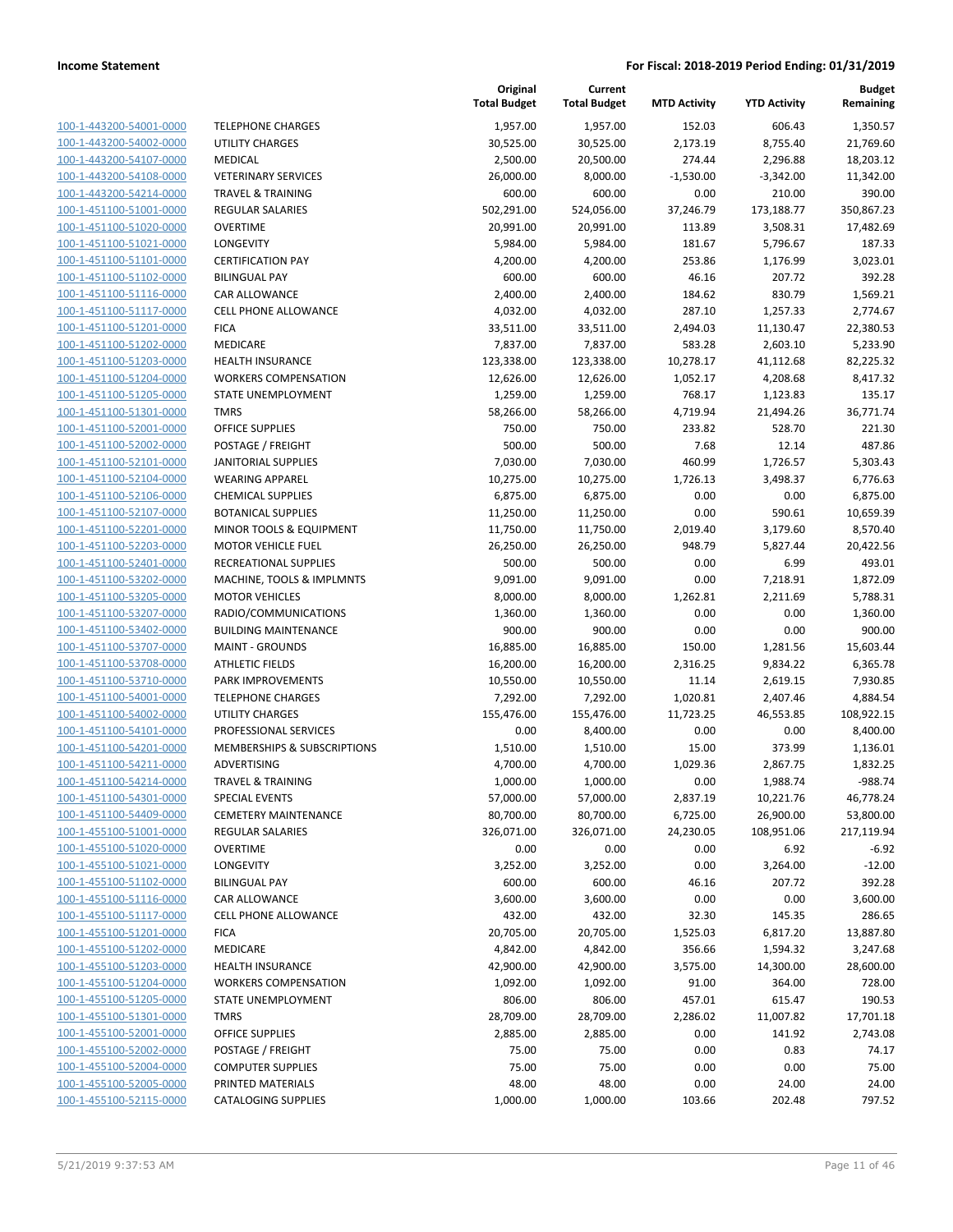| 100-1-455100-52201-0000        | N  |
|--------------------------------|----|
| 100-1-455100-52402-0000        | B, |
| 100-1-455100-53201-0000        | FI |
| 100-1-455100-54001-0000        | TI |
| 100-1-455100-54002-0000        | U  |
|                                |    |
| 100-1-455100-54201-0000        | N  |
| 100-1-455100-54202-0000        | Ц  |
| 100-1-455100-54214-0000        | TI |
| <u>100-1-455100-55203-0000</u> | FI |
| 100-1-455100-55211-0000        | B  |
| 100-1-456100-51001-0000        | R  |
| 100-1-456100-51021-0000        | L( |
| 100-1-456100-51116-0000        | C, |
| 100-1-456100-51117-0000        | C  |
| 100-1-456100-51201-0000        | FI |
| 100-1-456100-51202-0000        | N  |
| 100-1-456100-51203-0000        | н  |
| 100-1-456100-51204-0000        | N  |
| 100-1-456100-51205-0000        | ς. |
| 100-1-456100-51301-0000        | TI |
| 100-1-456100-52001-0000        | 0  |
|                                | P  |
| 100-1-456100-52002-0000        | M  |
| 100-1-456100-52103-0000        |    |
| 100-1-456100-54001-0000        | TI |
| 100-1-456100-54201-0000        | N  |
| 100-1-456100-54205-0000        | B  |
| 100-1-456100-54214-0000        | TI |
| 100-1-456100-54301-0000        | SI |
| 100-1-456100-54523-0000        | PI |
| 100-1-480000-52003-0000        | C  |
| 100-1-480000-52006-0000        | C  |
| 100-1-480000-54002-0000        | U  |
| 100-1-480000-54105-0000        | N  |
| 100-1-480000-54201-0000        | N  |
| 100-1-480000-54904-0000        | P  |
| 100-1-480000-54905-0000        | N  |
| 100-1-480000-54906-0000        | N  |
|                                | P, |
| 100-1-480000-56309-0000        |    |
| 100-1-480000-56309-0001        | P, |
| 100-1-480000-57005-0000        | Α  |
| 100-1-480000-57007-0000        | C  |
| 100-1-480000-57008-0000        | B, |
| 100-1-480000-57015-0000        | C١ |
| <u>100-1-491000-58040-0000</u> | XI |
| 100-1-491000-58204-0000        | XI |
| 100-1-495000-58702-0000        | C, |
| 100-1-495000-58703-0000        | C, |
| 100-1-495000-58704-0000        | C, |
| <u>100-1-495000-58705-0000</u> | C, |
| 100-1-495000-58706-0000        | C, |
| 100-1-495000-58712-0000        | C, |
| 100-1-495000-58713-0000        | C, |
| 100-1-495000-58714-0000        | C, |
|                                | C, |
| 100-1-495000-58715-0000        |    |
| 100-1-495000-58716-0000        | C, |
| 100-1-495000-58722-0000        | C, |
| 100-1-495000-58723-0000        | C, |
| 100-1-495000-58724-0000        | C, |
| <u>100-1-495000-58725-0000</u> | C, |
|                                |    |

|                                                    |                                                                                     | Original<br><b>Total Budget</b> | Current<br><b>Total Budget</b> | <b>MTD Activity</b>   | <b>YTD Activity</b>    | <b>Budget</b><br>Remaining |
|----------------------------------------------------|-------------------------------------------------------------------------------------|---------------------------------|--------------------------------|-----------------------|------------------------|----------------------------|
| 100-1-455100-52201-0000                            | <b>MINOR TOOLS &amp; EQUIPMENT</b>                                                  | 75.00                           | 75.00                          | 0.00                  | 0.00                   | 75.00                      |
| 100-1-455100-52402-0000                            | <b>BASIC PROGRAM EXPENSE</b>                                                        | 4,100.00                        | 4,100.00                       | 186.49                | 1,513.68               | 2,586.32                   |
| 100-1-455100-53201-0000                            | <b>FURNITURE &amp; OFFICE EQUIPMENT</b>                                             | 629.00                          | 629.00                         | 0.00                  | 0.00                   | 629.00                     |
| 100-1-455100-54001-0000                            | <b>TELEPHONE CHARGES</b>                                                            | 5,676.00                        | 5,676.00                       | 454.64                | 1,744.83               | 3,931.17                   |
| 100-1-455100-54002-0000                            | UTILITY CHARGES                                                                     | 32,442.00                       | 32,442.00                      | 2,558.00              | 11,964.22              | 20,477.78                  |
| 100-1-455100-54201-0000                            | MEMBERSHIPS & SUBSCRIPTIONS                                                         | 9,744.00                        | 9,744.00                       | 120.00                | 7,525.20               | 2,218.80                   |
| 100-1-455100-54202-0000                            | <b>LIBRARY PERIODICALS</b>                                                          | 2,700.00                        | 2,700.00                       | 0.00                  | 2,488.67               | 211.33                     |
| 100-1-455100-54214-0000                            | <b>TRAVEL &amp; TRAINING</b>                                                        | 2,500.00                        | 2,500.00                       | 0.00                  | 325.00                 | 2,175.00                   |
| 100-1-455100-55203-0000                            | <b>FURNITURE/OFFICE EQUIP</b>                                                       | 250.00                          | 250.00                         | 0.00                  | 238.08                 | 11.92                      |
| 100-1-455100-55211-0000                            | <b>BOOKS</b>                                                                        | 43,800.00                       | 43,800.00                      | 1,061.26              | 11,637.54              | 32,162.46                  |
| 100-1-456100-51001-0000                            | <b>REGULAR SALARIES</b>                                                             | 57,247.00                       | 57,247.00                      | 4,403.04              | 19,782.77              | 37,464.23                  |
| 100-1-456100-51021-0000                            | LONGEVITY                                                                           | 1,584.00                        | 1,584.00                       | 0.00                  | 1,584.00               | 0.00                       |
| 100-1-456100-51116-0000                            | <b>CAR ALLOWANCE</b>                                                                | 3,600.00                        | 3,600.00                       | 276.92                | 1,246.14               | 2,353.86                   |
| 100-1-456100-51117-0000                            | <b>CELL PHONE ALLOWANCE</b>                                                         | 432.00                          | 432.00                         | 33.22                 | 149.49                 | 282.51                     |
| 100-1-456100-51201-0000                            | <b>FICA</b>                                                                         | 3,898.00                        | 3,898.00                       | 259.68                | 1,287.91               | 2,610.09                   |
| 100-1-456100-51202-0000                            | <b>MEDICARE</b>                                                                     | 912.00                          | 912.00                         | 60.74                 | 301.21                 | 610.79                     |
| 100-1-456100-51203-0000                            | <b>HEALTH INSURANCE</b>                                                             | 10,725.00                       | 10,725.00                      | 893.75                | 3,575.00               | 7,150.00                   |
| 100-1-456100-51204-0000                            | <b>WORKERS COMPENSATION</b>                                                         | 172.00                          | 172.00                         | 14.33                 | 57.32                  | 114.68                     |
| 100-1-456100-51205-0000                            | STATE UNEMPLOYMENT                                                                  | 69.00                           | 69.00                          | 84.84                 | 84.84                  | $-15.84$                   |
| 100-1-456100-51301-0000                            | <b>TMRS</b>                                                                         | 7,041.00                        | 7,041.00                       | 521.28                | 2,618.62               | 4,422.38                   |
| 100-1-456100-52001-0000                            | <b>OFFICE SUPPLIES</b>                                                              | 100.00                          | 100.00                         | 8.96                  | 8.96                   | 91.04                      |
| 100-1-456100-52002-0000                            | POSTAGE / FREIGHT                                                                   | 200.00                          | 200.00                         | 0.00                  | 20.36                  | 179.64                     |
| 100-1-456100-52103-0000<br>100-1-456100-54001-0000 | <b>MEETING SUPPLIES</b><br><b>TELEPHONE CHARGES</b>                                 | 50.00<br>413.00                 | 50.00<br>413.00                | 0.00<br>32.01         | 0.00<br>127.67         | 50.00<br>285.33            |
| 100-1-456100-54201-0000                            | MEMBERSHIPS & SUBSCRIPTIONS                                                         | 1,240.00                        | 1,240.00                       | 0.00                  | 0.00                   | 1,240.00                   |
| 100-1-456100-54205-0000                            | <b>BUSINESS MEALS</b>                                                               | 50.00                           | 50.00                          | 0.00                  | 0.00                   | 50.00                      |
| 100-1-456100-54214-0000                            | <b>TRAVEL &amp; TRAINING</b>                                                        | 750.00                          | 750.00                         | 0.00                  | 0.00                   | 750.00                     |
| 100-1-456100-54301-0000                            | <b>SPECIAL EVENTS</b>                                                               | 7,300.00                        | 7,300.00                       | 1,655.28              | 3,816.80               | 3,483.20                   |
| 100-1-456100-54523-0000                            | <b>PROPOSED EVENTS</b>                                                              | 75,000.00                       | 75,000.00                      | 0.00                  | 35,670.00              | 39,330.00                  |
| 100-1-480000-52003-0000                            | <b>COPIER CHARGES</b>                                                               | 75,900.00                       | 75,900.00                      | 8,102.70              | 18,360.57              | 57,539.43                  |
| 100-1-480000-52006-0000                            | <b>COPIER PAPER</b>                                                                 | 5,000.00                        | 5,000.00                       | 272.59                | 1,053.46               | 3,946.54                   |
| 100-1-480000-54002-0000                            | UTILITY CHARGES                                                                     | 652.00                          | 652.00                         | 48.00                 | 191.89                 | 460.11                     |
| 100-1-480000-54105-0000                            | <b>MARKETING</b>                                                                    | 8,250.00                        | 8,250.00                       | 3,500.00              | 3,500.00               | 4,750.00                   |
| 100-1-480000-54201-0000                            | <b>MEMBERSHIPS &amp; SUBSCRIPTIONS</b>                                              | 8,601.00                        | 8,601.00                       | 1,689.47              | 1,689.47               | 6,911.53                   |
| 100-1-480000-54904-0000                            | POSTAGE METER RENTAL                                                                | 0.00                            | 0.00                           | $-177.85$             | $-711.40$              | 711.40                     |
| 100-1-480000-54905-0000                            | MAIL MACHINE LEASE INT                                                              | 700.00                          | 700.00                         | 0.00                  | 0.00                   | 700.00                     |
| 100-1-480000-54906-0000                            | MAIL MACHINE LEASE PRINC                                                            | 2,600.00                        | 2,600.00                       | 0.00                  | 0.00                   | 2,600.00                   |
| 100-1-480000-56309-0000                            | PAYOUT ARRANGEMENT LOCAL SALES TAX                                                  | 178,096.00                      | 178,096.00                     | 25,160.63             | 69,684.53              | 108,411.47                 |
| 100-1-480000-56309-0001                            | PAYOUT ARRANGEMENT - 380 AGREEMENT                                                  | 123,312.00                      | 123,312.00                     | 0.00                  | 0.00                   | 123,312.00                 |
| 100-1-480000-57005-0000                            | ACCRUED VAC & SICK PAY                                                              | 160,000.00                      | 160,000.00                     | 47,079.55             | 60,638.83              | 99,361.17                  |
| 100-1-480000-57007-0000                            | <b>COMMUNITY SERVICES</b>                                                           | 25,000.00                       | 25,000.00                      | 0.00                  | 0.00                   | 25,000.00                  |
| 100-1-480000-57008-0000                            | <b>BANK CHARGES</b>                                                                 | 15,000.00                       | 15,000.00                      | 696.44                | 3,301.19               | 11,698.81                  |
| 100-1-480000-57015-0000                            | <b>CONTINGENCY EXPENSE</b>                                                          | 90,000.00                       | 90,000.00                      | 0.00                  | 0.00                   | 90,000.00                  |
| 100-1-491000-58040-0000                            | <b>XFR - GENERAL CIP</b>                                                            | 3,220,008.00                    | 3,220,008.00                   | 268,334.00            | 1,073,336.00           | 2,146,672.00               |
| 100-1-491000-58204-0000                            | XFR - VEHICLE/EQUIP RPLCMNT                                                         | 615,357.00                      | 615,357.00                     | 51,279.75             | 205,119.00             | 410,238.00                 |
| 100-1-495000-58702-0000                            | CA - GEN GOV TO CENTRAL SERVICE FUND                                                | 2,990.00                        | 2,990.00                       | 249.17                | 996.68                 | 1,993.32                   |
| 100-1-495000-58703-0000<br>100-1-495000-58704-0000 | CA - PUBLIC WORKS TO CENTRAL SERVICE FU<br>CA - PUBLIC SAFETY TO CENTRAL SERVICE FU | 83,324.00                       | 83,324.00                      | 6,943.67              | 27,774.68              | 55,549.32                  |
| 100-1-495000-58705-0000                            | CA - COM DEV TO CENTRAL SERVICE FUND                                                | 224,363.00<br>60,110.00         | 224,363.00<br>60,110.00        | 18,696.92<br>5,009.16 | 74,787.68<br>20,036.67 | 149,575.32<br>40,073.33    |
| 100-1-495000-58706-0000                            | CA - PARKS & REC TO CENTRAL SERVICE FUND                                            | 200,523.00                      | 200,523.00                     | 16,710.25             | 66,841.00              | 133,682.00                 |
| 100-1-495000-58712-0000                            | CA - GEN GOV TO INSURANCE FUND                                                      | 2,437.00                        | 2,437.00                       | 203.08                | 812.32                 | 1,624.68                   |
| 100-1-495000-58713-0000                            | CA - PUBLIC WORKS TO INSURANCE FUND                                                 | 30,169.00                       | 30,169.00                      | 2,514.08              | 10,056.32              | 20,112.68                  |
| 100-1-495000-58714-0000                            | CA - PUBLIC SAFETY TO INSURANCE FUND                                                | 70,502.00                       | 70,502.00                      | 5,875.17              | 23,500.68              | 47,001.32                  |
| 100-1-495000-58715-0000                            | CA - COM DEV TO INSURANCE FUND                                                      | 11,768.00                       | 11,768.00                      | 980.67                | 3,922.68               | 7,845.32                   |
| 100-1-495000-58716-0000                            | CA - PARKS & REC TO INSURANCE FUND                                                  | 39,169.00                       | 39,169.00                      | 3,264.08              | 13,056.32              | 26,112.68                  |
| 100-1-495000-58722-0000                            | CA - GEN GOVERNMENT TO MIS FUND                                                     | 19,265.00                       | 19,265.00                      | 1,605.42              | 6,421.68               | 12,843.32                  |
| 100-1-495000-58723-0000                            | CA - PUBLIC WORKS TO MIS FUND                                                       | 17,693.00                       | 17,693.00                      | 1,474.42              | 5,897.68               | 11,795.32                  |
| 100-1-495000-58724-0000                            | CA - PUBLIC SAFETY TO MIS FUND                                                      | 157,174.00                      | 157,174.00                     | 13,097.83             | 52,391.32              | 104,782.68                 |
| 100-1-495000-58725-0000                            | CA - COM DEV TO MIS FUND                                                            | 51,718.00                       | 51,718.00                      | 4,309.83              | 17,239.32              | 34,478.68                  |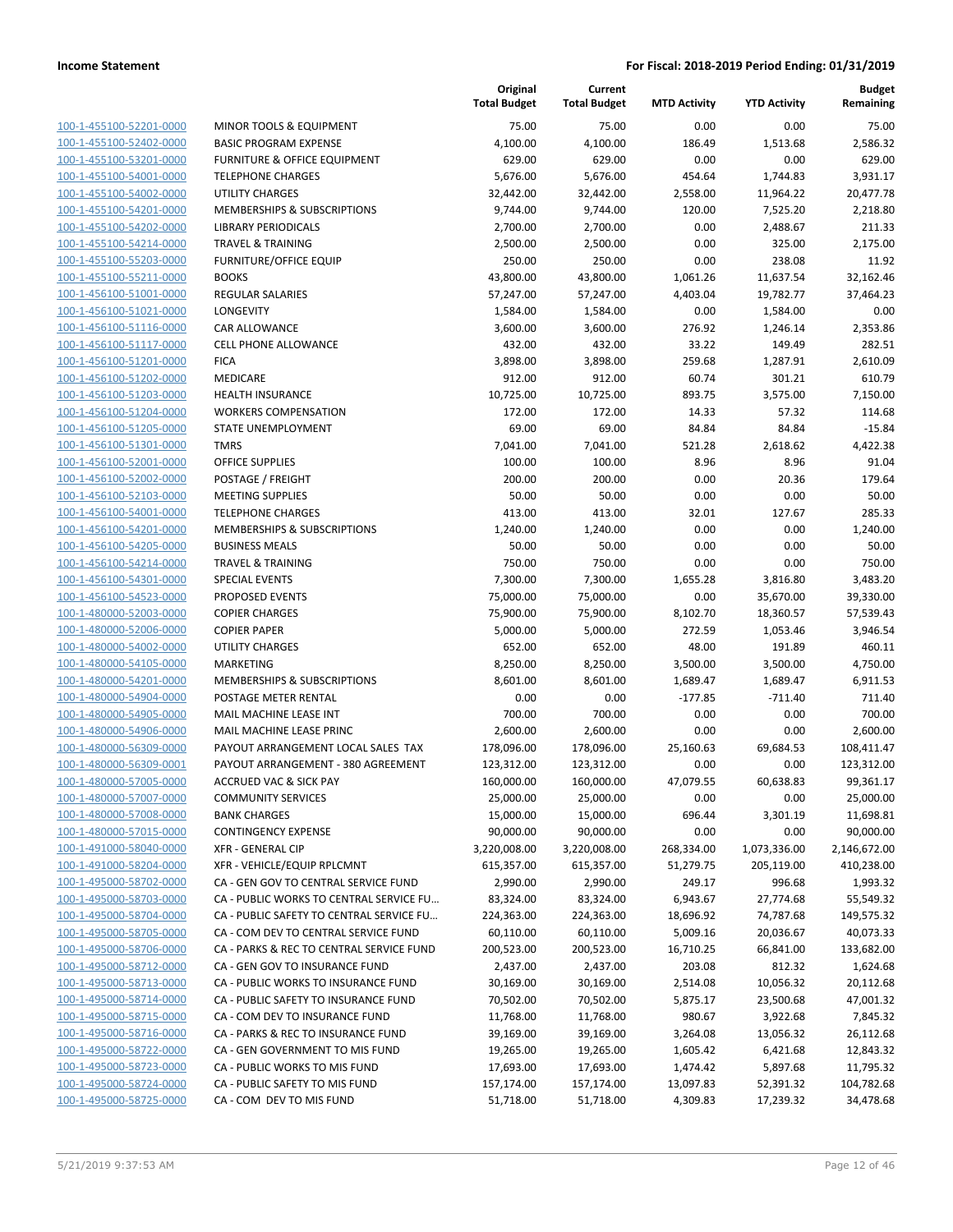|                                                               |                                                                       | Original<br><b>Total Budget</b> | Current<br><b>Total Budget</b> | <b>MTD Activity</b> | <b>YTD Activity</b> | <b>Budget</b><br>Remaining |
|---------------------------------------------------------------|-----------------------------------------------------------------------|---------------------------------|--------------------------------|---------------------|---------------------|----------------------------|
| 100-1-495000-58726-0000                                       | CA - PARKS & REC TO MIS FUND                                          | 50,819.00                       | 50,819.00                      | 4,234.92            | 16,939.68           | 33,879.32                  |
|                                                               | <b>Expense Total:</b>                                                 | 26,032,854.92                   | 26,030,383.92                  | 2,054,672.80        | 8,623,950.63        | 17,406,433.29              |
|                                                               | Fund: 100 - GENERAL FUND Surplus (Deficit):                           | $-1,558,556.07$                 | -1,556,085.07                  | 3,315,225.38        | 3,169,526.55        |                            |
| Fund: 101 - MUNICIPAL COURT BUILDING SECURITY FEES<br>Revenue |                                                                       |                                 |                                |                     |                     |                            |
| 101-1-318001-44101-0000                                       | MUNICIPAL COURT COST/FEES                                             | 0.00                            | 0.00                           | 403.88              | 1,714.70            | $-1,714.70$                |
| 101-1-319001-45401-0000                                       | <b>INTEREST REVENUES</b>                                              | 0.00                            | 0.00                           | 35.69               | 473.35              | -473.35                    |
|                                                               | <b>Revenue Total:</b>                                                 | 0.00                            | 0.00                           | 439.57              | 2,188.05            | $-2,188.05$                |
| <b>Expense</b>                                                |                                                                       |                                 |                                |                     |                     |                            |
| 101-1-480000-57008-0000                                       | <b>BANK CHARGES</b>                                                   | 0.00                            | 0.00                           | 3.72                | 7.96                | $-7.96$                    |
|                                                               | <b>Expense Total:</b>                                                 | 0.00                            | 0.00                           | 3.72                | 7.96                | $-7.96$                    |
|                                                               | Fund: 101 - MUNICIPAL COURT BUILDING SECURITY FEES Surplus (Deficit): | 0.00                            | 0.00                           | 435.85              | 2,180.09            |                            |
| Fund: 102 - MUNICIPAL COURT TECH FUND                         |                                                                       |                                 |                                |                     |                     |                            |
| Revenue                                                       |                                                                       |                                 |                                |                     |                     |                            |
| 102-1-318001-44101-0000                                       | MUNICIPAL COURT COST/FEES                                             | 0.00                            | 0.00                           | 538.44              | 2,286.22            | $-2,286.22$                |
| 102-1-319001-45401-0000                                       | <b>INTEREST REVENUES</b>                                              | 0.00                            | 0.00                           | 22.19               | 289.66              | -289.66                    |
|                                                               | <b>Revenue Total:</b>                                                 | 0.00                            | 0.00                           | 560.63              | 2,575.88            | $-2,575.88$                |
| Expense                                                       |                                                                       |                                 |                                |                     |                     |                            |
| 102-1-480000-57008-0000                                       | <b>BANK CHARGES</b>                                                   | 0.00                            | 0.00                           | 2.29                | 4.87                | -4.87                      |
|                                                               | <b>Expense Total:</b>                                                 | 0.00                            | 0.00                           | 2.29                | 4.87                | $-4.87$                    |
|                                                               | Fund: 102 - MUNICIPAL COURT TECH FUND Surplus (Deficit):              | 0.00                            | 0.00                           | 558.34              | 2,571.01            |                            |
| Fund: 103 - MUNICIPAL COURT CHILD SAFETY FUND<br>Revenue      |                                                                       |                                 |                                |                     |                     |                            |
| 103-1-318001-44101-0000                                       | MUNICIPAL COURT COST/FEES                                             | 1,954.00                        | 1,954.00                       | 12.50               | 39.06               | 1,914.94                   |
| 103-1-318001-44110-0000                                       | OPTIONAL COUNTY FEE - CHILD SAFETY                                    | 26,637.00                       | 26,637.00                      | 5,717.21            | 5,717.21            | 20,919.79                  |
| 103-1-319001-45401-0000                                       | <b>INTEREST REVENUES</b>                                              | 25.00                           | 25.00                          | 10.12               | 107.05              | $-82.05$                   |
|                                                               | <b>Revenue Total:</b>                                                 | 28,616.00                       | 28,616.00                      | 5,739.83            | 5,863.32            | 22,752.68                  |
| Expense                                                       |                                                                       |                                 |                                |                     |                     |                            |
| 103-1-480000-57007-0000                                       | <b>COMMUNITY SERVICES</b>                                             | 28,000.00                       | 28,000.00                      | 0.00                | 0.00                | 28,000.00                  |
| 103-1-480000-57008-0000                                       | <b>BANK CHARGES</b>                                                   | 10.00                           | 10.00                          | 0.83                | 1.81                | 8.19                       |
|                                                               | <b>Expense Total:</b>                                                 | 28,010.00                       | 28,010.00                      | 0.83                | 1.81                | 28,008.19                  |
|                                                               | Fund: 103 - MUNICIPAL COURT CHILD SAFETY FUND Surplus (Deficit):      | 606.00                          | 606.00                         | 5,739.00            | 5,861.51            |                            |
| <b>Fund: 111 - RECREATION ACTIVITIES FUND</b>                 |                                                                       |                                 |                                |                     |                     |                            |
| Revenue<br>111-1-319001-45401-0000                            | <b>INTEREST REVENUES</b>                                              | 25.00                           | 25.00                          | 0.00                | 28.15               | $-3.15$                    |
| 111-1-319010-45306-0000                                       | <b>PARK CONCESSIONS</b>                                               | 44,415.00                       | 44,415.00                      | 0.00                | 1,389.27            | 43,025.73                  |
| 111-1-319011-44507-0000                                       | <b>ADULT RECREATION FEES</b>                                          | 22,480.00                       | 22,480.00                      | 668.50              | 1,223.00            | 21,257.00                  |
| 111-1-319011-44508-0000                                       | YOUTH RECREATION FEES                                                 | 145,650.00                      | 145,650.00                     | 1,947.00            | 16,796.59           | 128,853.41                 |
| 111-1-319012-44509-0000                                       | SPECIAL EVENT FUNDING                                                 | 45,000.00                       | 45,000.00                      | 0.00                | 225.00              | 44,775.00                  |
| 111-1-319012-45504-0000                                       | PARKS & RECREATION / FIELD RENTALS                                    | 15,539.00                       | 15,539.00                      | 60.00               | 340.00              | 15,199.00                  |
|                                                               | <b>Revenue Total:</b>                                                 | 273,109.00                      | 273,109.00                     | 2,675.50            | 20,002.01           | 253,106.99                 |
| <b>Expense</b>                                                |                                                                       |                                 |                                |                     |                     |                            |
| 111-1-451200-51001-0000                                       | <b>REGULAR</b>                                                        | 17,280.00                       | 17,280.00                      | 204.00              | 1,485.35            | 15,794.65                  |
| 111-1-451200-51201-0000<br>111-1-451200-51202-0000            | <b>FICA</b><br>MEDICARE                                               | 1,071.00                        | 1,071.00                       | 12.65<br>2.96       | 92.10               | 978.90<br>229.46           |
| 111-1-451200-51204-0000                                       | <b>WORKERS COMPENSATION</b>                                           | 251.00<br>442.00                | 251.00<br>442.00               | 36.83               | 21.54<br>147.32     | 294.68                     |
| 111-1-451200-51205-0000                                       | STATE UNEMPLOYMENT                                                    | 66.00                           | 66.00                          | 3.67                | 26.74               | 39.26                      |
| 111-1-451200-52001-0000                                       | <b>OFFICE SUPPLIES</b>                                                | 500.00                          | 500.00                         | 0.00                | 38.53               | 461.47                     |
| 111-1-451200-52101-0000                                       | <b>JANITORIAL SUPPLIES</b>                                            | 750.00                          | 750.00                         | 0.00                | 0.00                | 750.00                     |
| 111-1-451200-52401-0000                                       | RECREATIONAL SUPPLIES                                                 | 79,185.00                       | 79,185.00                      | 2,982.71            | 11,053.21           | 68,131.79                  |
| 111-1-451200-52403-0000                                       | RESALE ITEMS                                                          | 24,112.00                       | 24,112.00                      | 0.00                | 2,250.00            | 21,862.00                  |
| 111-1-451200-54301-0000                                       | SPECIAL EVENTS                                                        | 40,000.00                       | 40,000.00                      | 3,413.07            | 4,322.90            | 35,677.10                  |
| 111-1-451200-54302-0000                                       | <b>TEAM REGISTRATION</b>                                              | 4,200.00                        | 4,200.00                       | 264.00              | 1,264.00            | 2,936.00                   |
| 111-1-451200-54303-0000                                       | OFFICALS/INSTRUCTORS                                                  | 80,938.00                       | 80,938.00                      | 3,541.00            | 12,936.00           | 68,002.00                  |
| 111-1-480000-52003-0000                                       | <b>COPIER CHARGES</b>                                                 | 2,050.00                        | 2,050.00                       | 260.96              | 646.63              | 1,403.37                   |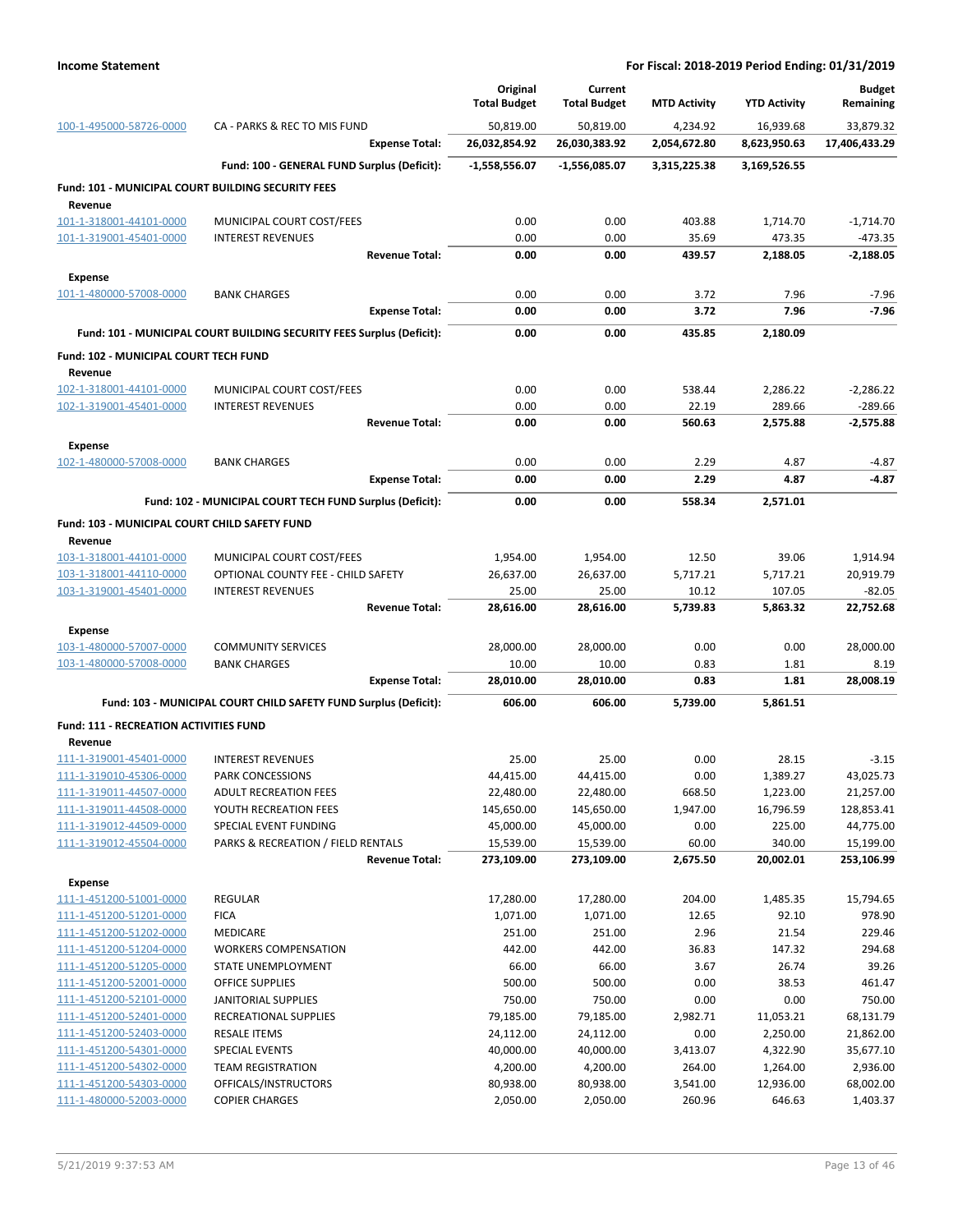|                                                         |                                                                 | Original<br><b>Total Budget</b> | Current<br><b>Total Budget</b> | <b>MTD Activity</b>   | <b>YTD Activity</b>     | <b>Budget</b><br>Remaining |
|---------------------------------------------------------|-----------------------------------------------------------------|---------------------------------|--------------------------------|-----------------------|-------------------------|----------------------------|
| 111-1-480000-57008-0000                                 | <b>BANK CHARGES</b>                                             | 2,300.00                        | 2,300.00                       | 27.39                 | 645.97                  | 1,654.03                   |
| 111-1-495000-58501-0000                                 | CA - GENERAL FUND                                               | 10,275.00                       | 10,275.00                      | 856.25                | 3,425.00                | 6,850.00                   |
| 111-1-495000-58701-0000                                 | CA - CENTRAL SERVICE FUND                                       | 611.00                          | 611.00                         | 50.92                 | 203.68                  | 407.32                     |
| 111-1-495000-58710-0000                                 | CA - INSURANCE FUND                                             | 229.00                          | 229.00                         | 19.08                 | 76.32                   | 152.68                     |
| 111-1-495000-58720-0000                                 | CA - MIS FUN                                                    | 4,085.00                        | 4,085.00                       | 340.42                | 1,361.68                | 2,723.32                   |
|                                                         | <b>Expense Total:</b>                                           | 268,345.00                      | 268,345.00                     | 12,015.91             | 39,996.97               | 228,348.03                 |
|                                                         | Fund: 111 - RECREATION ACTIVITIES FUND Surplus (Deficit):       | 4,764.00                        | 4,764.00                       | -9,340.41             | $-19,994.96$            |                            |
| <b>Fund: 112 - GUN RANGE FUND</b>                       |                                                                 |                                 |                                |                       |                         |                            |
| Revenue                                                 |                                                                 |                                 |                                |                       |                         |                            |
| 112-1-319001-45401-0000                                 | <b>INTEREST REVENUES</b><br><b>MISCELLANEOUS REVENUES</b>       | 50.00                           | 50.00                          | 0.00                  | 0.00                    | 50.00                      |
| 112-1-319001-45601-0000                                 | <b>Revenue Total:</b>                                           | 2,000.00<br>2,050.00            | 2,000.00<br>2,050.00           | 0.00<br>0.00          | 70.00<br>70.00          | 1,930.00<br>1,980.00       |
|                                                         |                                                                 |                                 |                                |                       |                         |                            |
| <b>Expense</b>                                          |                                                                 |                                 |                                |                       |                         |                            |
| 112-1-421700-54501-0000                                 | <b>SPECIAL SERVICES</b><br><b>BANK CHARGES</b>                  | 1,000.00<br>10.00               | 1,000.00<br>10.00              | 0.00<br>0.00          | 70.00<br>0.00           | 930.00<br>10.00            |
| 112-1-480000-57008-0000                                 | <b>Expense Total:</b>                                           | 1,010.00                        | 1,010.00                       | 0.00                  | 70.00                   | 940.00                     |
|                                                         | Fund: 112 - GUN RANGE FUND Surplus (Deficit):                   | 1,040.00                        | 1,040.00                       | 0.00                  | 0.00                    |                            |
|                                                         |                                                                 |                                 |                                |                       |                         |                            |
| Fund: 113 - HOTEL / MOTEL OCCUPANCY TAX FUND<br>Revenue |                                                                 |                                 |                                |                       |                         |                            |
| 113-1-313005-41402-0000                                 | HOTEL/MOTEL OCCUPANCY TAX                                       | 621,000.00                      | 621,000.00                     | 43,648.02             | 174,640.59              | 446,359.41                 |
| 113-1-319001-45401-0000                                 | <b>INTEREST REVENUES</b>                                        | 1,555.00                        | 1,555.00                       | 232.58                | 2,937.35                | $-1,382.35$                |
|                                                         | <b>Revenue Total:</b>                                           | 622,555.00                      | 622,555.00                     | 43,880.60             | 177,577.94              | 444,977.06                 |
| Expense                                                 |                                                                 |                                 |                                |                       |                         |                            |
| 113-1-458100-51001-0000                                 | <b>REGULAR</b>                                                  | 37,337.00                       | 37,337.00                      | 2,780.79              | 12,687.66               | 24,649.34                  |
| 113-1-458100-51020-0000                                 | <b>OVERTIME</b>                                                 | 707.00                          | 707.00                         | 113.89                | 207.19                  | 499.81                     |
| 113-1-458100-51021-0000                                 | LONGEVITY                                                       | 348.00                          | 348.00                         | 0.00                  | 174.00                  | 174.00                     |
| 113-1-458100-51116-0000                                 | CAR ALLOWANCE                                                   | 1,200.00                        | 1,200.00                       | 92.30                 | 415.35                  | 784.65                     |
| 113-1-458100-51117-0000                                 | <b>CELL PHONE ALLOWANCE</b>                                     | 210.00                          | 210.00                         | 16.14                 | 72.63                   | 137.37                     |
| 113-1-458100-51201-0000                                 | <b>FICA</b>                                                     | 2,468.00                        | 2,468.00                       | 180.47                | 814.78                  | 1,653.22                   |
| 113-1-458100-51202-0000                                 | MEDICARE                                                        | 577.00                          | 577.00                         | 42.20                 | 190.53                  | 386.47                     |
| 113-1-458100-51203-0000                                 | <b>HEALTH INSURANCE</b>                                         | 10,725.00                       | 10,725.00                      | 893.75                | 3,575.00                | 7,150.00                   |
| 113-1-458100-51204-0000                                 | <b>WORKERS COMPENSATION</b><br>UNEMPLOYMENT                     | 709.00<br>69.00                 | 709.00                         | 59.08                 | 236.32<br>52.39         | 472.68<br>16.61            |
| 113-1-458100-51205-0000<br>113-1-458100-51301-0000      | <b>TMRS</b>                                                     | 4,458.00                        | 69.00<br>4,458.00              | 52.39<br>321.93       | 1,510.71                | 2,947.29                   |
| 113-1-458100-52001-0000                                 | <b>OFFICE SUPPLIES</b>                                          | 300.00                          | 300.00                         | 33.48                 | 33.48                   | 266.52                     |
| 113-1-458100-52002-0000                                 | POSTAGE / FREIGHT                                               | 750.00                          | 750.00                         | 17.13                 | 207.21                  | 542.79                     |
| 113-1-458100-54101-0000                                 | PROFESSIONAL SERVICES                                           | 10,000.00                       | 10,000.00                      | 300.00                | 3,700.00                | 6,300.00                   |
| 113-1-458100-54105-0000                                 | MARKETING                                                       | 10,000.00                       | 10,000.00                      | 0.00                  | 549.74                  | 9,450.26                   |
| 113-1-458100-54106-0000                                 | <b>ATTORNEY FEES</b>                                            | 500.00                          | 500.00                         | 0.00                  | 0.00                    | 500.00                     |
| 113-1-458100-54201-0000                                 | MEMBERSHIPS & SUBSCRIPTIONS                                     | 1,500.00                        | 1,500.00                       | 0.00                  | 520.00                  | 980.00                     |
| 113-1-458100-54211-0000                                 | ADVERTISING                                                     | 58,300.00                       | 58,300.00                      | 10,083.99             | 34,075.58               | 24,224.42                  |
| 113-1-458100-54212-0000                                 | <b>PRINTING</b>                                                 | 7,500.00                        | 7,500.00                       | 0.00                  | 0.00                    | 7,500.00                   |
| 113-1-458100-54214-0000                                 | TRAVEL/TRAINING EXPENSE                                         | 2,000.00                        | 2,000.00                       | 0.00                  | 0.00                    | 2,000.00                   |
| 113-1-458100-54301-0000                                 | <b>SPECIAL EVENTS</b>                                           | 4,000.00                        | 4,000.00                       | 255.00                | 1,373.50                | 2,626.50                   |
| 113-1-458100-55203-0000                                 | <b>FURNITURE/OFFICE EQUIP</b>                                   | 500.00                          | 500.00                         | 0.00                  | 0.00                    | 500.00                     |
| 113-1-480000-57008-0000                                 | <b>BANK CHARGES</b>                                             | 250.00                          | 250.00                         | 23.97                 | 51.53                   | 198.47                     |
| 113-1-491000-58001-0000                                 | <b>XFR - GENERAL FUND</b>                                       | 190,000.00                      | 190,000.00                     | 15,833.33             | 63,333.32               | 126,666.68                 |
| 113-1-491000-58035-0000                                 | XFR - DEBT SERVICE FUND                                         | 0.00                            | 0.00                           | 2,732.20              | 10,928.80               | $-10,928.80$               |
| 113-1-491000-58040-0000                                 | XFR - GENERAL CIP FUND                                          | 214,537.00                      | 214,537.00                     | 17,878.08             | 71,512.32               | 143,024.68                 |
| 113-1-491000-58101-0000                                 | <b>XFR - UTILITY FUND</b><br><b>Expense Total:</b>              | 45,000.00<br>603,945.00         | 45,000.00<br>603,945.00        | 3,750.00<br>55,460.12 | 15,000.00<br>221,222.04 | 30,000.00<br>382,722.96    |
|                                                         |                                                                 |                                 |                                |                       |                         |                            |
|                                                         | Fund: 113 - HOTEL / MOTEL OCCUPANCY TAX FUND Surplus (Deficit): | 18,610.00                       | 18,610.00                      | -11,579.52            | -43,644.10              |                            |
| Fund: 114 - VENUE MANAGEMENT FUND                       |                                                                 |                                 |                                |                       |                         |                            |
| Revenue<br>114-1-319010-45306-0000                      | CONCESSIONS                                                     | 500.00                          | 500.00                         | 70.00                 | 197.53                  | 302.47                     |
| 114-1-319030-45506-0000                                 | <b>AUDITORIUM RENTALS</b>                                       | 21,069.00                       | 21,069.00                      | 2,125.00              | 7,612.50                | 13,456.50                  |
| 114-1-319031-45505-0000                                 | <b>CIVIC CENTER RENTALS</b>                                     | 45,135.00                       | 45,135.00                      | 7,300.00              | 20,368.00               | 24,767.00                  |
|                                                         |                                                                 |                                 |                                |                       |                         |                            |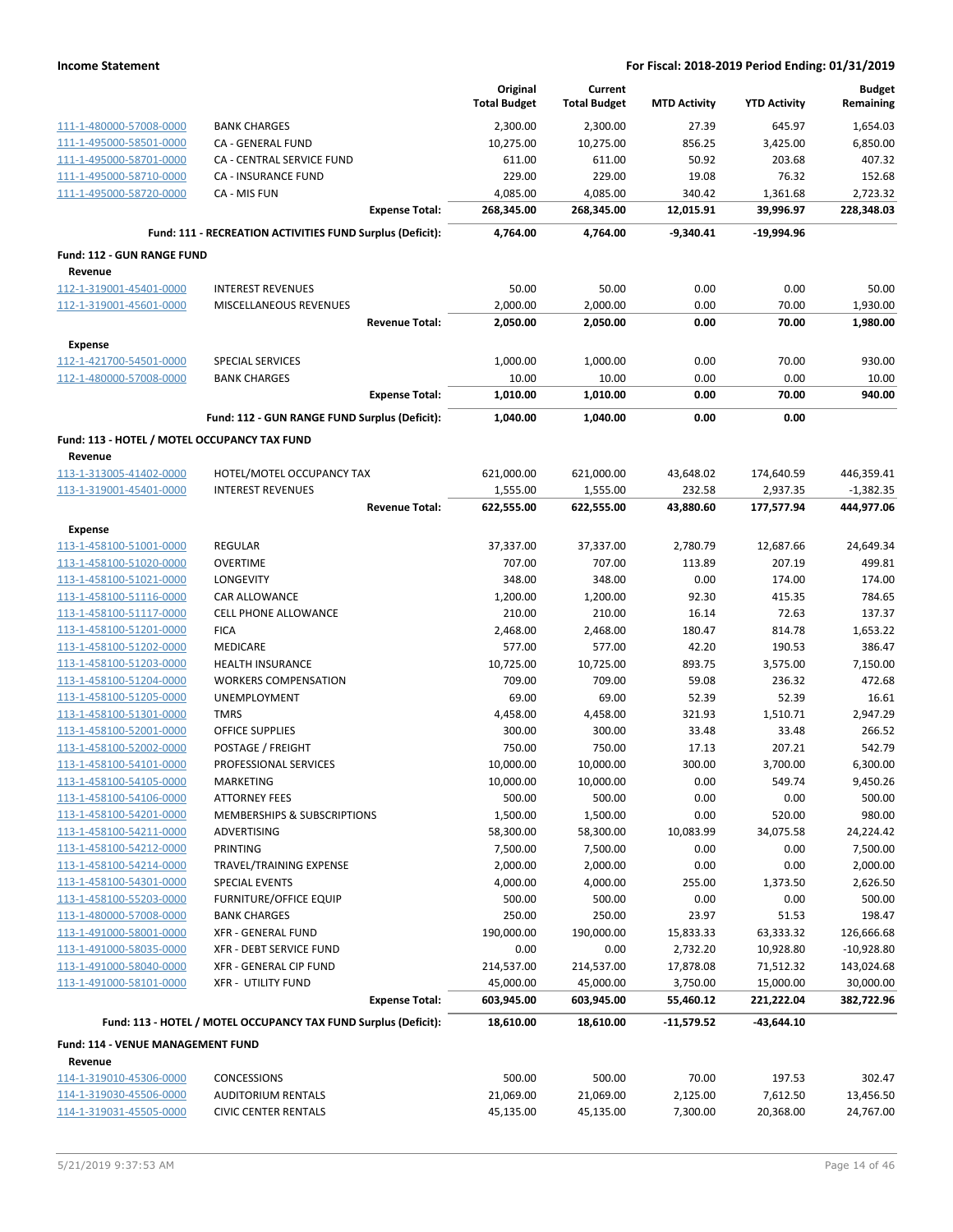|                                           |                                                                    |                       | Original<br><b>Total Budget</b> | Current<br><b>Total Budget</b> | <b>MTD Activity</b> | <b>YTD Activity</b> | <b>Budget</b><br>Remaining |
|-------------------------------------------|--------------------------------------------------------------------|-----------------------|---------------------------------|--------------------------------|---------------------|---------------------|----------------------------|
| 114-1-319032-44509-0000                   | SPECIAL EVENTS/SPONSORS                                            |                       | 26,080.00                       | 26,080.00                      | 0.00                | 0.00                | 26,080.00                  |
| 114-1-319033-45307-0000                   | <b>TICKET SALES</b>                                                |                       | 119,000.00                      | 119,000.00                     | 0.00                | 0.00                | 119,000.00                 |
|                                           |                                                                    | <b>Revenue Total:</b> | 211,784.00                      | 211,784.00                     | 9,495.00            | 28,178.03           | 183,605.97                 |
| <b>Expense</b>                            |                                                                    |                       |                                 |                                |                     |                     |                            |
| 114-1-457100-51001-0000                   | <b>REGULAR SALARIES</b>                                            |                       | 24,585.00                       | 24,585.00                      | 1,890.95            | 8,603.62            | 15,981.38                  |
| 114-1-457100-51020-0000                   | <b>OVERTIME</b>                                                    |                       | 11,000.00                       | 11,000.00                      | 876.90              | 1,120.44            | 9,879.56                   |
| 114-1-457100-51021-0000                   | LONGEVITY                                                          |                       | 246.00                          | 246.00                         | 0.00                | 123.00              | 123.00                     |
| 114-1-457100-51116-0000                   | CAR ALLOWANCE                                                      |                       | 1,200.00                        | 1,200.00                       | 92.32               | 415.44              | 784.56                     |
| 114-1-457100-51117-0000                   | <b>CELL PHONE ALLOWANCE</b>                                        |                       | 210.00                          | 210.00                         | 16.16               | 72.72               | 137.28                     |
| 114-1-457100-51201-0000                   | <b>FICA</b>                                                        |                       | 1,627.00                        | 1,627.00                       | 177.57              | 641.95              | 985.05                     |
| 114-1-457100-51202-0000                   | MEDICARE                                                           |                       | 380.00                          | 380.00                         | 41.53               | 150.14              | 229.86                     |
| 114-1-457100-51203-0000                   | <b>HEALTH INSURANCE</b>                                            |                       | 5,363.00                        | 5,363.00                       | 446.92              | 1,787.68            | 3,575.32                   |
| 114-1-457100-51204-0000                   | <b>WORKERS COMPENSATION</b>                                        |                       | 672.00                          | 672.00                         | 56.00               | 224.00              | 448.00                     |
| 114-1-457100-51205-0000                   | STATE UNEMPLOYMENT                                                 |                       | 34.00                           | 34.00                          | 53.44               | 53.44               | $-19.44$                   |
| 114-1-457100-51301-0000                   | <b>TMRS</b>                                                        |                       | 2,939.00                        | 2,939.00                       | 328.33              | 1,232.59            | 1,706.41                   |
| 114-1-457100-52001-0000                   | <b>OFFICE SUPPLIES</b>                                             |                       | 250.00                          | 250.00                         | 0.00                | 0.00                | 250.00                     |
| 114-1-457100-52002-0000                   | POSTAGE / FREIGHT                                                  |                       | 500.00                          | 500.00                         | 0.00                | 0.00                | 500.00                     |
| 114-1-457100-52201-0000                   | MINOR TOOLS & EQUIPMENT                                            |                       | 2,500.00                        | 2,500.00                       | 272.35              | 290.34              | 2,209.66                   |
| 114-1-457100-52403-0000                   | <b>RESALE ITEMS</b>                                                |                       | 2,000.00                        | 2,000.00                       | 0.00                | 0.00                | 2,000.00                   |
| 114-1-457100-53702-0000                   | <b>AUDTIORIUM MAINTENANCE</b>                                      |                       | 8,000.00                        | 8,000.00                       | 10,400.00           | 10,625.44           | $-2,625.44$                |
| 114-1-457100-53704-0000                   | <b>CIVIC CENTER</b>                                                |                       | 5,000.00                        | 5,000.00                       | $-10,214.49$        | 809.32              | 4,190.68                   |
| 114-1-457100-54001-0000                   | <b>TELEPHONE CHARGES</b>                                           |                       | 100.00                          | 100.00                         | 0.00                | 0.00                | 100.00                     |
| 114-1-457100-54005-0000                   | <b>CIVIC CENTER UTILITY CHARGES</b>                                |                       | 27,500.00                       | 27,500.00                      | 1,672.06            | 7,294.55            | 20,205.45                  |
| 114-1-457100-54105-0000                   | <b>MARKETING</b>                                                   |                       | 4,000.00                        | 4,000.00                       | 1,147.12            | 1,315.12            | 2,684.88                   |
| 114-1-457100-54106-0000                   | <b>ATTORNEY FEES</b>                                               |                       | 500.00                          | 500.00                         | 0.00                | 0.00                | 500.00                     |
| 114-1-457100-54201-0000                   | MEMBERSHIPS & SUBSCRIPTIONS                                        |                       | 2,000.00                        | 2,000.00                       | 875.00              | 875.00              | 1,125.00                   |
| 114-1-457100-54205-0000                   | <b>BUSINESS MEALS</b>                                              |                       | 500.00                          | 500.00                         | 0.00                | 0.00                | 500.00                     |
| 114-1-457100-54211-0000                   | ADVERTISING                                                        |                       | 30,000.00                       | 30,000.00                      | 2,865.95            | 8,103.77            | 21,896.23                  |
| 114-1-457100-54214-0000                   | <b>TRAVEL &amp; TRAINING</b>                                       |                       | 1,000.00                        | 1,000.00                       | 0.00                | 0.00                | 1,000.00                   |
| 114-1-457100-54301-0000                   | <b>SPECIAL EVENTS</b>                                              |                       | 85,000.00                       | 85,000.00                      | 5,801.98            | 47,138.79           | 37,861.21                  |
| 114-1-480000-52003-0000                   | <b>COPIER CHARGES</b>                                              |                       | 3,600.00                        | 3,600.00                       | 260.94              | 646.61              | 2,953.39                   |
| 114-1-480000-57008-0000                   | <b>BANK CHARGES</b>                                                |                       | 2,500.00                        | 2,500.00                       | 135.38              | 588.58              | 1,911.42                   |
| 114-1-495000-58501-0000                   | CA - GENERAL FUND                                                  |                       | 5,741.00                        | 5,741.00                       | 478.42              | 1,913.68            | 3,827.32                   |
| 114-1-495000-58701-0000                   | CA - CENTRAL SERVICE FUND                                          |                       | 564.00                          | 564.00                         | 47.00               | 188.00              | 376.00                     |
| 114-1-495000-58710-0000                   | <b>CA - INSURANCE FUND</b>                                         |                       | 233.00                          | 233.00                         | 19.42               | 77.68               | 155.32                     |
| 114-1-495000-58720-0000                   | CA - MIS FUN                                                       |                       | 3,973.00                        | 3,973.00                       | 331.08              | 1,324.32            | 2,648.68                   |
|                                           |                                                                    | <b>Expense Total:</b> | 233,717.00                      | 233,717.00                     | 18,072.33           | 95,616.22           | 138,100.78                 |
|                                           | Fund: 114 - VENUE MANAGEMENT FUND Surplus (Deficit):               |                       | $-21,933.00$                    | $-21,933.00$                   | $-8,577.33$         | -67,438.19          |                            |
|                                           | Fund: 123 - PTRAIN - POLICE REIMBURSEMENT GRANTS & CONT EDUCAT     |                       |                                 |                                |                     |                     |                            |
| Revenue                                   |                                                                    |                       |                                 |                                |                     |                     |                            |
| 123-1-319001-45401-0000                   | <b>INTEREST REVENUES</b>                                           | <b>Revenue Total:</b> | 0.00<br>0.00                    | 0.00<br>0.00                   | 6.33<br>6.33        | 85.17<br>85.17      | $-85.17$<br>$-85.17$       |
|                                           |                                                                    |                       |                                 |                                |                     |                     |                            |
| <b>Expense</b><br>123-1-480000-57008-0000 | <b>BANK CHARGES</b>                                                |                       | 0.00                            | 0.00                           | 0.66                | 1.43                | $-1.43$                    |
|                                           |                                                                    | <b>Expense Total:</b> | 0.00                            | 0.00                           | 0.66                | 1.43                | $-1.43$                    |
|                                           | Fund: 123 - PTRAIN - POLICE REIMBURSEMENT GRANTS & CONT EDUCAT Sur |                       | 0.00                            | 0.00                           | 5.67                | 83.74               |                            |
|                                           |                                                                    |                       |                                 |                                |                     |                     |                            |
| Fund: 140 - DEBT SERVICE FUND             |                                                                    |                       |                                 |                                |                     |                     |                            |
| Revenue<br>140-1-311001-41101-0000        | <b>REAL PROPERTY TAXES</b>                                         |                       | 4,516,579.00                    | 4,516,579.00                   | 2,336,047.90        | 3,844,346.35        | 672,232.65                 |
| 140-1-311002-41102-0000                   | <b>DELINQUENT TAXES</b>                                            |                       | 42,700.00                       | 42,700.00                      | 4,196.37            | 17,980.87           | 24,719.13                  |
| 140-1-319001-45401-0000                   | <b>INTEREST REVENUES</b>                                           |                       | 2,371.00                        | 2,371.00                       | 2,067.26            | 12,522.67           | $-10,151.67$               |
| 140-1-319001-45601-0000                   | MISCELLANEOUS REVENUES                                             |                       | 3,000.00                        | 3,000.00                       | 0.00                | 0.00                | 3,000.00                   |
| 140-1-323001-46008-0000                   | <b>XFR - TOURISM FUND</b>                                          |                       | 32,786.35                       | 32,786.35                      | 2,732.20            | 10,928.80           | 21,857.55                  |
| 140-1-323001-46100-0000                   | <b>XFR - UTILITY FUND</b>                                          |                       | 1,531,651.65                    | 1,531,651.65                   | 127,637.64          | 510,550.56          | 1,021,101.09               |
| 140-1-323001-46107-0000                   | <b>XFR - AIRPORT FUND</b>                                          |                       | 23,239.00                       | 23,239.00                      | 1,936.58            | 7,746.32            | 15,492.68                  |
|                                           |                                                                    | <b>Revenue Total:</b> | 6,152,327.00                    | 6,152,327.00                   | 2,474,617.95        | 4,404,075.57        | 1,748,251.43               |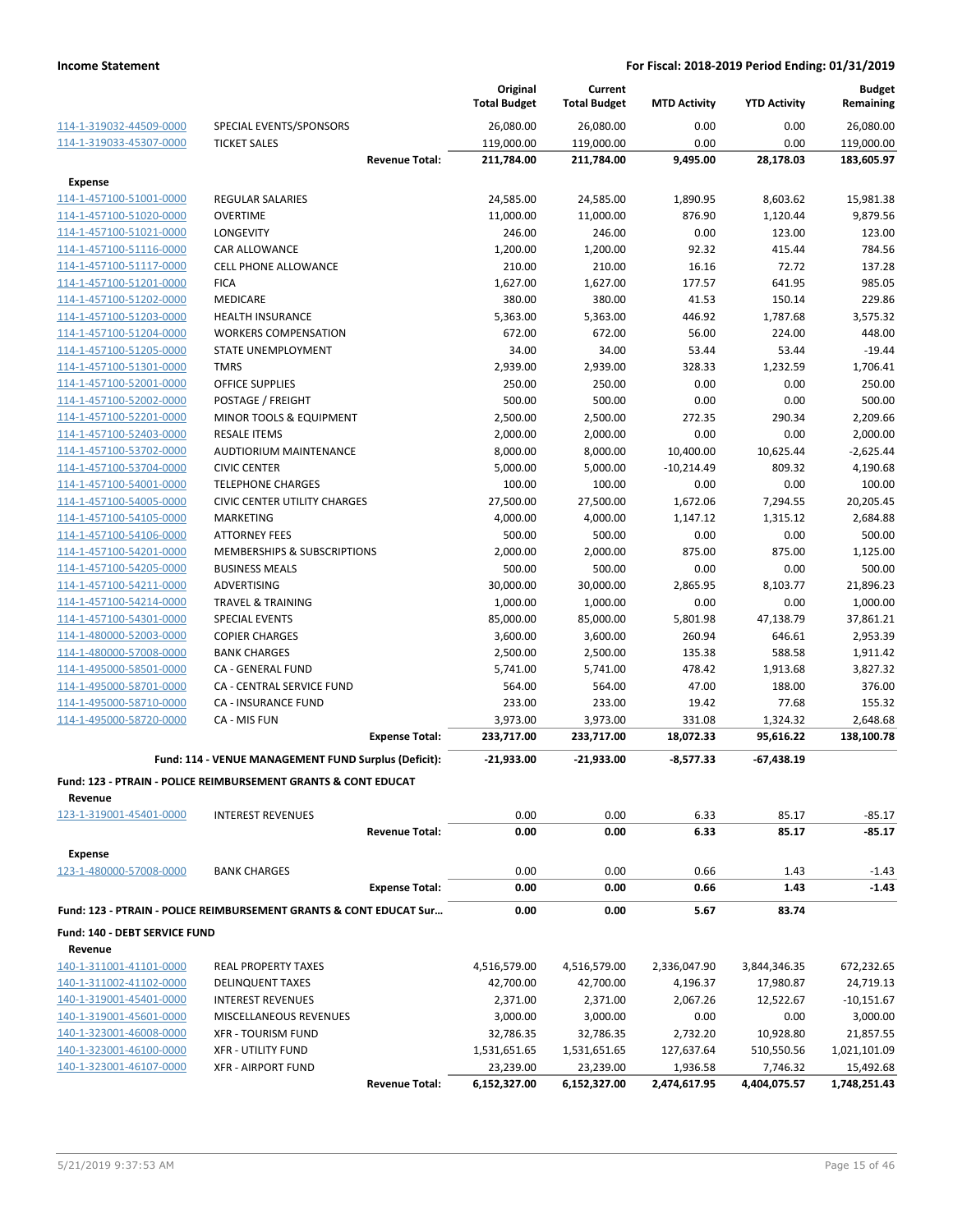|                                              |                                                                 | Original            | Current             |                     |                     | <b>Budget</b> |
|----------------------------------------------|-----------------------------------------------------------------|---------------------|---------------------|---------------------|---------------------|---------------|
|                                              |                                                                 | <b>Total Budget</b> | <b>Total Budget</b> | <b>MTD Activity</b> | <b>YTD Activity</b> | Remaining     |
| <b>Expense</b>                               |                                                                 |                     |                     |                     |                     |               |
| 140-1-471100-56105-0000                      | 2010 CO - PRINCIPAL                                             | 270,000.00          | 270,000.00          | 0.00                | 0.00                | 270,000.00    |
| 140-1-471100-56106-0000                      | 2013 CO PRINCIPAL                                               | 260,000.00          | 260,000.00          | 0.00                | 0.00                | 260,000.00    |
| 140-1-471100-56306-0000                      | 2010 GO REFUND PRINCIPAL                                        | 660,000.00          | 660,000.00          | 0.00                | 0.00                | 660,000.00    |
| 140-1-471100-56308-0000                      | 2011 GO REFUND PRINCIPAL                                        | 1,090,000.00        | 1,090,000.00        | 0.00                | 0.00                | 1,090,000.00  |
| 140-1-471100-56310-0000                      | 2014 GO REFUND PRINCIPAL                                        | 180,000.00          | 180,000.00          | 0.00                | 0.00                | 180,000.00    |
| 140-1-471100-56311-0000                      | 2014 GENERAL OBLIGATIONS PRINCIPAL                              | 305,000.00          | 305,000.00          | 0.00                | 0.00                | 305,000.00    |
| 140-1-471100-56312-0000                      | 2015 GENERAL OBLIGATIONS PRINCIPAL                              | 459,000.00          | 459,000.00          | 0.00                | 0.00                | 459,000.00    |
| 140-1-471100-56313-0000                      | 2017 GO REFUND PRINCIPAL                                        | 1,685,000.00        | 1,685,000.00        | 0.00                | 0.00                | 1,685,000.00  |
| 140-1-471200-56205-0000                      | 2010 CO - INTEREST                                              | 178,663.00          | 178,663.00          | 0.00                | 0.00                | 178,663.00    |
| 140-1-471200-56206-0000                      | 2013 CO INTEREST                                                | 21,716.00           | 21,716.00           | 0.00                | 0.00                | 21,716.00     |
| 140-1-471200-56406-0000                      | 2010 GO REFUND INTEREST                                         | 298,548.00          | 298,548.00          | 0.00                | 0.00                | 298,548.00    |
| 140-1-471200-56408-0000                      | 2011 GO REFUND INTEREST                                         | 102,295.00          | 102,295.00          | 0.00                | 0.00                | 102,295.00    |
| 140-1-471200-56409-0000                      | 2014 GENERAL OBLIGATIONS - INTEREST                             | 102,402.00          | 102,402.00          | 0.00                | 0.00                | 102,402.00    |
| 140-1-471200-56410-0000                      | 2015 GO - INTEREST                                              | 143,099.00          | 143,099.00          | 0.00                | 0.00                | 143,099.00    |
| 140-1-471200-56411-0000                      | 2014 GO REFUND INTEREST                                         | 25,160.00           | 25,160.00           | 0.00                | 0.00                | 25,160.00     |
| 140-1-471200-56413-0000                      | 2017 GO REFUND INTEREST                                         | 323,375.00          | 323,375.00          | 0.00                | 0.00                | 323,375.00    |
| 140-1-475100-56002-0000                      | <b>AGENT FEE</b>                                                | 1,500.00            | 1,500.00            | 850.00              | 850.00              | 650.00        |
| 140-1-475100-56005-0000                      | ARBITRAGE                                                       | 6,100.00            | 6,100.00            | 0.00                | 0.00                | 6,100.00      |
| 140-1-480000-57008-0000                      | <b>BANK CHARGES</b>                                             | 500.00              | 500.00              | 121.05              | 208.56              | 291.44        |
|                                              | <b>Expense Total:</b>                                           | 6,112,358.00        | 6,112,358.00        | 971.05              | 1,058.56            | 6,111,299.44  |
|                                              | Fund: 140 - DEBT SERVICE FUND Surplus (Deficit):                | 39,969.00           | 39,969.00           | 2,473,646.90        | 4,403,017.01        |               |
| Fund: 160 - GENERAL CAPITAL IMPROVEMENT FUND |                                                                 |                     |                     |                     |                     |               |
| Revenue                                      |                                                                 |                     |                     |                     |                     |               |
| 160-1-310002-45611-0000                      | <b>DONATIONS FOR PROJECTS</b>                                   | 0.00                | 0.00                | 0.00                | 15,100.00           | $-15,100.00$  |
| 160-1-314004-41808-0000                      | FRANCHISE FEES/CABLE-SICFA                                      | 26,599.00           | 26,599.00           | 0.00                | 0.00                | 26,599.00     |
| 160-1-319001-45401-0000                      | <b>INTEREST REVENUES</b>                                        | 22,000.00           | 22,000.00           | 2,596.91            | 17,609.94           | 4,390.06      |
| 160-1-323001-46001-0000                      | <b>XFR - GENERAL FUND</b>                                       | 3,220,008.00        | 3,220,008.00        | 268,334.00          |                     | 2,146,672.00  |
|                                              |                                                                 |                     |                     |                     | 1,073,336.00        |               |
| 160-1-323001-46008-0000                      | <b>XFR - TOURISM FUND</b><br><b>Revenue Total:</b>              | 214,537.00          | 214,537.00          | 17,878.08           | 71,512.32           | 143,024.68    |
|                                              |                                                                 | 3,483,144.00        | 3,483,144.00        | 288,808.99          | 1,177,558.26        | 2,305,585.74  |
| <b>Expense</b>                               |                                                                 |                     |                     |                     |                     |               |
| 160-1-421230-55201-0000                      | <b>EQUIPMENT PURCHASES</b>                                      | 29,008.00           | 29,008.00           | 0.00                | 0.00                | 29,008.00     |
| 160-1-421240-55207-0000                      | RADIO COMMUNICATION EQUIP                                       | 1,050,000.00        | 1,050,000.00        | 0.00                | 0.00                | 1,050,000.00  |
| 160-1-431200-53304-0000                      | STREET IMPROV PROGRAM                                           | 2,000,000.00        | 2,000,000.00        | 821.00              | 821.00              | 1,999,179.00  |
| 160-1-431200-55002-0000                      | <b>IMPROVEMENTS</b>                                             | 100,000.00          | 100,000.00          | 0.00                | 0.00                | 100,000.00    |
| 160-1-451100-55012-0000                      | CONSTRUCTION                                                    | 400,000.00          | 400,000.00          | 7,950.00            | 199,468.80          | 200,531.20    |
| 160-1-456100-55204-0000                      | <b>OLD TOWN GREENVILLE</b>                                      | 15,000.00           | 15,000.00           | 15,086.76           | 20,667.99           | $-5,667.99$   |
| 160-1-457100-55203-0000                      | <b>FURNITURE/OFFICE EQUIP</b>                                   | 0.00                | 0.00                | 10,000.00           | 10,000.00           | $-10,000.00$  |
| 160-1-480000-54101-0000                      | PROFESSIONAL SERVICES                                           | 125,000.00          | 125,000.00          | 0.00                | 0.00                | 125,000.00    |
| 160-1-480000-55002-0000                      | <b>IMPROVEMENTS</b>                                             | 108,146.00          | 110,617.00          | 16,700.50           | 80,759.50           | 29,857.50     |
| 160-1-480000-55007-0000                      | ENG/ARCHITECTS/MGMT                                             | 0.00                | 0.00                | 1,027.50            | 2,074.50            | $-2,074.50$   |
| 160-1-480000-55012-0000                      | CONSTRUCTION                                                    | 0.00                | 0.00                | 46,517.00           | 238,026.65          | $-238,026.65$ |
| 160-1-480000-55201-0000                      | <b>EQUIPMENT PURCHASES</b>                                      | 151,860.00          | 151,860.00          | 0.00                | 57,860.00           | 94,000.00     |
| 160-1-480000-55203-0000                      | <b>FURNITURE/OFFICE EQUIP</b>                                   | 5,531.00            | 5,531.00            | 0.00                | 0.00                | 5,531.00      |
| 160-1-480000-57008-0000                      | <b>BANK CHARGES</b>                                             | 500.00              | 500.00              | 127.52              | 245.46              | 254.54        |
|                                              | <b>Expense Total:</b>                                           | 3,985,045.00        | 3,987,516.00        | 98,230.28           | 609,923.90          | 3,377,592.10  |
|                                              | Fund: 160 - GENERAL CAPITAL IMPROVEMENT FUND Surplus (Deficit): | -501,901.00         | -504,372.00         | 190,578.71          | 567,634.36          |               |
| Fund: 161 - STREET CONSTRUCTION FUND         |                                                                 |                     |                     |                     |                     |               |
| Revenue                                      |                                                                 |                     |                     |                     |                     |               |
| 161-1-319001-45401-0000                      | <b>INTEREST REVENUES</b>                                        | 4,000.00            | 4,000.00            | 515.92              | 6,937.32            | $-2,937.32$   |
|                                              | <b>Revenue Total:</b>                                           | 4,000.00            | 4,000.00            | 515.92              | 6,937.32            | $-2,937.32$   |
| <b>Expense</b>                               |                                                                 |                     |                     |                     |                     |               |
| 161-1-480000-57008-0000                      | <b>BANK CHARGES</b>                                             | 500.00              | 500.00              | 54.27               | 108.41              | 391.59        |
|                                              | <b>Expense Total:</b>                                           | 500.00              | 500.00              | 54.27               | 108.41              | 391.59        |
|                                              | Fund: 161 - STREET CONSTRUCTION FUND Surplus (Deficit):         | 3,500.00            | 3,500.00            | 461.65              | 6,828.91            |               |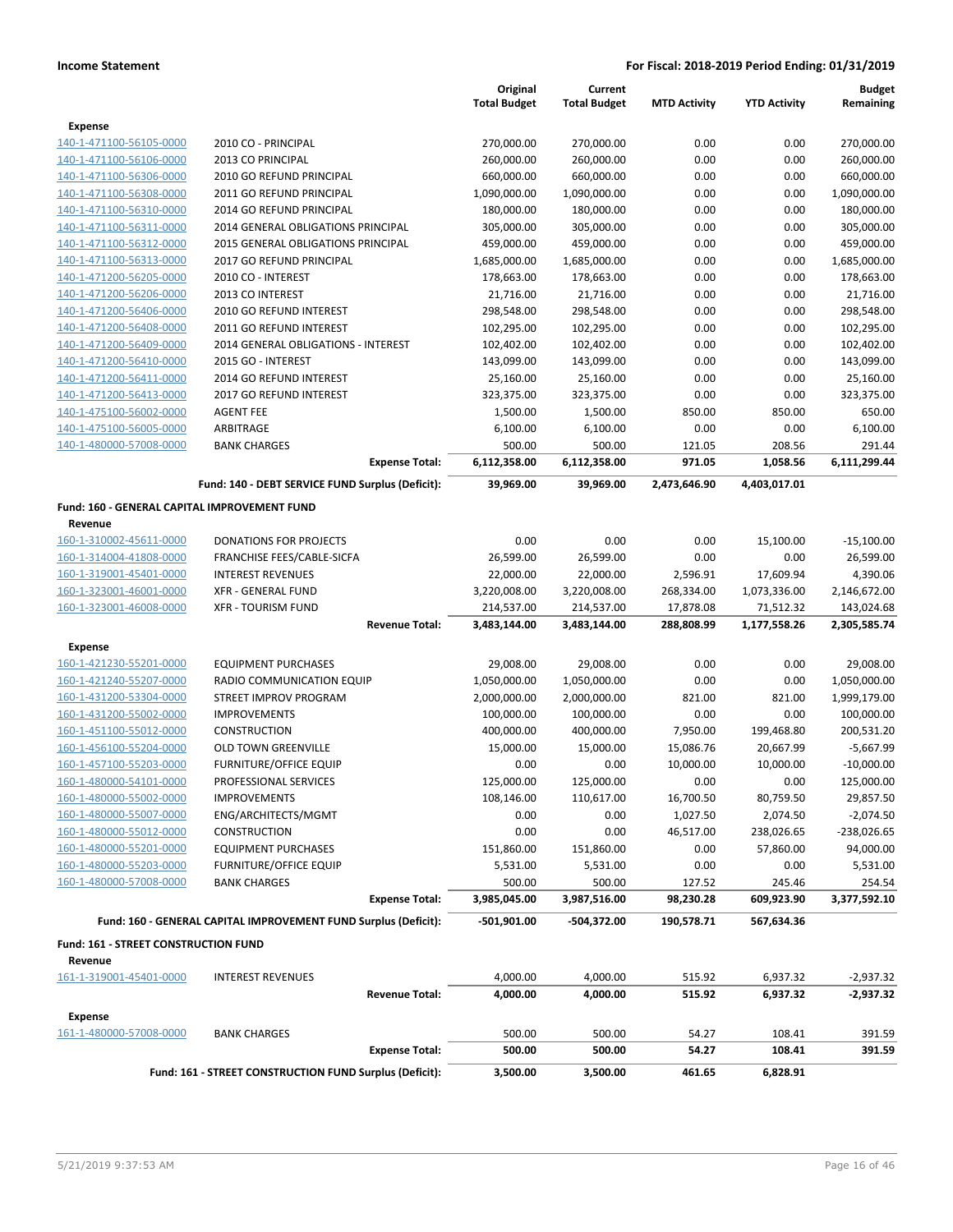| <b>Income Statement</b>                 |                                                     |                                 | For Fiscal: 2018-2019 Period Ending: 01/31/2019 |                     |                       |                           |
|-----------------------------------------|-----------------------------------------------------|---------------------------------|-------------------------------------------------|---------------------|-----------------------|---------------------------|
|                                         |                                                     | Original<br><b>Total Budget</b> | Current<br><b>Total Budget</b>                  | <b>MTD Activity</b> | <b>YTD Activity</b>   | Budget<br>Remaining       |
| Fund: 164 - 2013 CO CAPITAL FUND        |                                                     |                                 |                                                 |                     |                       |                           |
| Revenue                                 |                                                     |                                 |                                                 |                     |                       |                           |
| 164-1-319001-45401-0000                 | <b>INTEREST REVENUES</b>                            | 150.00                          | 150.00                                          | 23.43               | 275.04                | $-125.04$                 |
|                                         | <b>Revenue Total:</b>                               | 150.00                          | 150.00                                          | 23.43               | 275.04                | $-125.04$                 |
| <b>Expense</b>                          |                                                     |                                 |                                                 |                     |                       |                           |
| 164-1-480000-57008-0000                 | <b>BANK CHARGES</b>                                 | 15.00                           | 15.00                                           | 2.04                | 4.07                  | 10.93                     |
|                                         | <b>Expense Total:</b>                               | 15.00                           | 15.00                                           | 2.04                | 4.07                  | 10.93                     |
|                                         | Fund: 164 - 2013 CO CAPITAL FUND Surplus (Deficit): | 135.00                          | 135.00                                          | 21.39               | 270.97                |                           |
| Fund: 165 - 2014 GO FUND                |                                                     |                                 |                                                 |                     |                       |                           |
| Revenue                                 |                                                     |                                 |                                                 |                     |                       |                           |
| 165-1-319001-45401-0000                 | <b>INTEREST REVENUES</b>                            | 25,000.00                       | 25,000.00                                       | 1,588.41            | 5,955.40              | 19,044.60                 |
|                                         | <b>Revenue Total:</b>                               | 25,000.00                       | 25,000.00                                       | 1,588.41            | 5,955.40              | 19,044.60                 |
|                                         | Fund: 165 - 2014 GO FUND Total:                     | 25,000.00                       | 25,000.00                                       | 1,588.41            | 5,955.40              |                           |
| Fund: 171 - MAIN STREET SPECIAL REVENUE |                                                     |                                 |                                                 |                     |                       |                           |
| Expense                                 |                                                     |                                 |                                                 |                     |                       |                           |
| 171-1-456100-54111-0000                 | <b>GRANT MANAGEMENT</b>                             | 0.00                            | 0.00                                            | 1,100.00            | 4,400.00              | $-4,400.00$               |
| 171-1-456100-54501-0000                 | SPECIAL SERVICES                                    | 0.00                            | 0.00                                            | 12,145.00           | 12,145.00             | -12,145.00                |
| 171-1-456100-55012-0000                 | <b>CONSTRUCTION</b><br><b>Expense Total:</b>        | 0.00<br>0.00                    | 0.00<br>0.00                                    | 0.00<br>13,245.00   | 4,291.21<br>20,836.21 | $-4,291.21$<br>-20,836.21 |
|                                         | Fund: 171 - MAIN STREET SPECIAL REVENUE Total:      | 0.00                            |                                                 |                     | 20,836.21             |                           |
|                                         |                                                     |                                 | 0.00                                            | 13,245.00           |                       |                           |
| <b>Fund: 172 - MINOR GRANTS FUND</b>    |                                                     |                                 |                                                 |                     |                       |                           |
| Revenue<br>172-1-310001-43108-0000      | <b>GRANTS / LIBRARY GRANT</b>                       | 0.00                            | 0.00                                            | 732.00              | 732.00                | $-732.00$                 |
|                                         | <b>Revenue Total:</b>                               | 0.00                            | 0.00                                            | 732.00              | 732.00                | $-732.00$                 |
| Expense                                 |                                                     |                                 |                                                 |                     |                       |                           |
| 172-1-455100-52402-0000                 | <b>BASIC PROGRAM EXPENSE</b>                        | 0.00                            | 0.00                                            | 0.00                | 114.52                | $-114.52$                 |
|                                         | <b>Expense Total:</b>                               | 0.00                            | 0.00                                            | 0.00                | 114.52                | $-114.52$                 |
|                                         | Fund: 172 - MINOR GRANTS FUND Surplus (Deficit):    | 0.00                            | 0.00                                            | 732.00              | 617.48                |                           |
| Fund: 200 - WATER / WASTEWATER FUND     |                                                     |                                 |                                                 |                     |                       |                           |
| Revenue                                 |                                                     |                                 |                                                 |                     |                       |                           |
| 200-2-318003-42304-0000                 | <b>BACKFLOW INSPECTION FEES</b>                     | 6,500.00                        | 6,500.00                                        | 1,662.90            | 1,662.90              | 4,837.10                  |
| 200-2-318003-44302-0000                 | WATER REVENUES / SERVICE CHARGES                    | 116,628.00                      | 116,628.00                                      | 11,078.60           | 25,159.72             | 91,468.28                 |
| 200-2-318003-44304-0000                 | <b>NEW SERVICES - WATER</b>                         | 13,317.00                       | 13,317.00                                       | 0.00                | 0.00                  | 13,317.00                 |
| 200-2-318003-44305-0000                 | LATE CHARGES - WATER                                | 43,742.00                       | 43,742.00                                       | 4,460.92            | 16,156.12             | 27,585.88                 |
| 200-2-318003-44312-0000                 | <b>METER TAMPERING</b>                              | 8,261.00                        | 8,261.00                                        | 250.00              | 1,125.00              | 7,136.00                  |
| 200-2-318003-45103-0000                 | <b>GEUS RAW WATER CONSUMPTN</b>                     | 70,000.00                       | 70,000.00                                       | 0.00                | 0.00                  | 70,000.00                 |
| 200-2-318004-42303-0000                 | <b>WASTE HAULER PERMITS</b>                         | 4,800.00                        | 4,800.00                                        | 100.00              | 1,100.00              | 3,700.00                  |
| 200-2-318004-44307-0000                 | <b>NEW SERVICES - SEWER</b>                         | 12,389.00                       | 12,389.00                                       | 0.00                | 0.00                  | 12,389.00                 |
| 200-2-318004-44309-0000                 | SEWER REVENUES / SERVICE CHARGES                    | 50,531.00                       | 50,531.00                                       | 4,039.05            | 15,690.59             | 34,840.41                 |
| 200-2-318004-44310-0000                 | LATE CHARGES - SEWER                                | 36,613.00                       | 36,613.00                                       | 5,240.60            | 16,274.63             | 20,338.37                 |
| 200-2-318004-44318-0000                 | LATE CHARGES - WASTEHAULERS                         | 3,500.00                        | 3,500.00                                        | 448.22              | 1,389.13              | 2,110.87                  |
| 200-2-318004-45106-0000                 | L-3 COMM COD DISCHARGE                              | 126,360.00                      | 126,360.00                                      | 10,530.00           | 42,120.00             | 84,240.00                 |
| 200-2-318004-45201-0000                 | SEWER REV/ SEWER HAULER FEES                        | 425,555.00                      | 425,555.00                                      | 0.00                | 44,877.50             | 380,677.50                |
| 200-2-319003-45101-0000                 | WATER REVENUES / METERED SALES                      | 7,132,713.00                    | 7,132,713.00                                    | 503,504.06          | 2,171,003.08          | 4,961,709.92              |
| 200-2-319004-45104-0000                 | SEWER COLLECTION FEES                               | 6,324,875.00                    | 6,324,875.00                                    | 500,786.11          | 2,042,753.47          | 4,282,121.53              |
| 200-2-319004-45105-0000                 | SEWER REVENUES / EPA REVENUE                        | 0.00                            | 0.00                                            | 3.93                | 92.01                 | $-92.01$                  |
| 200-2-320003-45305-0000                 | <b>AUCTION PROCEEDS</b>                             | 5,000.00                        | 5,000.00                                        | 0.00                | 0.00                  | 5,000.00                  |
| 200-2-320003-45401-0000                 | <b>INTEREST REVENUES</b>                            | 13,900.00                       | 13,900.00                                       | 4,063.36            | 42,609.89             | -28,709.89                |
| 200-2-320003-45601-0000                 | MISCELLANEOUS REVENUES                              | 1,000.00                        | 1,000.00                                        | 0.00                | 0.00                  | 1,000.00                  |
| 200-2-323001-58013-0000                 | <b>XFR - TOURISM FUND</b>                           | 45,000.00                       | 45,000.00                                       | 3,750.00            | 15,000.00             | 30,000.00                 |
|                                         | <b>Revenue Total:</b>                               | 14,440,684.00                   | 14,440,684.00                                   | 1,049,917.75        | 4,437,014.04          | 10,003,669.96             |
| Expense                                 |                                                     |                                 |                                                 |                     |                       |                           |
| 200-2-436100-51001-0000                 | <b>REGULAR SALARIES</b>                             | 73,774.00                       | 73,774.00                                       | 5,725.59            | 25,730.70             | 48,043.30                 |
| 200-2-436100-51020-0000                 | <b>OVERTIME</b>                                     | 289.00                          | 289.00                                          | 0.00                | 5.88                  | 283.12                    |
| 200-2-436100-51021-0000                 | LONGEVITY                                           | 996.00                          | 996.00                                          | 0.00                | 996.00                | 0.00                      |
| 200-2-436100-51101-0000                 | <b>CERTIFICATION PAY</b>                            | 600.00                          | 600.00                                          | 46.16               | 184.64                | 415.36                    |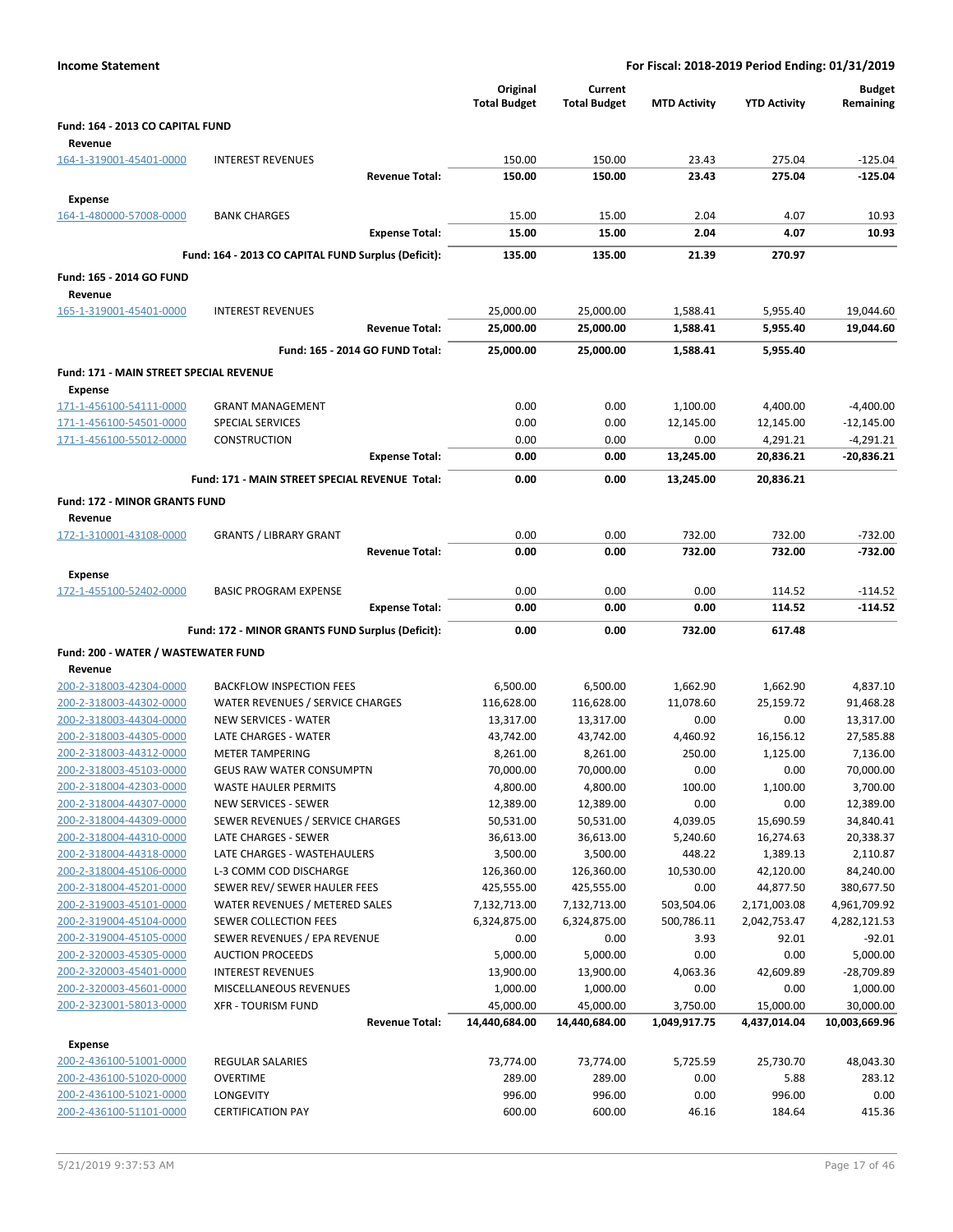| 200-2-436100-51117-0000        |
|--------------------------------|
| 200-2-436100-51201-0000        |
| 200-2-436100-51202-0000        |
| 200-2-436100-51203-0000        |
| <u>200-2-436100-51204-0000</u> |
| 200-2-436100-51205-0000        |
| 200-2-436100-51301-0000        |
| 200-2-436100-52001-0000        |
| 200-2-436100-52002-0000        |
| <u>200-2-436100-52201-0000</u> |
| 200-2-436100-52305-0000        |
| 200-2-436100-53402-0000        |
| 200-2-436100-54001-0000        |
| 200-2-436100-54002-0000        |
| <u>200-2-436100-54101-0000</u> |
| 200-2-436100-54106-0000        |
| 200-2-436100-54201-0000        |
| 200-2-436100-54214-0000        |
| 200-2-436200-51001-0000        |
| <u>200-2-436200-51020-0000</u> |
| 200-2-436200-51021-0000        |
| 200-2-436200-51101-0000        |
| 200-2-436200-51117-0000        |
| 200-2-436200-51201-0000        |
| <u>200-2-436200-51202-0000</u> |
| 200-2-436200-51203-0000        |
| 200-2-436200-51204-0000        |
| 200-2-436200-51205-0000        |
|                                |
| 200-2-436200-51301-0000        |
| 200-2-436200-52001-0000        |
| 200-2-436200-52002-0000        |
| 200-2-436200-52101-0000        |
| 200-2-436200-52104-0000        |
| 200-2-436200-52105-0000        |
| <u>200-2-436200-52106-0000</u> |
| 200-2-436200-52201-0000        |
| 200-2-436200-52202-0000        |
| 200-2-436200-52203-0000        |
| 200-2-436200-52301-0000        |
| 200-2-436200-53201-0000        |
| 200-2-436200-53202-0000        |
| 200-2-436200-53203-0000        |
| 200-2-436200-53205-0000        |
| 200-2-436200-53310-0000        |
| <u>200-2-436200-53402-0000</u> |
| 200-2-436200-53403-0000        |
| 200-2-436200-53404-0000        |
| 200-2-436200-53605-0000        |
| 200-2-436200-53606-0000        |
| <u>200-2-436200-54001-0000</u> |
| 200-2-436200-54002-0000        |
| 200-2-436200-54201-0000        |
| 200-2-436200-54208-0000        |
| 200-2-436200-54212-0000        |
| <u>200-2-436200-54214-0000</u> |
| 200-2-436200-54219-0000        |
| 200-2-436200-54410-0000        |
| 200-2-436300-51001-0000        |
| 200-2-436300-51020-0000        |
|                                |

|                                                    |                                             | Original<br><b>Total Budget</b> | Current<br><b>Total Budget</b> | <b>MTD Activity</b> | <b>YTD Activity</b>  | <b>Budget</b><br>Remaining |
|----------------------------------------------------|---------------------------------------------|---------------------------------|--------------------------------|---------------------|----------------------|----------------------------|
| 200-2-436100-51117-0000                            | <b>CELL PHONE ALLOWANCE</b>                 | 432.00                          | 432.00                         | 33.22               | 149.49               | 282.51                     |
| 200-2-436100-51201-0000                            | <b>FICA</b>                                 | 4,718.00                        | 4,718.00                       | 354.84              | 1,659.20             | 3,058.80                   |
| 200-2-436100-51202-0000                            | MEDICARE                                    | 1,103.00                        | 1,103.00                       | 82.98               | 388.03               | 714.97                     |
| 200-2-436100-51203-0000                            | <b>HEALTH INSURANCE</b>                     | 21,450.00                       | 21,450.00                      | 1,787.50            | 7,150.00             | 14,300.00                  |
| 200-2-436100-51204-0000                            | <b>WORKERS COMPENSATION</b>                 | 358.00                          | 358.00                         | 29.83               | 119.32               | 238.68                     |
| 200-2-436100-51205-0000                            | STATE UNEMPLOYMENT                          | 137.00                          | 137.00                         | 104.48              | 104.48               | 32.52                      |
| 200-2-436100-51301-0000                            | <b>TMRS</b>                                 | 8,522.00                        | 8,522.00                       | 642.04              | 3,112.65             | 5,409.35                   |
| 200-2-436100-52001-0000                            | <b>OFFICE SUPPLIES</b>                      | 500.00                          | 500.00                         | 0.00                | $-155.99$            | 655.99                     |
| 200-2-436100-52002-0000                            | POSTAGE / FREIGHT                           | 7,500.00                        | 7,500.00                       | 0.00                | 0.00                 | 7,500.00                   |
| 200-2-436100-52201-0000                            | MINOR TOOLS & EQUIPMENT                     | 750.00                          | 750.00                         | 185.94              | 487.47               | 262.53                     |
| 200-2-436100-52305-0000                            | PUBLIC EDUCATION                            | 3,400.00                        | 3,400.00                       | 0.00                | 0.00                 | 3,400.00                   |
| 200-2-436100-53402-0000                            | <b>BUILDING MAINTENANCE</b>                 | 7,500.00                        | 7,500.00                       | 190.51              | 718.86               | 6,781.14                   |
| 200-2-436100-54001-0000                            | <b>TELEPHONE CHARGES</b>                    | 925.00                          | 925.00                         | 72.00               | 287.24               | 637.76                     |
| 200-2-436100-54002-0000                            | UTILITY CHARGES                             | 35,270.00                       | 35,270.00                      | 3,588.20            | 10,638.59            | 24,631.41                  |
| 200-2-436100-54101-0000                            | PROFESSIONAL SERVICES                       | 2,000.00                        | 2,000.00                       | 0.00                | 1,765.00             | 235.00                     |
| 200-2-436100-54106-0000                            | <b>ATTORNEY FEES</b>                        | 3,400.00                        | 3,400.00                       | 0.00                | 0.00                 | 3,400.00                   |
| 200-2-436100-54201-0000                            | MEMBERSHIPS & SUBSCRIPTIONS                 | 350.00                          | 350.00                         | 0.00                | 0.00                 | 350.00                     |
| 200-2-436100-54214-0000                            | <b>TRAVEL &amp; TRAINING</b>                | 500.00                          | 500.00                         | 0.00                | 0.00                 | 500.00                     |
| 200-2-436200-51001-0000                            | REGULAR SALARIES                            | 371,931.00                      | 371,931.00                     | 26,096.49           | 114,913.03           | 257,017.97                 |
| 200-2-436200-51020-0000                            | <b>OVERTIME</b>                             | 16,317.00                       | 16,317.00                      | 5,646.86            | 10,026.47            | 6,290.53                   |
| 200-2-436200-51021-0000                            | LONGEVITY                                   | 4,470.00                        | 4,470.00                       | 0.00                | 3,570.00             | 900.00                     |
| 200-2-436200-51101-0000                            | <b>CERTIFICATION PAY</b>                    | 4,200.00                        | 4,200.00                       | 230.78              | 1,038.51             | 3,161.49                   |
| 200-2-436200-51117-0000                            | CELL PHONE ALLOWANCE                        | 864.00                          | 864.00                         | 33.22               | 149.49               | 714.51                     |
| 200-2-436200-51201-0000                            | <b>FICA</b>                                 | 24,663.00                       | 24,663.00                      | 2,074.51            | 7,783.47             | 16,879.53                  |
| 200-2-436200-51202-0000                            | <b>MEDICARE</b>                             | 5,768.00                        | 5,768.00                       | 485.17              | 1,820.33             | 3,947.67                   |
| 200-2-436200-51203-0000                            | <b>HEALTH INSURANCE</b>                     | 96,525.00                       | 96,525.00                      | 8,043.75            | 32,175.00            | 64,350.00                  |
| 200-2-436200-51204-0000                            | <b>WORKERS COMPENSATION</b>                 | 13,761.00                       | 13,761.00                      | 1,146.75            | 4,587.00             | 9,174.00                   |
| 200-2-436200-51205-0000                            | STATE UNEMPLOYMENT                          | 678.00                          | 678.00                         | 638.49              | 645.95               | 32.05                      |
| 200-2-436200-51301-0000                            | <b>TMRS</b>                                 | 43,659.00                       | 43,659.00                      | 3,923.21            | 15,226.65            | 28,432.35                  |
| 200-2-436200-52001-0000                            | <b>OFFICE SUPPLIES</b>                      | 500.20                          | 500.20                         | 138.25              | 138.25               | 361.95                     |
| 200-2-436200-52002-0000                            | POSTAGE / FREIGHT                           | 2,316.20<br>999.00              | 2,316.20<br>999.00             | 11.84               | 32.68                | 2,283.52<br>791.76         |
| 200-2-436200-52101-0000                            | <b>JANITORIAL SUPPLIES</b>                  |                                 |                                | 207.24              | 207.24               |                            |
| 200-2-436200-52104-0000<br>200-2-436200-52105-0000 | <b>WEARING APPAREL</b><br><b>LABORATORY</b> | 4,851.00<br>14,410.00           | 4,851.00<br>14,410.00          | 282.00<br>0.00      | 1,240.84<br>1,104.88 | 3,610.16<br>13,305.12      |
| 200-2-436200-52106-0000                            | <b>CHEMICAL SUPPLIES</b>                    | 289,465.00                      | 289,465.00                     | 35,385.20           | 92,434.07            | 197,030.93                 |
| 200-2-436200-52201-0000                            | MINOR TOOLS & EQUIPMENT                     | 1,490.00                        | 1,490.00                       | 0.00                | 517.93               | 972.07                     |
| 200-2-436200-52202-0000                            | <b>MECHANICAL SUPPLIES</b>                  | 1,552.00                        | 1,552.00                       | 0.00                | 406.92               | 1,145.08                   |
| 200-2-436200-52203-0000                            | <b>MOTOR VEHICLE FUEL</b>                   | 5,565.00                        | 5,565.00                       | 408.23              | 1,665.43             | 3,899.57                   |
| 200-2-436200-52301-0000                            | <b>SAFETY SUPPLIES</b>                      | 24,609.00                       | 24,609.00                      | 0.00                | 148.60               | 24,460.40                  |
| 200-2-436200-53201-0000                            | FURNITURE & OFFICE EQUIPMENT                | 500.00                          | 500.00                         | 0.00                | 259.94               | 240.06                     |
| 200-2-436200-53202-0000                            | MACHINE, TOOLS & IMPLMNTS                   | 5,236.00                        | 5,236.00                       | 85.23               | 759.56               | 4,476.44                   |
| 200-2-436200-53203-0000                            | <b>INSTRUMENTS &amp; APPARATUS</b>          | 6,553.00                        | 6,553.00                       | 6,553.00            | 6,553.00             | 0.00                       |
| 200-2-436200-53205-0000                            | <b>MOTOR VEHICLES</b>                       | 1,580.00                        | 1,580.00                       | 74.00               | 125.99               | 1,454.01                   |
| 200-2-436200-53310-0000                            | RESVRS/STRG TANKS/ST PIPE                   | 20,020.00                       | 20,020.00                      | 68,409.99           | 68,476.01            | $-48,456.01$               |
| 200-2-436200-53402-0000                            | <b>BUILDING MAINTENANCE</b>                 | 1,910.00                        | 1,910.00                       | 104.85              | 1,340.02             | 569.98                     |
| 200-2-436200-53403-0000                            | <b>HEATING &amp; COOLING SYSTEMS</b>        | 3,381.00                        | 3,381.00                       | 201.86              | 201.86               | 3,179.14                   |
| 200-2-436200-53404-0000                            | STRUCTURES / EXTERIOR STRUCTURES            | 500.00                          | 500.00                         | 0.00                | 0.00                 | 500.00                     |
| 200-2-436200-53605-0000                            | STRUCTURES / FILTRATION PLANT               | 37,075.00                       | 37,075.00                      | 3,196.65            | 9,230.66             | 27,844.34                  |
| 200-2-436200-53606-0000                            | <b>MAINT - GROUNDS</b>                      | 340.00                          | 340.00                         | 0.00                | 0.00                 | 340.00                     |
| 200-2-436200-54001-0000                            | <b>TELEPHONE CHARGES</b>                    | 12,577.00                       | 12,577.00                      | 1,341.31            | 4,357.30             | 8,219.70                   |
| 200-2-436200-54002-0000                            | UTILITY CHARGES                             | 493,384.00                      | 493,384.00                     | 43,482.64           | 140,257.38           | 353,126.62                 |
| 200-2-436200-54201-0000                            | MEMBERSHIPS & SUBSCRIPTIONS                 | 1,698.00                        | 1,698.00                       | 0.00                | 75.00                | 1,623.00                   |
| 200-2-436200-54208-0000                            | <b>LABORATORY WORK</b>                      | 41,691.00                       | 41,691.00                      | 3,680.40            | 12,107.05            | 29,583.95                  |
| 200-2-436200-54212-0000                            | <b>PRINTING</b>                             | 600.00                          | 600.00                         | 0.00                | 0.00                 | 600.00                     |
| 200-2-436200-54214-0000                            | <b>TRAVEL &amp; TRAINING</b>                | 5,602.00                        | 5,602.00                       | 0.00                | 0.00                 | 5,602.00                   |
| 200-2-436200-54219-0000                            | SABINE RIVER AUTHORITY                      | 1,049,386.80                    | 1,049,386.80                   | 88,148.50           | 352,594.00           | 696,792.80                 |
| 200-2-436200-54410-0000                            | PERMITS/FEES                                | 26,000.00                       | 26,000.00                      | 0.00                | 25,793.60            | 206.40                     |
| 200-2-436300-51001-0000                            | REGULAR SALARIES                            | 533,238.00                      | 533,238.00                     | 32,329.64           | 143,471.32           | 389,766.68                 |
| 200-2-436300-51020-0000                            | <b>OVERTIME</b>                             | 53,486.00                       | 53,486.00                      | 4,335.82            | 18,430.99            | 35,055.01                  |
|                                                    |                                             |                                 |                                |                     |                      |                            |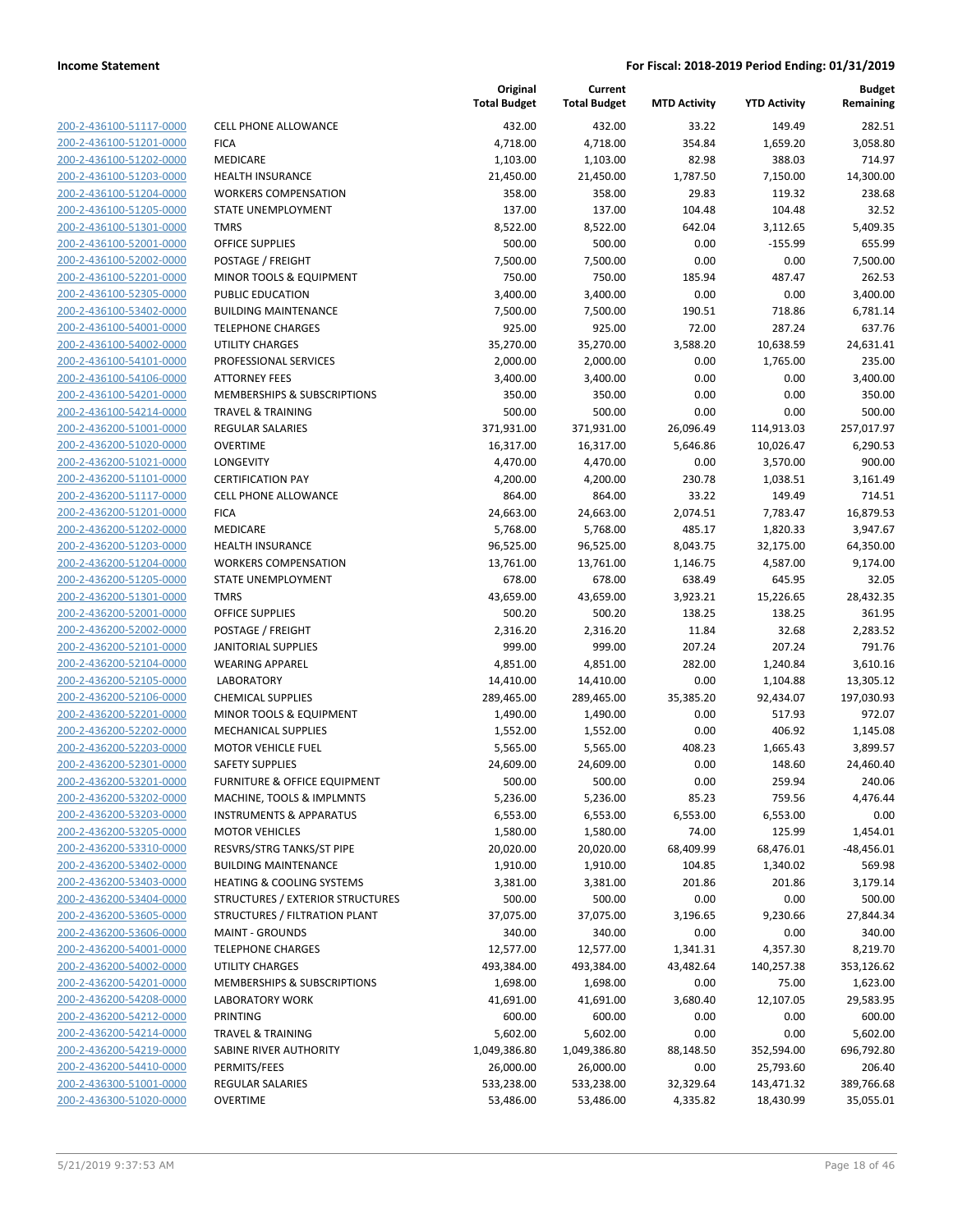| 200-2-436300-51021-0000                            |
|----------------------------------------------------|
| 200-2-436300-51101-0000                            |
| 200-2-436300-51117-0000                            |
| 200-2-436300-51201-0000                            |
| <u>200-2-436300-51202-0000</u>                     |
| 200-2-436300-51203-0000                            |
| 200-2-436300-51204-0000                            |
| 200-2-436300-51205-0000                            |
| 200-2-436300-51301-0000                            |
| <u>200-2-436300-51401-0000</u>                     |
| 200-2-436300-52001-0000                            |
| 200-2-436300-52002-0000                            |
| 200-2-436300-52005-0000                            |
| 200-2-436300-52104-0000                            |
| <u>200-2-436300-52106-0000</u>                     |
| 200-2-436300-52201-0000                            |
| 200-2-436300-52203-0000                            |
| 200-2-436300-52303-0000                            |
| 200-2-436300-53201-0000                            |
| 200-2-436300-53202-0000                            |
| 200-2-436300-53205-0000                            |
| 200-2-436300-53207-0000                            |
| 200-2-436300-53210-0000                            |
| 200-2-436300-53211-0000                            |
| 200-2-436300-53306-0000                            |
| 200-2-436300-54001-0000                            |
| 200-2-436300-54214-0000                            |
| 200-2-437200-51001-0000                            |
| 200-2-437200-51020-0000                            |
| 200-2-437200-51021-0000                            |
| 200-2-437200-51101-0000                            |
| 200-2-437200-51117-0000                            |
| 200-2-437200-51201-0000                            |
| 200-2-437200-51202-0000                            |
| 200-2-437200-51203-0000                            |
| 200-2-437200-51204-0000                            |
| 200-2-437200-51205-0000                            |
| 200-2-437200-51301-0000                            |
| 200-2-437200-51401-0000                            |
| 200-2-437200-52001-0000                            |
| 200-2-437200-52103-0000                            |
| <u>200-2-437200-52104-0000</u>                     |
| 200-2-437200-52106-0000                            |
| 200-2-437200-52107-0000                            |
| <u>200-2-437200-52201-0000</u>                     |
| <u>200-2-437200-52203-0000</u>                     |
| 200-2-437200-52303-0000                            |
| <u>200-2-437200-53202-0000</u>                     |
| 200-2-437200-53205-0000                            |
| <u>200-2-437200-53207-0000</u>                     |
| 200-2-437200-53309-0000                            |
| 200-2-437200-53311-0000                            |
| 200-2-437200-54001-0000                            |
| 200-2-437200-54002-0000                            |
| <u>200-2-437200-54214-0000</u>                     |
| <u>200-2-437300-51001-0000</u>                     |
| <u>200-2-437300-51020-0000</u>                     |
| 200-2-437300-51021-0000<br>200-2-437300-51101-0000 |
|                                                    |

| LONGEVITY                               |
|-----------------------------------------|
| <b>CERTIFICATION PAY</b>                |
| <b>CELL PHONE ALLOWANCE</b>             |
| <b>FICA</b>                             |
| <b>MEDICARE</b>                         |
| <b>HEALTH INSURANCE</b>                 |
| <b>WORKERS COMPENSATION</b>             |
| STATE UNEMPLOYMENT                      |
|                                         |
| TMRS                                    |
| <b>CONTRA - SALARIES</b>                |
| <b>OFFICE SUPPLIES</b>                  |
| POSTAGE / FREIGHT                       |
| PRINTED MATERIALS                       |
| <b>WEARING APPAREL</b>                  |
| <b>CHEMICAL SUPPLIES</b>                |
| MINOR TOOLS & EQUIPMENT                 |
| <b>MOTOR VEHICLE FUEL</b>               |
| <b>TRAINING SUPPLIES</b>                |
| <b>FURNITURE &amp; OFFICE EQUIPMENT</b> |
| <b>MACHINE, TOOLS &amp; IMPLMNTS</b>    |
| <b>MOTOR VEHICLES</b>                   |
| RADIO/COMMUNICATIONS                    |
| <b>FIRE HYDRANTS</b>                    |
| <b>METERS &amp; SETTINGS</b>            |
| <b>WATER MAINS</b>                      |
|                                         |
| <b>TELEPHONE CHARGES</b>                |
| <b>TRAVEL &amp; TRAINING</b>            |
| <b>REGULAR SALARIES</b>                 |
| OVERTIME                                |
| <b>LONGEVITY</b>                        |
| <b>CERTIFICATION PAY</b>                |
| <b>CELL PHONE ALLOWANCE</b>             |
| FICA                                    |
| MEDICARE                                |
| <b>HEALTH INSURANCE</b>                 |
| <b>WORKERS COMPENSATION</b>             |
| STATE UNEMPLOYMENT                      |
| <b>TMRS</b>                             |
| <b>CONTRA - SALARIES</b>                |
| <b>OFFICE SUPPLIES</b>                  |
| <b>MEETING SUPPLIES</b>                 |
|                                         |
| <b>WEARING APPAREL</b>                  |
| <b>CHEMICAL SUPPLIES</b>                |
| <b>BOTANICAL SUPPLIES</b>               |
| MINOR TOOLS & EQUIPMENT                 |
| <b>MOTOR VEHICLE FUEL</b>               |
| <b>TRAINING SUPPLIES</b>                |
| MACHINE, TOOLS & IMPLMNTS               |
| <b>MOTOR VEHICLES</b>                   |
| RADIO/COMMUNICATIONS                    |
| SANITARY SEWER & TCEQ SSO               |
| <b>LIFT STATIONS</b>                    |
| <b>TELEPHONE CHARGES</b>                |
| <b>UTILITY CHARGES</b>                  |
| <b>TRAVEL &amp; TRAINING</b>            |
| <b>REGULAR SALARIES</b>                 |
|                                         |
| <b>OVERTIME</b>                         |
| <b>LONGEVITY</b>                        |
| <b>CERTIFICATION PAY</b>                |

|                                                    |                                                    | Original<br><b>Total Budget</b> | Current<br><b>Total Budget</b> | <b>MTD Activity</b> | <b>YTD Activity</b> | <b>Budget</b><br>Remaining |
|----------------------------------------------------|----------------------------------------------------|---------------------------------|--------------------------------|---------------------|---------------------|----------------------------|
| 200-2-436300-51021-0000                            | <b>LONGEVITY</b>                                   | 6,908.00                        | 6,908.00                       | 0.00                | 5,888.00            | 1,020.00                   |
| 200-2-436300-51101-0000                            | <b>CERTIFICATION PAY</b>                           | 600.00                          | 600.00                         | 46.16               | 207.72              | 392.28                     |
| 200-2-436300-51117-0000                            | <b>CELL PHONE ALLOWANCE</b>                        | 216.00                          | 216.00                         | 81.22               | 349.34              | $-133.34$                  |
| 200-2-436300-51201-0000                            | <b>FICA</b>                                        | 36,856.00                       | 36,856.00                      | 2,174.12            | 10,038.50           | 26,817.50                  |
| 200-2-436300-51202-0000                            | MEDICARE                                           | 8,620.00                        | 8,620.00                       | 508.46              | 2,347.72            | 6,272.28                   |
| 200-2-436300-51203-0000                            | <b>HEALTH INSURANCE</b>                            | 176,963.00                      | 176,963.00                     | 14,746.92           | 58,987.68           | 117,975.32                 |
| 200-2-436300-51204-0000                            | <b>WORKERS COMPENSATION</b>                        | 20,337.00                       | 20,337.00                      | 1,694.75            | 6,779.00            | 13,558.00                  |
| 200-2-436300-51205-0000                            | <b>STATE UNEMPLOYMENT</b>                          | 1,194.00                        | 1,194.00                       | 662.27              | 891.35              | 302.65                     |
| 200-2-436300-51301-0000                            | <b>TMRS</b>                                        | 65,775.00                       | 65,775.00                      | 4,017.67            | 19,144.17           | 46,630.83                  |
| 200-2-436300-51401-0000                            | <b>CONTRA - SALARIES</b>                           | 0.00                            | 0.00                           | 0.00                | $-126.18$           | 126.18                     |
| 200-2-436300-52001-0000                            | <b>OFFICE SUPPLIES</b>                             | 300.00                          | 300.00                         | 0.00                | 0.00                | 300.00                     |
| 200-2-436300-52002-0000                            | POSTAGE / FREIGHT                                  | 50.00                           | 50.00                          | 0.00                | 0.00                | 50.00                      |
| 200-2-436300-52005-0000                            | PRINTED MATERIALS                                  | 100.00                          | 100.00                         | 0.00                | 0.00                | 100.00                     |
| 200-2-436300-52104-0000                            | <b>WEARING APPAREL</b>                             | 15,000.00                       | 15,000.00                      | 1,072.84            | 3,604.22            | 11,395.78                  |
| 200-2-436300-52106-0000                            | <b>CHEMICAL SUPPLIES</b>                           | 500.00                          | 500.00                         | 0.00                | 0.00                | 500.00                     |
| 200-2-436300-52201-0000                            | MINOR TOOLS & EQUIPMENT                            | 11,847.00                       | 11,847.00                      | 5,913.31            | 9,163.85            | 2,683.15                   |
| 200-2-436300-52203-0000                            | <b>MOTOR VEHICLE FUEL</b>                          | 27,578.00                       | 27,578.00                      | 1,805.34            | 8,055.21            | 19,522.79                  |
| 200-2-436300-52303-0000                            | <b>TRAINING SUPPLIES</b>                           | 300.00                          | 300.00                         | 0.00                | 0.00                | 300.00                     |
| 200-2-436300-53201-0000                            | <b>FURNITURE &amp; OFFICE EQUIPMENT</b>            | 100.00                          | 100.00                         | 0.00                | 157.80              | $-57.80$                   |
| 200-2-436300-53202-0000                            | MACHINE, TOOLS & IMPLMNTS                          | 3,988.00                        | 3,988.00                       | 0.00                | 310.45              | 3,677.55                   |
| 200-2-436300-53205-0000                            | <b>MOTOR VEHICLES</b>                              | 26,010.00                       | 26,010.00                      | 1,299.81            | 4,130.45            | 21,879.55                  |
| 200-2-436300-53207-0000                            | RADIO/COMMUNICATIONS                               | 4,500.00                        | 4,500.00                       | 0.00                | 718.50              | 3,781.50                   |
| 200-2-436300-53210-0000<br>200-2-436300-53211-0000 | <b>FIRE HYDRANTS</b>                               | 8,000.00                        | 8,000.00                       | 0.00                | 8,920.97            | $-920.97$                  |
|                                                    | <b>METERS &amp; SETTINGS</b><br><b>WATER MAINS</b> | 70,000.00                       | 70,000.00                      | 5,096.41            | 6,239.50            | 63,760.50                  |
| 200-2-436300-53306-0000<br>200-2-436300-54001-0000 | <b>TELEPHONE CHARGES</b>                           | 165,000.00<br>1,678.00          | 165,000.00                     | $-17,514.05$        | 31,355.01<br>546.59 | 133,644.99<br>1,131.41     |
| 200-2-436300-54214-0000                            | <b>TRAVEL &amp; TRAINING</b>                       | 4,000.00                        | 1,678.00<br>4,000.00           | 196.04<br>125.00    | 825.00              | 3,175.00                   |
| 200-2-437200-51001-0000                            | <b>REGULAR SALARIES</b>                            | 376,305.00                      | 376,305.00                     | 30,420.36           | 131,867.39          | 244,437.61                 |
| 200-2-437200-51020-0000                            | <b>OVERTIME</b>                                    | 55,995.00                       | 55,995.00                      | 5,297.89            | 22,874.10           | 33,120.90                  |
| 200-2-437200-51021-0000                            | LONGEVITY                                          | 15,158.00                       | 15,158.00                      | 0.00                | 14,276.00           | 882.00                     |
| 200-2-437200-51101-0000                            | <b>CERTIFICATION PAY</b>                           | 1,200.00                        | 1,200.00                       | 92.30               | 415.35              | 784.65                     |
| 200-2-437200-51117-0000                            | <b>CELL PHONE ALLOWANCE</b>                        | 2,352.00                        | 2,352.00                       | 81.20               | 365.40              | 1,986.60                   |
| 200-2-437200-51201-0000                            | <b>FICA</b>                                        | 27,963.00                       | 27,963.00                      | 2,133.22            | 10,406.01           | 17,556.99                  |
| 200-2-437200-51202-0000                            | MEDICARE                                           | 6,540.00                        | 6,540.00                       | 498.90              | 2,433.66            | 4,106.34                   |
| 200-2-437200-51203-0000                            | <b>HEALTH INSURANCE</b>                            | 112,613.00                      | 112,613.00                     | 9,384.42            | 37,537.68           | 75,075.32                  |
| 200-2-437200-51204-0000                            | <b>WORKERS COMPENSATION</b>                        | 11,598.00                       | 11,598.00                      | 966.50              | 3,866.00            | 7,732.00                   |
| 200-2-437200-51205-0000                            | STATE UNEMPLOYMENT                                 | 748.00                          | 748.00                         | 646.05              | 797.79              | $-49.79$                   |
| 200-2-437200-51301-0000                            | <b>TMRS</b>                                        | 49,710.00                       | 49,710.00                      | 3,918.01            | 19,549.48           | 30,160.52                  |
| 200-2-437200-51401-0000                            | <b>CONTRA - SALARIES</b>                           | 0.00                            | 0.00                           | 0.00                | $-1,163.28$         | 1,163.28                   |
| 200-2-437200-52001-0000                            | <b>OFFICE SUPPLIES</b>                             | 300.00                          | 300.00                         | 0.00                | 0.00                | 300.00                     |
| 200-2-437200-52103-0000                            | <b>MEETING SUPPLIES</b>                            | 0.00                            | 0.00                           | 0.00                | 97.93               | $-97.93$                   |
| 200-2-437200-52104-0000                            | <b>WEARING APPAREL</b>                             | 15,000.00                       | 15,000.00                      | 872.76              | 2,791.41            | 12,208.59                  |
| 200-2-437200-52106-0000                            | <b>CHEMICAL SUPPLIES</b>                           | 2,400.00                        | 2,400.00                       | 0.00                | 0.00                | 2,400.00                   |
| 200-2-437200-52107-0000                            | <b>BOTANICAL SUPPLIES</b>                          | 400.00                          | 400.00                         | 0.00                | 0.00                | 400.00                     |
| 200-2-437200-52201-0000                            | MINOR TOOLS & EQUIPMENT                            | 10,847.00                       | 10,847.00                      | 163.84              | 849.70              | 9,997.30                   |
| 200-2-437200-52203-0000                            | <b>MOTOR VEHICLE FUEL</b>                          | 24,580.00                       | 24,580.00                      | 1,236.05            | 5,184.76            | 19,395.24                  |
| 200-2-437200-52303-0000                            | <b>TRAINING SUPPLIES</b>                           | 300.00                          | 300.00                         | 0.00                | 0.00                | 300.00                     |
| 200-2-437200-53202-0000                            | MACHINE, TOOLS & IMPLMNTS                          | 4,965.00                        | 4,965.00                       | 0.00                | 165.40              | 4,799.60                   |
| 200-2-437200-53205-0000                            | <b>MOTOR VEHICLES</b>                              | 23,627.00                       | 23,627.00                      | 1,731.94            | 3,266.02            | 20,360.98                  |
| 200-2-437200-53207-0000                            | RADIO/COMMUNICATIONS                               | 3,000.00                        | 3,000.00                       | 0.00                | 0.00                | 3,000.00                   |
| 200-2-437200-53309-0000                            | SANITARY SEWER & TCEQ SSO                          | 69,000.00                       | 69,000.00                      | 915.60              | 15,061.05           | 53,938.95                  |
| 200-2-437200-53311-0000                            | <b>LIFT STATIONS</b>                               | 22,500.00                       | 22,500.00                      | 8,174.07            | 8,451.29            | 14,048.71                  |
| 200-2-437200-54001-0000                            | <b>TELEPHONE CHARGES</b>                           | 4,404.00                        | 4,404.00                       | 444.82              | 1,347.94            | 3,056.06                   |
| 200-2-437200-54002-0000                            | <b>UTILITY CHARGES</b>                             | 30,052.00                       | 30,052.00                      | 2,940.86            | 11,474.19           | 18,577.81                  |
| 200-2-437200-54214-0000                            | TRAVEL & TRAINING                                  | 3,000.00                        | 3,000.00                       | 290.00              | 640.00              | 2,360.00                   |
| 200-2-437300-51001-0000                            | REGULAR SALARIES                                   | 500,782.00                      | 500,782.00                     | 39,700.60           | 174,346.37          | 326,435.63                 |
| 200-2-437300-51020-0000                            | <b>OVERTIME</b>                                    | 36,443.00                       | 36,443.00                      | 4,311.87            | 13,415.25           | 23,027.75                  |
| 200-2-437300-51021-0000                            | LONGEVITY                                          | 16,464.00                       | 16,464.00                      | 0.00                | 14,630.00           | 1,834.00                   |
| 200-2-437300-51101-0000                            | <b>CERTIFICATION PAY</b>                           | 10,200.00                       | 10,200.00                      | 600.00              | 2,653.84            | 7,546.16                   |
|                                                    |                                                    |                                 |                                |                     |                     |                            |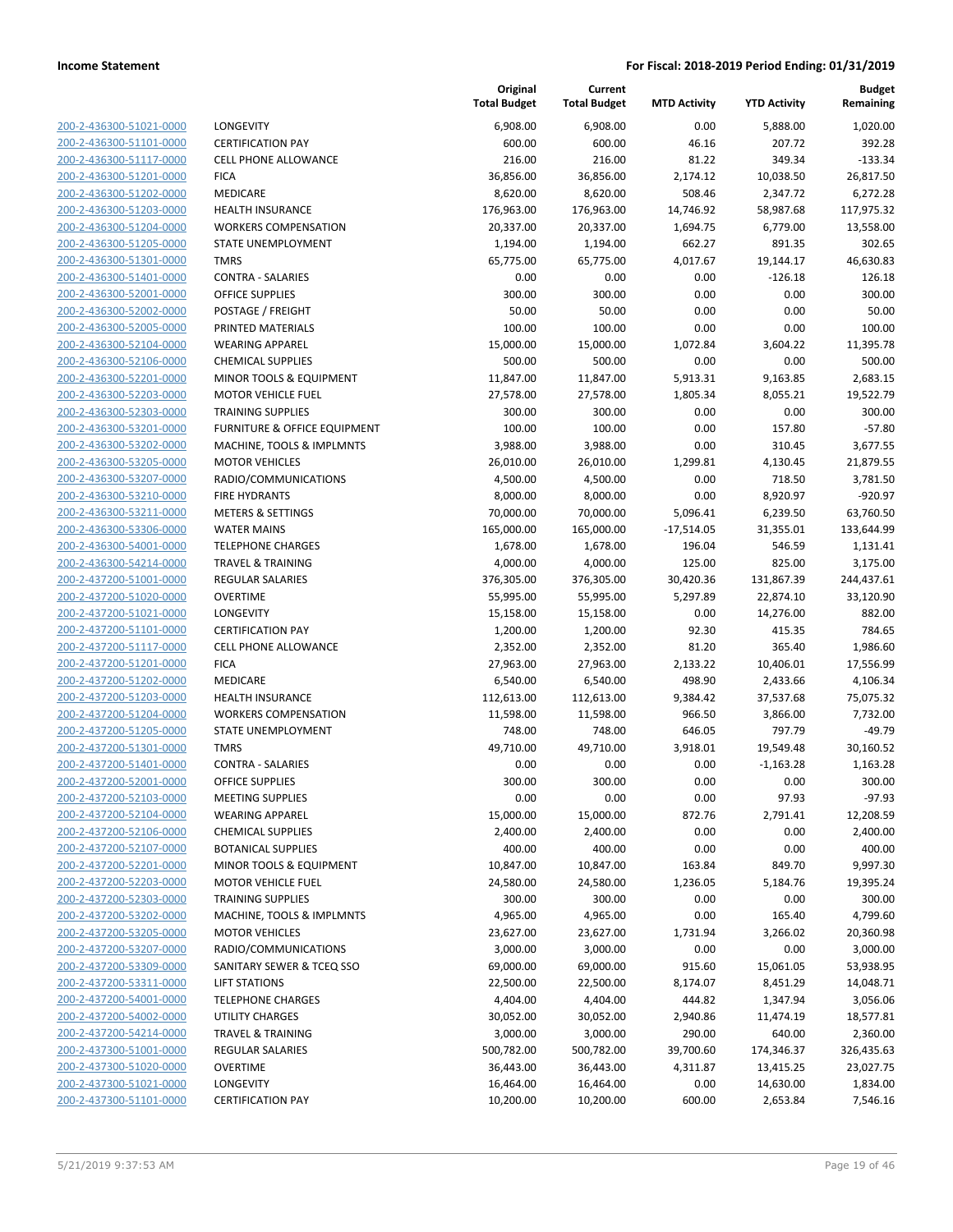|                         |                                                        | Original<br><b>Total Budget</b> | Current<br><b>Total Budget</b> | <b>MTD Activity</b> | <b>YTD Activity</b> | <b>Budget</b><br>Remaining |
|-------------------------|--------------------------------------------------------|---------------------------------|--------------------------------|---------------------|---------------------|----------------------------|
| 200-2-437300-51117-0000 | <b>CELL PHONE ALLOWANCE</b>                            | 1,296.00                        | 1,296.00                       | 33.22               | 149.49              | 1,146.51                   |
| 200-2-437300-51201-0000 | <b>FICA</b>                                            | 35,041.00                       | 35,041.00                      | 2,606.59            | 12,165.15           | 22,875.85                  |
| 200-2-437300-51202-0000 | MEDICARE                                               | 8,195.00                        | 8,195.00                       | 609.61              | 2,845.09            | 5,349.91                   |
| 200-2-437300-51203-0000 | <b>HEALTH INSURANCE</b>                                | 128,700.00                      | 128,700.00                     | 10,725.00           | 42,900.00           | 85,800.00                  |
| 200-2-437300-51204-0000 | <b>WORKERS COMPENSATION</b>                            | 12,233.00                       | 12,233.00                      | 1,019.42            | 4,077.68            | 8,155.32                   |
| 200-2-437300-51205-0000 | STATE UNEMPLOYMENT                                     | 824.00                          | 824.00                         | 803.62              | 850.89              | $-26.89$                   |
| 200-2-437300-51301-0000 | <b>TMRS</b>                                            | 63,417.00                       | 63,417.00                      | 4,937.82            | 23,869.74           | 39,547.26                  |
| 200-2-437300-52001-0000 | <b>OFFICE SUPPLIES</b>                                 | 600.00                          | 600.00                         | 0.00                | 19.79               | 580.21                     |
| 200-2-437300-52002-0000 | POSTAGE / FREIGHT                                      | 600.00                          | 600.00                         | 27.23               | 130.33              | 469.67                     |
| 200-2-437300-52005-0000 | PRINTED MATERIALS                                      | 1,200.00                        | 1,200.00                       | 0.00                | 0.00                | 1,200.00                   |
| 200-2-437300-52101-0000 | <b>JANITORIAL SUPPLIES</b>                             | 1,650.00                        | 1,650.00                       | 187.68              | 993.93              | 656.07                     |
| 200-2-437300-52102-0000 | <b>REFERENCE SUPPLIES</b>                              | 500.00                          | 500.00                         | 0.00                | 0.00                | 500.00                     |
| 200-2-437300-52104-0000 | <b>WEARING APPAREL</b>                                 | 11,000.00                       | 11,000.00                      | 406.05              | 1,132.07            | 9,867.93                   |
| 200-2-437300-52105-0000 | <b>LABORATORY</b>                                      | 15,000.00                       | 15,000.00                      | 197.18              | 1,199.76            | 13,800.24                  |
| 200-2-437300-52106-0000 | <b>CHEMICAL SUPPLIES</b>                               | 54,000.00                       | 54,000.00                      | 4,657.68            | 9,157.68            | 44,842.32                  |
| 200-2-437300-52107-0000 | <b>BOTANICAL SUPPLIES</b>                              | 900.00                          | 900.00                         | 0.00                | 0.00                | 900.00                     |
| 200-2-437300-52201-0000 | MINOR TOOLS & EQUIPMENT                                | 6,300.00                        | 6,300.00                       | 99.92               | 1,328.14            | 4,971.86                   |
| 200-2-437300-52202-0000 | <b>MECHANICAL SUPPLIES</b>                             | 18,400.00                       | 18,400.00                      | 2,419.50            | 6,587.02            | 11,812.98                  |
| 200-2-437300-52203-0000 | <b>MOTOR VEHICLE FUEL</b>                              | 5,490.00                        | 5,490.00                       | 250.81              | 1,683.99            | 3,806.01                   |
| 200-2-437300-52301-0000 | <b>SAFETY SUPPLIES</b>                                 | 2,300.00                        | 2,300.00                       | 204.09              | 848.42              | 1,451.58                   |
| 200-2-437300-53202-0000 | MACHINE, TOOLS & IMPLMNTS                              | 70,000.00                       | 70,000.00                      | 2,556.68            | 20,527.99           | 49,472.01                  |
| 200-2-437300-53203-0000 | <b>INSTRUMENTS &amp; APPARATUS</b>                     | 6,000.00                        | 6,000.00                       | 0.00                | 0.00                | 6,000.00                   |
| 200-2-437300-53205-0000 | <b>MOTOR VEHICLES</b>                                  | 5,301.00                        | 5,301.00                       | 90.00               | 90.00               | 5,211.00                   |
| 200-2-437300-53402-0000 | <b>BUILDING MAINTENANCE</b>                            | 6,500.00                        | 6,500.00                       | 862.42              | 961.42              | 5,538.58                   |
| 200-2-437300-54001-0000 | <b>TELEPHONE CHARGES</b>                               | 5,102.00                        | 5,102.00                       | 416.42              | 1,569.50            | 3,532.50                   |
| 200-2-437300-54002-0000 | UTILITY CHARGES                                        | 385,584.00                      | 385,584.00                     | 40,862.34           | 140,046.89          | 245,537.11                 |
| 200-2-437300-54201-0000 | MEMBERSHIPS & SUBSCRIPTIONS                            | 12,500.00                       | 12,500.00                      | 194.29              | 7,372.29            | 5,127.71                   |
| 200-2-437300-54208-0000 | <b>LABORATORY WORK</b>                                 | 12,400.00                       | 12,400.00                      | 0.00                | 1,993.00            | 10,407.00                  |
| 200-2-437300-54214-0000 | <b>TRAVEL &amp; TRAINING</b>                           | 4,500.00                        | 4,500.00                       | 203.00              | 1,425.99            | 3,074.01                   |
| 200-2-437300-54403-0000 | DISPOSAL CHARGES                                       | 750.00                          | 750.00                         | 12,740.39           | 49,770.59           | $-49,020.59$               |
| 200-2-437300-54410-0000 | PERMITS/FEES                                           | 74,000.00                       | 74,000.00                      | 0.00                | 37,403.32           | 36,596.68                  |
| 200-2-471100-56508-0000 | 09 TWDP REV BOND - PRINC                               | 15,000.00                       | 15,000.00                      | 0.00                | 0.00                | 15,000.00                  |
| 200-2-471200-56607-0000 | 08 REV BONDS - INTEREST                                | 305,330.00                      | 305,330.00                     | 0.00                | 0.00                | 305,330.00                 |
| 200-2-475100-56002-0000 | MISCELLANEOUS DEBT EXP / AGENT FEE                     | 750.00                          | 750.00                         | 250.00              | 250.00              | 500.00                     |
| 200-2-475100-56005-0000 | ARBITRAGE                                              | 1,750.00                        | 1,750.00                       | 0.00                | 0.00                | 1,750.00                   |
| 200-2-480000-52003-0000 | <b>COPIER CHARGES</b>                                  | 10,600.00                       | 10,600.00                      | 956.31              | 2,242.80            | 8,357.20                   |
| 200-2-480000-52006-0000 | <b>COPIER PAPER</b>                                    | 500.00                          | 500.00                         | 34.07               | 67.89               | 432.11                     |
| 200-2-480000-54002-0000 | UTILITY CHARGES                                        | 12,626.00                       | 12,626.00                      | 1,066.35            | 4,887.73            | 7,738.27                   |
| 200-2-480000-54226-0000 | <b>INSURANCE EXPENSE</b>                               | 41,657.00                       | 41,657.00                      | 0.00                | 62,887.16           | $-21,230.16$               |
| 200-2-480000-57002-0000 | <b>BAD DEBT EXPENSE</b>                                | 27,000.00                       | 27,000.00                      | 0.00                | 0.00                | 27,000.00                  |
| 200-2-480000-57005-0000 | <b>ACCRUED VAC &amp; SICK PAY</b>                      | 30,000.00                       | 30,000.00                      | 3,464.67            | 7,834.29            | 22,165.71                  |
| 200-2-480000-57008-0000 | <b>BANK CHARGES</b>                                    | 30,000.00                       | 30,000.00                      | 4,937.65            | 11,494.16           | 18,505.84                  |
| 200-2-480000-57015-0000 | <b>CONTINGENCY EXPENSE</b>                             | 150,000.00                      | 150,000.00                     | 0.00                | 0.00                | 150,000.00                 |
| 200-2-491000-58001-0000 | <b>XFR - GENERAL FUND</b>                              | 0.00                            | 0.00                           | 103,965.92          | 432,193.23          | -432,193.23                |
| 200-2-491000-58037-0000 | XFR - DEBT SERVICE FUND                                | 0.00                            | 0.00                           | 127,637.64          | 510,550.56          | -510,550.56                |
| 200-2-491000-58120-0000 | XFR - UTILITY CIP FUND                                 | 1,624,829.00                    | 1,624,829.00                   | 135,406.58          | 541,626.32          | 1,083,202.68               |
| 200-2-495000-58580-0000 | CA - GENERAL FUND - GENERAL GOVERNMENT                 | 406,798.00                      | 406,798.00                     | 33,899.83           | 135,599.32          | 271,198.68                 |
| 200-2-495000-58581-0000 | CA - GENERAL FUND - PUBLIC WORKS                       | 155,979.00                      | 155,979.00                     | 12,998.25           | 51,993.00           | 103,986.00                 |
| 200-2-495000-58701-0000 | CA - CENTRAL SERVICE FUND                              | 194,904.00                      | 194,904.00                     | 16,242.00           | 64,968.00           | 129,936.00                 |
| 200-2-495000-58710-0000 | CA - INSURANCE FUND                                    | 88,697.00                       | 88,697.00                      | 7,391.42            | 29,565.68           | 59,131.32                  |
| 200-2-495000-58720-0000 | CA - MIS FUN                                           | 126,693.00                      | 126,693.00                     | 10,557.75           | 42,231.00           | 84,462.00                  |
| 200-2-495000-58900-0000 | <b>CA - ELECTRIC FUND</b>                              | 587,723.00                      | 587,723.00                     | 48,976.92           | 195,907.68          | 391,815.32                 |
|                         | <b>Expense Total:</b>                                  | 10,253,810.20                   | 10,253,810.20                  | 1,081,183.02        | 4,268,742.54        | 5,985,067.66               |
|                         | Fund: 200 - WATER / WASTEWATER FUND Surplus (Deficit): | 4,186,873.80                    | 4,186,873.80                   | $-31,265.27$        | 168,271.50          |                            |
|                         |                                                        |                                 |                                |                     |                     |                            |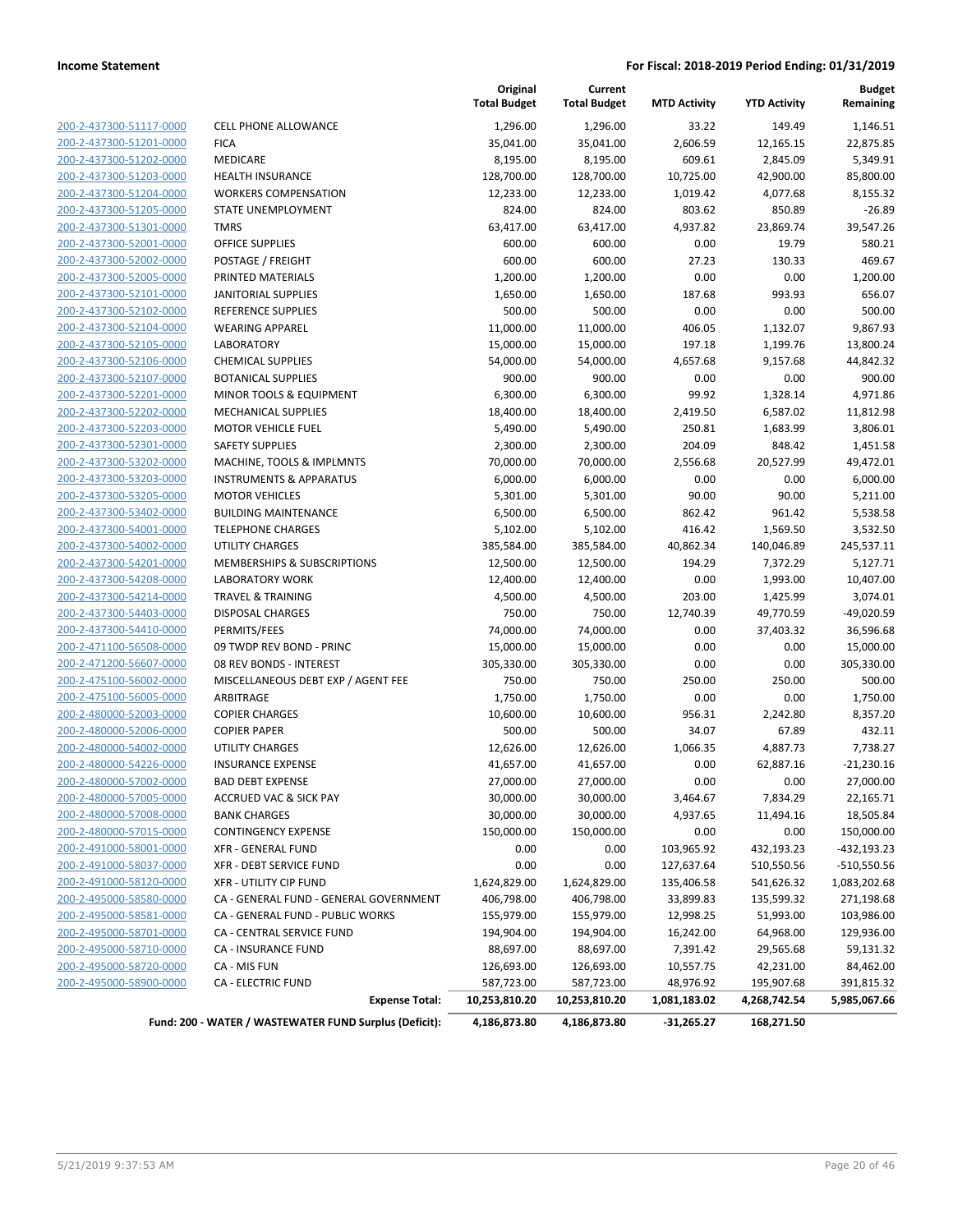|  | <b>Income Statement</b> |
|--|-------------------------|
|--|-------------------------|

|                                                    |                                                                  |                       | Original<br><b>Total Budget</b> | Current<br><b>Total Budget</b> | <b>MTD Activity</b>    | <b>YTD Activity</b>     | <b>Budget</b><br>Remaining |
|----------------------------------------------------|------------------------------------------------------------------|-----------------------|---------------------------------|--------------------------------|------------------------|-------------------------|----------------------------|
|                                                    | <b>Fund: 212 - TX COMMUNITY DEV SWR SYSTEM IMPROV PROG GRANT</b> |                       |                                 |                                |                        |                         |                            |
| Expense                                            |                                                                  |                       |                                 |                                |                        |                         |                            |
| 212-2-436300-55007-0000                            | ENG/ARCHITECTS/MGMT                                              |                       | 0.00                            | 0.00                           | 1,250.00               | 3,750.00                | $-3,750.00$                |
|                                                    |                                                                  | <b>Expense Total:</b> | 0.00                            | 0.00                           | 1,250.00               | 3,750.00                | $-3,750.00$                |
|                                                    | Fund: 212 - TX COMMUNITY DEV SWR SYSTEM IMPROV PROG GRANT Total: |                       | 0.00                            | 0.00                           | 1,250.00               | 3,750.00                |                            |
| Fund: 216 - UTILIITY CIP FUND                      |                                                                  |                       |                                 |                                |                        |                         |                            |
| Revenue                                            |                                                                  |                       |                                 |                                |                        |                         |                            |
| 216-2-319001-45401-0000                            | <b>INTEREST REVENUES</b>                                         |                       | 20,089.00                       | 20,089.00                      | 0.00                   | 0.00                    | 20,089.00                  |
| 216-2-319001-47221-0000                            | <b>BOND PROCEEDS</b>                                             |                       | 20,000,000.00                   | 20,000,000.00                  | 0.00                   | 0.00                    | 20,000,000.00              |
| 216-2-323001-46100-0000                            | <b>XFR - UTILITY FUND</b>                                        |                       | 1,624,879.00                    | 1,624,879.00                   | 135,406.58             | 541,626.32              | 1,083,252.68               |
|                                                    |                                                                  | <b>Revenue Total:</b> | 21,644,968.00                   | 21,644,968.00                  | 135,406.58             | 541,626.32              | 21,103,341.68              |
| <b>Expense</b>                                     |                                                                  |                       |                                 |                                |                        |                         |                            |
| 216-2-436200-53310-0000                            | RESVRS/STRG TANKS/ST PIPE                                        |                       | 6,643,503.00                    | 6,643,503.00                   | 0.00                   | 0.00                    | 6,643,503.00               |
| 216-2-436200-53312-0000<br>216-2-436200-55002-0000 | <b>WATER LINE EASEMENTS</b><br><b>IMPROVEMENTS</b>               |                       | 100,000.00<br>11,900,000.00     | 100,000.00<br>11,900,000.00    | 10,000.00<br>34,563.50 | 12,700.00<br>500,657.58 | 87,300.00<br>11,399,342.42 |
| 216-2-436200-55201-0000                            | <b>EQUIPMENT PURCHASES</b>                                       |                       | 1,000,000.00                    | 1,000,000.00                   | 0.00                   | 0.00                    | 1,000,000.00               |
| 216-2-436300-55105-0000                            | <b>WATER MAINS</b>                                               |                       | 2,201,145.00                    | 2,201,145.00                   | 35,215.76              | 145,749.12              | 2,055,395.88               |
| 216-2-436300-55201-0000                            | <b>EQUIPMENT PURCHASES</b>                                       |                       | 75,999.00                       | 75,999.00                      | 355.00                 | 355.00                  | 75,644.00                  |
| 216-2-437200-55002-0000                            | <b>IMPROVEMENTS</b>                                              |                       | 135,000.00                      | 135,000.00                     | 0.00                   | 44,246.52               | 90,753.48                  |
| 216-2-437200-55201-0000                            | <b>EQUIPMENT PURCHASES</b>                                       |                       | 223,830.00                      | 223,830.00                     | 8,207.50               | 8,207.50                | 215,622.50                 |
| 216-2-437300-55110-0000                            | <b>LIFT STATIONS</b>                                             |                       | 0.00                            | 0.00                           | 301,971.60             | 900,092.06              | $-900,092.06$              |
| 216-2-480000-54101-0000                            | PROFESSIONAL SERVICES                                            |                       | 200,000.00                      | 200,000.00                     | 0.00                   | 0.00                    | 200,000.00                 |
| 216-2-480000-55499-0000                            | <b>CAPITAL OUTLAY</b>                                            |                       | 0.00                            | 0.00                           | 0.00                   | -286,779.40             | 286,779.40                 |
| 216-2-480000-57008-0000                            | <b>BANK CHARGES</b>                                              |                       | 2,500.00                        | 2,500.00                       | 0.00                   | 0.00                    | 2,500.00                   |
|                                                    |                                                                  | <b>Expense Total:</b> | 22,481,977.00                   | 22,481,977.00                  | 390,313.36             | 1,325,228.38            | 21,156,748.62              |
|                                                    | Fund: 216 - UTILIITY CIP FUND Surplus (Deficit):                 |                       | -837,009.00                     | -837,009.00                    | -254,906.78            | -783,602.06             |                            |
| <b>Fund: 217 - WASTEWATER RECLAMATION FUND</b>     |                                                                  |                       |                                 |                                |                        |                         |                            |
| Revenue                                            |                                                                  |                       |                                 |                                |                        |                         |                            |
| 217-2-319001-45401-0000                            | <b>INTEREST REVENUES</b>                                         |                       | 12,281.00                       | 12,281.00                      | 1,540.94               | 5,777.41                | 6,503.59                   |
|                                                    |                                                                  | <b>Revenue Total:</b> | 12,281.00                       | 12,281.00                      | 1,540.94               | 5,777.41                | 6,503.59                   |
| <b>Expense</b>                                     |                                                                  |                       |                                 |                                |                        |                         |                            |
| 217-2-437300-55012-0000                            | <b>CONSTRUCTION</b>                                              |                       | 410,000.00                      | 410,000.00                     | 20,619.30              | 20,619.30               | 389,380.70                 |
|                                                    |                                                                  | <b>Expense Total:</b> | 410,000.00                      | 410,000.00                     | 20,619.30              | 20,619.30               | 389,380.70                 |
|                                                    | Fund: 217 - WASTEWATER RECLAMATION FUND Surplus (Deficit):       |                       | -397,719.00                     | -397,719.00                    | $-19,078.36$           | $-14,841.89$            |                            |
| Fund: 300 - AIRPORT FUND                           |                                                                  |                       |                                 |                                |                        |                         |                            |
| Revenue                                            |                                                                  |                       |                                 |                                |                        |                         |                            |
| 300-2-319001-44315-0000                            | AIRPORT FUEL FEES                                                |                       | 1,000.00                        | 1,000.00                       | 0.00                   | 364.08                  | 635.92                     |
| 300-2-319001-44316-0000<br>300-2-319001-45401-0000 | PARKING & TIE DOWN/MISC.<br><b>INTEREST REVENUES</b>             |                       | 1,000.00<br>1,000.00            | 1,000.00                       | 0.00<br>253.69         | 0.00                    | 1,000.00<br>$-15,891.54$   |
| 300-2-321001-45507-0000                            | L-3 COMM LEASE                                                   |                       | 639,217.00                      | 1,000.00<br>639,217.00         | 106,536.16             | 16,891.54<br>266,340.40 | 372,876.60                 |
| 300-2-321001-45508-0000                            | AIR EVAC HANGAR FEES                                             |                       | 8,191.00                        | 8,191.00                       | 675.09                 | 3,375.45                | 4,815.55                   |
| 300-2-321001-45509-0000                            | BLUE SKY T-HANGAR & LA ND LEASES                                 |                       | 4,768.50                        | 4,768.50                       | 0.00                   | 0.00                    | 4,768.50                   |
| 300-2-321001-45510-0000                            | ARKOMA - HORIZONS AHEAD LEASE                                    |                       | 48,096.00                       | 48,096.00                      | 4,008.00               | 16,032.00               | 32,064.00                  |
| 300-2-321001-45513-0000                            | MAJORS FLYING CLUB LAND LEASE                                    |                       | 1,396.00                        | 1,396.00                       | 116.33                 | 465.32                  | 930.68                     |
| 300-2-321001-45515-0000                            | TEXSAN AVIATION LAND LEASE                                       |                       | 1,080.00                        | 1,080.00                       | 0.00                   | 0.00                    | 1,080.00                   |
| 300-2-321001-45516-0000                            | MFC PARTNERS LAND LEASE                                          |                       | 1,260.00                        | 1,260.00                       | 0.00                   | 0.00                    | 1,260.00                   |
| 300-2-321001-45517-0000                            | INNOVATION FIRST MAINT HANGAR                                    |                       | 17,618.00                       | 17,618.00                      | 0.00                   | 0.00                    | 17,618.00                  |
|                                                    |                                                                  | <b>Revenue Total:</b> | 724,626.50                      | 724,626.50                     | 111,589.27             | 303,468.79              | 421,157.71                 |
| Expense                                            |                                                                  |                       |                                 |                                |                        |                         |                            |
| 300-2-438100-51001-0000                            | REGULAR SALARIES                                                 |                       | 49,453.00                       | 49,453.00                      | 3,804.80               | 17,048.08               | 32,404.92                  |
| 300-2-438100-51021-0000                            | LONGEVITY                                                        |                       | 222.00                          | 222.00                         | 0.00                   | 222.00                  | 0.00                       |
| 300-2-438100-51117-0000                            | CELL PHONE ALLOWANCE                                             |                       | 960.00                          | 960.00                         | 33.24                  | 149.58                  | 810.42                     |
| 300-2-438100-51201-0000                            | <b>FICA</b>                                                      |                       | 3,139.00                        | 3,139.00                       | 237.96                 | 1,080.02                | 2,058.98                   |
| 300-2-438100-51202-0000<br>300-2-438100-51203-0000 | MEDICARE<br>HEALTH INSURANCE                                     |                       | 734.00<br>10,725.00             | 734.00<br>10,725.00            | 55.66<br>893.75        | 252.62<br>3,575.00      | 481.38<br>7,150.00         |
| 300-2-438100-51204-0000                            | <b>WORKERS COMPENSATION</b>                                      |                       | 1,025.00                        | 1,025.00                       | 85.42                  | 341.68                  | 683.32                     |
|                                                    |                                                                  |                       |                                 |                                |                        |                         |                            |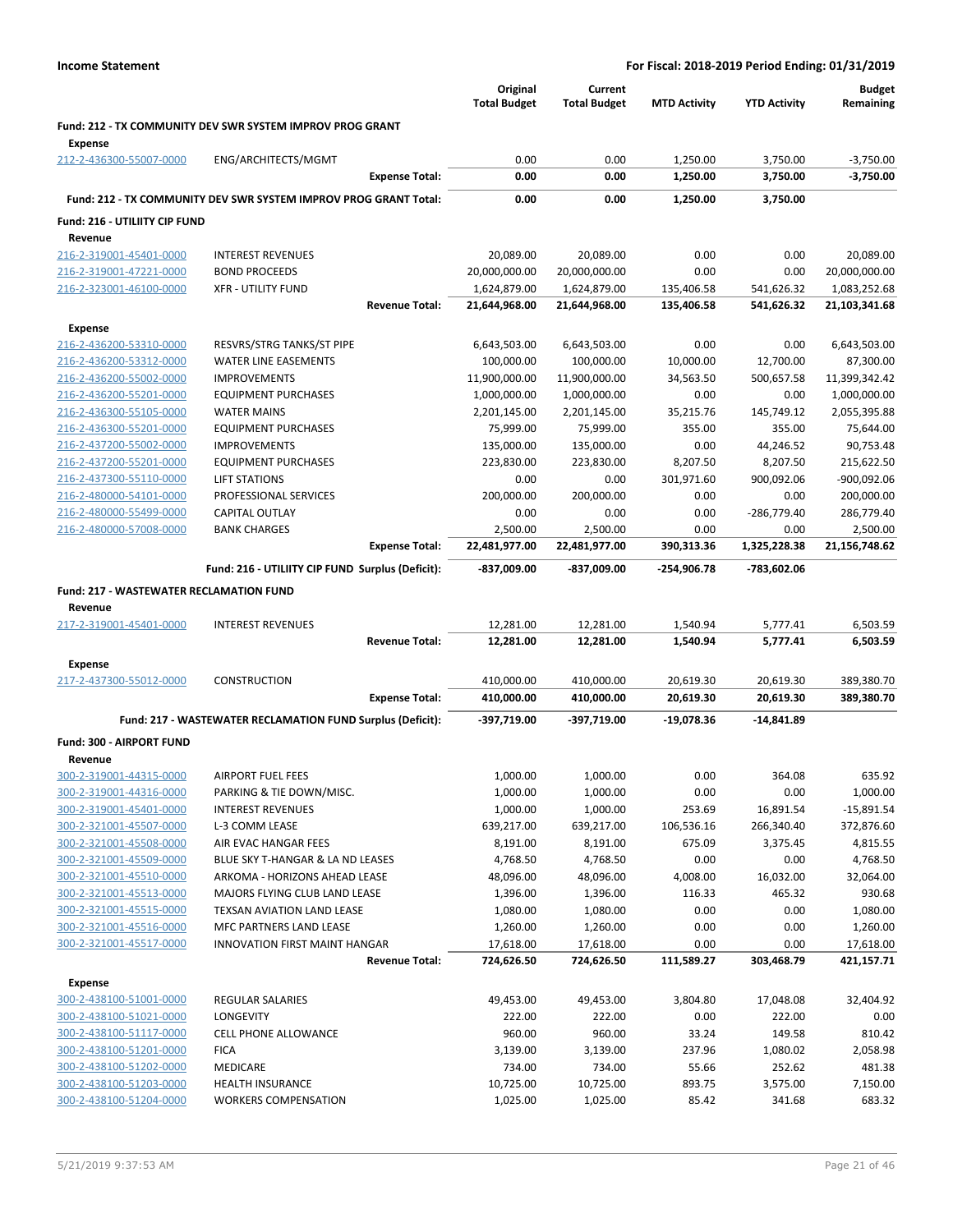|                                                    |                                                     | Original<br><b>Total Budget</b> | Current<br><b>Total Budget</b> | <b>MTD Activity</b> | <b>YTD Activity</b> | <b>Budget</b><br>Remaining |
|----------------------------------------------------|-----------------------------------------------------|---------------------------------|--------------------------------|---------------------|---------------------|----------------------------|
| 300-2-438100-51205-0000                            | STATE UNEMPLOYMENT                                  | 137.00                          | 137.00                         | 69.08               | 69.08               | 67.92                      |
| 300-2-438100-51301-0000                            | <b>TMRS</b>                                         | 5,671.00                        | 5,671.00                       | 424.48              | 2,002.67            | 3,668.33                   |
| 300-2-438100-51401-0000                            | <b>CONTRA - SALARIES</b>                            | 15,000.00                       | 15,000.00                      | 0.00                | 0.00                | 15,000.00                  |
| 300-2-438100-52001-0000                            | <b>OFFICE SUPPLIES</b>                              | 400.00                          | 400.00                         | 0.00                | 0.00                | 400.00                     |
| 300-2-438100-52002-0000                            | POSTAGE / FREIGHT                                   | 100.00                          | 100.00                         | 0.00                | 0.00                | 100.00                     |
| 300-2-438100-52201-0000                            | MINOR TOOLS & EQUIPMENT                             | 150.00                          | 150.00                         | 0.00                | 0.00                | 150.00                     |
| 300-2-438100-53202-0000                            | MACHINE, TOOLS & IMPLMNTS                           | 1,500.00                        | 1,405.00                       | 1,197.22            | 1,197.22            | 207.78                     |
| 300-2-438100-53205-0000                            | <b>MOTOR VEHICLES</b>                               | 1,022.00                        | 1,022.00                       | 0.00                | 0.00                | 1,022.00                   |
| 300-2-438100-53303-0000                            | MAINT - STREET /ALLEY/APRN/RNWY                     | 2,500.00                        | 2,500.00                       | 0.00                | 0.00                | 2,500.00                   |
| 300-2-438100-53402-0000                            | <b>BUILDING MAINTENANCE</b>                         | 12,500.00                       | 12,500.00                      | 357.65              | 3,074.60            | 9,425.40                   |
| 300-2-438100-54001-0000                            | <b>TELEPHONE CHARGES</b>                            | 1,926.00                        | 1,926.00                       | 152.63              | 541.54              | 1,384.46                   |
| 300-2-438100-54002-0000                            | <b>UTILITY CHARGES</b>                              | 15,000.00                       | 15,000.00                      | 1,147.69            | 4,612.41            | 10,387.59                  |
| 300-2-438100-54105-0000                            | MARKETING                                           | 6,104.00                        | 6,079.47                       | 0.00                | 4,626.98            | 1,452.49                   |
| 300-2-438100-54201-0000                            | MEMBERSHIPS & SUBSCRIPTIONS                         | 465.00                          | 465.00                         | 0.00                | 0.00                | 465.00                     |
| 300-2-438100-54214-0000                            | <b>TRAVEL &amp; TRAINING</b>                        | 1,000.00                        | 1,024.53                       | 0.00                | 81.29               | 943.24                     |
| 300-2-438100-54408-0000                            | OTHER / INSURANCE EXPENSE                           | 13,000.00                       | 13,000.00                      | 0.00                | 6,740.64            | 6,259.36                   |
| 300-2-438100-54410-0000                            | PERMITS/FEES                                        | 1,276.00                        | 1,371.00                       | 76.00               | 1,371.00            | 0.00                       |
| 300-2-480000-52003-0000                            | <b>COPIER CHARGES</b>                               | 1,524.00                        | 1,524.00                       | 159.01              | 418.16              | 1,105.84                   |
| 300-2-480000-52006-0000                            | <b>COPIER PAPER</b>                                 | 71.82                           | 71.82                          | 0.00                | 0.00                | 71.82                      |
| 300-2-480000-57008-0000                            | <b>BANK CHARGES</b>                                 | 2,000.00                        | 2,000.00                       | 141.21              | 301.16              | 1,698.84                   |
| 300-2-491000-58035-0000                            | XFR - DEBT SERVICE FUND                             | 23,239.00                       | 23,239.00                      | 1,936.58            | 7,746.32            | 15,492.68                  |
| 300-2-491000-58127-0000                            | <b>AIRPORT CIP FUND</b>                             | 10,000.00                       | 10,000.00                      | 0.00                | 2,499.99            | 7,500.01                   |
|                                                    | <b>Expense Total:</b>                               | 180,843.82                      | 180,843.82                     | 10,772.38           | 57,952.04           | 122,891.78                 |
|                                                    | Fund: 300 - AIRPORT FUND Surplus (Deficit):         | 543,782.68                      | 543,782.68                     | 100,816.89          | 245,516.75          |                            |
| <b>Fund: 360 - AIRPORT CAPITAL FUND</b><br>Revenue |                                                     |                                 |                                |                     |                     |                            |
| 360-2-319001-44315-0000                            | AIRPORT - FUEL FEES                                 | 50,000.00                       | 50,000.00                      | 0.00                | 0.00                | 50,000.00                  |
| 360-2-319001-45401-0000                            | <b>INTEREST REVENUES</b>                            | 25,000.00                       | 25,000.00                      | 4,745.33            | 14,218.73           | 10,781.27                  |
| 360-2-323001-46107-0000                            | <b>XFR - AIRPORT FUND</b>                           | 0.00                            | 0.00                           | 0.00                | 2,499.99            | $-2,499.99$                |
|                                                    | <b>Revenue Total:</b>                               | 75,000.00                       | 75,000.00                      | 4,745.33            | 16,718.72           | 58,281.28                  |
| Expense                                            |                                                     |                                 |                                |                     |                     |                            |
| 360-2-438100-55099-0000                            | <b>PROJ BUDGET - NO EXPENSES</b>                    | 10,000.00                       | 10,000.00                      | 0.00                | 0.00                | 10,000.00                  |
| 360-2-480000-57008-0000                            | <b>BANK CHARGES</b>                                 | 2,000.00                        | 2,000.00                       | 291.68              | 383.80              | 1,616.20                   |
|                                                    | <b>Expense Total:</b>                               | 12,000.00                       | 12,000.00                      | 291.68              | 383.80              | 11,616.20                  |
|                                                    | Fund: 360 - AIRPORT CAPITAL FUND Surplus (Deficit): | 63,000.00                       | 63,000.00                      | 4,453.65            | 16,334.92           |                            |
|                                                    |                                                     |                                 |                                |                     |                     |                            |
| Fund: 362 - AIRPORT FBO FUEL<br>Revenue            |                                                     |                                 |                                |                     |                     |                            |
| 362-2-319001-44315-0000                            | <b>AIRPORT - FUEL FEES</b>                          | 0.00                            | 0.00                           | 70,857.24           | 157,401.34          | $-157,401.34$              |
| 362-2-319001-44316-0000                            | AIRPORT - PARKING, TIE DOWNS, & RAMP FE             | 0.00                            | 0.00                           | 386.75              | 945.80              | $-945.80$                  |
| 362-2-319001-44320-0000                            | AIRPORT - OIL                                       | 0.00                            | 0.00                           | 340.36              | 1,093.14            | $-1,093.14$                |
| 362-2-319001-44322-0000                            | AIRPORT - PILOT SUPPLIES                            | 0.00                            | 0.00                           | 0.00                | 46.90               | $-46.90$                   |
| 362-2-319001-45401-0000                            | <b>INTEREST REVENUES</b>                            | 0.00                            | 0.00                           | 73.03               | 378.70              | $-378.70$                  |
|                                                    | <b>Revenue Total:</b>                               | 0.00                            | 0.00                           | 71,657.38           | 159,865.88          | $-159,865.88$              |
| <b>Expense</b>                                     |                                                     |                                 |                                |                     |                     |                            |
| 362-2-438100-52221-0000                            | <b>AIRPORT - FUEL FEES</b>                          | 0.00                            | 0.00                           | 65,975.84           | 65,975.84           | $-65,975.84$               |
| 362-2-438100-52222-0000                            | AIRPORT - OIL                                       | 0.00                            | 0.00                           | 0.00                | 1,105.46            | $-1,105.46$                |
| 362-2-438100-52422-0000                            | AIRPORT - PILOT SUPPLIES                            | 0.00                            | 0.00                           | 0.00                | 181.48              | $-181.48$                  |
| 362-2-438100-57003-0000                            | <b>CREDIT CARD FEES</b>                             | 0.00                            | 0.00                           | 2,791.86            | 5,418.12            | $-5,418.12$                |
| 362-2-480000-57008-0000                            | <b>BANK CHARGES</b>                                 | 0.00                            | 0.00                           | 3.64                | 7.83                | $-7.83$                    |
|                                                    | <b>Expense Total:</b>                               | 0.00                            | 0.00                           | 68,771.34           | 72,688.73           | $-72,688.73$               |
|                                                    | Fund: 362 - AIRPORT FBO FUEL Surplus (Deficit):     | 0.00                            | 0.00                           | 2,886.04            | 87,177.15           |                            |
| Fund: 400 - GOLF FUND                              |                                                     |                                 |                                |                     |                     |                            |
| Revenue                                            |                                                     |                                 |                                |                     |                     |                            |
| 400-2-319001-45604-0000                            | OTHER REVENUE / OVER/SHORT                          | 50.00                           | 50.00                          | 0.03                | 0.22                | 49.78                      |
| 400-2-319005-44510-0000                            | <b>GREENS FEES</b>                                  | 109,304.00                      | 109,304.00                     | 2,805.00            | 15,992.00           | 93,312.00                  |
| 400-2-319006-45308-0000                            | PRO SHOP CONCESSIONS                                | 9,186.00                        | 9,186.00                       | 340.60              | 1,844.28            | 7,341.72                   |
| 400-2-319007-45309-0000                            | <b>MERCHANDISE SALES</b>                            | 9,688.00                        | 9,688.00                       | 161.98              | 1,119.65            | 8,568.35                   |
|                                                    |                                                     |                                 |                                |                     |                     |                            |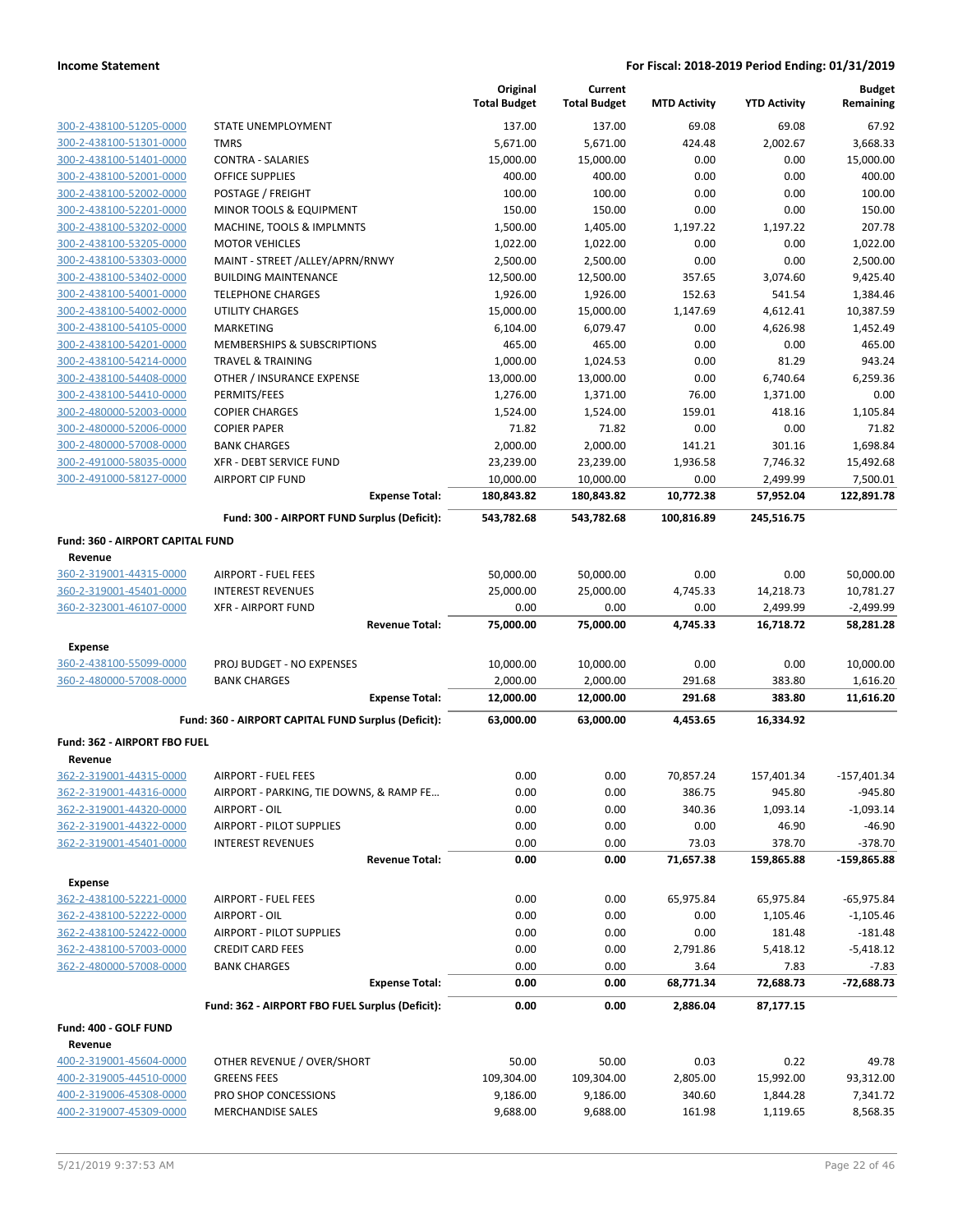|                                    |                                          | Original<br><b>Total Budget</b> | Current<br><b>Total Budget</b> | <b>MTD Activity</b> | <b>YTD Activity</b> | <b>Budget</b><br>Remaining |
|------------------------------------|------------------------------------------|---------------------------------|--------------------------------|---------------------|---------------------|----------------------------|
| 400-2-319008-45511-0000            | <b>CART RENTALS</b>                      | 67,162.00                       | 67,162.00                      | 1,642.97            | 9,304.85            | 57,857.15                  |
| 400-2-319009-45512-0000            | <b>GOLF LEASES / MEMBERSHIPS</b>         | 52,725.00                       | 52,725.00                      | 1,533.95            | 7,623.38            | 45,101.62                  |
|                                    | <b>Revenue Total:</b>                    | 248,115.00                      | 248,115.00                     | 6,484.53            | 35,884.38           | 212,230.62                 |
| <b>Expense</b>                     |                                          |                                 |                                |                     |                     |                            |
| 400-2-451250-51001-0000            | <b>REGULAR SALARIES</b>                  | 108,334.00                      | 110,334.00                     | 7,730.81            | 34,775.22           | 75,558.78                  |
| 400-2-451250-51020-0000            | <b>OVERTIME</b>                          | 5,183.00                        | 5,183.00                       | 89.18               | 1,262.14            | 3,920.86                   |
| 400-2-451250-51021-0000            | LONGEVITY                                | 6,122.00                        | 6,122.00                       | 0.00                | 6,074.00            | 48.00                      |
| 400-2-451250-51101-0000            | <b>CERTIFICATION PAY</b>                 | 600.00                          | 600.00                         | 46.16               | 207.72              | 392.28                     |
| 400-2-451250-51117-0000            | <b>CELL PHONE ALLOWANCE</b>              | 696.00                          | 696.00                         | 53.54               | 240.93              | 455.07                     |
| 400-2-451250-51201-0000            | <b>FICA</b>                              | 7,498.00                        | 7,498.00                       | 477.30              | 2,583.98            | 4,914.02                   |
| 400-2-451250-51202-0000            | MEDICARE                                 | 1,754.00                        | 1,754.00                       | 111.63              | 604.31              | 1,149.69                   |
| 400-2-451250-51203-0000            | <b>HEALTH INSURANCE</b>                  | 10,725.00                       | 10,725.00                      | 893.75              | 3,575.00            | 7,150.00                   |
| 400-2-451250-51204-0000            | <b>WORKERS COMPENSATION</b>              | 3,471.00                        | 3,471.00                       | 289.25              | 1,157.00            | 2,314.00                   |
| 400-2-451250-51205-0000            | STATE UNEMPLOYMENT                       | 386.00                          | 386.00                         | 142.55              | 259.48              | 126.52                     |
| 400-2-451250-51301-0000            | <b>TMRS</b>                              | 10,892.00                       | 10,892.00                      | 733.52              | 4,218.38            | 6,673.62                   |
| 400-2-451250-52001-0000            | <b>OFFICE SUPPLIES</b>                   | 450.00                          | 450.00                         | 56.28               | 56.28               | 393.72                     |
| 400-2-451250-52101-0000            | <b>JANITORIAL SUPPLIES</b>               | 600.00                          | 600.00                         | 0.00                | 25.82               | 574.18                     |
| 400-2-451250-52104-0000            | <b>WEARING APPAREL</b>                   | 500.00                          | 500.00                         | 389.90              | 389.90              | 110.10                     |
| 400-2-451250-52107-0000            | <b>BOTANICAL SUPPLIES</b>                | 8,600.00                        | 6,600.00                       | 0.00                | 333.72              | 6,266.28                   |
| 400-2-451250-52201-0000            | MINOR TOOLS & EQUIPMENT                  | 600.00                          | 600.00                         | 0.00                | 36.78               | 563.22                     |
| 400-2-451250-52203-0000            | <b>MOTOR VEHICLE FUEL</b>                | 2,100.00                        | 2,100.00                       | 0.00                | 266.14              | 1,833.86                   |
| 400-2-451250-52401-0000            | RECREATIONAL SUPPLIES                    | 500.00                          | 500.00                         | 0.00                | 0.00                | 500.00                     |
| 400-2-451250-52403-0000            | <b>RESALE ITEMS</b>                      | 15,000.00                       | 15,000.00                      | 1,335.38            | 3,895.38            | 11,104.62                  |
| 400-2-451250-53202-0000            | MACHINE, TOOLS & IMPLMNTS                | 6,000.00                        | 6,000.00                       | 8.08                | 861.49              | 5,138.51                   |
| 400-2-451250-53205-0000            | <b>MOTOR VEHICLES</b>                    | 400.00                          | 400.00                         | 0.00                | 0.00                | 400.00                     |
| 400-2-451250-53307-0000            | <b>IRRIGATION</b>                        | 1,500.00                        | 1,500.00                       | 0.00                | 0.00                | 1,500.00                   |
| 400-2-451250-53402-0000            | <b>BUILDING MAINTENANCE</b>              | 1,450.00                        | 1,450.00                       | 54.00               | 65.65               | 1,384.35                   |
| 400-2-451250-54001-0000            | <b>TELEPHONE CHARGES</b>                 | 722.00                          | 722.00                         | 56.03               | 223.43              | 498.57                     |
| 400-2-451250-54002-0000            | UTILITY CHARGES                          | 11,000.00                       | 11,000.00                      | 933.74              | 3,383.88            | 7,616.12                   |
| 400-2-451250-54201-0000            | MEMBERSHIPS & SUBSCRIPTIONS              | 785.00                          | 785.00                         | 70.00               | 195.00              | 590.00                     |
| 400-2-451250-54214-0000            | <b>TRAVEL &amp; TRAINING</b>             | 2,100.00                        | 2,100.00                       | 0.00                | 0.00                | 2,100.00                   |
| 400-2-451250-54226-0000            | <b>INSURANCE EXPENSE</b>                 | 500.00                          | 500.00                         | 0.00                | 2,680.94            | $-2,180.94$                |
| 400-2-451250-54909-0000            | <b>GOLF CART LEASE EXPENSE</b>           | 31,000.00                       | 31,000.00                      | 2,199.32            | $-4.27$             | 31,004.27                  |
| 400-2-480000-52003-0000            | <b>COPIER CHARGES</b>                    | 1,525.00                        | 1,525.00                       | 126.47              | 379.41              | 1,145.59                   |
| 400-2-480000-57008-0000            | <b>BANK CHARGES</b>                      | 3,500.00                        | 3,500.00                       | 107.53              | 618.30              | 2,881.70                   |
|                                    | <b>Expense Total:</b>                    | 244,493.00                      | 244,493.00                     | 15,904.42           | 68,366.01           | 176,126.99                 |
|                                    |                                          |                                 |                                |                     |                     |                            |
|                                    | Fund: 400 - GOLF FUND Surplus (Deficit): | 3,622.00                        | 3,622.00                       | $-9,419.89$         | $-32,481.63$        |                            |
| <b>Fund: 500 - SANITATION FUND</b> |                                          |                                 |                                |                     |                     |                            |
| <b>Revenue</b>                     |                                          |                                 |                                |                     |                     |                            |
| 500-2-318001-44314-0000            | LATE CHARGES                             | 87,677.00                       | 87,677.00                      | 11,111.75           | 42,265.94           | 45,411.06                  |
| 500-2-319001-45401-0000            | <b>INTEREST REVENUES</b>                 | 6,897.00                        | 6,897.00                       | 1,176.99            | 19,305.05           | $-12,408.05$               |
| 500-2-319020-44313-0000            | <b>FUEL SURCHARGE</b>                    | 86,073.00                       | 86,073.00                      | 6,700.86            | 27,274.30           | 58,798.70                  |
| 500-2-319020-45107-0000            | <b>COLLECTION CHARGES</b>                | 4,692,306.00                    | 4,692,306.00                   | 355,986.38          | 1,463,497.13        | 3,228,808.87               |
| 500-2-319021-45108-0000            | <b>DISPOSAL CHARGES</b>                  | 0.00                            | 0.00                           | 30,149.89           | 157,573.07          | $-157,573.07$              |
| 500-2-319021-45109-0000            | <b>RECYCLING CHARGES</b>                 | 278,880.00                      | 278,880.00                     | 0.00                | 0.00                | 278,880.00                 |
| 500-2-319022-45612-0000            | REG HH HAZ WASTE COL CTR                 | 12,103.00                       | 12,103.00                      | 0.00                | 15,450.00           | $-3,347.00$                |
| 500-2-324001-46612-0000            | CA - SANITATION FD COL & FUEL            | 210,696.68                      | 210,696.68                     | 15,007.25           | 64,149.46           | 146,547.22                 |
|                                    | <b>Revenue Total:</b>                    | 5,374,632.68                    | 5,374,632.68                   | 420,133.12          | 1,789,514.95        | 3,585,117.73               |
| <b>Expense</b>                     |                                          |                                 |                                |                     |                     |                            |
| 500-2-432300-54412-0000            | <b>COLLECTION CHARGES</b>                | 4,369,510.00                    | 4,369,510.00                   | 814,801.89          | 1,400,753.43        | 2,968,756.57               |
| 500-2-432400-54403-0000            | <b>DISPOSAL CHARGES</b>                  | 0.00                            | 0.00                           | 45.21               | 180.84              | $-180.84$                  |
| 500-2-432500-51401-0000            | <b>CONTRA - SALARIES</b>                 | 8,000.00                        | 8,000.00                       | 0.00                | 0.00                | 8,000.00                   |
| 500-2-432500-54002-0000            | UTILITY CHARGES                          | 2,371.00                        | 2,371.00                       | 193.59              | 763.87              | 1,607.13                   |
| 500-2-432500-54403-0000            | DISPOSAL CHARGES                         | 20,000.00                       | 20,000.00                      | 0.00                | 0.00                | 20,000.00                  |
| 500-2-442200-51001-0000            | <b>REGULAR SALARIES</b>                  | 146,211.00                      | 146,211.00                     | 9,641.65            | 42,218.65           | 103,992.35                 |
| 500-2-442200-51020-0000            | <b>OVERTIME</b>                          | 0.00                            | 0.00                           | 0.00                | 5.73                | $-5.73$                    |
| 500-2-442200-51021-0000            | LONGEVITY                                | 2,714.00                        | 2,714.00                       | 0.00                | 2,264.00            | 450.00                     |
| 500-2-442200-51101-0000            | <b>CERTIFICATION PAY</b>                 | 1,200.00                        | 1,200.00                       | 92.30               | 415.35              | 784.65                     |
|                                    |                                          |                                 |                                |                     |                     |                            |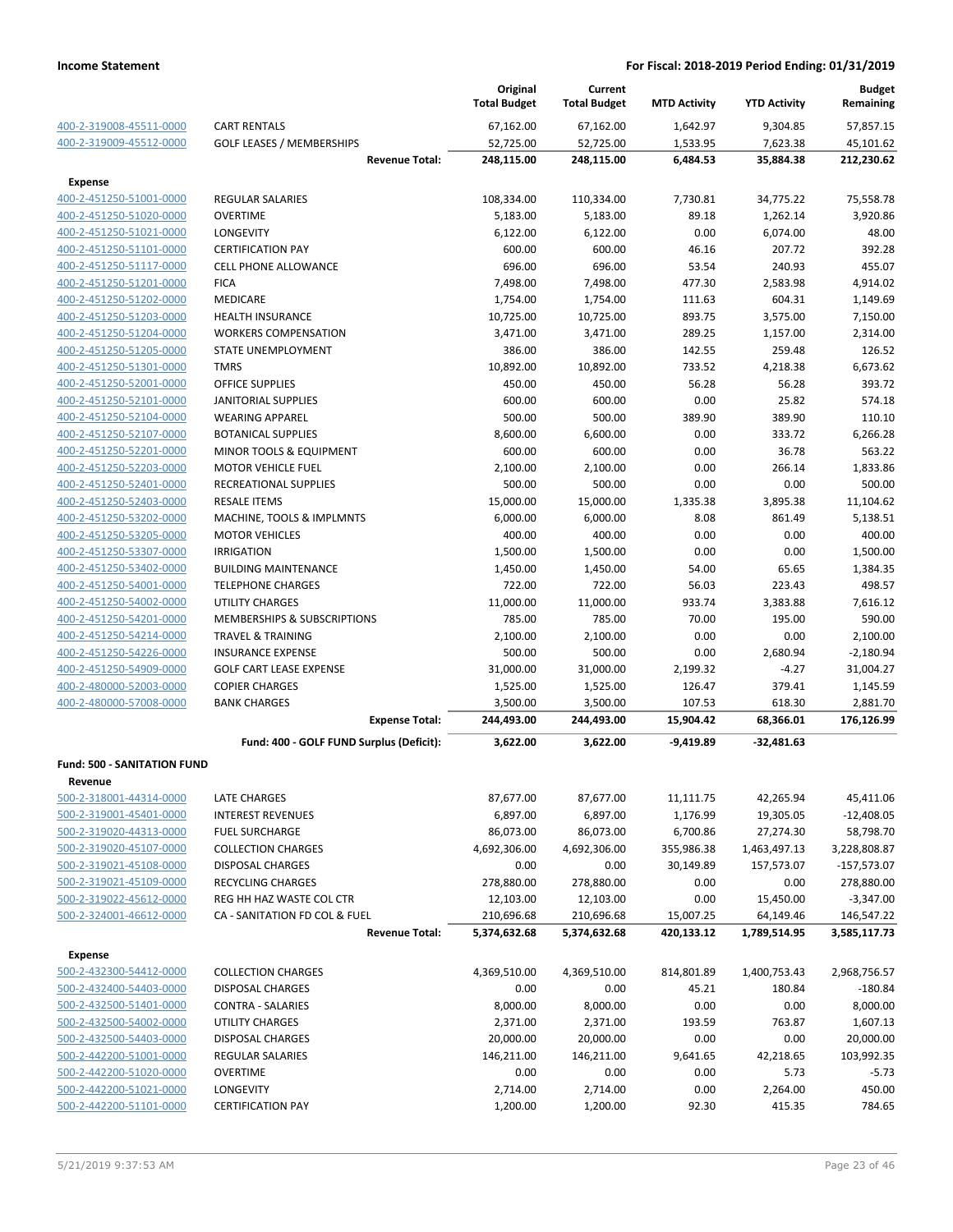|                                             |                                                | Original<br><b>Total Budget</b> | Current<br><b>Total Budget</b> | <b>MTD Activity</b> | <b>YTD Activity</b> | <b>Budget</b><br>Remaining |
|---------------------------------------------|------------------------------------------------|---------------------------------|--------------------------------|---------------------|---------------------|----------------------------|
| 500-2-442200-51117-0000                     | <b>CELL PHONE ALLOWANCE</b>                    | 600.00                          | 600.00                         | 0.00                | 23.08               | 576.92                     |
| 500-2-442200-51201-0000                     | <b>FICA</b>                                    | 9,345.00                        | 9,345.00                       | 603.06              | 2,783.89            | 6,561.11                   |
| 500-2-442200-51202-0000                     | MEDICARE                                       | 2,186.00                        | 2,186.00                       | 141.04              | 651.08              | 1,534.92                   |
| 500-2-442200-51203-0000                     | HEALTH INSURANCE                               | 10,725.00                       | 10,725.00                      | 893.75              | 3,575.00            | 7,150.00                   |
| 500-2-442200-51204-0000                     | <b>WORKERS COMPENSATION</b>                    | 3,858.00                        | 3,858.00                       | 321.50              | 1,286.00            | 2,572.00                   |
| 500-2-442200-51205-0000                     | STATE UNEMPLOYMENT                             | 549.00                          | 549.00                         | 175.21              | 329.35              | 219.65                     |
| 500-2-442200-51301-0000                     | <b>TMRS</b>                                    | 16,881.00                       | 16,881.00                      | 1,076.54            | 5,165.82            | 11,715.18                  |
| 500-2-442200-52203-0000                     | <b>MOTOR VEHICLE FUEL</b>                      | 2,929.00                        | 2,929.00                       | 146.40              | 596.12              | 2,332.88                   |
| 500-2-442200-53202-0000                     | MACHINE, TOOLS & IMPLMNTS                      | 6,200.00                        | 6,200.00                       | 564.48              | 977.17              | 5,222.83                   |
| 500-2-442200-53205-0000                     | <b>MOTOR VEHICLES</b>                          | 1,205.00                        | 1,205.00                       | 504.02              | 504.02              | 700.98                     |
| 500-2-442200-55201-0000                     | <b>EQUIPMENT PURCHASES</b>                     | 500.00                          | 500.00                         | 0.00                | 76.94               | 423.06                     |
| 500-2-480000-54413-0000                     | <b>BULK WASTE PICK-UP</b>                      | 75,000.00                       | 75,000.00                      | 0.00                | 0.00                | 75,000.00                  |
| 500-2-480000-54901-0000                     | <b>RENTALS / LEASES</b>                        | 32,250.00                       | 32,250.00                      | 0.00                | 32,249.19           | 0.81                       |
| 500-2-480000-57007-0000                     | <b>COMMUNITY SERVICES</b>                      | 42,020.00                       | 42,020.00                      | 0.00                | 4,275.00            | 37,745.00                  |
| 500-2-480000-57008-0000                     | <b>BANK CHARGES</b>                            | 10,000.00                       | 10,000.00                      | 1,989.96            | 4,141.66            | 5,858.34                   |
| 500-2-491000-58001-0000                     | <b>XFR - GENERAL FUND</b>                      | 316,045.02                      | 316,045.02                     | 22,510.87           | 96,224.18           | 219,820.84                 |
| 500-2-495000-58501-0000                     | CA - GENERAL FUND                              | 41,607.00                       | 41,607.00                      | 3,467.25            | 13,869.00           | 27,738.00                  |
| 500-2-495000-58701-0000                     | CA - CENTRAL SERVICE FUND                      | 5,187.00                        | 5,187.00                       | 432.25              | 1,729.00            | 3,458.00                   |
| 500-2-495000-58710-0000                     | <b>CA - INSURANCE FUND</b>                     | 3,374.00                        | 3,374.00                       | 281.17              | 1,124.68            | 2,249.32                   |
| 500-2-495000-58720-0000                     | CA - MIS FUN                                   | 6,843.00                        | 6,843.00                       | 570.25              | 2,281.00            | 4,562.00                   |
| 500-2-495000-58900-0000                     | <b>CA - ELECTRIC FUND</b>                      | 104,268.00                      | 104,268.00                     | 8,689.00            | 34,756.00           | 69,512.00                  |
|                                             | <b>Expense Total:</b>                          | 5,241,578.02                    | 5,241,578.02                   | 867,141.39          | 1,653,220.05        | 3,588,357.97               |
|                                             | Fund: 500 - SANITATION FUND Surplus (Deficit): | 133,054.66                      | 133,054.66                     | -447,008.27         | 136,294.90          |                            |
| Fund: 601 - CENTRAL SERVICE FUND<br>Revenue |                                                |                                 |                                |                     |                     |                            |
| 601-2-324001-46501-0000                     | CA - GENERAL FUND                              | 571,310.00                      | 571,310.00                     | 47,609.17           | 190,436.68          | 380,873.32                 |
| 601-2-324001-46506-0000                     | <b>CA - RECREATION FUND</b>                    | 611.00                          | 611.00                         | 50.92               | 203.68              | 407.32                     |
| 601-2-324001-46509-0000                     | CA - VENUE MGMT FUND                           | 564.00                          | 564.00                         | 47.00               | 188.00              | 376.00                     |
| 601-2-324001-46611-0000                     | CA - UTILITY FUND                              | 194,904.00                      | 194,904.00                     | 16,242.00           | 64,968.00           | 129,936.00                 |
| 601-2-324001-46614-0000                     | CA - SANITATION FUND COLLECTION                | 5,187.00                        | 5,187.00                       | 432.25              | 1,729.00            | 3,458.00                   |
| 601-2-324009-46901-0000                     | CA - ELECTRIC UTILITY                          | 78,024.00                       | 78,024.00                      | 6,502.00            | 26,008.00           | 52,016.00                  |
| 601-2-324009-46906-0000                     | CA - CABLE UTILITY                             | 14,767.00                       | 14,767.00                      | 1,230.58            | 4,922.32            | 9,844.68                   |
|                                             | <b>Revenue Total:</b>                          | 865,367.00                      | 865,367.00                     | 72,113.92           | 288,455.68          | 576,911.32                 |
| <b>Expense</b>                              |                                                |                                 |                                |                     |                     |                            |
| 601-2-461100-51001-0000                     | <b>REGULAR SALARIES</b>                        | 246,199.00                      | 246,199.00                     | 18,035.91           | 82,067.49           | 164,131.51                 |
| 601-2-461100-51020-0000                     | <b>OVERTIME</b>                                | 8,000.00                        | 8,000.00                       | 788.97              | 3,172.83            | 4,827.17                   |
| 601-2-461100-51021-0000                     | LONGEVITY                                      | 5,512.00                        | 5,512.00                       | 0.00                | 4,768.00            | 744.00                     |
| 601-2-461100-51101-0000                     | <b>CERTIFICATION PAY</b>                       | 1,200.00                        | 1,200.00                       | 92.32               | 415.44              | 784.56                     |
| 601-2-461100-51117-0000                     | CELL PHONE ALLOWANCE                           | 432.00                          | 432.00                         | 33.22               | 149.49              | 282.51                     |
| 601-2-461100-51201-0000                     | <b>FICA</b>                                    | 16,328.00                       | 16,328.00                      | 1,108.78            | 5,338.94            | 10,989.06                  |
| 601-2-461100-51202-0000                     | MEDICARE                                       | 3,819.00                        | 3,819.00                       | 259.31              | 1,248.64            | 2,570.36                   |
| 601-2-461100-51203-0000                     | <b>HEALTH INSURANCE</b>                        | 80,438.00                       | 80,438.00                      | 6,703.17            | 26,812.68           | 53,625.32                  |
| 601-2-461100-51204-0000                     | <b>WORKERS COMPENSATION</b>                    | 8,396.00                        | 8,396.00                       | 699.67              | 2,798.68            | 5,597.32                   |
| 601-2-461100-51205-0000                     | STATE UNEMPLOYMENT                             | 652.00                          | 652.00                         | 341.11              | 425.19              | 226.81                     |
| 601-2-461100-51301-0000                     | <b>TMRS</b>                                    | 26,745.00                       | 26,745.00                      | 1,960.19            | 9,799.96            | 16,945.04                  |
| 601-2-461100-51401-0000                     | <b>CONTRA - SALARIES</b>                       | $-15,000.00$                    | $-15,000.00$                   | $-275.65$           | $-1,658.86$         | $-13,341.14$               |
| 601-2-461100-52001-0000                     | <b>OFFICE SUPPLIES</b>                         | 200.00                          | 200.00                         | 0.00                | 0.00                | 200.00                     |
| 601-2-461100-52002-0000                     | POSTAGE / FREIGHT                              | 20.00                           | 20.00                          | 0.00                | 0.00                | 20.00                      |
| 601-2-461100-52101-0000                     | <b>JANITORIAL SUPPLIES</b>                     | 15,000.00                       | 15,000.00                      | 767.36              | 3,126.45            | 11,873.55                  |
| 601-2-461100-52104-0000                     | <b>WEARING APPAREL</b>                         | 4,200.00                        | 4,200.00                       | 350.56              | 851.58              | 3,348.42                   |
| 601-2-461100-52201-0000                     | MINOR TOOLS & EQUIPMENT                        | 1,500.00                        | 1,500.00                       | 375.78              | 750.62              | 749.38                     |
| 601-2-461100-52203-0000                     | <b>MOTOR VEHICLE FUEL</b>                      | 2,400.00                        | 2,400.00                       | 235.91              | 793.35              | 1,606.65                   |
| 601-2-461100-53201-0000                     | FURNITURE & OFFICE EQUIPMENT                   | 500.00                          | 500.00                         | 0.00                | 0.00                | 500.00                     |
| 601-2-461100-53205-0000                     | <b>MOTOR VEHICLES</b>                          | 1,016.00                        | 1,016.00                       | 76.66               | 86.66               | 929.34                     |
| 601-2-461100-53302-0000                     | <b>WALKS &amp; PARKING LOTS</b>                | 2,500.00                        | 2,500.00                       | 0.00                | 658.36              | 1,841.64                   |
| 601-2-461100-53406-0000                     | <b>CITY HALL</b>                               | 28,000.00                       | 28,000.00                      | 7,461.32            | 14,678.76           | 13,321.24                  |
| 601-2-461100-53407-0000                     | ANIMAL SHELTER                                 | 4,000.00                        | 4,000.00                       | 166.75              | 1,240.31            | 2,759.69                   |
| 601-2-461100-53408-0000                     | <b>FLEET MAINTENANCE</b>                       | 5,000.00                        | 5,000.00                       | 0.00                | 10.00               | 4,990.00                   |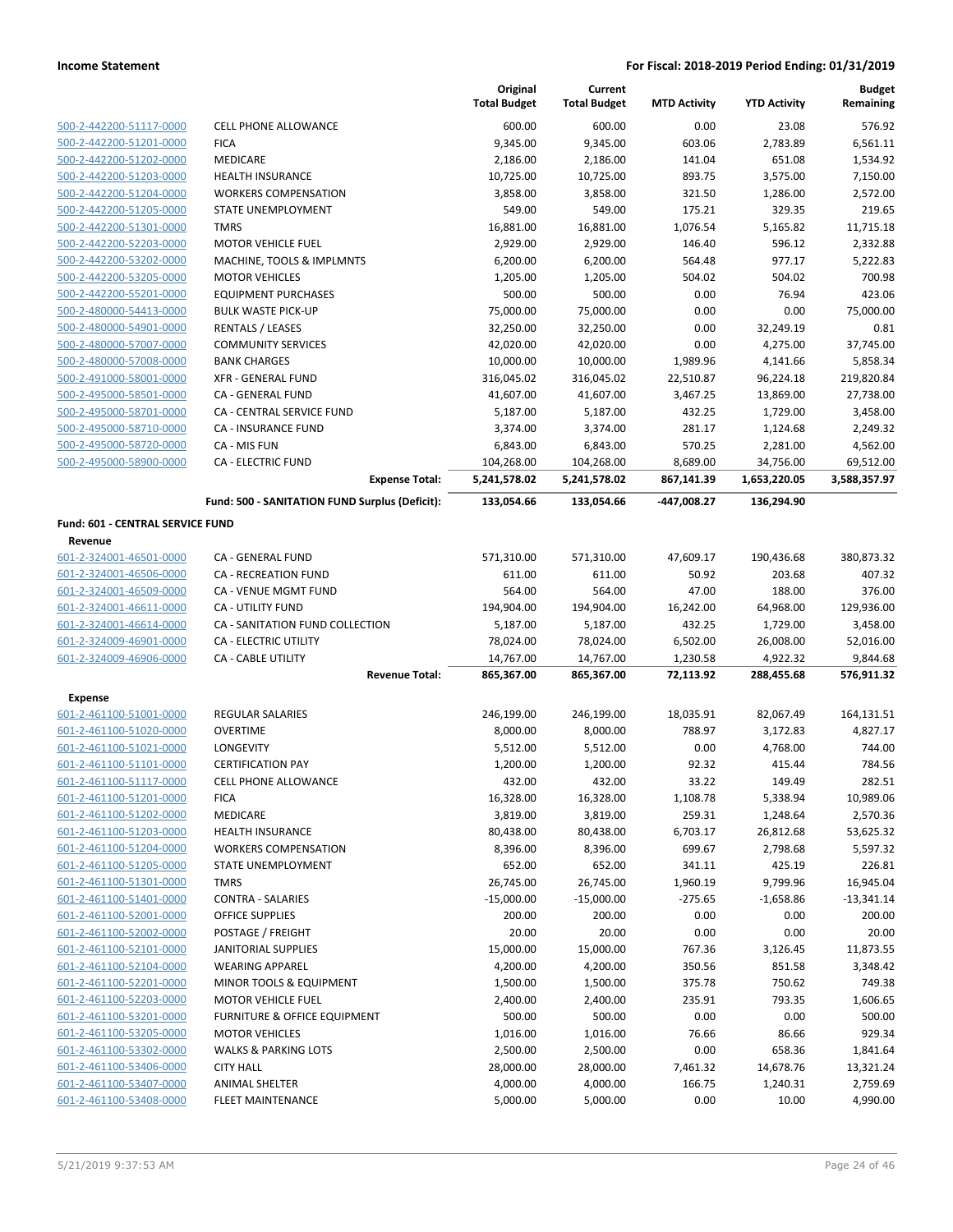| 601-2-461100-53501-0000         |
|---------------------------------|
| 601-2-461100-53503-0000         |
| 601-2-461100-53504-0000         |
| 601-2-461100-53505-0000         |
| 601-2-461100-53506-0000         |
| 601-2-461100-53507-0000         |
| 601-2-461100-53601-0000         |
| 601-2-461100-53602-0000         |
| 601-2-461100-53603-0000         |
| 601-2-461100-53701-0000         |
| -2-461100-53703-0000<br>601     |
| 601-2-461100-53706-0000         |
| 601-2-461100-54001-0000         |
| 601-2-461100-54002-0000         |
| 2-461100-54112-0000<br>601      |
| 601-2-461200-51001-0000         |
| 601-2-461200-51020-0000         |
| 601-2-461200-51021-0000         |
| $601 -$<br>-2-461200-51101-0000 |
| 601-2-461200-51117-0000         |
| 601-2-461200-51201-0000         |
| 601-2-461200-51202-0000         |
| 601-2-461200-51203-0000         |
| 601-2-461200-51204-0000         |
| 601-2-461200-51205-0000         |
| 601-2-461200-51301-0000         |
| 601-2-461200-52001-0000         |
| 601-2-461200-52002-0000         |
| 601-2-461200-52104-0000         |
| 601-2-461200-52106-0000         |
| 601-2-461200-52201-0000         |
| 601-2-461200-52202-0000         |
| 601-2-461200-52203-0000         |
| 601-2-461200-53202-0000         |
| 601-2-461200-53205-0000         |
| 601-2-461200-53402-0000         |
|                                 |
| 601-2-461200-54001-0000         |
| 601-2-461200-54002-0000         |
| 601-2-461200-54201-0000         |
| -2-461200-54214-0000<br>601     |
| 601-2-480000-52006-0000         |
| 601-2-480000-57004-0000         |

|                            |                                                     | Original<br><b>Total Budget</b> | Current<br><b>Total Budget</b> | <b>MTD Activity</b> | <b>YTD Activity</b> | <b>Budget</b><br>Remaining |
|----------------------------|-----------------------------------------------------|---------------------------------|--------------------------------|---------------------|---------------------|----------------------------|
| 601-2-461100-53501-0000    | POLICE & COURTS BLDG                                | 26,000.00                       | 26,000.00                      | 12,002.69           | 15,937.11           | 10,062.89                  |
| 601-2-461100-53503-0000    | <b>FIRE ADMINISTRATION</b>                          | 500.00                          | 500.00                         | 104.85              | 194.49              | 305.51                     |
| 601-2-461100-53504-0000    | <b>FIRE STATION 1</b>                               | 500.00                          | 500.00                         | 184.65              | 254.55              | 245.45                     |
| 601-2-461100-53505-0000    | <b>FIRE STATION 2</b>                               | 2,500.00                        | 2,500.00                       | 104.85              | 362.25              | 2,137.75                   |
| 601-2-461100-53506-0000    | <b>FIRE STATION 3</b>                               | 2,500.00                        | 2,500.00                       | 4,139.19            | 4,495.14            | $-1,995.14$                |
| 601-2-461100-53507-0000    | <b>FIRE STATION 4</b>                               | 2,500.00                        | 2,500.00                       | 104.85              | 362.25              | 2,137.75                   |
| 601-2-461100-53601-0000    | ANNEX                                               | 2,000.00                        | 2,000.00                       | 104.85              | 420.37              | 1,579.63                   |
| 601-2-461100-53602-0000    | <b>SERVICE CENTER</b>                               | 0.00                            | 0.00                           | 557.07              | 1,219.46            | $-1,219.46$                |
| 601-2-461100-53603-0000    | <b>WATER TREATMENT BLDG</b>                         | 0.00                            | 0.00                           | 15.90               | 25.74               | $-25.74$                   |
| 601-2-461100-53701-0000    | <b>LIBRARY</b>                                      | 5,000.00                        | 5,000.00                       | 917.80              | 2,928.52            | 2,071.48                   |
| 601-2-461100-53703-0000    | <b>REECY DAVIS REC CENTER</b>                       | 12,000.00                       | 12,000.00                      | 494.84              | 988.26              | 11,011.74                  |
| 601-2-461100-53706-0000    | SPORTSPARK                                          | 1,200.00                        | 1,200.00                       | 1,350.00            | 1,907.12            | $-707.12$                  |
| 601-2-461100-54001-0000    | <b>TELEPHONE CHARGES</b>                            | 4,134.00                        | 4,134.00                       | 368.58              | 1,271.20            | 2,862.80                   |
| 601-2-461100-54002-0000    | <b>UTILITY CHARGES</b>                              | 107,425.00                      | 107,425.00                     | 11,374.07           | 29,730.76           | 77,694.24                  |
| 601-2-461100-54112-0000    | <b>ALARM MONITOR SERVICE</b>                        | 3,000.00                        | 3,000.00                       | 0.00                | 0.00                | 3,000.00                   |
| 601-2-461200-51001-0000    | <b>REGULAR SALARIES</b>                             | 146,751.00                      | 146,751.00                     | 10,287.10           | 46,547.86           | 100,203.14                 |
| 601-2-461200-51020-0000    | <b>OVERTIME</b>                                     | 6,106.00                        | 6,106.00                       | 494.57              | 2,724.09            | 3,381.91                   |
| 601-2-461200-51021-0000    | LONGEVITY                                           | 2,170.00                        | 2,170.00                       | 0.00                | 2,128.00            | 42.00                      |
| 601-2-461200-51101-0000    | <b>CERTIFICATION PAY</b>                            | 2,400.00                        | 2,400.00                       | 138.48              | 623.16              | 1,776.84                   |
| 601-2-461200-51117-0000    | <b>CELL PHONE ALLOWANCE</b>                         | 1,380.00                        | 1,380.00                       | 106.14              | 477.63              | 902.37                     |
| 601-2-461200-51201-0000    | <b>FICA</b>                                         | 9,846.00                        | 9,846.00                       | 632.19              | 3,063.34            | 6,782.66                   |
| 601-2-461200-51202-0000    | MEDICARE                                            | 2,303.00                        | 2,303.00                       | 147.85              | 716.43              | 1,586.57                   |
| 601-2-461200-51203-0000    | <b>HEALTH INSURANCE</b>                             | 42,900.00                       | 42,900.00                      | 3,575.00            | 14,300.00           | 28,600.00                  |
| 601-2-461200-51204-0000    | <b>WORKERS COMPENSATION</b>                         | 7,637.00                        | 7,637.00                       | 636.42              | 2,545.68            | 5,091.32                   |
| 601-2-461200-51205-0000    | STATE UNEMPLOYMENT                                  | 275.00                          | 275.00                         | 198.47              | 198.47              | 76.53                      |
| 601-2-461200-51301-0000    | <b>TMRS</b>                                         | 17,786.00                       | 17,786.00                      | 1,219.51            | 6,038.84            | 11,747.16                  |
| 601-2-461200-52001-0000    | <b>OFFICE SUPPLIES</b>                              | 100.00                          | 100.00                         | 0.00                | 0.00                | 100.00                     |
| 601-2-461200-52002-0000    | POSTAGE / FREIGHT                                   | 50.00                           | 50.00                          | 0.00                | 0.00                | 50.00                      |
| 601-2-461200-52104-0000    | <b>WEARING APPAREL</b>                              | 3,000.00                        | 3,000.00                       | 209.40              | 644.97              | 2,355.03                   |
| 601-2-461200-52106-0000    | <b>CHEMICAL SUPPLIES</b>                            | 500.00                          | 500.00                         | 0.00                | 0.00                | 500.00                     |
| 601-2-461200-52201-0000    | MINOR TOOLS & EQUIPMENT                             | 7,000.00                        | 7,000.00                       | 346.39              | 833.82              | 6,166.18                   |
| 601-2-461200-52202-0000    | MECHANICAL SUPPLIES                                 | 10,000.00                       | 10,000.00                      | 371.65              | 2,798.73            | 7,201.27                   |
| 601-2-461200-52203-0000    | <b>MOTOR VEHICLE FUEL</b>                           | 4,475.00                        | 4,475.00                       | 185.92              | 1,454.73            | 3,020.27                   |
| 601-2-461200-53202-0000    | MACHINE, TOOLS & IMPLMNTS                           | 4,500.00                        | 4,500.00                       | 0.00                | 0.00                | 4,500.00                   |
| 601-2-461200-53205-0000    | <b>MOTOR VEHICLES</b>                               | 2,300.00                        | 2,300.00                       | 71.57               | 191.96              | 2,108.04                   |
| 601-2-461200-53402-0000    | <b>BUILDING MAINTENANCE</b>                         | 500.00                          | 500.00                         | 0.00                | 0.00                | 500.00                     |
| 601-2-461200-54001-0000    | <b>TELEPHONE CHARGES</b>                            | 1,447.00                        | 1,447.00                       | 119.28              | 441.52              | 1,005.48                   |
| 601-2-461200-54002-0000    | <b>UTILITY CHARGES</b>                              | 15,605.00                       | 15,605.00                      | 1,281.76            | 4,193.53            | 11,411.47                  |
| 601-2-461200-54201-0000    | MEMBERSHIPS & SUBSCRIPTIONS                         | 1,500.00                        | 1,500.00                       | 0.00                | 0.00                | 1,500.00                   |
| 601-2-461200-54214-0000    | TRAVEL & TRAINING                                   | 4,000.00                        | 4,000.00                       | 0.00                | 97.93               | 3,902.07                   |
| 601-2-480000-52006-0000    | <b>COPIER PAPER</b>                                 | 100.00                          | 100.00                         | 0.00                | 68.15               | 31.85                      |
| 601-2-480000-57004-0000    | <b>INVENTORY LOSS/GAIN</b>                          | 0.00                            | 0.00                           | 0.00                | $-2,051.20$         | 2,051.20                   |
|                            | <b>Expense Total:</b>                               | 910,947.00                      | 910,947.00                     | 91,027.23           | 305,669.43          | 605,277.57                 |
|                            | Fund: 601 - CENTRAL SERVICE FUND Surplus (Deficit): | -45,580.00                      | -45,580.00                     | $-18,913.31$        | $-17,213.75$        |                            |
| Fund: 602 - INSURANCE FUND |                                                     |                                 |                                |                     |                     |                            |
| Revenue                    |                                                     |                                 |                                |                     |                     |                            |
| 602-2-319001-43211-0000    | PRIOR YEAR INS REIMB                                | 5,000.00                        | 5,000.00                       | 4,168.00            | 4,168.00            | 832.00                     |
| 602-2-319001-45401-0000    | <b>INTEREST REVENUES</b>                            | 0.00                            | 0.00                           | 65.27               | 3,952.17            | $-3,952.17$                |
| 602-2-322001-43201-0000    | <b>EMPLOYEE PORTION</b>                             | 485,000.00                      | 485,000.00                     | 46,875.79           | 174,352.26          | 310,647.74                 |
| 602-2-322001-43202-0000    | <b>CITY PORTION-HEALTH</b>                          | 2,700,757.00                    | 2,700,757.00                   | 233,768.03          | 934,577.75          | 1,766,179.25               |
| 602-2-322001-43203-0000    | <b>CITY PORTION-WORK COMP</b>                       | 308,551.00                      | 308,551.00                     | 29,366.88           | 117,467.52          | 191,083.48                 |
| 602-2-322001-43204-0000    | <b>CITY PORTION-TWC FUTA</b>                        | 231.00                          | 231.00                         | 19.26               | 77.04               | 153.96                     |
| 602-2-322001-43205-0000    | <b>GEUS EMPLOYEE PORTION</b>                        | 312,923.00                      | 312,923.00                     | 24,720.03           | 91,566.28           | 221,356.72                 |
| 602-2-322001-43206-0000    | <b>GEUS PORTION-HEALTH</b>                          | 1,372,806.00                    | 1,372,806.00                   | 118,621.99          | 474,487.96          | 898,318.04                 |
| 602-2-322001-43207-0000    | <b>GEUS PORTION-WORK COMP</b>                       | 79,005.00                       | 79,005.00                      | 10,690.35           | 42,761.40           | 36,243.60                  |
| 602-2-322001-48610-0000    | OTHER REV / CITY EMPL-DEPENDENT CARE                | 24,000.00                       | 24,000.00                      | 2,120.36            | 7,907.69            | 16,092.31                  |
| 602-2-324001-46501-0000    | CA - GENERAL FUND                                   | 154,045.00                      | 154,045.00                     | 12,837.08           | 51,348.32           | 102,696.68                 |

602-2-324001-46506-0000 CA - RECREATION FUND 229.00 229.00 19.08 76.32 152.68 602-2-324001-46509-0000 CA - VENUE MGMT FUND 233.00 233.00 19.42 77.68 155.32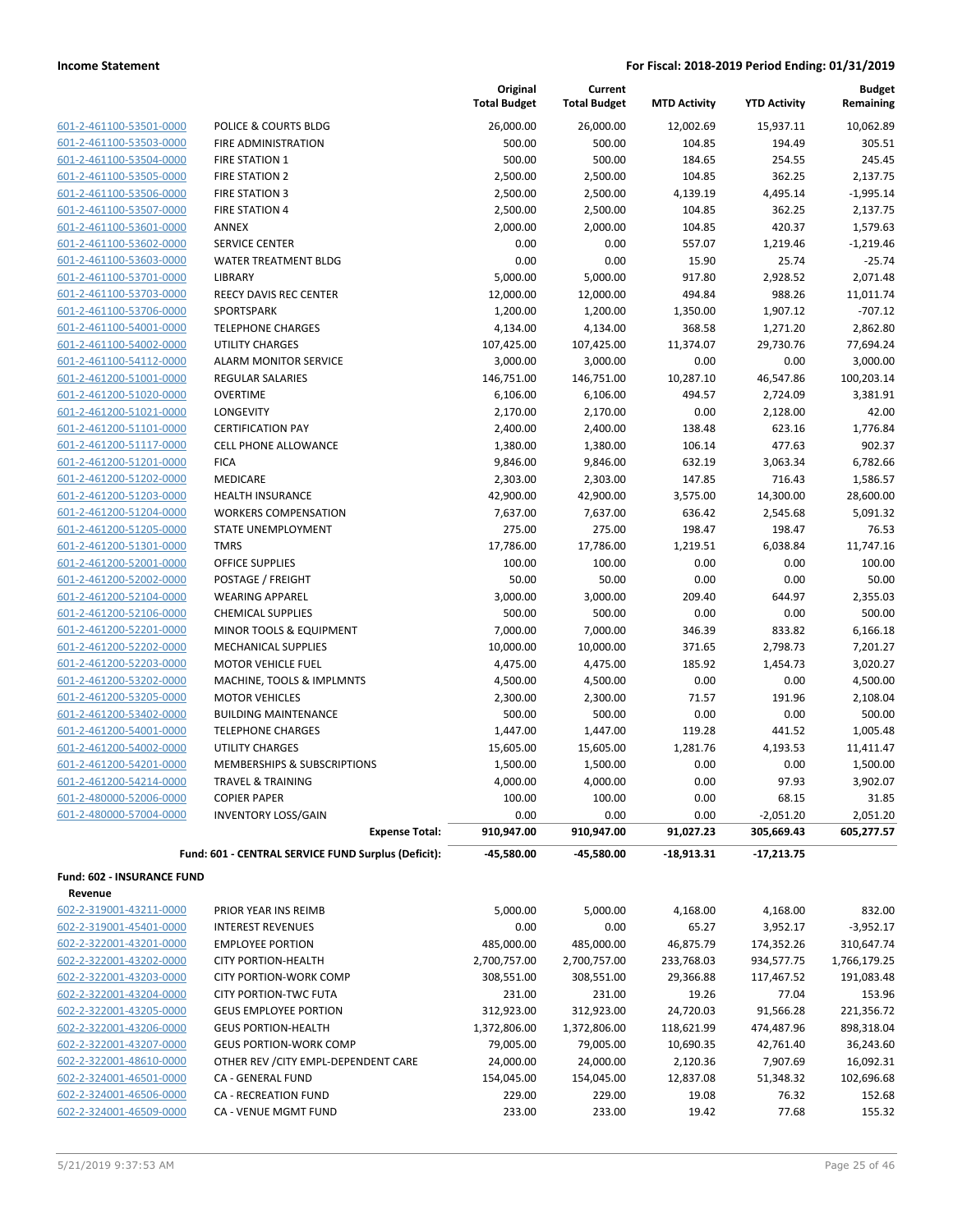|                         |                                               | Original<br><b>Total Budget</b> | Current<br><b>Total Budget</b> | <b>MTD Activity</b> | <b>YTD Activity</b>   | <b>Budget</b><br>Remaining |
|-------------------------|-----------------------------------------------|---------------------------------|--------------------------------|---------------------|-----------------------|----------------------------|
| 602-2-324001-46611-0000 | CA - UTILITY FUND                             | 88,697.00                       | 88,697.00                      | 7,391.42            | 29,565.68             | 59,131.32                  |
| 602-2-324001-46614-0000 | CA - SANITATION FUND COLLECTION               | 3,374.00                        | 3,374.00                       | 281.17              | 1,124.68              | 2,249.32                   |
| 602-2-324009-46612-0000 | CA - ELECTRIC UTILITY                         | 23,955.00                       | 23,955.00                      | 1,996.25            | 7,985.00              | 15,970.00                  |
| 602-2-324009-46613-0000 | CA - CABLE UTILITY                            | 4,843.00                        | 4,843.00                       | 403.58              | 1,614.35              | 3,228.65                   |
|                         | <b>Revenue Total:</b>                         | 5,563,649.00                    | 5,563,649.00                   | 493,363.96          | 1,943,110.10          | 3,620,538.90               |
| <b>Expense</b>          |                                               |                                 |                                |                     |                       |                            |
| 602-2-462100-54101-0000 | PROFESSIONAL SERVICES                         | 25,000.00                       | 25,000.00                      | 1,666.00            | 16,483.05             | 8,516.95                   |
| 602-2-462100-54801-0000 | <b>WELLNESS PROGRAM</b>                       | 10,000.00                       | 10,000.00                      | 0.00                | 5,795.00              | 4,205.00                   |
| 602-2-462100-54809-0000 | HEALTH AND DENTAL / PREMIUMS                  | 4,328,596.00                    | 4,328,596.00                   | 710,128.07          | 1,703,498.76          | 2,625,097.24               |
| 602-2-462100-54810-0000 | RETIREE INSURANCE PREMIUM                     | 100,000.00                      | 100,000.00                     | 2,604.00            | 8,642.24              | 91,357.76                  |
| 602-2-462100-54812-0000 | LONG TERM DISABILITY                          | 55,000.00                       | 55,000.00                      | 7,729.70            | 19,763.09             | 35,236.91                  |
| 602-2-462100-54813-0000 | LIFE / AD & D INSURANCE                       | 28,000.00                       | 28,000.00                      | 2,218.98            | 8,492.25              | 19,507.75                  |
| 602-2-462100-54820-0000 | AIR EVAC PREMIUMS                             | 20,000.00                       | 20,000.00                      | 187.00              | 19,517.00             | 483.00                     |
| 602-2-462100-54821-0000 | <b>WORKERS' COMPENSATION</b>                  | 454,641.00                      | 454,641.00                     | 0.00                | 445,648.59            | 8,992.41                   |
| 602-2-462100-54822-0000 | STATE UNEMPLOYMENT INS.                       | 0.00                            | 0.00                           | $-0.02$             | $-0.08$               | 0.08                       |
| 602-2-462100-54823-0000 | HEALTH CARE-125 FLEX PLAN & HSA               | 16,000.00                       | 16,000.00                      | $-343.75$           | 12,543.69             | 3,456.31                   |
| 602-2-480000-54101-0000 | PROFESSIONAL SERVICES                         | 100,000.00                      | 100,000.00                     | 13,882.66           |                       |                            |
| 602-2-480000-54226-0000 | PROP INSURANCE EXP                            |                                 |                                |                     | 25,368.40             | 74,631.60                  |
|                         |                                               | 245,000.00                      | 245,000.00                     | 0.00                | 271,147.12            | -26,147.12                 |
| 602-2-480000-57008-0000 | <b>BANK CHARGES</b><br><b>Expense Total:</b>  | 150.00<br>5,382,387.00          | 150.00<br>5,382,387.00         | 30.57<br>738,103.21 | 68.00<br>2,536,967.11 | 82.00<br>2,845,419.89      |
|                         |                                               |                                 |                                |                     |                       |                            |
|                         | Fund: 602 - INSURANCE FUND Surplus (Deficit): | 181,262.00                      | 181,262.00                     | -244,739.25         | -593,857.01           |                            |
| Fund: 604 - MIS FUND    |                                               |                                 |                                |                     |                       |                            |
| Revenue                 |                                               |                                 |                                |                     |                       |                            |
| 604-2-324001-46501-0000 | CA - GENERAL FUND                             | 296,669.00                      | 296,669.00                     | 24,722.42           | 98,889.68             | 197,779.32                 |
| 604-2-324001-46506-0000 | CA - RECREATION FUND                          | 4,085.00                        | 4,085.00                       | 340.42              | 1,361.68              | 2,723.32                   |
| 604-2-324001-46509-0000 | CA - VENUE MGMT FUND                          | 3,973.00                        | 3,973.00                       | 331.08              | 1,324.32              | 2,648.68                   |
| 604-2-324001-46611-0000 | <b>CA - UTILITY FUND</b>                      | 126,693.00                      | 126,693.00                     | 10,557.75           | 42,231.00             | 84,462.00                  |
| 604-2-324001-46614-0000 | CA - SANITATION FUND COLLECTION               | 6,843.00                        | 6,843.00                       | 570.25              | 2,281.00              | 4,562.00                   |
| 604-2-324009-46901-0000 | CA - ELECTRIC UTILITY                         | 78,653.00                       | 78,653.00                      | 6,554.42            | 26,217.68             | 52,435.32                  |
| 604-2-324009-46906-0000 | CA - CABLE UTILITY                            | 12,363.00                       | 12,363.00                      | 1,030.25            | 4,121.00              | 8,242.00                   |
|                         | <b>Revenue Total:</b>                         | 529,279.00                      | 529,279.00                     | 44,106.59           | 176,426.36            | 352,852.64                 |
| Expense                 |                                               |                                 |                                |                     |                       |                            |
| 604-2-441400-54001-0000 | <b>TELEPHONE CHARGES</b>                      | 361.00                          | 361.00                         | 28.01               | 111.72                | 249.28                     |
| 604-2-441400-54002-0000 | <b>UTILITY CHARGES</b>                        | 1,391.00                        | 1,391.00                       | 165.14              | 362.97                | 1,028.03                   |
| 604-2-465100-51001-0000 | REGULAR SALARIES                              | 236,565.00                      | 236,565.00                     | 12,691.10           | 62,139.13             | 174,425.87                 |
| 604-2-465100-51020-0000 | <b>OVERTIME</b>                               | 5,749.00                        | 5,749.00                       | 331.97              | 4,580.10              | 1,168.90                   |
| 604-2-465100-51021-0000 | <b>LONGEVITY</b>                              | 4,708.00                        | 4,708.00                       | 0.00                | 4,579.00              | 129.00                     |
| 604-2-465100-51116-0000 | <b>CAR ALLOWANCE</b>                          | 3,600.00                        | 3,600.00                       | 276.92              | 1,246.14              | 2,353.86                   |
| 604-2-465100-51117-0000 | <b>CELL PHONE ALLOWANCE</b>                   | 2,880.00                        | 2,880.00                       | 147.68              | 775.32                | 2,104.68                   |
| 604-2-465100-51201-0000 | <b>FICA</b>                                   | 15,717.00                       | 15,717.00                      | 776.42              | 6,010.12              | 9,706.88                   |
| 604-2-465100-51202-0000 | MEDICARE                                      | 3,676.00                        | 3,676.00                       | 181.58              | 1,405.58              | 2,270.42                   |
| 604-2-465100-51203-0000 | <b>HEALTH INSURANCE</b>                       | 32,175.00                       | 32,175.00                      | 2,681.25            | 10,725.00             | 21,450.00                  |
| 604-2-465100-51204-0000 | <b>WORKERS COMPENSATION</b>                   | 694.00                          | 694.00                         | 57.83               | 231.32                | 462.68                     |
| 604-2-465100-51205-0000 | <b>STATE UNEMPLOYMENT</b>                     | 231.00                          | 231.00                         | 242.06              | 242.06                | $-11.06$                   |
| 604-2-465100-51301-0000 | <b>TMRS</b>                                   | 28,392.00                       | 28,392.00                      | 1,487.32            | 11,511.43             | 16,880.57                  |
| 604-2-465100-52001-0000 | <b>OFFICE SUPPLIES</b>                        | 300.00                          | 300.00                         | 0.00                | 36.47                 | 263.53                     |
| 604-2-465100-52002-0000 | POSTAGE / FREIGHT                             | 50.00                           | 50.00                          | 0.00                | 0.00                  | 50.00                      |
| 604-2-465100-52004-0000 | <b>COMPUTER SUPPLIES</b>                      | 2,500.00                        | 2,500.00                       | 0.00                | 0.00                  | 2,500.00                   |
| 604-2-465100-52201-0000 | MINOR TOOLS & EQUIPMENT                       | 750.00                          | 750.00                         | 0.00                | 0.00                  | 750.00                     |
| 604-2-465100-52203-0000 | <b>MOTOR VEHICLE FUEL</b>                     | 344.00                          | 344.00                         | 0.00                | 39.94                 | 304.06                     |
| 604-2-465100-53205-0000 | <b>MOTOR VEHICLES</b>                         | 313.00                          | 313.00                         | 198.17              | 198.17                | 114.83                     |
| 604-2-465100-53209-0000 | HARDWARE/SOFTWARE                             | 303,755.00                      | 305,226.00                     | 25,896.45           | 157,590.27            | 147,635.73                 |
| 604-2-465100-54001-0000 | <b>TELEPHONE CHARGES</b>                      | 9,165.00                        | 9,165.00                       | 951.75              | 3,109.92              | 6,055.08                   |
| 604-2-465100-54101-0000 | PROFESSIONAL SERVICES                         | 8,000.00                        | 8,000.00                       | 0.00                | 0.00                  | 8,000.00                   |
| 604-2-465100-54214-0000 | <b>TRAVEL &amp; TRAINING</b>                  | 5,000.00                        | 5,000.00                       | 0.00                | 0.00                  | 5,000.00                   |
| 604-2-465100-54901-0000 | RENTALS / LEASES                              | 25,000.00                       | 25,000.00                      | 1,794.53            | 7,178.12              | 17,821.88                  |
| 604-2-465100-54908-0000 | LEASE PURCHASE PAYMENTS                       | 20,468.00                       | 20,468.00                      | 23,701.13           | 23,701.13             | $-3,233.13$                |
| 604-2-465100-55205-0000 | COMPUTER EQUIPMENT / SOFTWARE                 | 8,250.75                        | 8,250.75                       | 0.00                | 0.00                  | 8,250.75                   |
|                         |                                               |                                 |                                |                     |                       |                            |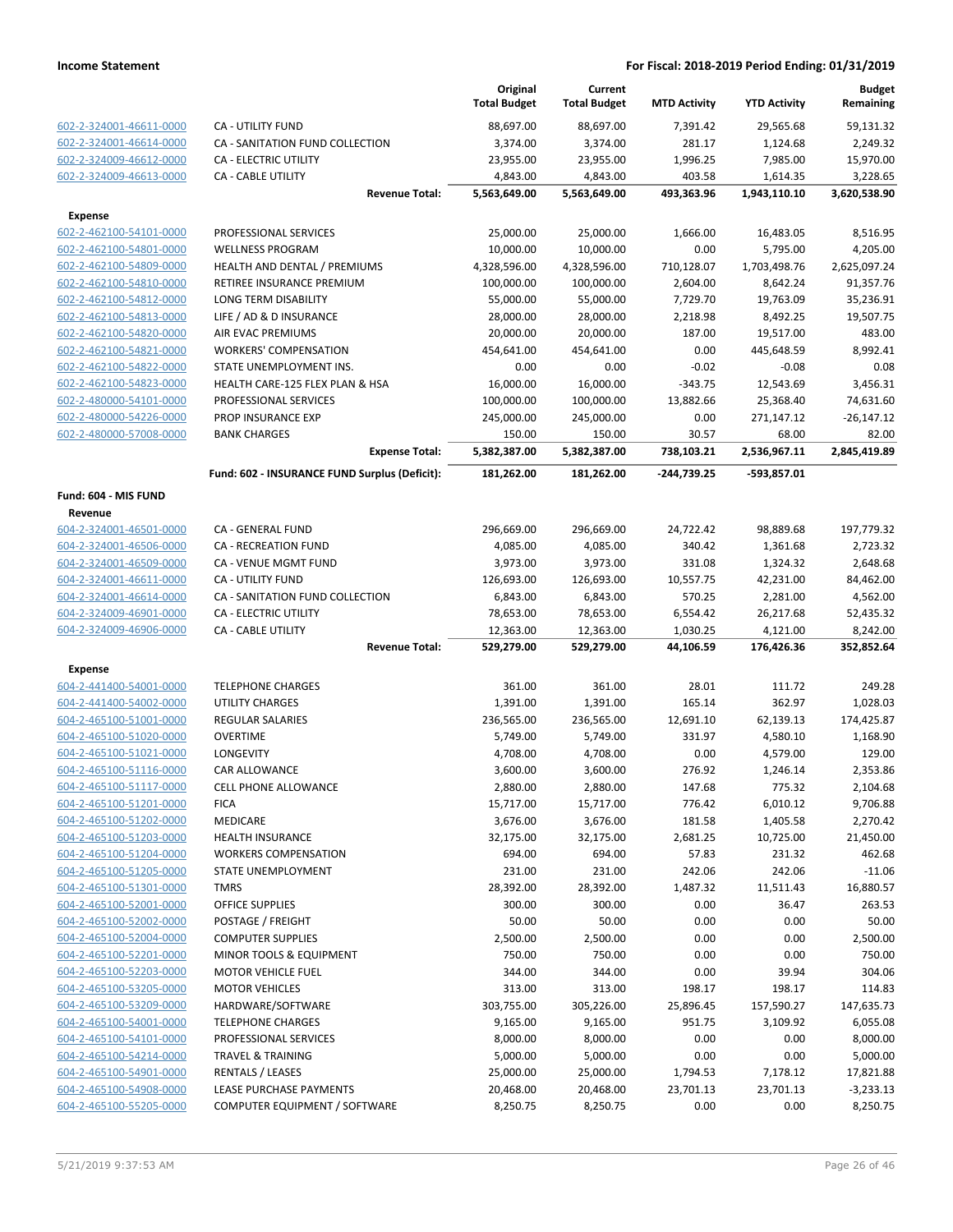|                                                    |                                                         |                       | Original<br><b>Total Budget</b> | Current<br><b>Total Budget</b> | <b>MTD Activity</b>    | <b>YTD Activity</b>      | <b>Budget</b><br>Remaining |
|----------------------------------------------------|---------------------------------------------------------|-----------------------|---------------------------------|--------------------------------|------------------------|--------------------------|----------------------------|
| 604-2-480000-55205-0000                            | <b>COMPUTER EQUIPMENT</b>                               |                       | 60,000.00                       | 58,529.00                      | 0.00                   | 7,549.30                 | 50,979.70                  |
| 604-2-480000-57005-0000                            | <b>ACCRUED VAC &amp; SICK PAY</b>                       |                       | 0.00                            | 0.00                           | 0.00                   | 26,393.86                | $-26,393.86$               |
|                                                    |                                                         | <b>Expense Total:</b> | 780,034.75                      | 780,034.75                     | 71,609.31              | 329,717.07               | 450,317.68                 |
|                                                    | Fund: 604 - MIS FUND Surplus (Deficit):                 |                       | -250,755.75                     | $-250,755.75$                  | $-27,502.72$           | -153,290.71              |                            |
| Fund: 660 - VEHICLE REPLACEMENT FUND               |                                                         |                       |                                 |                                |                        |                          |                            |
| Revenue                                            |                                                         |                       |                                 |                                |                        |                          |                            |
| 660-2-319001-45401-0000                            | <b>INTEREST REVENUES</b>                                |                       | 13,000.00                       | 13,000.00                      | 1,792.95               | 6,722.22                 | 6,277.78                   |
| 660-2-322001-47205-0000                            | EQUIPMENT LEASES / GENERAL FUND                         |                       | 65,036.00                       | 65,036.00                      | 5,419.72               | 21,678.88                | 43,357.12                  |
| 660-2-323001-46001-0000                            | <b>XFR - GENERAL FUND</b>                               | <b>Revenue Total:</b> | 615,357.00<br>693,393.00        | 615,357.00<br>693,393.00       | 51,279.75<br>58,492.42 | 205,119.00<br>233,520.10 | 410,238.00<br>459,872.90   |
|                                                    |                                                         |                       |                                 |                                |                        |                          |                            |
| <b>Expense</b>                                     |                                                         |                       |                                 |                                |                        |                          |                            |
| 660-2-421210-55202-0000                            | <b>VEHICLES</b>                                         |                       | 24,520.00                       | 24,520.00                      | 0.00                   | 0.00                     | 24,520.00                  |
| 660-2-421230-55202-0000                            | <b>VEHICLES</b>                                         |                       | 151,629.00                      | 151,629.00                     | 9,283.06               | 42,980.47                | 108,648.53                 |
| 660-2-422200-54908-0000                            | LEASE PURCHASE PAYMENTS                                 |                       | 65,073.00                       | 65,073.00                      | 5,419.72               | 21,678.88                | 43,394.12                  |
| 660-2-422200-55202-0000                            | <b>VEHICLES</b>                                         |                       | 836,066.00                      | 836,066.00                     | 5,391.89               | 30,165.04                | 805,900.96                 |
| 660-2-422300-55202-0000                            | <b>VEHICLES</b>                                         |                       | 41,321.00                       | 41,321.00                      | 0.00                   | 0.00                     | 41,321.00                  |
| 660-2-431200-55201-0000                            | <b>EQUIPMENT PURCHASES</b>                              |                       | 0.00                            | 0.00                           | 0.00                   | 0.00                     | 0.00                       |
| 660-2-431200-55202-0000<br>660-2-431600-55202-0000 | <b>VEHICLES</b>                                         |                       | 187,804.00<br>85,220.00         | 187,804.00                     | 0.00                   | 0.00                     | 187,804.00                 |
|                                                    | <b>VEHICLES</b>                                         |                       |                                 | 85,220.00                      | 0.00                   | 0.00                     | 85,220.00                  |
| 660-2-442200-55201-0000                            | <b>EQUIPMENT PURCHASES</b>                              |                       | 0.00                            | 0.00                           | 0.00                   | 29,211.00                | $-29,211.00$               |
| 660-2-451100-55202-0000                            | <b>VEHICLES</b>                                         |                       | 55,184.00                       | 55,184.00                      | 27,592.00              | 27,592.00                | 27,592.00                  |
| 660-2-480000-57008-0000                            | <b>BANK CHARGES</b>                                     | <b>Expense Total:</b> | 15.00<br>1,446,832.00           | 15.00<br>1,446,832.00          | 0.00<br>47,686.67      | 0.00<br>151,627.39       | 15.00<br>1,295,204.61      |
|                                                    | Fund: 660 - VEHICLE REPLACEMENT FUND Surplus (Deficit): |                       | -753,439.00                     | -753,439.00                    | 10.805.75              | 81,892.71                |                            |
|                                                    |                                                         |                       |                                 |                                |                        |                          |                            |
| Fund: 800 - SPENCE FUND<br>Revenue                 |                                                         |                       |                                 |                                |                        |                          |                            |
| 800-3-319001-45401-0000                            | <b>INTEREST REVENUES</b>                                |                       | 6,000.00                        | 6,000.00                       | 1,192.79               | 4,472.10                 | 1,527.90                   |
|                                                    |                                                         | <b>Revenue Total:</b> | 6,000.00                        | 6,000.00                       | 1,192.79               | 4,472.10                 | 1,527.90                   |
| <b>Expense</b>                                     |                                                         |                       |                                 |                                |                        |                          |                            |
| 800-3-495000-58501-0000                            | CA - GENERAL FUND                                       |                       | 600.00                          | 600.00                         | 50.00                  | 200.00                   | 400.00                     |
|                                                    |                                                         | <b>Expense Total:</b> | 600.00                          | 600.00                         | 50.00                  | 200.00                   | 400.00                     |
|                                                    | Fund: 800 - SPENCE FUND Surplus (Deficit):              |                       | 5,400.00                        | 5,400.00                       | 1,142.79               | 4,272.10                 |                            |
| Fund: 801 - JONES LIBRARY TRUST                    |                                                         |                       |                                 |                                |                        |                          |                            |
| Revenue                                            |                                                         |                       |                                 |                                |                        |                          |                            |
| 801-3-319001-45401-0000                            | <b>INTEREST REVENUES</b>                                |                       | 0.00                            | 0.00                           | 9.40                   | 126.47                   | $-126.47$                  |
|                                                    |                                                         | <b>Revenue Total:</b> | 0.00                            | 0.00                           | 9.40                   | 126.47                   | $-126.47$                  |
| Expense                                            |                                                         |                       |                                 |                                |                        |                          |                            |
| 801-3-480000-57008-0000                            | <b>BANK CHARGES</b>                                     |                       | 0.00<br>0.00                    | 0.00<br>0.00                   | 0.99<br>0.99           | 2.13<br>2.13             | $-2.13$<br>$-2.13$         |
|                                                    |                                                         | <b>Expense Total:</b> |                                 |                                |                        |                          |                            |
|                                                    | Fund: 801 - JONES LIBRARY TRUST Surplus (Deficit):      |                       | 0.00                            | 0.00                           | 8.41                   | 124.34                   |                            |
| Fund: 809 - GREENVILLE IDC (L-3)                   |                                                         |                       |                                 |                                |                        |                          |                            |
| Revenue                                            |                                                         |                       |                                 |                                |                        |                          |                            |
| 809-3-319001-45609-0000                            | INTERGOVERNMENTAL / IDC GREENVILLE                      |                       | 0.00                            | 0.00                           | 0.00                   | 1,350,710.07             | $-1,350,710.07$            |
|                                                    |                                                         | <b>Revenue Total:</b> | 0.00                            | 0.00                           | 0.00                   | 1,350,710.07             | $-1,350,710.07$            |
| Expense                                            |                                                         |                       |                                 |                                |                        |                          |                            |
| 809-3-438100-55320-0000                            | <b>CONSTRUCTION PROJECTS</b>                            |                       | 0.00                            | 0.00                           | 228,916.48             | 1,350,709.07             | $-1,350,709.07$            |
|                                                    |                                                         | <b>Expense Total:</b> | 0.00                            | 0.00                           | 228,916.48             | 1,350,709.07             | -1,350,709.07              |
|                                                    | Fund: 809 - GREENVILLE IDC (L-3) Surplus (Deficit):     |                       | 0.00                            | 0.00                           | -228,916.48            | 1.00                     |                            |
| Fund: 810 - SEIZURE FUNDS - STATE RULES            |                                                         |                       |                                 |                                |                        |                          |                            |
| Revenue                                            |                                                         |                       |                                 |                                |                        |                          |                            |
| 810-3-319001-45401-0000                            | <b>INTEREST REVENUES</b>                                | <b>Revenue Total:</b> | 200.00<br>200.00                | 200.00<br>200.00               | 175.67<br>175.67       | 2,183.09<br>2,183.09     | $-1,983.09$<br>$-1,983.09$ |
|                                                    |                                                         |                       |                                 |                                |                        |                          |                            |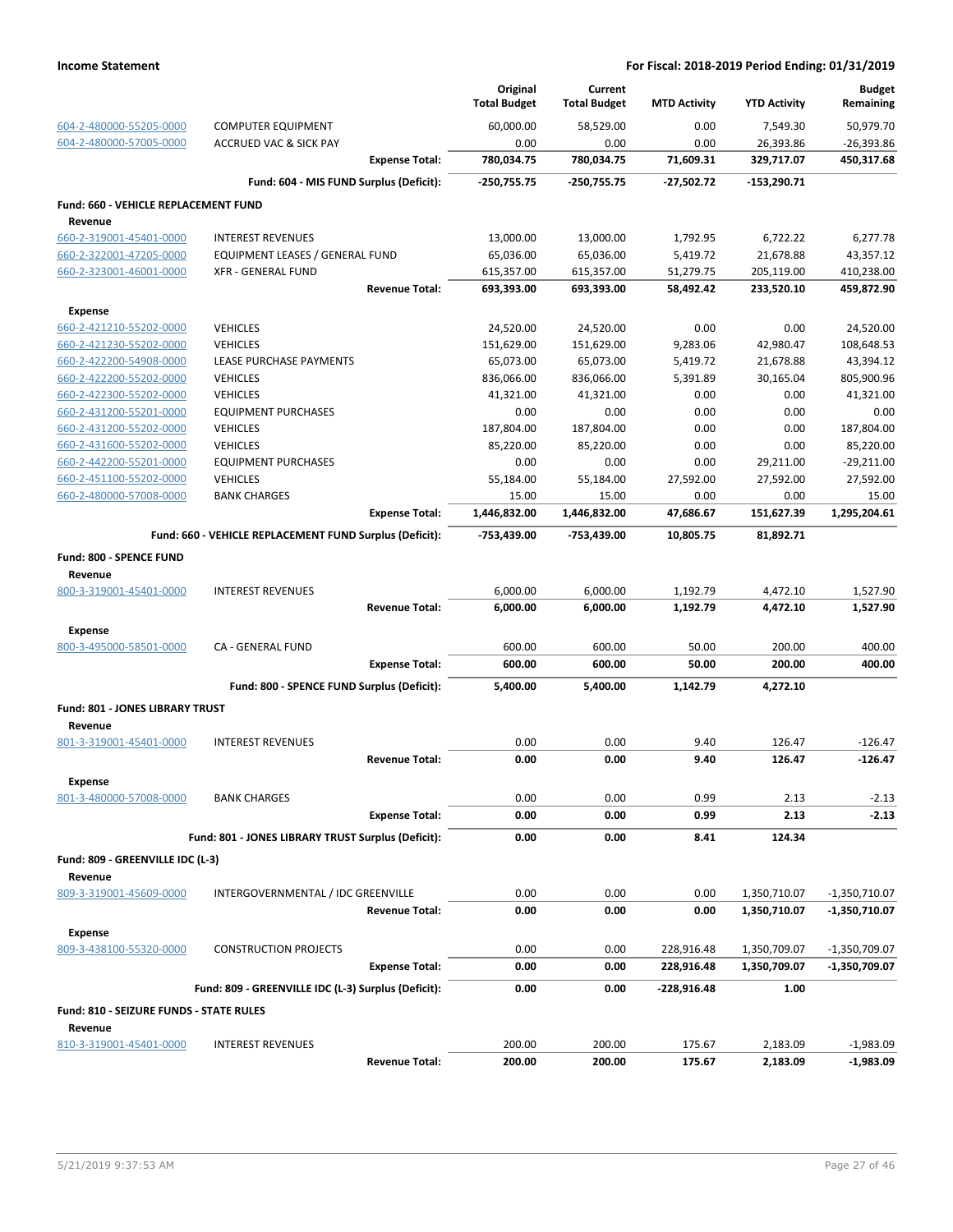|                                                    |                                                                            | Original                 | Current                  |                        |                        | <b>Budget</b>            |
|----------------------------------------------------|----------------------------------------------------------------------------|--------------------------|--------------------------|------------------------|------------------------|--------------------------|
|                                                    |                                                                            | <b>Total Budget</b>      | <b>Total Budget</b>      | <b>MTD Activity</b>    | <b>YTD Activity</b>    | Remaining                |
| <b>Expense</b>                                     |                                                                            |                          |                          |                        |                        |                          |
| 810-3-480000-57008-0000                            | <b>BANK CHARGES</b>                                                        | 250.00                   | 250.00                   | 17.76                  | 37.30                  | 212.70                   |
|                                                    | <b>Expense Total:</b>                                                      | 250.00                   | 250.00                   | 17.76                  | 37.30                  | 212.70                   |
|                                                    | Fund: 810 - SEIZURE FUNDS - STATE RULES Surplus (Deficit):                 | $-50.00$                 | $-50.00$                 | 157.91                 | 2.145.79               |                          |
|                                                    |                                                                            |                          |                          |                        |                        |                          |
| Fund: 811 - SEIZURE FUNDS - FED RULES              |                                                                            |                          |                          |                        |                        |                          |
| Revenue<br>811-3-319001-45401-0000                 | <b>INTEREST REVENUES</b>                                                   | 225.00                   | 225.00                   | 180.50                 | 2,431.53               | $-2,206.53$              |
|                                                    | <b>Revenue Total:</b>                                                      | 225.00                   | 225.00                   | 180.50                 | 2.431.53               | $-2,206.53$              |
|                                                    |                                                                            |                          |                          |                        |                        |                          |
| <b>Expense</b>                                     |                                                                            |                          |                          |                        |                        |                          |
| 811-3-421210-55201-0000                            | <b>EQUIPMENT PURCHASES</b>                                                 | 0.00                     | 0.00                     | 1,500.00               | 1,650.00               | $-1,650.00$              |
| 811-3-480000-57008-0000                            | <b>BANK CHARGES</b>                                                        | 100.00                   | 100.00                   | 19.05                  | 40.94                  | 59.06                    |
|                                                    | <b>Expense Total:</b>                                                      | 100.00                   | 100.00                   | 1,519.05               | 1,690.94               | $-1,590.94$              |
|                                                    | Fund: 811 - SEIZURE FUNDS - FED RULES Surplus (Deficit):                   | 125.00                   | 125.00                   | $-1,338.55$            | 740.59                 |                          |
|                                                    | Fund: 820 - TIRZ FUND (Tax Increment Reinvestment Zone)                    |                          |                          |                        |                        |                          |
| Revenue                                            |                                                                            |                          |                          |                        |                        |                          |
| 820-3-311001-41101-0000                            | <b>REAL PROPERTY TAXES - CITY</b>                                          | 473,633.00               | 460,356.10               | 328,720.87             | 366,326.46             | 94,029.64                |
| 820-3-311001-41111-0000                            | REAL PROPERTY TAXES - COUNTY                                               | 154,000.00               | 180,672.77               | 0.00                   | 0.00                   | 180,672.77               |
| 820-3-311001-41112-0000                            | REAL PROPERTY TAXES - HOSPITAL                                             | 60,000.00                | 85,264.72                | 0.00                   | 0.00                   | 85,264.72                |
| 820-3-311002-41102-0000                            | <b>DELINQUENT TAXES</b>                                                    | 2,000.00                 | 2,000.00                 | 34.79                  | 303.85                 | 1,696.15                 |
| 820-3-319001-45401-0000                            | <b>INTEREST REVENUES</b>                                                   | 6,400.00                 | 6,400.00                 | 1,088.68               | 14,118.27              | $-7,718.27$              |
|                                                    | <b>Revenue Total:</b>                                                      | 696,033.00               | 734,693.59               | 329,844.34             | 380,748.58             | 353,945.01               |
| <b>Expense</b>                                     |                                                                            |                          |                          |                        |                        |                          |
| 820-3-416100-54101-0000                            | PROFESSIONAL SERVICES                                                      | 6,635.00                 | 6,635.00                 | 0.00                   | 8,250.00               | $-1,615.00$              |
| 820-3-416100-55002-0000                            | <b>IMPROVEMENTS</b>                                                        | 114,822.00               | 114,822.00               | 0.00                   | 0.00                   | 114,822.00               |
| 820-3-480000-57008-0000                            | <b>BANK CHARGES</b>                                                        | 718.00                   | 718.00                   | 111.23                 | 238.01                 | 479.99                   |
|                                                    | <b>Expense Total:</b>                                                      | 122,175.00               | 122,175.00               | 111.23                 | 8,488.01               | 113,686.99               |
|                                                    | Fund: 820 - TIRZ FUND (Tax Increment Reinvestment Zone) Surplus (Deficit): | 573,858.00               | 612,518.59               | 329,733.11             | 372,260.57             |                          |
| Fund: 899 - POOLED CASH                            |                                                                            |                          |                          |                        |                        |                          |
| Revenue                                            |                                                                            |                          |                          |                        |                        |                          |
|                                                    |                                                                            |                          |                          |                        |                        |                          |
|                                                    |                                                                            |                          |                          |                        |                        |                          |
| 899-8-319001-45401-0000                            | <b>INTEREST REVENUES</b><br><b>Revenue Total:</b>                          | 0.00<br>0.00             | 0.00<br>0.00             | $-0.01$<br>$-0.01$     | $-0.02$<br>$-0.02$     | 0.02<br>0.02             |
|                                                    |                                                                            |                          |                          |                        |                        |                          |
|                                                    | Fund: 899 - POOLED CASH Total:                                             | 0.00                     | 0.00                     | $-0.01$                | -0.02                  |                          |
| <b>Fund: 910 - ELECTRIC OPERATING FUND</b>         |                                                                            |                          |                          |                        |                        |                          |
| Revenue                                            |                                                                            |                          |                          |                        |                        |                          |
| 910-9-000000-49001-4400                            | METERED SALES - RESIDENTIAL                                                | 12,110,950.00            | 12,110,950.00            | 995,481.63             | 3,810,618.48           | 8,300,331.52             |
| 910-9-000000-49010-4421                            | METERED SALES - GS-NO DEMAND                                               | 830,452.00               | 830,452.00               | 61,504.09              | 244,391.93             | 586,060.07               |
| 910-9-000000-49020-4422                            | METERED SALES - GS-DEMAND                                                  | 18,158,217.00            | 18,158,217.00            | 1,329,668.12           | 5,709,772.75           | 12,448,444.25            |
| 910-9-000000-49030-4424                            | METERED SALES - GS-PRIMARY                                                 | 397,304.00               | 397,304.00               | 26,934.84              | 115,488.81             | 281,815.19               |
| 910-9-000000-49040-4440                            | <b>METERED SALES - STREET LIGHTS</b>                                       | 228,556.00               | 228,556.00               | 19,470.48              | 76,625.52              | 151,930.48               |
| 910-9-000000-49050-4400                            | <b>FUEL ADJUSTMENT</b>                                                     | 17,704,350.00            | 17,704,350.00            | 1,251,021.75           | 5,036,733.23           | 12,667,616.77            |
| 910-9-000000-49057-4490                            | POWER COST RECOVERY                                                        | 0.00                     | 0.00                     | 0.00                   | $-936.48$              | 936.48                   |
| 910-9-000000-49058-4400                            | <b>REGULATORY CHARGE</b>                                                   | 790,834.00               | 790,834.00               | 61,588.61              | 243,734.79             | 547,099.21               |
| 910-9-000000-49140-4490<br>910-9-000000-49201-4510 | <b>VAPOR LIGHT REVENUES</b><br><b>LATE CHARGES</b>                         | 156,698.00<br>287,848.00 | 156,698.00<br>287,848.00 | 13,369.57<br>17,442.72 | 52,869.20<br>72,711.92 | 103,828.80<br>215,136.08 |
| 910-9-000000-49209-4511                            | SERVICE CHARGES - CLEARING                                                 | 423.00                   | 423.00                   | 0.00                   | 0.00                   | 423.00                   |
| 910-9-000000-49210-4511                            | <b>ELECTRIC SERVICE CHARGES</b>                                            | 80,374.00                | 80,374.00                | 6,179.00               | 24,280.29              | 56,093.71                |
| 910-9-000000-49211-4511                            | <b>VAPOR LIGHT SERVICE CHARGES</b>                                         | 470.00                   | 470.00                   | 0.00                   | 0.00                   | 470.00                   |
| 910-9-000000-49212-4511                            | SAW POLES SERVICE CHARGES                                                  | 1,461.00                 | 1,461.00                 | 100.00                 | 120.00                 | 1,341.00                 |
| 910-9-000000-49213-4511                            | AMPY SERVICE CHARGES                                                       | 39,074.00                | 39,074.00                | 2,165.00               | 12,666.69              | 26,407.31                |
| 910-9-000000-49220-4512                            | <b>RE-READ CHARGES</b>                                                     | 31.00                    | 31.00                    | 0.00                   | 10.00                  | 21.00                    |
| 910-9-000000-49301-4490                            | METERED SALES - 5% XFER to GENERAL FUND                                    | 2,776,548.00             | 2,776,548.00             | 187,909.22             | 764,232.08             | 2,012,315.92             |
| 910-9-000000-49307-4490                            | METERED SALES - 1% XFER to GBOD                                            | 555,310.00               | 555,310.00               | 37,584.03              | 152,856.29             | 402,453.71               |
| 910-9-000000-49410-4564                            | <b>CUSTOMER AID TO CONSTRUCTION</b>                                        | 36,443.00                | 36,443.00                | 34,008.61              | 51,338.60              | $-14,895.60$             |
| 910-9-000000-49420-4564                            | UNDERGROUND SERVICE                                                        | 18,155.00                | 18,155.00                | 2,403.50               | 11,148.50              | 7,006.50                 |
| 910-9-000000-49430-4564<br>910-9-000000-49450-4564 | RELOCATION OF SERVICE<br><b>ACCIDENTS</b>                                  | 7,308.00<br>24,721.00    | 7,308.00<br>24,721.00    | 0.00<br>0.00           | 400.00<br>2,175.93     | 6,908.00<br>22,545.07    |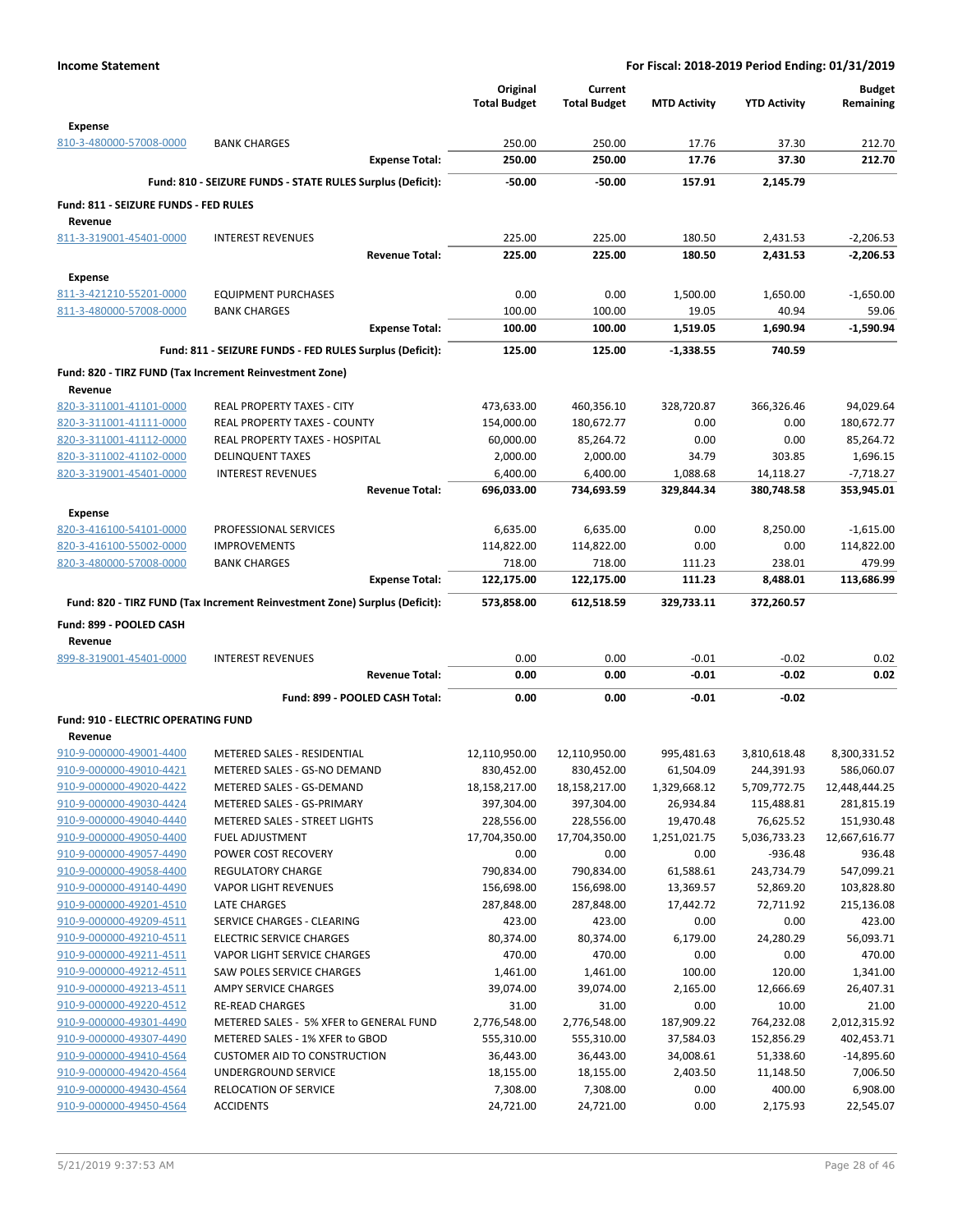|                                    |                                            | Original<br><b>Total Budget</b> | Current<br><b>Total Budget</b> | <b>MTD Activity</b> | <b>YTD Activity</b> | <b>Budget</b><br>Remaining |
|------------------------------------|--------------------------------------------|---------------------------------|--------------------------------|---------------------|---------------------|----------------------------|
| 910-9-000000-49455-4564            | <b>INSURANCE REIMBURSEMENTS</b>            | 0.00                            | 0.00                           | 0.00                | 224,834.39          | -224,834.39                |
| 910-9-000000-49460-4564            | <b>METER DAMAGE</b>                        | 175.00                          | 175.00                         | 0.00                | 0.00                | 175.00                     |
| 910-9-000000-49470-4564            | OTHER REIMBURSEMENTS                       | 7,423.00                        | 7,423.00                       | 0.00                | 6,274.91            | 1,148.09                   |
| 910-9-000000-49480-4564            | <b>METER BASES</b>                         | 4,240.00                        | 4,240.00                       | 0.00                | 870.79              | 3,369.21                   |
| 910-9-000000-49490-4564            | <b>MATERIAL SALES</b>                      | 14,732.00                       | 14,732.00                      | 1,244.68            | 4,048.53            | 10,683.47                  |
| 910-9-000000-49520-4470            | <b>ENERGY SALES</b>                        | 4,048,688.00                    | 4,048,688.00                   | 262,766.97          | 1,285,105.59        | 2,763,582.41               |
| 910-9-000000-49521-4470            | <b>RUC REVENUES</b>                        | 2,444.00                        | 2,444.00                       | 0.00                | 441.49              | 2,002.51                   |
| 910-9-000000-49530-4572            | <b>TCR AUCTION PROCEEDS</b>                | 442,053.00                      | 442,053.00                     | 60,364.03           | 198,471.53          | 243,581.47                 |
| 910-9-000000-49540-4572            | <b>BLACK START REVENUES</b>                | 513,231.00                      | 513,231.00                     | 43,542.04           | 173,025.60          | 340,205.40                 |
| 910-9-000000-49560-4571            | <b>TCOS REVENUES</b>                       | 557,751.00                      | 557,751.00                     | 50,762.92           | 103,965.57          | 453,785.43                 |
| 910-9-000000-49601-4540            | POLE USE REVENUES                          | 46,870.00                       | 46,870.00                      | 0.00                | 29,659.00           | 17,211.00                  |
| 910-9-000000-49602-4118            | EPA ALLOWANCE SALES                        | 1.00                            | 1.00                           | 0.00                | 0.00                | 1.00                       |
| 910-9-000000-49699-4116            | OTHER GAINS/LOSSES                         | 10,220.00                       | 10,220.00                      | 0.00                | 0.00                | 10,220.00                  |
| 910-9-000000-49701-4567            |                                            |                                 |                                |                     |                     |                            |
| 910-9-000000-49754-4994            | XFER FROM COG - GEN FUND                   | 721,622.00                      | 721,622.00                     | 57,665.92           | 230,663.68          | 490,958.32                 |
|                                    | XFER FROM 950 - BILLING                    | 77,382.00                       | 77,382.00                      | 6,448.50            | 25,794.00           | 51,588.00                  |
| 910-9-000000-49755-4995            | XFER FROM 950 - CASHIERS                   | 56,077.00                       | 56,077.00                      | 4,673.08            | 18,692.32           | 37,384.68                  |
| 910-9-000000-49759-4545            | XFER FROM 950 FOR POLE USE                 | 18,800.00                       | 18,800.00                      | 0.00                | 0.00                | 18,800.00                  |
| 910-9-000000-49801-4190            | <b>INTEREST INCOME</b>                     | 56,678.00                       | 56,678.00                      | 14,164.62           | 165,655.58          | $-108,977.58$              |
| 910-9-000000-49809-4190            | INTEREST ON ERCOT COLLATERAL               | 61.00                           | 61.00                          | 0.00                | 0.00                | 61.00                      |
|                                    | <b>Revenue Total:</b>                      | 60,783,975.00                   | 60,783,975.00                  | 4,548,463.93        | 18,848,741.51       | 41,935,233.49              |
| Expense<br>910-9-901000-51001-5000 | <b>REGULAR SALARIES</b>                    | 536,015.00                      | 536,015.00                     | 38,997.15           | 184,402.48          |                            |
|                                    | <b>OVERTIME</b>                            |                                 |                                |                     |                     | 351,612.52                 |
| 910-9-901000-51020-5000            |                                            | 51,498.00                       | 51,498.00                      | 8,474.93            | 23,322.54           | 28,175.46                  |
| 910-9-901000-51115-5000            | <b>CLOTHING ALLOWANCE</b>                  | 2,052.00                        | 2,052.00                       | 0.00                | 0.00                | 2,052.00                   |
| 910-9-901000-51116-5000            | CAR ALLOWANCE                              | 1,950.00                        | 1,950.00                       | 300.00              | 1,350.00            | 600.00                     |
| 910-9-901000-51117-5000            | <b>CELL PHONE ALLOWANCE</b>                | 623.00                          | 623.00                         | 64.54               | 265.50              | 357.50                     |
| 910-9-901000-51201-5000            | <b>FICA</b>                                | 36,432.00                       | 36,432.00                      | 5,836.96            | 14,920.86           | 21,511.14                  |
| 910-9-901000-51202-5000            | MEDICARE                                   | 7,827.00                        | 7,827.00                       | 1,365.10            | 3,489.57            | 4,337.43                   |
| 910-9-901000-51203-5000            | <b>HEALTH INSURANCE</b>                    | 78,300.00                       | 78,300.00                      | 6,525.00            | 26,100.00           | 52,200.00                  |
| 910-9-901000-51204-5000            | <b>WORKERS COMPENSATION</b>                | 8,706.00                        | 8,706.00                       | 725.50              | 2,902.00            | 5,804.00                   |
| 910-9-901000-51205-5000            | UNEMPLOYMENT                               | 1,314.00                        | 1,314.00                       | 968.95              | 968.95              | 345.05                     |
| 910-9-901000-51301-5000            | <b>TMRS</b>                                | 60,432.00                       | 60,432.00                      | 10,992.85           | 29,759.59           | 30,672.41                  |
| 910-9-901001-59020-5010            | <b>NATURAL GAS</b>                         | 435,480.00                      | 435,480.00                     | $-15,792.25$        | $-103,316.27$       | 538,796.27                 |
| 910-9-901008-59110-5080            | <b>GEUS OPERATIONS</b>                     | 23,250.00                       | 23,250.00                      | 1,587.19            | 8,093.26            | 15,156.74                  |
| 910-9-901008-59112-5080            | <b>SAFETY</b>                              | 7,000.00                        | 7,000.00                       | 487.31              | 1,204.73            | 5,795.27                   |
| 910-9-901008-59121-5080            | <b>MECHANICAL SUPPLIES</b>                 | 20,500.00                       | 20,500.00                      | 1,262.51            | 2,738.03            | 17,761.97                  |
| 910-9-901008-59125-5080            | CHEMICAL & LABORATORY SUPPLIES             | 50,000.00                       | 50,000.00                      | 0.00                | 4,582.28            | 45,417.72                  |
| 910-9-901008-59141-5080            | <b>UTILITY BILLS</b>                       | 300,000.00                      | 300,000.00                     | 8,300.90            | 31,199.51           | 268,800.49                 |
| 910-9-901008-59144-5080            | MISCELLANEOUS SERVICES                     | 201,900.00                      | 201,900.00                     | 0.00                | 36,988.07           | 164,911.93                 |
| 910-9-901008-59146-5080            | TRAINING AND/OR TRAVEL                     | 6,500.00                        | 6,500.00                       | 659.68              | 710.15              | 5,789.85                   |
| 910-9-901015-51001-5150            | <b>REGULAR SALARIES</b>                    | 385,803.00                      | 385,803.00                     | 23,882.41           | 127,581.39          | 258,221.61                 |
| 910-9-901015-51020-5150            | <b>OVERTIME</b>                            | 23,816.00                       | 23,816.00                      | 380.64              | 1,987.97            | 21,828.03                  |
| 910-9-901015-51115-5150            | <b>CLOTHING ALLOWANCE</b>                  | 2,269.00                        | 2,269.00                       | 0.00                | 0.00                | 2,269.00                   |
| 910-9-901015-51116-5150            | CAR ALLOWANCE                              | 1,950.00                        | 1,950.00                       | 300.00              | 1,350.00            | 600.00                     |
| 910-9-901015-51201-5150            | <b>FICA</b>                                | 25,571.00                       | 25,571.00                      | 1,335.56            | 8,234.64            | 17,336.36                  |
| 910-9-901015-51202-5150            | <b>MEDICARE</b>                            | 5,636.00                        | 5,636.00                       | 312.35              | 1,925.84            | 3,710.16                   |
| 910-9-901015-51203-5150            | <b>HEALTH INSURANCE</b>                    | 75,082.00                       | 75,082.00                      | 6,256.83            | 25,027.32           | 50,054.68                  |
| 910-9-901015-51204-5150            | <b>WORKERS COMPENSATION</b>                | 6,266.00                        | 6,266.00                       | 522.17              | 2,088.68            | 4,177.32                   |
| 910-9-901015-51205-5150            | <b>UNEMPLOYMENT</b>                        | 1,260.00                        | 1,260.00                       | 442.14              | 442.14              | 817.86                     |
| 910-9-901015-51301-5150            | <b>TMRS</b>                                | 43,523.00                       | 43,523.00                      | 2,716.68            | 16,935.67           | 26,587.33                  |
| 910-9-901015-59201-5150            | <b>BUILDING MAINTENANCE</b>                | 15,000.00                       | 15,000.00                      | 339.24              | 3,097.45            | 11,902.55                  |
| 910-9-901015-59205-5150            | <b>EQUIPMENT MAINTENANCE</b>               | 3,500.00                        | 3,500.00                       | 34.09               | 54.09               | 3,445.91                   |
| 910-9-901015-59290-5150            | <b>GENERAL PLANT EQUIPMENT MAINTENANCE</b> | 29,100.00                       | 29,100.00                      | 0.00                | 3,005.50            | 26,094.50                  |
| 910-9-901015-59291-5150            | UNIT 1 MAINTENANCE                         | 91,800.00                       | 91,800.00                      | 105.41              | 105.41              | 91,694.59                  |
| 910-9-901015-59292-5150            | UNIT 2 MAINTENANCE                         | 115,300.00                      | 115,300.00                     | 1,109.92            | 21,701.94           | 93,598.06                  |
| 910-9-901015-59293-5150            | <b>UNIT 3 MAINTENANCE</b>                  |                                 |                                |                     |                     |                            |
|                                    |                                            | 114,300.00                      | 114,300.00                     | 0.00                | 27,844.49           | 86,455.51                  |
| 910-9-901090-59312-9900            | <b>BOILER PLANT EQUIPMENT</b>              | 0.00                            | 598,750.00                     | 0.00                | 0.00                | 598,750.00                 |
| 910-9-901146-51001-5460            | REGULAR SALARIES                           | 536,015.00                      | 536,015.00                     | 38,597.14           | 182,163.18          | 353,851.82                 |
| 910-9-901146-51020-5460            | <b>OVERTIME</b>                            | 51,498.00                       | 51,498.00                      | 8,474.93            | 23,026.14           | 28,471.86                  |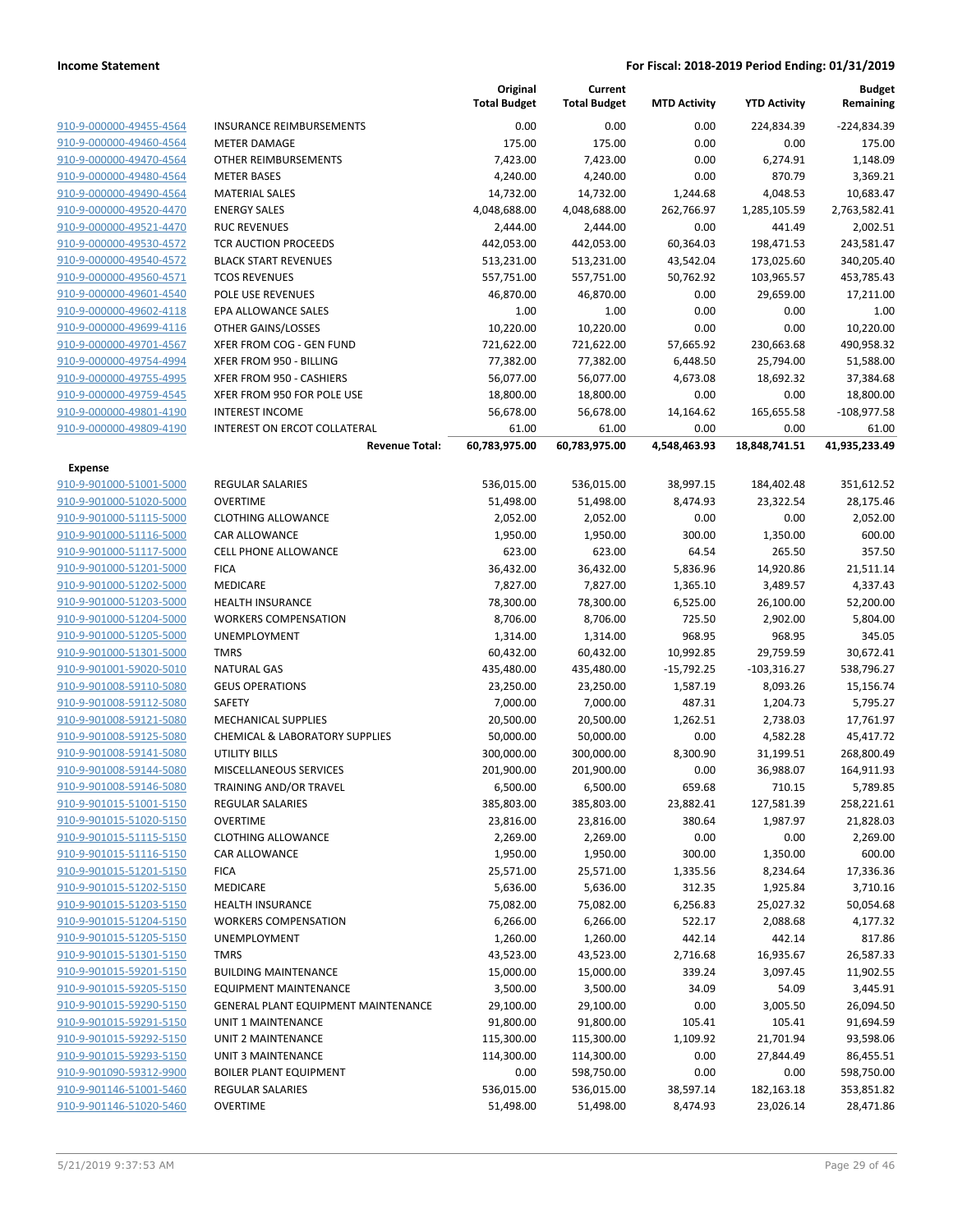|                         |                                     | Original<br><b>Total Budget</b> | Current<br><b>Total Budget</b> | <b>MTD Activity</b> | <b>YTD Activity</b> | <b>Budget</b><br>Remaining |
|-------------------------|-------------------------------------|---------------------------------|--------------------------------|---------------------|---------------------|----------------------------|
| 910-9-901146-51115-5460 | <b>CLOTHING ALLOWANCE</b>           | 2,056.00                        | 2,056.00                       | 0.00                | 0.00                | 2,056.00                   |
| 910-9-901146-51116-5460 | CAR ALLOWANCE                       | 1,950.00                        | 1,950.00                       | 0.00                | 0.00                | 1,950.00                   |
| 910-9-901146-51117-5460 | <b>CELL PHONE ALLOWANCE</b>         | 623.00                          | 623.00                         | 64.50               | 265.32              | 357.68                     |
| 910-9-901146-51201-5460 | <b>FICA</b>                         | 36,432.00                       | 36,432.00                      | 2,922.47            | 12,665.62           | 23,766.38                  |
| 910-9-901146-51202-5460 | MEDICARE                            | 7,827.00                        | 7,827.00                       | 683.48              | 2,975.33            | 4,851.67                   |
| 910-9-901146-51203-5460 | <b>HEALTH INSURANCE</b>             | 78,300.00                       | 78,300.00                      | 6,525.00            | 26,100.00           | 52,200.00                  |
| 910-9-901146-51204-5460 | <b>WORKERS COMPENSATION</b>         | 8,706.00                        | 8,706.00                       | 725.50              | 2,902.00            | 5,804.00                   |
| 910-9-901146-51205-5460 | UNEMPLOYMENT                        | 1,314.00                        | 1,314.00                       | 848.46              | 848.46              | 465.54                     |
| 910-9-901146-51301-5460 | <b>TMRS</b>                         | 60,432.00                       | 60,432.00                      | 5,213.33            | 23,609.90           | 36,822.10                  |
| 910-9-901147-59020-5470 | <b>NATURAL GAS</b>                  | 953,816.00                      | 953,816.00                     | 60,915.95           | 412,503.39          | 541,312.61                 |
| 910-9-901151-59110-5501 | <b>GEUS OPERATIONS</b>              | 2,000.00                        | 2,000.00                       | 34.95               | 281.78              | 1,718.22                   |
| 910-9-901151-59112-5501 | SAFETY PROGRAM                      | 600.00                          | 600.00                         | 361.97              | 399.17              | 200.83                     |
| 910-9-901151-59121-5501 | <b>MECHANICAL SUPPLIES</b>          | 5,000.00                        | 5,000.00                       | 0.00                | 651.31              | 4,348.69                   |
| 910-9-901151-59125-5501 | <b>CHEMICAL &amp; LABORATORY</b>    | 4,000.00                        | 4,000.00                       | 0.00                | 4,430.85            | $-430.85$                  |
| 910-9-901151-59141-5501 | <b>UTILITY BILLS</b>                | 1,500.00                        | 1,500.00                       | 8.84                | 17.78               | 1,482.22                   |
| 910-9-901151-59144-5501 | MISCELLANEOUS SERVICES              | 52,500.00                       | 52,500.00                      | 17,609.83           | 42,074.44           | 10,425.56                  |
| 910-9-901151-59146-5501 | TRAINING AND/OR TRAVEL              | 2,500.00                        | 2,500.00                       | 2,500.00            | 2,500.00            | 0.00                       |
| 910-9-901154-51001-5541 | <b>REGULAR SALARIES</b>             | 385,803.00                      | 385,803.00                     | 23,882.41           | 127,581.39          | 258,221.61                 |
| 910-9-901154-51020-5541 | <b>OVERTIME</b>                     | 23,816.00                       | 23,816.00                      | 380.64              | 1,987.97            | 21,828.03                  |
| 910-9-901154-51115-5541 | <b>CLOTHING ALLOWANCE</b>           | 2,266.00                        | 2,266.00                       | 0.00                | 0.00                | 2,266.00                   |
| 910-9-901154-51116-5541 | CAR ALLOWANCE                       | 1,950.00                        | 1,950.00                       | 0.00                | 0.00                | 1,950.00                   |
| 910-9-901154-51201-5541 | <b>FICA</b>                         | 25,571.00                       | 25,571.00                      | 1,504.31            | 8,033.29            | 17,537.71                  |
| 910-9-901154-51202-5541 | MEDICARE                            | 5,636.00                        | 5,636.00                       | 351.82              | 1,878.78            | 3,757.22                   |
| 910-9-901154-51203-5541 | <b>HEALTH INSURANCE</b>             | 75,082.00                       | 75,082.00                      | 6,256.83            | 25,027.32           | 50,054.68                  |
| 910-9-901154-51204-5541 | <b>WORKERS COMPENSATION</b>         | 6,266.00                        | 6,266.00                       | 522.17              | 2,088.68            | 4,177.32                   |
| 910-9-901154-51205-5541 | UNEMPLOYMENT                        | 1,260.00                        | 1,260.00                       | 436.74              | 436.74              | 823.26                     |
| 910-9-901154-51301-5541 | <b>TMRS</b>                         | 43,523.00                       | 43,523.00                      | 2,683.49            | 14,920.02           | 28,602.98                  |
| 910-9-901154-59201-5541 | <b>BUILDINGS MAINTENANCE</b>        | 6,000.00                        | 6,000.00                       | 0.00                | 71.48               | 5,928.52                   |
| 910-9-901154-59205-5541 | <b>EQUIPMENT MAINTENANCE</b>        | 1,000.00                        | 1,000.00                       | 0.00                | 0.00                | 1,000.00                   |
| 910-9-901154-59290-5541 | GENERAL PLANT EQUIPMENT MAINTENANCE | 18,000.00                       | 18,000.00                      | 816.72              | 3,615.02            | 14,384.98                  |
| 910-9-901154-59291-5541 | <b>UNIT 1 MAINTENANCE</b>           | 59,250.00                       | 59,250.00                      | 0.00                | 14,236.22           | 45,013.78                  |
| 910-9-901154-59292-5541 | UNIT 2 MAINTENANCE                  | 59,250.00                       | 59,250.00                      | 0.00                | 18,963.94           | 40,286.06                  |
| 910-9-901154-59293-5541 | <b>UNIT 3 MAINTENANCE</b>           | 59,250.00                       | 59,250.00                      | 0.00                | 7,310.21            | 51,939.79                  |
| 910-9-901190-59344-9900 | <b>ENGINE PLANT GENERATORS</b>      | 1,039,600.00                    | 440,850.00                     | 0.00                | 0.00                | 440,850.00                 |
| 910-9-901190-59345-9900 | EP ACCESSORY ELEC EQUIPMENT         | 309,907.00                      | 309,907.00                     | 0.00                | 0.00                | 309,907.00                 |
| 910-9-901190-59346-9900 | EP MISCELLANEOUS POWER PLANT EQUIPM | 30,000.00                       | 30,000.00                      | 0.00                | 0.00                | 30,000.00                  |
| 910-9-901500-59040-5550 | TMPA FIXED COST                     | 2,924,849.00                    | 2,924,849.00                   | 60,415.08           | 241,660.32          | 2,683,188.68               |
| 910-9-901500-59050-5550 | <b>DUKE WIND ENERGY</b>             | 3,129,447.00                    | 3,129,447.00                   | 230,119.87          | 927,160.59          | 2,202,286.41               |
| 910-9-901500-59051-5550 | <b>SOLAR ENERGY</b>                 | 1,321,375.00                    | 1,321,375.00                   | 77,856.89           | 350,011.87          | 971,363.13                 |
| 910-9-901500-59052-5550 | OFF-SYSTEM NET PURCHASES            | 6,663,548.00                    | 6,663,548.00                   | 1,332,504.80        | 3,702,938.60        | 2,960,609.40               |
| 910-9-901500-59053-5550 | <b>ERCOT BALANCING ENERGY</b>       | 8,702,603.00                    | 8,702,603.00                   | 167,237.37          | 1,389,102.07        | 7,313,500.93               |
| 910-9-901500-59054-5550 | <b>ANCILLARY SERVICES</b>           | 235,990.00                      | 235,990.00                     | 36,003.74           | 147,267.51          | 88,722.49                  |
| 910-9-901500-59055-5550 | <b>CONTROL CENTER COSTS</b>         | 306,445.00                      | 306,445.00                     | 19,750.00           | 75,250.00           | 231,195.00                 |
| 910-9-901500-59057-5550 | <b>ERCOT UPLIFT</b>                 | 513,274.00                      | 513,274.00                     | 28,641.71           | 124,004.66          | 389,269.34                 |
| 910-9-901500-59059-5550 | <b>EILS</b>                         | 88,374.00                       | 88,374.00                      | 0.00                | 0.00                | 88,374.00                  |
| 910-9-901500-59063-5550 | <b>ERCOT CONGESTION RIGHTS</b>      | -743,173.00                     | -743,173.00                    | $-1,880.06$         | -10,543.71          | -732,629.29                |
| 910-9-901500-59099-5550 | GARLAND CLEARING ACCOUNT            | 5,596.00                        | 5,596.00                       | -79,403.39          | 154,094.06          | $-148,498.06$              |
| 910-9-901600-51001-5750 | <b>REGULAR SALARIES</b>             | 197,329.00                      | 197,329.00                     | 16,748.80           | 75,771.20           | 121,557.80                 |
| 910-9-901600-51020-5750 | <b>OVERTIME</b>                     | 4,000.00                        | 4,000.00                       | 0.00                | 0.00                | 4,000.00                   |
| 910-9-901600-51116-5750 | CAR ALLOWANCE                       | 1,950.00                        | 1,950.00                       | 150.00              | 675.00              | 1,275.00                   |
| 910-9-901600-51117-5750 | <b>CELL PHONE ALLOWANCE</b>         | 1,068.00                        | 1,068.00                       | 82.14               | 369.63              | 698.37                     |
| 910-9-901600-51201-5750 | <b>FICA</b>                         | 11,920.00                       | 11,920.00                      | 894.58              | 4,063.65            | 7,856.35                   |
| 910-9-901600-51202-5750 | MEDICARE                            | 2,905.00                        | 2,905.00                       | 209.22              | 950.38              | 1,954.62                   |
| 910-9-901600-51203-5750 | <b>HEALTH INSURANCE</b>             | 21,450.00                       | 21,450.00                      | 1,787.50            | 7,150.00            | 14,300.00                  |
| 910-9-901600-51204-5750 | <b>WORKERS COMPENSATION</b>         | 3,204.00                        | 3,204.00                       | 267.00              | 1,068.00            | 2,136.00                   |
| 910-9-901600-51205-5750 | UNEMPLOYMENT                        | 360.00                          | 360.00                         | 278.66              | 396.45              | -36.45                     |
| 910-9-901600-51301-5750 | <b>TMRS</b>                         | 22,439.00                       | 22,439.00                      | 1,688.74            | 7,881.11            | 14,557.89                  |
| 910-9-901600-59110-5750 | <b>GEUS OPERATIONS</b>              | 74,900.00                       | 74,900.00                      | 12,496.42           | 13,962.72           | 60,937.28                  |
| 910-9-901600-59146-5750 | TRAINING AND/OR TRAVEL              | 3,000.00                        | 3,000.00                       | 0.00                | 0.00                | 3,000.00                   |
|                         |                                     |                                 |                                |                     |                     |                            |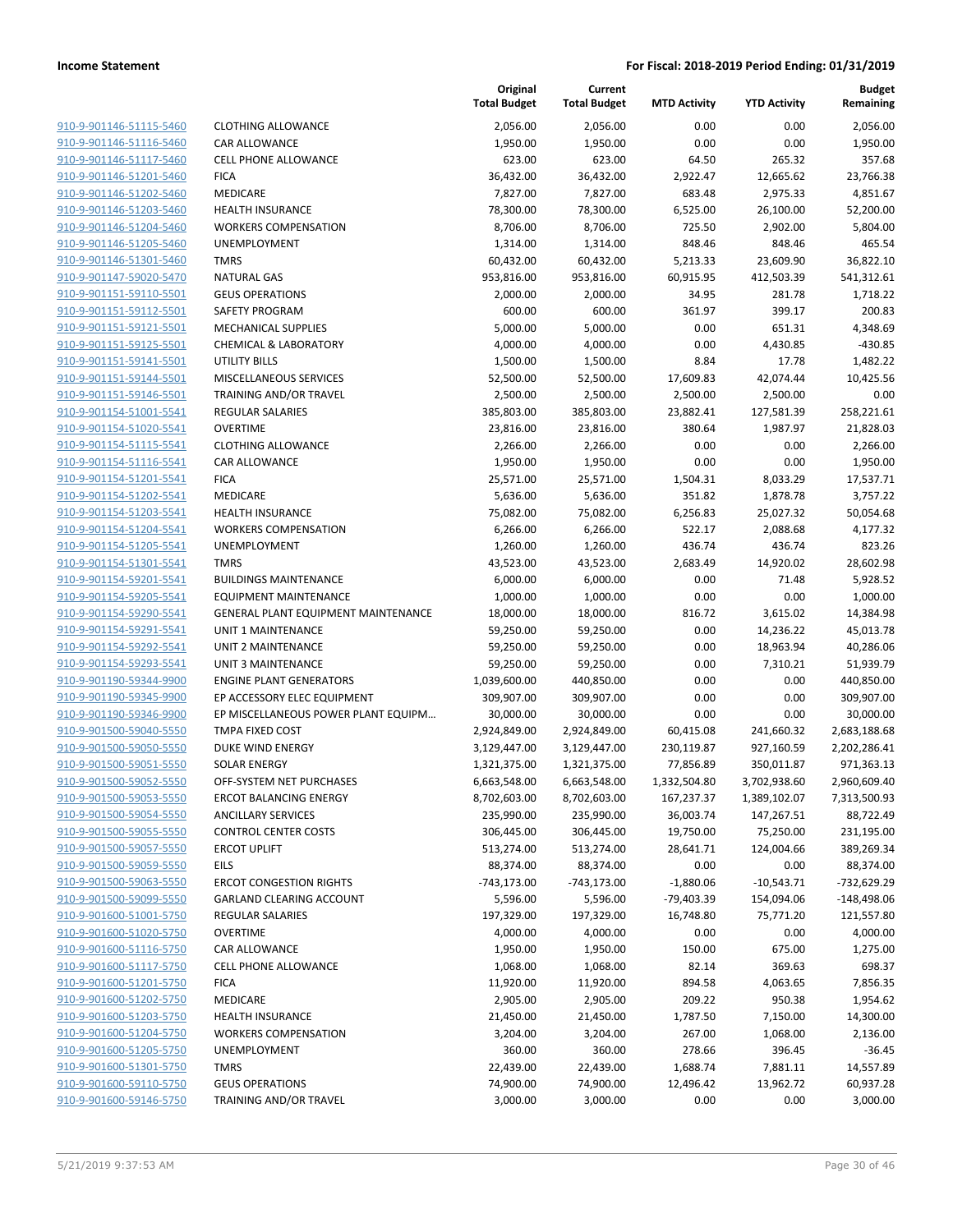**Current**

**Original**

**Budget Remaining**

|                         |                                     | <b>Total Budget</b> | <b>Total Budget</b> | <b>MTD Activity</b> | <b>YTD Activity</b> | Remaining  |
|-------------------------|-------------------------------------|---------------------|---------------------|---------------------|---------------------|------------|
| 910-9-910120-51001-9200 | <b>REGULAR SALARIES</b>             | 392,632.00          | 392,632.00          | 24,727.61           | 129,855.45          | 262,776.55 |
| 910-9-910120-51020-9200 | <b>OVERTIME</b>                     | 429.00              | 429.00              | 0.00                | 5.42                | 423.58     |
| 910-9-910120-51115-9200 | <b>CLOTHING ALLOWANCE</b>           | 256.00              | 256.00              | 0.00                | 0.00                | 256.00     |
| 910-9-910120-51116-9200 | <b>CAR ALLOWANCE</b>                | 7,550.00            | 7,550.00            | 688.46              | 3,098.07            | 4,451.93   |
| 910-9-910120-51117-9200 | <b>CELL PHONE ALLOWANCE</b>         | 1,686.00            | 1,686.00            | 129.64              | 583.38              | 1,102.62   |
| 910-9-910120-51201-9200 | <b>FICA</b>                         | 19,915.00           | 19,915.00           | 1,840.42            | 6,266.73            | 13,648.27  |
| 910-9-910120-51202-9200 | MEDICARE                            | 5,829.00            | 5,829.00            | 430.42              | 1,917.87            | 3,911.13   |
| 910-9-910120-51203-9200 | <b>HEALTH INSURANCE</b>             | 39,146.00           | 39,146.00           | 3,262.17            | 13,048.68           | 26,097.32  |
| 910-9-910120-51204-9200 | <b>WORKERS COMPENSATION</b>         | 6,374.00            | 6,374.00            | 531.17              | 2,124.68            | 4,249.32   |
| 910-9-910120-51205-9200 | UNEMPLOYMENT                        | 657.00              | 657.00              | 422.67              | 422.67              | 234.33     |
| 910-9-910120-51301-9200 | <b>TMRS</b>                         | 45,024.00           | 45,024.00           | 3,464.53            | 16,013.76           | 29,010.24  |
| 910-9-910121-59110-9210 | <b>GEUS OPERATIONS</b>              | 7,000.00            | 7,000.00            | 898.03              | 2,072.08            | 4,927.92   |
| 910-9-910121-59116-9210 | <b>BUILDING OPERATIONS</b>          | 4,500.00            | 4,500.00            | 464.01              | 1,021.54            | 3,478.46   |
| 910-9-910121-59141-9210 | <b>UTILITY BILLS</b>                | 81,000.00           | 81,000.00           | 6,271.80            | 24,338.40           | 56,661.60  |
| 910-9-910121-59143-9210 | PROFESSIONAL SERVICES               | 217,000.00          | 217,000.00          | 18,456.91           | 47,994.41           | 169,005.59 |
| 910-9-910121-59144-9210 | MISCELLANEOUS SERVICES              | 15,000.00           | 15,000.00           | 2,435.08            | 4,879.04            | 10,120.96  |
| 910-9-910121-59193-9210 | <b>GEUS INTERNET SERVICE</b>        | 38,000.00           | 38,000.00           | 0.00                | 0.00                | 38,000.00  |
| 910-9-910121-59198-9210 | <b>COLOCATION CHARGES</b>           | 9,979.00            | 9,979.00            | 0.00                | 0.00                | 9,979.00   |
| 910-9-910132-59110-9302 | <b>GEUS OPERATIONS</b>              | 10,000.00           | 10,000.00           | 1,142.55            | 2,102.73            | 7,897.27   |
| 910-9-910132-59142-9302 | <b>MEMBERSHIP FEES</b>              | 58,000.00           | 58,000.00           | 0.00                | 2,745.00            | 55,255.00  |
| 910-9-910132-59146-9302 | <b>TRAINING AND/OR TRAVEL</b>       | 4,000.00            | 4,000.00            | 0.00                | 0.00                | 4,000.00   |
| 910-9-910135-59200-9350 | LANDSCAPING MAINTENANCE             | 18,500.00           | 18,500.00           | 3,887.15            | 5,291.83            | 13,208.17  |
| 910-9-910135-59201-9350 | <b>BUILDING MAINTENANCE</b>         | 40,000.00           | 40,000.00           | 2,387.80            | 5,229.33            | 34,770.67  |
| 910-9-910135-59205-9350 | <b>EQUIPMENT MAINTENANCE</b>        | 1,000.00            | 1,000.00            | 0.00                | 145.15              | 854.85     |
| 910-9-910190-59390-9900 | STRUCTURES & IMPROVEMENTS           | 115,000.00          | 115,000.00          | 0.00                | 0.00                | 115,000.00 |
| 910-9-910190-59391-9900 | FURNITURE & OFFICE EQUIPMENT        | 8,000.00            | 8,000.00            | 0.00                | 0.00                | 8,000.00   |
| 910-9-910190-59392-9900 | <b>TRANSPORTATION EQUIPMENT</b>     | 21,000.00           | 21,000.00           | 0.00                | 0.00                | 21,000.00  |
| 910-9-911120-51001-9201 | <b>REGULAR SALARIES</b>             | 366,878.00          | 366,878.00          | 26,243.33           | 123,081.45          | 243,796.55 |
| 910-9-911120-51020-9201 | <b>OVERTIME</b>                     | 508.00              | 508.00              | 61.91               | 144.74              | 363.26     |
| 910-9-911120-51102-9201 | <b>BILINGUAL PAY</b>                | 510.00              | 510.00              | 46.16               | 207.72              | 302.28     |
| 910-9-911120-51115-9201 | <b>CLOTHING ALLOWANCE</b>           | 409.00              | 409.00              | 0.00                | 0.00                | 409.00     |
| 910-9-911120-51117-9201 | CELL PHONE ALLOWANCE                | 1,435.00            | 1,435.00            | 110.40              | 496.80              | 938.20     |
| 910-9-911120-51201-9201 | <b>FICA</b>                         | 22,912.00           | 22,912.00           | 2,124.95            | 7,937.76            | 14,974.24  |
| 910-9-911120-51202-9201 | MEDICARE                            | 5,351.00            | 5,351.00            | 496.97              | 1,856.41            | 3,494.59   |
| 910-9-911120-51203-9201 | <b>HEALTH INSURANCE</b>             | 67,030.00           | 67,030.00           | 5,585.83            | 22,343.32           | 44,686.68  |
| 910-9-911120-51204-9201 | <b>WORKERS COMPENSATION</b>         | 5,956.00            | 5,956.00            | 496.33              | 1,985.32            | 3,970.68   |
| 910-9-911120-51205-9201 | UNEMPLOYMENT                        | 1,125.00            | 1,125.00            | 596.05              | 624.49              | 500.51     |
| 910-9-911120-51301-9201 | <b>TMRS</b>                         | 41,335.00           | 41,335.00           | 3,910.85            | 15,239.09           | 26,095.91  |
| 910-9-911121-59110-9211 | <b>GEUS OPERATIONS</b>              | 42,700.00           | 42,700.00           | 921.62              | 14,854.61           | 27,845.39  |
| 910-9-911121-59111-9211 | MISCELLANEOUS OFFICE EXPENSES       | 0.00                | 0.00                | $-125.11$           | 898.27              | $-898.27$  |
| 910-9-911121-59187-9211 | <b>EMPLOYEE RELATIONS</b>           | 25,000.00           | 25,000.00           | 8,474.06            | 12,959.58           | 12,040.42  |
| 910-9-911135-59205-9351 | EQUIPMENT MAINTENANCE               | 6,500.00            | 6,500.00            | 0.00                | 1,186.23            | 5,313.77   |
| 910-9-911190-59393-9900 | <b>WAREHOUSE EQUIPMENT</b>          | 15,000.00           | 15,000.00           | 0.00                | 0.00                | 15,000.00  |
| 910-9-913101-51001-9301 | <b>REGULAR SALARIES</b>             | 210,433.00          | 210,433.00          | 16,187.21           | 72,657.62           | 137,775.38 |
| 910-9-913101-51020-9301 | <b>OVERTIME</b>                     | 0.00                | 0.00                | 6.88                | 6.88                | $-6.88$    |
| 910-9-913101-51117-9301 | <b>CELL PHONE ALLOWANCE</b>         | 1,272.00            | 1,272.00            | 97.84               | 440.28              | 831.72     |
| 910-9-913101-51201-9301 | <b>FICA</b>                         | 13,125.00           | 13,125.00           | 957.44              | 4,322.32            | 8,802.68   |
| 910-9-913101-51202-9301 | MEDICARE                            | 3,069.00            | 3,069.00            | 223.92              | 1,010.88            | 2,058.12   |
| 910-9-913101-51203-9301 | HEALTH INSURANCE                    | 32,175.00           | 32,175.00           | 2,681.25            | 10,725.00           | 21,450.00  |
| 910-9-913101-51204-9301 | <b>WORKERS COMPENSATION</b>         | 3,416.00            | 3,416.00            | 284.67              | 1,138.68            | 2,277.32   |
| 910-9-913101-51205-9301 | UNEMPLOYMENT                        | 540.00              | 540.00              | 293.26              | 293.26              | 246.74     |
| 910-9-913101-51301-9301 | <b>TMRS</b>                         | 23,711.00           | 23,711.00           | 1,801.88            | 8,403.53            | 15,307.47  |
| 910-9-913101-59110-9301 | <b>GEUS OPERATIONS</b>              | 22,100.00           | 22,100.00           | 913.68              | 4,818.63            | 17,281.37  |
| 910-9-913101-59131-9301 | NON-BAD DEBT WRITE OFFS             | 3,000.00            | 3,000.00            | 54.20               | 70.31               | 2,929.69   |
| 910-9-913101-59160-9301 | ADVERTISING                         | 38,000.00           | 38,000.00           | 381.12              | 14,862.66           | 23,137.34  |
| 910-9-913101-59164-9301 | <b>CONSUMER INFORMATION</b>         | 3,500.00            | 3,500.00            | 0.00                | 0.00                | 3,500.00   |
| 910-9-913101-59167-9301 | <b>ENERGY EFFICIENCY OPERATIONS</b> | 25,000.00           | 25,000.00           | 0.00                | 487.07              | 24,512.93  |
| 910-9-913101-59195-9301 | PUBLIC SERVICE BY GEUS C/I          | 15,000.00           | 15,000.00           | 0.00                | 0.00                | 15,000.00  |
| 910-9-913102-51001-9020 | <b>REGULAR SALARIES</b>             | 302,145.00          | 302,145.00          | 22,020.44           | 99,185.87           | 202,959.13 |
|                         |                                     |                     |                     |                     |                     |            |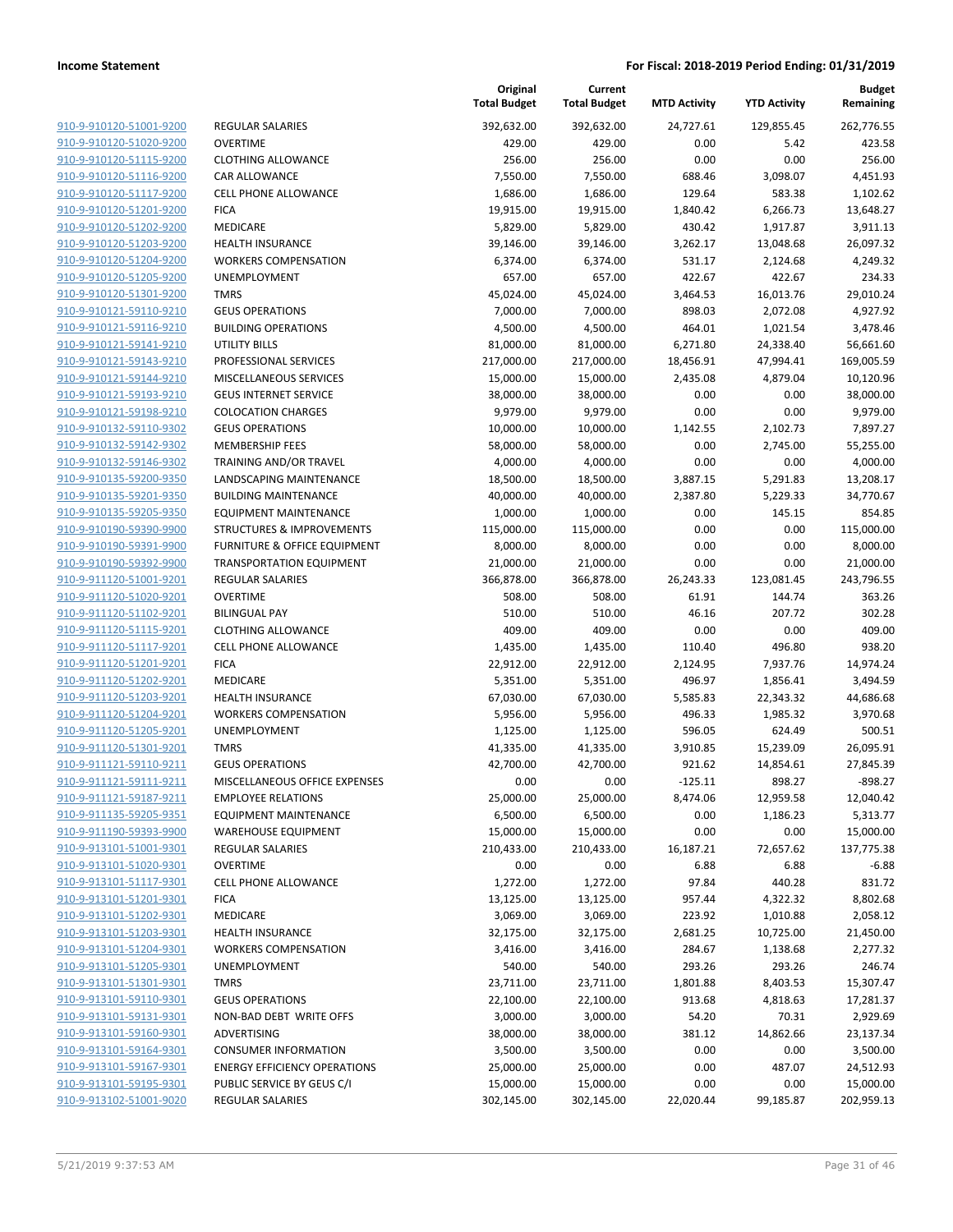| 910-9-913102-51020-9020                            |
|----------------------------------------------------|
| 910-9-913102-51115-9020                            |
| 910-9-913102-51117-9020                            |
| 910-9-913102-51201-9020                            |
| 910-9-913102-51202-9020                            |
| 910-9-913102-51203-9020                            |
| 910-9-913102-51204-9020                            |
| 910-9-913102-51205-9020                            |
| 910-9-913102-51301-9020                            |
| 910-9-913102-59110-9020                            |
| 910-9-913102-59169-9020                            |
| 910-9-913130-51001-9030                            |
| 910-9-913130-51010-9030                            |
| 910-9-913130-51020-9030                            |
| 910-9-913130-51102-9030                            |
| 910-9-913130-51201-9030                            |
| 910-9-913130-51202-9030                            |
| 910-9-913130-51203-9030                            |
| 910-9-913130-51204-9030                            |
| 910-9-913130-51205-9030                            |
| 910-9-913130-51301-9030                            |
| 910-9-913130-59110-9030                            |
| 910-9-913130-59166-9030                            |
| 910-9-913131-51001-9031                            |
| 910-9-913131-51020-9031                            |
| 910-9-913131-51102-9031                            |
| 910-9-913131-51201-9031                            |
| 910-9-913131-51202-9031                            |
| 910-9-913131-51203-9031                            |
| 910-9-913131-51204-9031                            |
| 910-9-913131-51205-9031                            |
| 910-9-913131-51301-9031                            |
| 910-9-913131-59110-9031                            |
| 910-9-913134-51001-9034<br>910-9-913134-51020-9034 |
| 910-9-913134-51201-9034                            |
|                                                    |
| 910-9-913134-51202-9034                            |
| 910-9-913134-51203-9034<br>910-9-913134-51204-9034 |
| 910-9-913134-51205-9034                            |
| 910-9-913134-51301-9034                            |
| 910-9-913134-59110-9034                            |
| 910-9-913135-51001-9035                            |
| 910-9-913135-51020-9035                            |
| 910-9-913135-51102-9035                            |
| 910-9-913135-51201-9035                            |
| 910-9-913135-51202-9035                            |
| 910-9-913135-51203-9035                            |
| 910-9-913135-51204-9035                            |
| 910-9-913135-51205-9035                            |
| 910-9-913135-51301-9035                            |
| 910-9-913135-59110-9035                            |
| 910-9-913135-59170-9035                            |
| 910-9-913135-59172-9035                            |
| 910-9-913135-59173-9035                            |
| 910-9-913135-59174-9035                            |
| 910-9-913135-59175-9035                            |
| 910-9-913136-51001-9036                            |
| 910-9-913136-51020-9036                            |

|                                                    |                                                 | Original<br><b>Total Budget</b> | Current<br><b>Total Budget</b> | <b>MTD Activity</b>   | <b>YTD Activity</b>   | Budget<br>Remaining    |
|----------------------------------------------------|-------------------------------------------------|---------------------------------|--------------------------------|-----------------------|-----------------------|------------------------|
| 910-9-913102-51020-9020                            | <b>OVERTIME</b>                                 | 20,924.00                       | 20,924.00                      | 1,440.39              | 7,562.28              | 13,361.72              |
| 910-9-913102-51115-9020                            | <b>CLOTHING ALLOWANCE</b>                       | 3,255.00                        | 3,255.00                       | 0.00                  | 0.00                  | 3,255.00               |
| 910-9-913102-51117-9020                            | <b>CELL PHONE ALLOWANCE</b>                     | 1,296.00                        | 1,296.00                       | 99.66                 | 448.47                | 847.53                 |
| 910-9-913102-51201-9020                            | <b>FICA</b>                                     | 20,111.00                       | 20,111.00                      | 1,303.95              | 6,085.79              | 14,025.21              |
| 910-9-913102-51202-9020                            | MEDICARE                                        | 4,400.00                        | 4,400.00                       | 304.95                | 1,423.28              | 2,976.72               |
| 910-9-913102-51203-9020                            | <b>HEALTH INSURANCE</b>                         | 87,945.00                       | 87,945.00                      | 7,328.75              | 29,315.00             | 58,630.00              |
| 910-9-913102-51204-9020                            | <b>WORKERS COMPENSATION</b>                     | 4,905.00                        | 4,905.00                       | 408.75                | 1,635.00              | 3,270.00               |
| 910-9-913102-51205-9020                            | <b>UNEMPLOYMENT</b>                             | 1,476.00                        | 1,476.00                       | 424.09                | 453.69                | 1,022.31               |
| 910-9-913102-51301-9020                            | <b>TMRS</b>                                     | 33,985.00                       | 33,985.00                      | 2,605.78              | 12,303.43             | 21,681.57              |
| 910-9-913102-59110-9020                            | <b>GEUS OPERATIONS</b>                          | 46,200.00                       | 46,200.00                      | 1,913.62              | 10,082.50             | 36,117.50              |
| 910-9-913102-59169-9020                            | PRE PAID METER COSTS                            | 10,700.00                       | 10,700.00                      | 99.99                 | 1,832.16              | 8,867.84               |
| 910-9-913130-51001-9030                            | <b>REGULAR SALARIES</b>                         | 281,738.00                      | 281,738.00                     | 18,472.51             | 85,283.26             | 196,454.74             |
| 910-9-913130-51010-9030                            | PART TIME REGULAR                               | 29,339.00                       | 29,339.00                      | 0.00                  | 0.00                  | 29,339.00              |
| 910-9-913130-51020-9030                            | <b>OVERTIME</b>                                 | 1,302.00                        | 1,302.00                       | 26.37                 | 334.70                | 967.30                 |
| 910-9-913130-51102-9030                            | <b>BILINGUAL PAY</b>                            | 3,600.00                        | 3,600.00                       | 230.80                | 1,038.60              | 2,561.40               |
| 910-9-913130-51201-9030                            | <b>FICA</b>                                     | 19,591.00                       | 19,591.00                      | 1,089.73              | 5,082.13              | 14,508.87              |
| 910-9-913130-51202-9030                            | <b>MEDICARE</b>                                 | 4,564.00                        | 4,564.00                       | 254.86                | 1,188.58              | 3,375.42               |
| 910-9-913130-51203-9030                            | <b>HEALTH INSURANCE</b>                         | 107,250.00                      | 107,250.00                     | 8,937.50              | 35,750.00             | 71,500.00              |
| 910-9-913130-51204-9030                            | <b>WORKERS COMPENSATION</b>                     | 5,051.00                        | 5,051.00                       | 420.92                | 1,683.68              | 3,367.32               |
| 910-9-913130-51205-9030                            | UNEMPLOYMENT                                    | 1,800.00                        | 1,800.00                       | 337.13                | 413.55                | 1,386.45               |
| 910-9-913130-51301-9030                            | <b>TMRS</b>                                     | 35,244.00                       | 35,244.00                      | 2,071.50              | 9,964.65              | 25,279.35              |
| 910-9-913130-59110-9030                            | <b>GEUS OPERATIONS</b>                          | 22,400.00                       | 22,400.00                      | 728.96                | 8,927.66              | 13,472.34              |
| 910-9-913130-59166-9030                            | LOW INCOME ASSISTANCE                           | 15,000.00                       | 15,000.00                      | 1,125.00              | 4,200.00              | 10,800.00              |
| 910-9-913131-51001-9031                            | REGULAR SALARIES                                | 45,760.00                       | 45,760.00                      | 3,520.00              | 15,780.80             | 29,979.20              |
| 910-9-913131-51020-9031                            | <b>OVERTIME</b>                                 | 99.00                           | 99.00                          | 0.00                  | 0.00                  | 99.00                  |
| 910-9-913131-51102-9031                            | <b>BILINGUAL PAY</b>                            | 600.00                          | 600.00                         | 46.14                 | 207.63                | 392.37                 |
| 910-9-913131-51201-9031                            | <b>FICA</b>                                     | 2,880.00                        | 2,880.00                       | 213.76                | 936.36                | 1,943.64               |
| 910-9-913131-51202-9031                            | <b>MEDICARE</b>                                 | 672.00                          | 672.00                         | 50.00                 | 218.99                | 453.01                 |
| 910-9-913131-51203-9031                            | <b>HEALTH INSURANCE</b>                         | 10,725.00                       | 10,725.00                      | 893.75                | 3,575.00              | 7,150.00               |
| 910-9-913131-51204-9031                            | <b>WORKERS COMPENSATION</b>                     | 743.00                          | 743.00                         | 61.92                 | 247.68                | 495.32                 |
| 910-9-913131-51205-9031                            | UNEMPLOYMENT                                    | 180.00                          | 180.00                         | 64.20                 | 64.20                 | 115.80                 |
| 910-9-913131-51301-9031                            | <b>TMRS</b>                                     | 5,192.00                        | 5,192.00                       | 394.42                | 1,837.87              | 3,354.13               |
| 910-9-913131-59110-9031                            | <b>GEUS OPERATIONS</b>                          | 22,900.00                       | 22,900.00                      | 867.10                | 1,947.51              | 20,952.49              |
| 910-9-913134-51001-9034                            | REGULAR SALARIES                                | 116,601.00                      | 116,601.00                     | 7,020.36              | 38,514.62             | 78,086.38              |
| 910-9-913134-51020-9034                            | <b>OVERTIME</b>                                 | 1,310.00                        | 1,310.00                       | 372.70                | 372.70                | 937.30                 |
| 910-9-913134-51201-9034                            | <b>FICA</b>                                     | 7,310.00                        | 7,310.00                       | 435.71                | 2,213.06              | 5,096.94               |
| 910-9-913134-51202-9034                            | MEDICARE                                        | 1,692.00                        | 1,692.00                       | 101.90                | 517.57                | 1,174.43               |
| 910-9-913134-51203-9034                            | <b>HEALTH INSURANCE</b>                         | 24,668.00                       | 24,668.00                      | 2,055.67              | 8,222.68              | 16,445.32              |
| 910-9-913134-51204-9034                            | <b>WORKERS COMPENSATION</b>                     | 1,894.00                        | 1,894.00                       | 157.83                | 631.32                | 1,262.68               |
| 910-9-913134-51205-9034                            | UNEMPLOYMENT                                    | 414.00                          | 414.00                         | 138.31                | 138.31                | 275.69                 |
| 910-9-913134-51301-9034                            | TMRS                                            | 13,060.00                       | 13,060.00                      | 849.85                | 4,509.49              | 8,550.51               |
| 910-9-913134-59110-9034                            | <b>GEUS OPERATIONS</b>                          | 109,379.69                      | 109,379.69                     | 7,248.47              | 21,784.56             | 87,595.13              |
| 910-9-913135-51001-9035                            | REGULAR SALARIES<br><b>OVERTIME</b>             | 156,686.00                      | 156,686.00                     | 12,102.80             | 54,121.26             | 102,564.74             |
| 910-9-913135-51020-9035<br>910-9-913135-51102-9035 |                                                 | 4,441.00                        | 4,441.00<br>600.00             | 224.25                | 1,245.64              | 3,195.36<br>392.28     |
| 910-9-913135-51201-9035                            | <b>BILINGUAL PAY</b>                            | 600.00                          |                                | 46.16<br>693.85       | 207.72                |                        |
|                                                    | <b>FICA</b>                                     | 10,027.00                       | 10,027.00                      |                       | 3,142.73              | 6,884.27               |
| 910-9-913135-51202-9035<br>910-9-913135-51203-9035 | MEDICARE                                        | 2,281.00                        | 2,281.00                       | 162.27                | 734.98                | 1,546.02               |
| 910-9-913135-51204-9035                            | HEALTH INSURANCE<br><b>WORKERS COMPENSATION</b> | 42,900.00                       | 42,900.00                      | 3,575.00              | 14,300.00             | 28,600.00<br>1,695.32  |
|                                                    |                                                 | 2,543.00                        | 2,543.00                       | 211.92                | 847.68                | 497.28                 |
| 910-9-913135-51205-9035<br>910-9-913135-51301-9035 | UNEMPLOYMENT<br><b>TMRS</b>                     | 720.00<br>17,616.00             | 720.00<br>17,616.00            | 222.72<br>1,368.48    | 222.72<br>6,388.49    | 11,227.51              |
| 910-9-913135-59110-9035                            | <b>GEUS OPERATIONS</b>                          |                                 |                                |                       |                       |                        |
| 910-9-913135-59170-9035                            | <b>CREDIT CARD FEES</b>                         | 28,488.00<br>90,000.00          | 28,488.00<br>90,000.00         | 2,050.68<br>14,295.98 | 8,610.52<br>37,915.60 | 19,877.48<br>52,084.40 |
| 910-9-913135-59172-9035                            | LOCKBOX OVER/SHORT                              | 500.00                          | 500.00                         | 0.00                  | 0.00                  | 500.00                 |
| 910-9-913135-59173-9035                            | <b>ONLINE PAYMENT OVER/SHORT</b>                | 500.00                          | 500.00                         | 0.00                  | 0.00                  | 500.00                 |
| 910-9-913135-59174-9035                            | <b>BANK RECS OVER/SHORT</b>                     | 100.00                          | 100.00                         | $-913,435.77$         | 0.00                  | 100.00                 |
| 910-9-913135-59175-9035                            | <b>CASHIERS OVER/SHORT</b>                      | 100.00                          | 100.00                         | $-0.11$               | $-3.93$               | 103.93                 |
| 910-9-913136-51001-9036                            | REGULAR SALARIES                                | 31,554.00                       | 31,554.00                      | 2,427.20              | 10,898.41             | 20,655.59              |
| 910-9-913136-51020-9036                            | OVERTIME                                        | 114.00                          | 114.00                         | 0.00                  | 0.00                  | 114.00                 |
|                                                    |                                                 |                                 |                                |                       |                       |                        |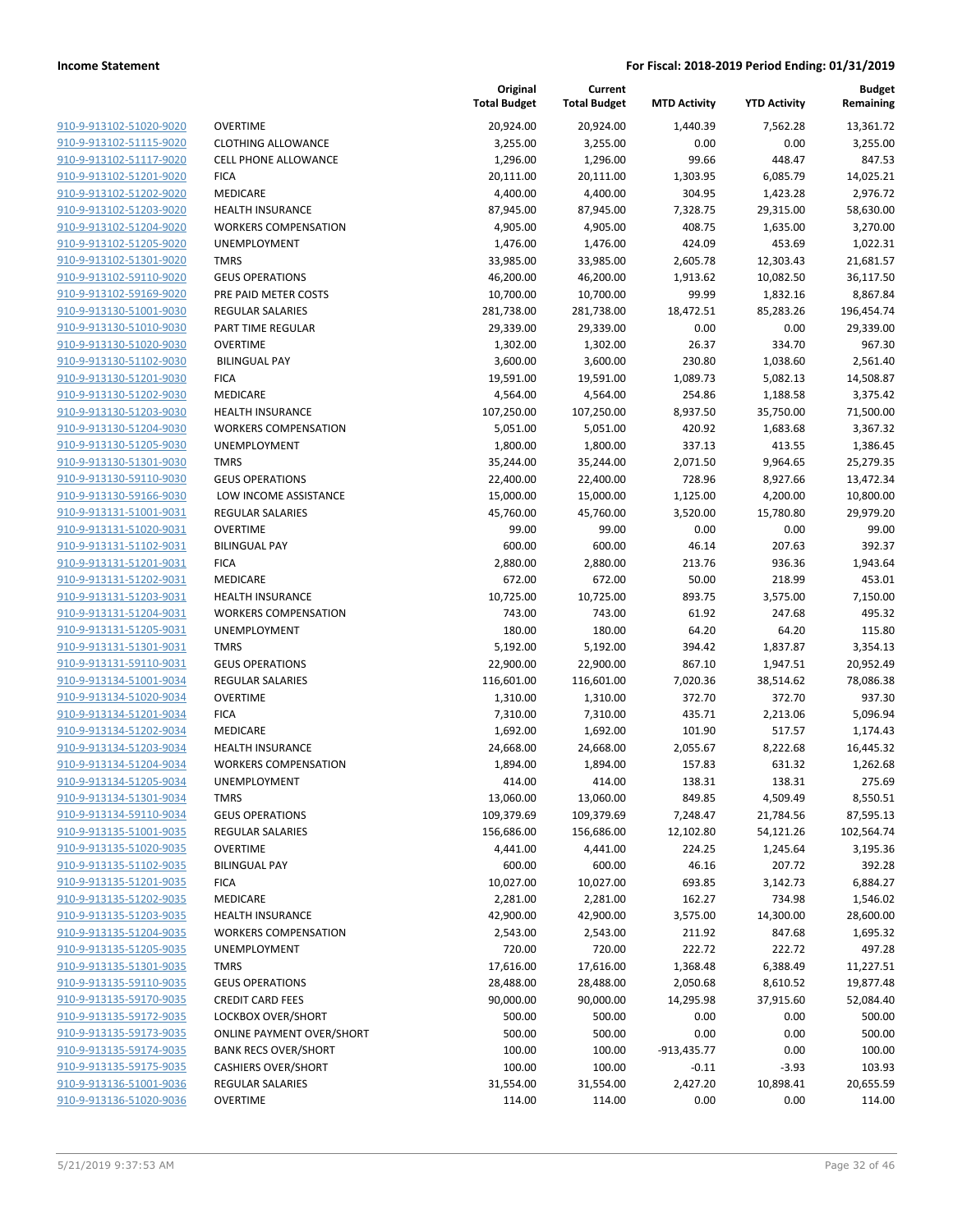| 910-9-913136-51115-9036        |
|--------------------------------|
| 910-9-913136-51201-9036        |
| 910-9-913136-51202-9036        |
| 910-9-913136-51203-9036        |
| 910-9-913136-51204-9036        |
| 910-9-913136-51205-9036        |
| 910-9-913136-51301-9036        |
| 910-9-913136-59110-9036        |
| 910-9-913136-59141-9036        |
| 910-9-913139-59780-9240        |
| 910-9-913139-59781-9250        |
| 910-9-913139-59902-9301        |
| 910-9-913139-59926-9301        |
| <u>910-9-913139-59927-9301</u> |
| 910-9-913139-59928-9301        |
| 910-9-913159-59200-9353        |
| 910-9-913159-59201-9353        |
|                                |
| 910-9-913159-59205-9353        |
| 910-9-913190-59390-9900        |
| 910-9-913190-59391-9900        |
| 910-9-930000-59060-5650        |
| 910-9-930000-59110-5600        |
| 910-9-930161-51001-5610        |
| <u>910-9-930161-51020-5610</u> |
| 910-9-930161-51116-5610        |
| 910-9-930161-51117-5610        |
| 910-9-930161-51201-5610        |
| 910-9-930161-51202-5610        |
| <u>910-9-930161-51203-5610</u> |
| 910-9-930161-51204-5610        |
| 910-9-930161-51205-5610        |
| 910-9-930161-51301-5610        |
| 910-9-930161-59110-5610        |
| <u>910-9-930161-59146-5610</u> |
| 910-9-930181-51001-5810        |
| 910-9-930181-51020-5810        |
| 910-9-930181-51201-5810        |
| 910-9-930181-51202-5810        |
| 910-9-930181-51203-5810        |
| 910-9-930181-51204-5810        |
| 910-9-930181-51205-5810        |
|                                |
| <u>910-9-930181-51301-5810</u> |
| 910-9-930181-59110-5810        |
| 910-9-931080-51001-5800        |
| <u>910-9-931080-51011-5800</u> |
| 910-9-931080-51020-5800        |
| 910-9-931080-51115-5800        |
| 910-9-931080-51116-5800        |
| <u>910-9-931080-51117-5800</u> |
| 910-9-931080-51201-5800        |
| 910-9-931080-51202-5800        |
| 910-9-931080-51203-5800        |
| 910-9-931080-51204-5800        |
| <u>910-9-931080-51205-5800</u> |
| <u>910-9-931080-51301-5800</u> |
| 910-9-931080-59110-5800        |
| 910-9-931080-59205-5800        |
| 910-9-931088-51001-5880        |
| <u>910-9-931088-51201-5880</u> |
|                                |

|                         |                                      | Original<br><b>Total Budget</b> | Current<br><b>Total Budget</b> | <b>MTD Activity</b> | <b>YTD Activity</b> | <b>Budget</b><br>Remaining |
|-------------------------|--------------------------------------|---------------------------------|--------------------------------|---------------------|---------------------|----------------------------|
| 910-9-913136-51115-9036 | <b>CLOTHING ALLOWANCE</b>            | 256.00                          | 256.00                         | 0.00                | 0.00                | 256.00                     |
| 910-9-913136-51201-9036 | <b>FICA</b>                          | 1,972.00                        | 1,972.00                       | 119.78              | 567.15              | 1,404.85                   |
| 910-9-913136-51202-9036 | MEDICARE                             | 460.00                          | 460.00                         | 28.02               | 132.64              | 327.36                     |
| 910-9-913136-51203-9036 | <b>HEALTH INSURANCE</b>              | 10,725.00                       | 10,725.00                      | 893.75              | 3,575.00            | 7,150.00                   |
| 910-9-913136-51204-9036 | <b>WORKERS COMPENSATION</b>          | 512.00                          | 512.00                         | 42.67               | 170.68              | 341.32                     |
| 910-9-913136-51205-9036 | <b>UNEMPLOYMENT</b>                  | 180.00                          | 180.00                         | 43.68               | 43.68               | 136.32                     |
| 910-9-913136-51301-9036 | <b>TMRS</b>                          | 3,550.00                        | 3,550.00                       | 268.44              | 1,252.79            | 2,297.21                   |
| 910-9-913136-59110-9036 | <b>GEUS OPERATIONS</b>               | 20,277.00                       | 20,277.00                      | 2,193.99            | 6,354.21            | 13,922.79                  |
| 910-9-913136-59141-9036 | <b>UTILITY BILLS</b>                 | 50,400.00                       | 50,400.00                      | 3,967.79            | 16,890.17           | 33,509.83                  |
| 910-9-913139-59780-9240 | PROPERTY INSURANCE                   | 10,000.00                       | 10,000.00                      | 0.00                | 9,190.21            | 809.79                     |
| 910-9-913139-59781-9250 | <b>LIABILITY INSURANCE</b>           | 3,800.00                        | 3,800.00                       | 0.00                | 4,425.68            | $-625.68$                  |
| 910-9-913139-59902-9301 | XFER to COG - ADMIN EXPENSES         | 109,003.00                      | 109,003.00                     | 9,083.59            | 36,334.33           | 72,668.67                  |
| 910-9-913139-59926-9301 | XFER to COG - GARAGE                 | 9,001.00                        | 9,001.00                       | 750.08              | 3,000.32            | 6,000.68                   |
| 910-9-913139-59927-9301 | XFER to COG - INSURANCE              | 6,192.00                        | 6,192.00                       | 515.99              | 2,063.99            | 4,128.01                   |
| 910-9-913139-59928-9301 | XFER to COG - IT                     | 60,840.00                       | 60,840.00                      | 5,070.00            | 20,280.00           | 40,560.00                  |
| 910-9-913159-59200-9353 | LANDSCAPING MAINTENANCE              | 3,000.00                        | 3,000.00                       | 645.00              | 860.01              | 2,139.99                   |
| 910-9-913159-59201-9353 | <b>BUILDINGS MAINTNANCE</b>          | 19,500.00                       | 19,500.00                      | 0.00                | $-1,263.24$         | 20,763.24                  |
| 910-9-913159-59205-9353 | <b>EQUIPMENT MAINTENANCE</b>         | 5,000.00                        | 5,000.00                       | 145.90              | 814.39              | 4,185.61                   |
| 910-9-913190-59390-9900 | <b>STRUCTURES &amp; IMPROVEMENTS</b> | 41,000.00                       | 41,000.00                      | 0.00                | 0.00                | 41,000.00                  |
| 910-9-913190-59391-9900 | FURNITURE & OFFICE EQUIPMENT         | 7,000.00                        | 7,000.00                       | 0.00                | 0.00                | 7,000.00                   |
| 910-9-930000-59060-5650 | <b>TRANSMISSION COSTS</b>            | 1,348,585.00                    | 1,348,585.00                   | 110,097.45          | 320,428.10          | 1,028,156.90               |
| 910-9-930000-59110-5600 | <b>GEUS OPERATIONS</b>               | 100,000.00                      | 100,000.00                     | 11,740.25           | 25,040.95           | 74,959.05                  |
| 910-9-930161-51001-5610 | <b>REGULAR SALARIES</b>              | 257,214.00                      | 257,214.00                     | 19,240.09           | 85,833.50           | 171,380.50                 |
| 910-9-930161-51020-5610 | <b>OVERTIME</b>                      | 28,664.00                       | 28,664.00                      | 4,239.67            | 12,215.63           | 16,448.37                  |
| 910-9-930161-51116-5610 | <b>CAR ALLOWANCE</b>                 | 1,950.00                        | 1,950.00                       | 150.00              | 675.00              | 1,275.00                   |
| 910-9-930161-51117-5610 | <b>CELL PHONE ALLOWANCE</b>          | 432.00                          | 432.00                         | 33.24               | 149.58              | 282.42                     |
| 910-9-930161-51201-5610 | <b>FICA</b>                          | 17,871.00                       | 17,871.00                      | 1,363.51            | 5,741.07            | 12,129.93                  |
| 910-9-930161-51202-5610 | MEDICARE                             | 3,763.00                        | 3,763.00                       | 318.88              | 1,342.66            | 2,420.34                   |
| 910-9-930161-51203-5610 | <b>HEALTH INSURANCE</b>              | 36,195.00                       | 36,195.00                      | 3,016.25            | 12,065.00           | 24,130.00                  |
| 910-9-930161-51204-5610 | <b>WORKERS COMPENSATION</b>          | 4,176.00                        | 4,176.00                       | 348.00              | 1,392.00            | 2,784.00                   |
| 910-9-930161-51205-5610 | UNEMPLOYMENT                         | 610.00                          | 610.00                         | 425.93              | 425.93              | 184.07                     |
| 910-9-930161-51301-5610 | <b>TMRS</b>                          | 29,075.00                       | 29,075.00                      | 2,617.14            | 11,356.59           | 17,718.41                  |
| 910-9-930161-59110-5610 | <b>GEUS OPERATIONS</b>               | 76,450.00                       | 76,450.00                      | 2,799.02            | 3,389.15            | 73,060.85                  |
| 910-9-930161-59146-5610 | TRAINING AND/OR TRAVEL               | 42,000.00                       | 42,000.00                      | 3,123.17            | 13,071.13           | 28,928.87                  |
| 910-9-930181-51001-5810 | <b>REGULAR SALARIES</b>              | 150,228.00                      | 150,228.00                     | 11,243.97           | 49,967.42           | 100,260.58                 |
| 910-9-930181-51020-5810 | <b>OVERTIME</b>                      | 28,664.00                       | 28,664.00                      | 4,239.67            | 12,215.63           | 16,448.37                  |
| 910-9-930181-51201-5810 | <b>FICA</b>                          | 11,090.00                       | 11,090.00                      | 959.99              | 3,855.36            | 7,234.64                   |
| 910-9-930181-51202-5810 | MEDICARE                             | 2,177.00                        | 2,177.00                       | 224.52              | 901.65              | 1,275.35                   |
| 910-9-930181-51203-5810 | <b>HEALTH INSURANCE</b>              | 25,470.00                       | 25,470.00                      | 2,122.50            | 8,490.00            | 16,980.00                  |
| 910-9-930181-51204-5810 | <b>WORKERS COMPENSATION</b>          | 2,439.00                        | 2,439.00                       | 203.25              | 813.00              | 1,626.00                   |
| 910-9-930181-51205-5810 | <b>UNEMPLOYMENT</b>                  | 430.00                          | 430.00                         | 278.71              | 278.71              | 151.29                     |
| 910-9-930181-51301-5810 | <b>TMRS</b>                          | 16,826.00                       | 16,826.00                      | 1,712.50            | 7,138.94            | 9,687.06                   |
| 910-9-930181-59110-5810 | <b>GEUS OPERATIONS</b>               | 16,450.00                       | 16,450.00                      | 1,115.34            | 1,552.73            | 14,897.27                  |
| 910-9-931080-51001-5800 | REGULAR SALARIES                     | 534,240.00                      | 534,240.00                     | 37,526.68           | 168,124.45          | 366,115.55                 |
| 910-9-931080-51011-5800 | PART TIME TEMPORARY                  | 74,010.00                       | 74,010.00                      | 0.00                | 0.00                | 74,010.00                  |
| 910-9-931080-51020-5800 | <b>OVERTIME</b>                      | 1,936.00                        | 1,936.00                       | 0.00                | 0.00                | 1,936.00                   |
| 910-9-931080-51115-5800 | <b>CLOTHING ALLOWANCE</b>            | 513.00                          | 513.00                         | 0.00                | 0.00                | 513.00                     |
| 910-9-931080-51116-5800 | CAR ALLOWANCE                        | 3,900.00                        | 3,900.00                       | 300.00              | 1,350.00            | 2,550.00                   |
| 910-9-931080-51117-5800 | <b>CELL PHONE ALLOWANCE</b>          | 4,070.00                        | 4,070.00                       | 215.24              | 968.58              | 3,101.42                   |
| 910-9-931080-51201-5800 | <b>FICA</b>                          | 36,410.00                       | 36,410.00                      | 2,214.00            | 9,373.93            | 27,036.07                  |
| 910-9-931080-51202-5800 | MEDICARE                             | 8,940.00                        | 8,940.00                       | 517.79              | 2,358.41            | 6,581.59                   |
| 910-9-931080-51203-5800 | <b>HEALTH INSURANCE</b>              | 79,365.00                       | 79,365.00                      | 6,613.75            | 26,455.00           | 52,910.00                  |
| 910-9-931080-51204-5800 | <b>WORKERS COMPENSATION</b>          | 9,874.00                        | 9,874.00                       | 822.83              | 3,291.32            | 6,582.68                   |
| 910-9-931080-51205-5800 | UNEMPLOYMENT                         | 1,332.00                        | 1,332.00                       | 609.44              | 609.44              | 722.56                     |
| 910-9-931080-51301-5800 | <b>TMRS</b>                          | 69,060.00                       | 69,060.00                      | 4,000.01            | 18,493.13           | 50,566.87                  |
| 910-9-931080-59110-5800 | <b>GEUS OPERATIONS</b>               | 25,100.00                       | 25,100.00                      | 1,119.51            | 5,074.55            | 20,025.45                  |
| 910-9-931080-59205-5800 | <b>EQUIPMENT MAINTENANCE</b>         | 3,050.00                        | 3,050.00                       | 34.99               | 169.87              | 2,880.13                   |
| 910-9-931088-51001-5880 | REGULAR SALARIES                     | 85,488.00                       | 85,488.00                      | 6,576.00            | 29,488.81           | 55,999.19                  |
| 910-9-931088-51201-5880 | <b>FICA</b>                          | 5,300.00                        | 5,300.00                       | 358.76              | 1,647.93            | 3,652.07                   |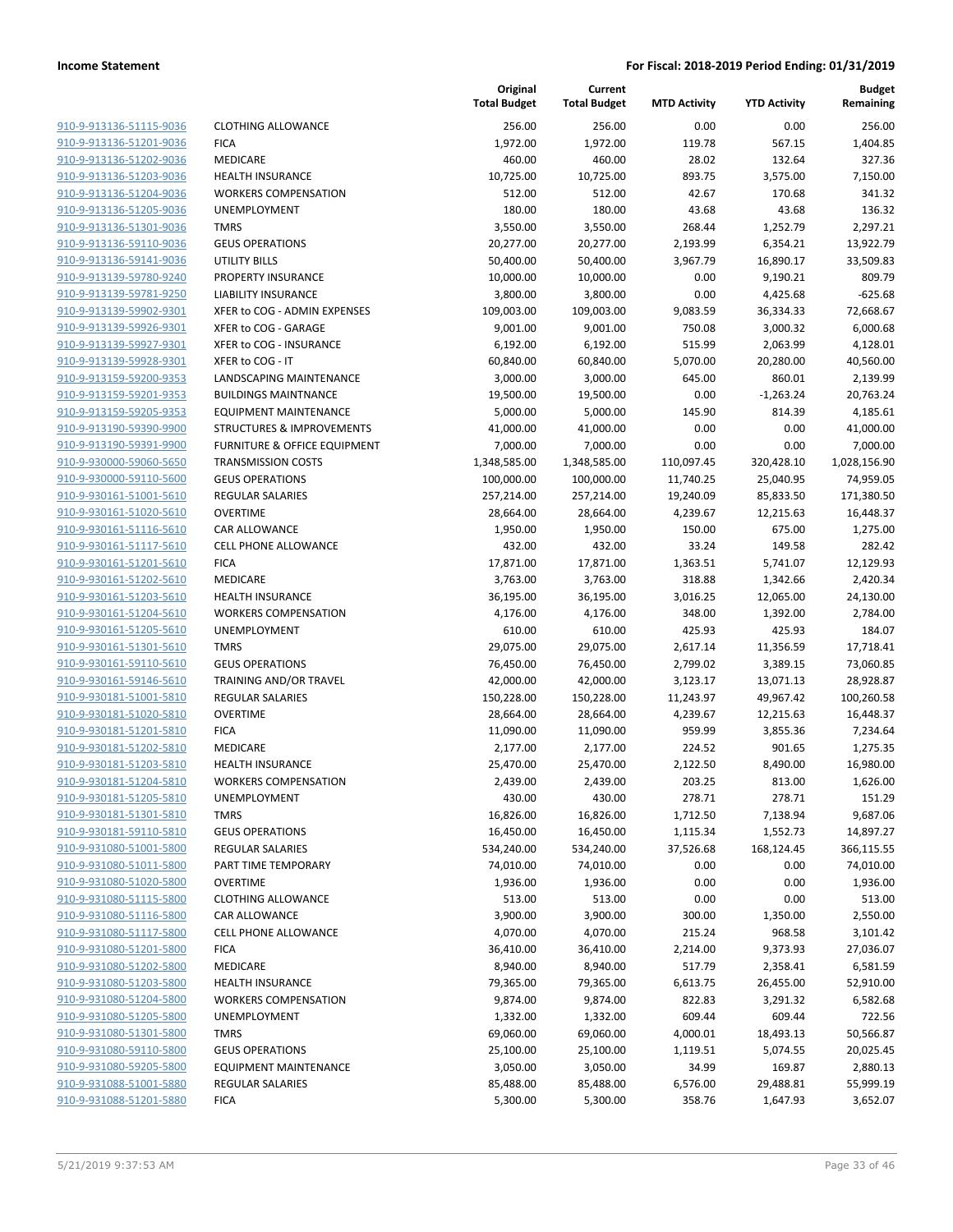| 910-9-931088-51202-5880                            |
|----------------------------------------------------|
| 910-9-931088-51203-5880                            |
| 910-9-931088-51204-5880                            |
| 910-9-931088-51205-5880                            |
| 910-9-931088-51301-5880                            |
| 910-9-931088-59110-5880                            |
| <u>910-9-931092-51001-9202</u>                     |
| 910-9-931092-51117-9202                            |
| 910-9-931092-51201-9202                            |
| 910-9-931092-51202-9202                            |
| 910-9-931092-51203-9202                            |
| <u>910-9-931092-51204-9202</u>                     |
| 910-9-931092-51205-9202                            |
| 910-9-931092-51301-9202                            |
| 910-9-931092-59110-9212                            |
|                                                    |
| 910-9-931092-59130-9212                            |
| <u>910-9-931092-59133-9212</u>                     |
| 910-9-931093-59205-9352                            |
| 910-9-931099-59392-9900                            |
| 910-9-931462-51001-5620                            |
| 910-9-931462-51115-5620                            |
| 910-9-931462-51117-5620                            |
| 910-9-931462-51201-5620                            |
| 910-9-931462-51202-5620                            |
| 910-9-931462-51203-5620                            |
| 910-9-931462-51204-5620                            |
| <u>910-9-931462-51205-5620</u>                     |
| 910-9-931462-51301-5620                            |
| 910-9-931462-59110-5620                            |
| 910-9-931462-59198-5620                            |
| <u>910-9-931462-59199-5620</u>                     |
| 910-9-931470-51001-5700                            |
| 910-9-931470-51020-5700                            |
| 910-9-931470-51115-5700                            |
| 910-9-931470-51117-5700                            |
| 910-9-931470-51201-5700                            |
| <u>910-9-931470-51202-5700</u>                     |
| 910-9-931470-51203-5700                            |
| 910-9-931470-51204-5700                            |
| 910-9-931470-51205-5700                            |
|                                                    |
| 910-9-931470-51301-5700                            |
| <u>910-9-931470-59205-5700</u>                     |
| 910-9-931470-59253-5700                            |
| 910-9-931490-59353-9900                            |
| 910-9-931490-59392-9900                            |
| 910-9-931490-59396-9900                            |
| 910-9-931491-51001-9911                            |
| 910-9-931491-51201-9911                            |
| 910-9-931491-51202-9911                            |
| 910-9-931491-51301-9911                            |
| 910-9-931528-51001-5820                            |
| <u>910-9-931528-51115-5820</u>                     |
| <u>910-9-931528-51117-5820</u>                     |
| 910-9-931528-51201-5820                            |
| 910-9-931528-51202-5820                            |
|                                                    |
|                                                    |
| 910-9-931528-51203-5820                            |
| <u>910-9-931528-51204-5820</u>                     |
| 910-9-931528-51205-5820<br>910-9-931528-51301-5820 |

|                                                    |                                                      | Original<br><b>Total Budget</b> | Current<br><b>Total Budget</b> | <b>MTD Activity</b> | <b>YTD Activity</b> | Budget<br>Remaining    |
|----------------------------------------------------|------------------------------------------------------|---------------------------------|--------------------------------|---------------------|---------------------|------------------------|
| 910-9-931088-51202-5880                            | MEDICARE                                             | 1,239.00                        | 1,239.00                       | 83.90               | 385.39              | 853.61                 |
| 910-9-931088-51203-5880                            | <b>HEALTH INSURANCE</b>                              | 21,450.00                       | 21,450.00                      | 1,787.50            | 7,150.00            | 14,300.00              |
| 910-9-931088-51204-5880                            | <b>WORKERS COMPENSATION</b>                          | 1,388.00                        | 1,388.00                       | 115.67              | 462.68              | 925.32                 |
| 910-9-931088-51205-5880                            | UNEMPLOYMENT                                         | 360.00                          | 360.00                         | 118.36              | 118.36              | 241.64                 |
| 910-9-931088-51301-5880                            | <b>TMRS</b>                                          | 9,575.00                        | 9,575.00                       | 727.30              | 3,389.79            | 6,185.21               |
| 910-9-931088-59110-5880                            | <b>GEUS OPERATIONS</b>                               | 10,060.00                       | 10,060.00                      | 22.92               | 3,930.54            | 6,129.46               |
| 910-9-931092-51001-9202                            | <b>REGULAR SALARIES</b>                              | 117,926.00                      | 117,926.00                     | 9,071.20            | 40,275.44           | 77,650.56              |
| 910-9-931092-51117-9202                            | CELL PHONE ALLOWANCE                                 | 1,632.00                        | 1,632.00                       | 125.54              | 564.93              | 1,067.07               |
| 910-9-931092-51201-9202                            | <b>FICA</b>                                          | 7,413.00                        | 7,413.00                       | 523.64              | 2,378.16            | 5,034.84               |
| 910-9-931092-51202-9202                            | MEDICARE                                             | 1,733.00                        | 1,733.00                       | 122.46              | 556.17              | 1,176.83               |
| 910-9-931092-51203-9202                            | <b>HEALTH INSURANCE</b>                              | 18,233.00                       | 18,233.00                      | 1,519.42            | 6,077.68            | 12,155.32              |
| 910-9-931092-51204-9202                            | <b>WORKERS COMPENSATION</b>                          | 1,914.00                        | 1,914.00                       | 159.50              | 638.00              | 1,276.00               |
| 910-9-931092-51205-9202                            | <b>UNEMPLOYMENT</b>                                  | 306.00                          | 306.00                         | 165.54              | 165.54              | 140.46                 |
| 910-9-931092-51301-9202                            | <b>TMRS</b>                                          | 13,391.00                       | 13,391.00                      | 1,017.16            | 4,694.16            | 8,696.84               |
| 910-9-931092-59110-9212                            | <b>GEUS OPERATIONS</b>                               | 12,800.00                       | 12,800.00                      | 870.16              | 1,964.43            | 10,835.57              |
| 910-9-931092-59130-9212                            | PHONE MANAGEMENT SERVICE                             | 66,900.00                       | 66,900.00                      | 5,608.95            | 22,337.90           | 44,562.10              |
| 910-9-931092-59133-9212                            | REDUNDANT EXCHANGE SERVICES                          | 10,920.00                       | 10,920.00                      | 888.50              | 3,554.00            | 7,366.00               |
| 910-9-931093-59205-9352                            | EQUIPMENT MAINTENANCE - IT                           | 6,500.00                        | 6,500.00                       | 1,155.00            | 1,182.44            | 5,317.56               |
| 910-9-931099-59392-9900<br>910-9-931462-51001-5620 | <b>TRANSPORTATION EQUIPMENT</b><br>REGULAR SALARIES  | 30,000.00<br>95,566.00          | 30,000.00<br>95,566.00         | 0.00<br>5,002.92    | 0.00<br>22,464.08   | 30,000.00<br>73,101.92 |
| 910-9-931462-51115-5620                            | <b>CLOTHING ALLOWANCE</b>                            | 154.00                          | 154.00                         | 0.00                | 0.00                | 154.00                 |
| 910-9-931462-51117-5620                            | <b>CELL PHONE ALLOWANCE</b>                          | 480.00                          | 480.00                         | 36.92               | 166.14              | 313.86                 |
| 910-9-931462-51201-5620                            | <b>FICA</b>                                          | 5,883.00                        | 5,883.00                       | 263.38              | 1,238.15            | 4,644.85               |
| 910-9-931462-51202-5620                            | MEDICARE                                             | 1,394.00                        | 1,394.00                       | 61.60               | 289.59              | 1,104.41               |
| 910-9-931462-51203-5620                            | <b>HEALTH INSURANCE</b>                              | 10,726.00                       | 10,726.00                      | 893.83              | 3,575.32            | 7,150.68               |
| 910-9-931462-51204-5620                            | <b>WORKERS COMPENSATION</b>                          | 1,577.00                        | 1,577.00                       | 131.42              | 525.68              | 1,051.32               |
| 910-9-931462-51205-5620                            | <b>UNEMPLOYMENT</b>                                  | 180.00                          | 180.00                         | 90.72               | 90.72               | 89.28                  |
| 910-9-931462-51301-5620                            | <b>TMRS</b>                                          | 10,765.00                       | 10,765.00                      | 557.40              | 2,601.37            | 8,163.63               |
| 910-9-931462-59110-5620                            | <b>GEUS OPERATIONS</b>                               | 14,492.00                       | 14,492.00                      | 353.39              | 3,368.83            | 11,123.17              |
| 910-9-931462-59198-5620                            | <b>COLOCATION CHARGES</b>                            | 9,979.00                        | 9,979.00                       | 0.00                | 0.00                | 9,979.00               |
| 910-9-931462-59199-5620                            | LEASE OF DARK FIBER                                  | 206,520.00                      | 206,520.00                     | 0.00                | 0.00                | 206,520.00             |
| 910-9-931470-51001-5700                            | <b>REGULAR SALARIES</b>                              | 76,053.00                       | 76,053.00                      | 5,965.60            | 26,755.60           | 49,297.40              |
| 910-9-931470-51020-5700                            | <b>OVERTIME</b>                                      | 3,132.00                        | 3,132.00                       | 64.63               | 744.79              | 2,387.21               |
| 910-9-931470-51115-5700                            | <b>CLOTHING ALLOWANCE</b>                            | 525.00                          | 525.00                         | 0.00                | 0.00                | 525.00                 |
| 910-9-931470-51117-5700                            | CELL PHONE ALLOWANCE                                 | 432.00                          | 432.00                         | 33.24               | 149.58              | 282.42                 |
| 910-9-931470-51201-5700                            | <b>FICA</b>                                          | 4,937.00                        | 4,937.00                       | 306.95              | 1,488.65            | 3,448.35               |
| 910-9-931470-51202-5700                            | <b>MEDICARE</b>                                      | 1,109.00                        | 1,109.00                       | 71.78               | 348.15              | 760.85                 |
| 910-9-931470-51203-5700                            | HEALTH INSURANCE                                     | 10,726.00                       | 10,726.00                      | 893.83              | 3,575.32            | 7,150.68               |
| 910-9-931470-51204-5700                            | <b>WORKERS COMPENSATION</b>                          | 1,259.00                        | 1,259.00                       | 104.92              | 419.68              | 839.32                 |
| 910-9-931470-51205-5700                            | UNEMPLOYMENT                                         | 180.00                          | 180.00                         | 109.14              | 109.14              | 70.86                  |
| 910-9-931470-51301-5700                            | <b>TMRS</b>                                          | 8,567.00                        | 8,567.00                       | 670.61              | 3,178.96            | 5,388.04               |
| 910-9-931470-59205-5700                            | <b>EQUIPMENT MAINTENANCE</b>                         | 5,550.00                        | 5,550.00                       | 185.28              | 1,978.58            | 3,571.42               |
| 910-9-931470-59253-5700                            | TRANSMISSION SUBSTATION MAINT                        | 17,500.00                       | 17,500.00                      | 111.37              | 960.55              | 16,539.45              |
| 910-9-931490-59353-9900                            | <b>TRANSMISSION SUBSTATIONS</b>                      | 284,950.00                      | 284,950.00                     | 30.44               | 34,164.76           | 250,785.24             |
| 910-9-931490-59392-9900                            | <b>TRANSPORTATION EQUIPMENT</b>                      | 30,000.00                       | 29,644.00                      | 0.00                | 0.00                | 29,644.00              |
| 910-9-931490-59396-9900                            | POWER OPERATED EQUIPMENT                             | 0.00                            | 4,100.00                       | 0.00                | 0.00                | 4,100.00               |
| 910-9-931491-51001-9911                            | <b>REGULAR SALARIES</b>                              | 3,000.00                        | 3,000.00                       | 0.00                | 0.00                | 3,000.00               |
| 910-9-931491-51201-9911                            | <b>FICA</b>                                          | 186.00                          | 186.00                         | 0.00                | 0.00                | 186.00                 |
| 910-9-931491-51202-9911                            | MEDICARE                                             | 44.00                           | 44.00                          | 0.00                | 0.00                | 44.00                  |
| 910-9-931491-51301-9911                            | <b>TMRS</b>                                          | 336.00                          | 336.00                         | 0.00                | 0.00                | 336.00                 |
| 910-9-931528-51001-5820<br>910-9-931528-51115-5820 | <b>REGULAR SALARIES</b><br><b>CLOTHING ALLOWANCE</b> | 95,816.00                       | 95,816.00                      | 5,002.92            | 22,464.08           | 73,351.92<br>154.00    |
|                                                    | <b>CELL PHONE ALLOWANCE</b>                          | 154.00                          | 154.00<br>480.00               | 0.00                | 0.00                |                        |
| 910-9-931528-51117-5820<br>910-9-931528-51201-5820 | <b>FICA</b>                                          | 480.00<br>5,898.00              | 5,898.00                       | 36.92<br>312.48     | 166.14              | 313.86                 |
| 910-9-931528-51202-5820                            | MEDICARE                                             | 1,397.00                        | 1,397.00                       | 73.08               | 1,403.11<br>328.15  | 4,494.89<br>1,068.85   |
| 910-9-931528-51203-5820                            | <b>HEALTH INSURANCE</b>                              | 10,726.00                       | 10,726.00                      | 893.83              | 3,575.32            | 7,150.68               |
| 910-9-931528-51204-5820                            | <b>WORKERS COMPENSATION</b>                          | 1,577.00                        | 1,577.00                       | 131.42              | 525.68              | 1,051.32               |
| 910-9-931528-51205-5820                            | <b>UNEMPLOYMENT</b>                                  | 180.00                          | 180.00                         | 71.28               | 71.28               | 108.72                 |
| 910-9-931528-51301-5820                            | <b>TMRS</b>                                          | 10,793.00                       | 10,793.00                      | 557.40              | 2,601.37            | 8,191.63               |
|                                                    |                                                      |                                 |                                |                     |                     |                        |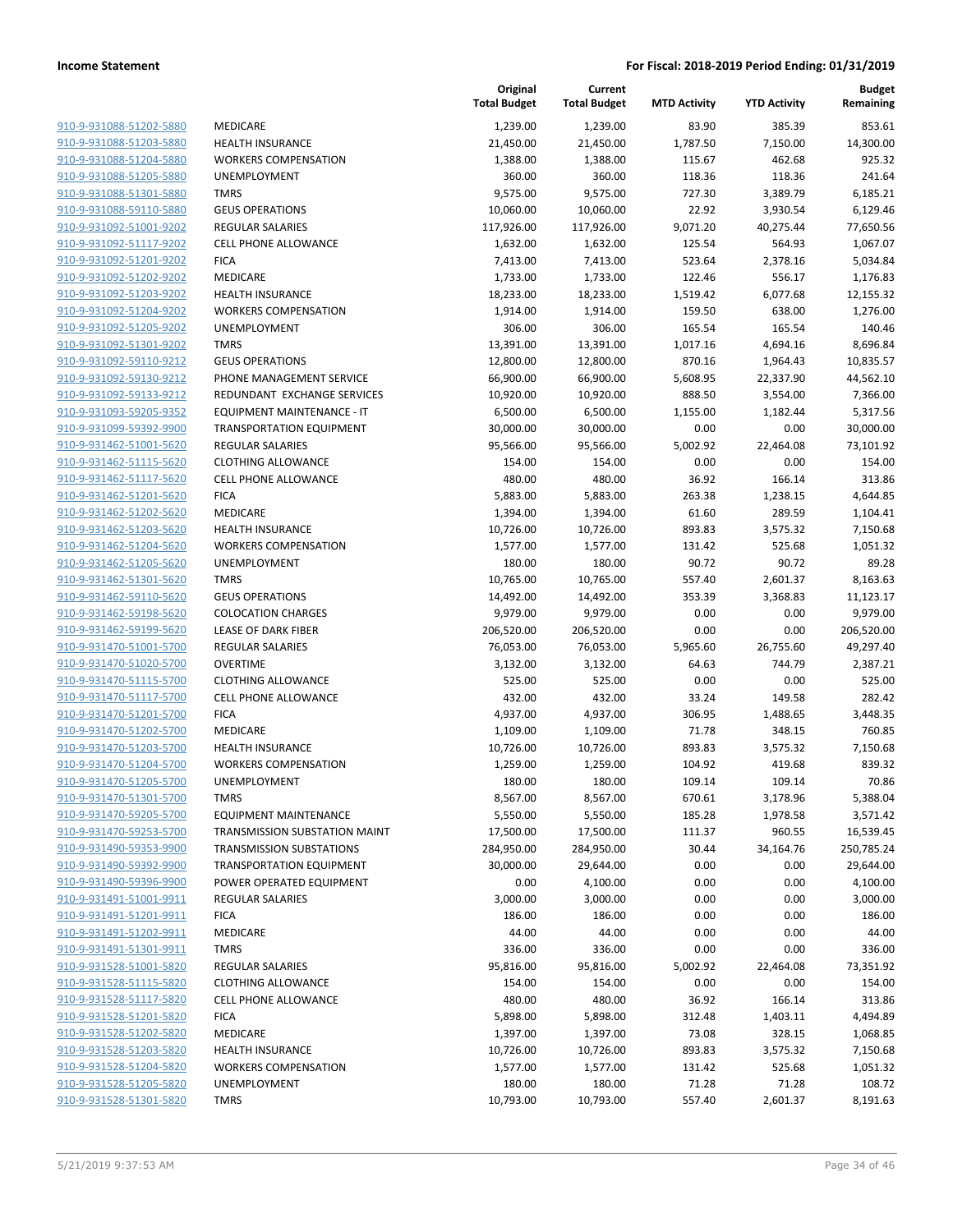| 910-9-931528-59110-5820        |  |
|--------------------------------|--|
| 910-9-931529-51001-5920        |  |
| 910-9-931529-51020-5920        |  |
| 910-9-931529-51115-5920        |  |
| <u>910-9-931529-51117-5920</u> |  |
| 910-9-931529-51201-5920        |  |
| 910-9-931529-51202-5920        |  |
| 910-9-931529-51203-5920        |  |
| 910-9-931529-51204-5920        |  |
|                                |  |
| 910-9-931529-51205-5920        |  |
| 910-9-931529-51301-5920        |  |
| 910-9-931529-59205-5920        |  |
| 910-9-931529-59262-5920        |  |
| 910-9-931590-59362-9900        |  |
| <u>910-9-931590-59392-9900</u> |  |
| 910-9-931590-59396-9900        |  |
| 910-9-931591-51001-9912        |  |
| 910-9-931591-51201-9912        |  |
| 910-9-931591-51202-9912        |  |
| <u>910-9-931591-51301-9912</u> |  |
| 910-9-932467-51001-5671        |  |
| 910-9-932467-51011-5671        |  |
| 910-9-932467-51020-5671        |  |
| 910-9-932467-51115-5671        |  |
| 910-9-932467-51201-5671        |  |
| <u>910-9-932467-51202-5671</u> |  |
| 910-9-932467-51203-5671        |  |
| 910-9-932467-51204-5671        |  |
| 910-9-932467-51205-5671        |  |
| 910-9-932467-51301-5671        |  |
| 910-9-932467-59110-5671        |  |
| 910-9-932474-51001-5740        |  |
| 910-9-932474-51020-5740        |  |
| 910-9-932474-51115-5740        |  |
| 910-9-932474-51201-5740        |  |
| 910-9-932474-51202-5740        |  |
| 910-9-932474-51203-5740        |  |
| 910-9-932474-51204-5740        |  |
| 910-9-932474-51205-5740        |  |
| 910-9-932474-51301-5740        |  |
| 910-9-932474-59257-5740        |  |
| 910-9-932490-59356-9900        |  |
| 910-9-932491-51001-9913        |  |
|                                |  |
| 910-9-932491-51020-9913        |  |
| 910-9-932491-51201-9913        |  |
| 910-9-932491-51202-9913        |  |
| 910-9-932491-51301-9913        |  |
| 910-9-932500-51001-5801        |  |
| 910-9-932500-51115-5801        |  |
| <u>910-9-932500-51117-5801</u> |  |
| 910-9-932500-51201-5801        |  |
| 910-9-932500-51202-5801        |  |
| 910-9-932500-51203-5801        |  |
| 910-9-932500-51204-5801        |  |
| <u>910-9-932500-51205-5801</u> |  |
| 910-9-932500-51301-5801        |  |
| 910-9-932500-59110-5801        |  |
| 910-9-932500-59112-5801        |  |
| 910-9-932500-59146-5801        |  |
|                                |  |

|                                |                                     | Original<br><b>Total Budget</b> | Current<br><b>Total Budget</b> | <b>MTD Activity</b> | <b>YTD Activity</b> | <b>Budget</b><br>Remaining |
|--------------------------------|-------------------------------------|---------------------------------|--------------------------------|---------------------|---------------------|----------------------------|
| 910-9-931528-59110-5820        | <b>GEUS OPERATIONS</b>              | 15,900.00                       | 15,900.00                      | 526.30              | 3,445.70            | 12,454.30                  |
| 910-9-931529-51001-5920        | <b>REGULAR SALARIES</b>             | 76,305.00                       | 76,305.00                      | 5,965.60            | 26,755.60           | 49,549.40                  |
| 910-9-931529-51020-5920        | <b>OVERTIME</b>                     | 3,132.00                        | 3,132.00                       | 64.63               | 744.79              | 2,387.21                   |
| 910-9-931529-51115-5920        | <b>CLOTHING ALLOWANCE</b>           | 525.00                          | 525.00                         | 0.00                | 0.00                | 525.00                     |
| 910-9-931529-51117-5920        | CELL PHONE ALLOWANCE                | 432.00                          | 432.00                         | 33.20               | 149.40              | 282.60                     |
| 910-9-931529-51201-5920        | <b>FICA</b>                         | 4,952.00                        | 4,952.00                       | 375.93              | 1,714.27            | 3,237.73                   |
| 910-9-931529-51202-5920        | MEDICARE                            | 1,112.00                        | 1,112.00                       | 87.92               | 400.92              | 711.08                     |
| 910-9-931529-51203-5920        | <b>HEALTH INSURANCE</b>             | 10,726.00                       | 10,726.00                      | 893.83              | 3,575.32            | 7,150.68                   |
| 910-9-931529-51204-5920        | <b>WORKERS COMPENSATION</b>         | 1,259.00                        | 1,259.00                       | 104.92              | 419.68              | 839.32                     |
| 910-9-931529-51205-5920        | <b>UNEMPLOYMENT</b>                 | 180.00                          | 180.00                         | 109.14              | 109.14              | 70.86                      |
| 910-9-931529-51301-5920        | <b>TMRS</b>                         | 8,595.00                        | 8,595.00                       | 670.61              | 3,178.96            | 5,416.04                   |
| 910-9-931529-59205-5920        | <b>EQUIPMENT MAINTENANCE</b>        | 6,950.00                        | 6,950.00                       | 0.00                | 1,983.57            | 4,966.43                   |
| 910-9-931529-59262-5920        | DISTRIBUTION SUBSTATION MAINTENANCE | 21,500.00                       | 21,500.00                      | 4.86                | 1,452.65            | 20,047.35                  |
| 910-9-931590-59362-9900        | <b>DISTRIBUTION SUBSTATIONS</b>     | 1,386,000.00                    | 1,386,000.00                   | 30.42               | 84,106.63           | 1,301,893.37               |
| 910-9-931590-59392-9900        | <b>TRANSPORTATION EQUIPMENT</b>     | 65,000.00                       | 59,024.00                      | 0.00                | 0.00                | 59,024.00                  |
| 910-9-931590-59396-9900        | POWER OPERATED EQUIPMENT            | 0.00                            | 4,100.00                       | 0.00                | 0.00                | 4,100.00                   |
| 910-9-931591-51001-9912        | <b>REGULAR SALARIES</b>             | 2,500.00                        | 2,500.00                       | 0.00                | 0.00                | 2,500.00                   |
| 910-9-931591-51201-9912        | <b>FICA</b>                         | 155.00                          | 155.00                         | 0.00                | 0.00                | 155.00                     |
| 910-9-931591-51202-9912        | <b>MEDICARE</b>                     | 37.00                           | 37.00                          | 0.00                | 0.00                | 37.00                      |
| 910-9-931591-51301-9912        | <b>TMRS</b>                         | 280.00                          | 280.00                         | 0.00                | 0.00                | 280.00                     |
| 910-9-932467-51001-5671        | <b>REGULAR SALARIES</b>             | 40,530.00                       | 40,530.00                      | 7,874.18            | 23,710.15           | 16,819.85                  |
| 910-9-932467-51011-5671        | PART TIME TEMPORARY                 | 36,930.00                       | 36,930.00                      | 0.00                | 0.00                | 36,930.00                  |
| 910-9-932467-51020-5671        | <b>OVERTIME</b>                     | 6,233.00                        | 6,233.00                       | 681.92              | 1,311.38            | 4,921.62                   |
| 910-9-932467-51115-5671        | <b>CLOTHING ALLOWANCE</b>           | 578.00                          | 578.00                         | 0.00                | 0.00                | 578.00                     |
| 910-9-932467-51201-5671        | <b>FICA</b>                         | 5,189.00                        | 5,189.00                       | 498.28              | 1,431.67            | 3,757.33                   |
| 910-9-932467-51202-5671        | <b>MEDICARE</b>                     | 1,122.00                        | 1,122.00                       | 116.53              | 334.83              | 787.17                     |
| 910-9-932467-51203-5671        | <b>HEALTH INSURANCE</b>             | 21,450.00                       | 21,450.00                      | 1,787.50            | 7,150.00            | 14,300.00                  |
| 910-9-932467-51204-5671        | <b>WORKERS COMPENSATION</b>         | 1,769.00                        | 1,769.00                       | 147.42              | 589.68              | 1,179.32                   |
| 910-9-932467-51205-5671        | <b>UNEMPLOYMENT</b>                 | 360.00                          | 360.00                         | 154.01              | 154.01              | 205.99                     |
| 910-9-932467-51301-5671        | <b>TMRS</b>                         | 8,675.00                        | 8,675.00                       | 715.53              | 1,953.39            | 6,721.61                   |
| 910-9-932467-59110-5671        | <b>GEUS OPERATIONS</b>              | 14,000.00                       | 14,000.00                      | 564.14              | 5,419.30            | 8,580.70                   |
| 910-9-932474-51001-5740        | <b>REGULAR SALARIES</b>             | 32,855.00                       | 32,855.00                      | 3,573.57            | 12,847.27           | 20,007.73                  |
| 910-9-932474-51020-5740        | <b>OVERTIME</b>                     | 6,497.00                        | 6,497.00                       | 417.69              | 1,686.45            | 4,810.55                   |
| 910-9-932474-51115-5740        | <b>CLOTHING ALLOWANCE</b>           | 578.00                          | 578.00                         | 0.00                | 0.00                | 578.00                     |
| 910-9-932474-51201-5740        | <b>FICA</b>                         | 2,440.00                        | 2,440.00                       | 226.41              | 821.68              | 1,618.32                   |
| 910-9-932474-51202-5740        | <b>MEDICARE</b>                     | 476.00                          | 476.00                         | 52.95               | 192.16              | 283.84                     |
| 910-9-932474-51203-5740        | <b>HEALTH INSURANCE</b>             | 10,725.00                       | 10,725.00                      | 893.75              | 3,575.00            | 7,150.00                   |
| 910-9-932474-51204-5740        | <b>WORKERS COMPENSATION</b>         | 1,045.00                        | 1,045.00                       | 87.08               | 348.32              | 696.68                     |
| 910-9-932474-51205-5740        | <b>UNEMPLOYMENT</b>                 | 180.00                          | 180.00                         | 71.84               | 71.84               | 108.16                     |
| <u>910-9-932474-51301-5740</u> | TMRS                                | 3,680.00                        | 3,680.00                       | 441.43              | 1,666.47            | 2,013.53                   |
| 910-9-932474-59257-5740        | TRANSMISSION LINE MAINTENANCE       | 41,700.00                       | 41,700.00                      | 2,950.79            | 5,948.83            | 35,751.17                  |
| 910-9-932490-59356-9900        | <b>GEUS TRANSMISSION LINES</b>      | 175,000.00                      | 175,000.00                     | $-66.15$            | $-66.15$            | 175,066.15                 |
| 910-9-932491-51001-9913        | <b>REGULAR SALARIES</b>             | 63,000.00                       | 63,000.00                      | 0.00                | 5,781.64            | 57,218.36                  |
| 910-9-932491-51020-9913        | <b>OVERTIME</b>                     | 0.00                            | 0.00                           | 0.00                | 237.36              | $-237.36$                  |
| 910-9-932491-51201-9913        | <b>FICA</b>                         | 3,906.00                        | 3,906.00                       | 0.00                | 365.69              | 3,540.31                   |
| 910-9-932491-51202-9913        | <b>MEDICARE</b>                     | 914.00                          | 914.00                         | 0.00                | 85.53               | 828.47                     |
| 910-9-932491-51301-9913        | <b>TMRS</b>                         | 7,056.00                        | 7,056.00                       | 0.00                | 699.41              | 6,356.59                   |
| 910-9-932500-51001-5801        | <b>REGULAR SALARIES</b>             | 126,339.00                      | 126,339.00                     | 9,718.40            | 43,596.80           | 82,742.20                  |
| 910-9-932500-51115-5801        | <b>CLOTHING ALLOWANCE</b>           | 256.00                          | 256.00                         | 0.00                | 0.00                | 256.00                     |
| 910-9-932500-51117-5801        | <b>CELL PHONE ALLOWANCE</b>         | 636.00                          | 636.00                         | 48.92               | 220.14              | 415.86                     |
| 910-9-932500-51201-5801        | <b>FICA</b>                         | 7,881.00                        | 7,881.00                       | 571.05              | 2,586.03            | 5,294.97                   |
| 910-9-932500-51202-5801        | MEDICARE                            | 1,843.00                        | 1,843.00                       | 133.55              | 604.78              | 1,238.22                   |
| 910-9-932500-51203-5801        | <b>HEALTH INSURANCE</b>             | 10,725.00                       | 10,725.00                      | 893.75              | 3,575.00            | 7,150.00                   |
| 910-9-932500-51204-5801        | <b>WORKERS COMPENSATION</b>         | 2,051.00                        | 2,051.00                       | 170.92              | 683.68              | 1,367.32                   |
| 910-9-932500-51205-5801        | UNEMPLOYMENT                        | 180.00                          | 180.00                         | 162.00              | 162.00              | 18.00                      |
| 910-9-932500-51301-5801        | <b>TMRS</b>                         | 14,237.00                       | 14,237.00                      | 1,080.26            | 5,036.82            | 9,200.18                   |
| 910-9-932500-59110-5801        | <b>GEUS OPERATIONS</b>              | 7,280.00                        | 7,280.00                       | 363.15              | 1,273.42            | 6,006.58                   |
| 910-9-932500-59112-5801        | SAFETY                              | 52,170.00                       | 52,170.00                      | 8,178.40            | 27,792.41           | 24,377.59                  |
| 910-9-932500-59146-5801        | TRAINING AND/OR TRAVEL              | 16,200.00                       | 16,200.00                      | 5.25                | 3,629.06            | 12,570.94                  |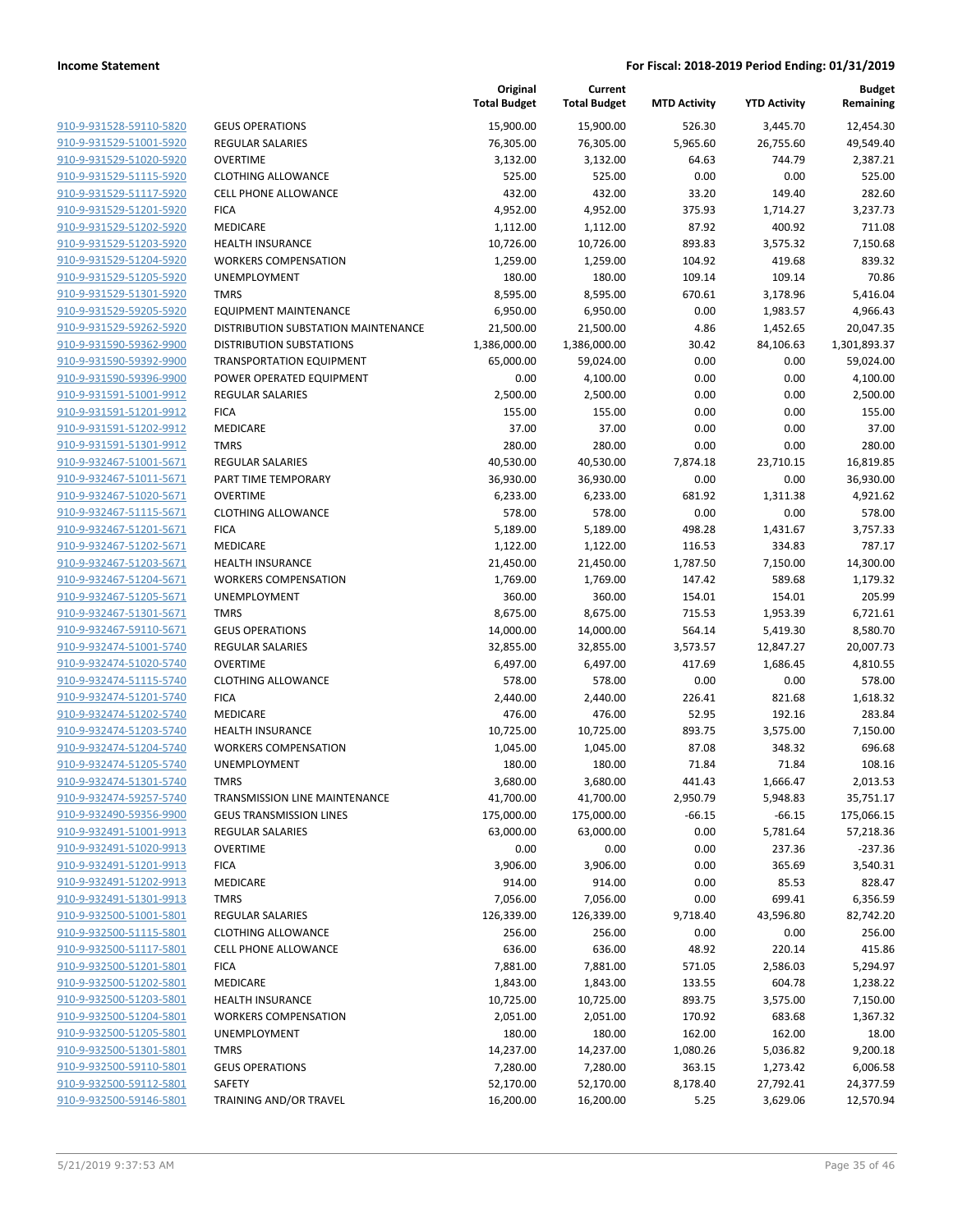|                         |                              | Original<br><b>Total Budget</b> | Current<br><b>Total Budget</b> | <b>MTD Activity</b> | <b>YTD Activity</b> | <b>Budget</b><br>Remaining |
|-------------------------|------------------------------|---------------------------------|--------------------------------|---------------------|---------------------|----------------------------|
| 910-9-932503-51001-5830 | REGULAR SALARIES             | 121,031.00                      | 121,031.00                     | 10,074.02           | 43,726.74           | 77,304.26                  |
| 910-9-932503-51020-5830 | <b>OVERTIME</b>              | 10,259.00                       | 10,259.00                      | 1,081.48            | 2,414.60            | 7,844.40                   |
| 910-9-932503-51115-5830 | <b>CLOTHING ALLOWANCE</b>    | 1,257.00                        | 1,257.00                       | 0.00                | 0.00                | 1,257.00                   |
| 910-9-932503-51117-5830 | <b>CELL PHONE ALLOWANCE</b>  | 318.00                          | 318.00                         | 24.46               | 110.07              | 207.93                     |
| 910-9-932503-51201-5830 | <b>FICA</b>                  | 8,166.00                        | 8,166.00                       | 593.81              | 2,510.82            | 5,655.18                   |
| 910-9-932503-51202-5830 | MEDICARE                     | 1,761.00                        | 1,761.00                       | 138.87              | 587.20              | 1,173.80                   |
| 910-9-932503-51203-5830 | <b>HEALTH INSURANCE</b>      | 21,452.00                       | 21,452.00                      | 1,787.67            | 7,150.68            | 14,301.32                  |
| 910-9-932503-51204-5830 | <b>WORKERS COMPENSATION</b>  | 2,680.00                        | 2,680.00                       | 223.33              | 893.32              | 1,786.68                   |
| 910-9-932503-51205-5830 | <b>UNEMPLOYMENT</b>          | 360.00                          | 360.00                         | 201.24              | 201.24              | 158.76                     |
| 910-9-932503-51301-5830 | <b>TMRS</b>                  | 13,599.00                       | 13,599.00                      | 1,236.51            | 5,311.81            | 8,287.19                   |
| 910-9-932503-59110-5830 | <b>GEUS OPERATIONS</b>       | 85,000.00                       | 85,000.00                      | 4,230.73            | 11,867.83           | 73,132.17                  |
| 910-9-932504-51001-5840 | REGULAR SALARIES             | 122,377.00                      | 122,377.00                     | 10,074.02           | 43,726.74           | 78,650.26                  |
| 910-9-932504-51020-5840 | <b>OVERTIME</b>              | 10,259.00                       | 10,259.00                      | 1,081.48            | 2,414.60            | 7,844.40                   |
| 910-9-932504-51115-5840 | <b>CLOTHING ALLOWANCE</b>    | 1,257.00                        | 1,257.00                       | 0.00                | 0.00                | 1,257.00                   |
| 910-9-932504-51117-5840 | <b>CELL PHONE ALLOWANCE</b>  | 318.00                          | 318.00                         | 24.46               | 110.07              | 207.93                     |
| 910-9-932504-51201-5840 | <b>FICA</b>                  | 8,249.00                        | 8,249.00                       | 693.16              | 2,867.59            | 5,381.41                   |
| 910-9-932504-51202-5840 | MEDICARE                     | 1,781.00                        | 1,781.00                       | 162.11              | 670.63              | 1,110.37                   |
| 910-9-932504-51203-5840 | <b>HEALTH INSURANCE</b>      | 21,452.00                       | 21,452.00                      | 1,787.67            | 7,150.68            | 14,301.32                  |
| 910-9-932504-51204-5840 | <b>WORKERS COMPENSATION</b>  | 2,680.00                        | 2,680.00                       | 223.33              | 893.32              | 1,786.68                   |
| 910-9-932504-51205-5840 | <b>UNEMPLOYMENT</b>          | 360.00                          | 360.00                         | 201.24              | 201.24              | 158.76                     |
| 910-9-932504-51301-5840 | <b>TMRS</b>                  | 13,750.00                       | 13,750.00                      | 1,236.51            | 5,311.81            | 8,438.19                   |
| 910-9-932504-59110-5840 | <b>GEUS OPERATIONS</b>       | 68,000.00                       | 68,000.00                      | 3,797.48            | 21,523.11           | 46,476.89                  |
| 910-9-932505-51001-5850 | REGULAR SALARIES             | 708.00                          | 708.00                         | 0.00                | 0.00                | 708.00                     |
| 910-9-932505-51201-5850 | <b>FICA</b>                  | 49.00                           | 49.00                          | 0.00                | 0.00                | 49.00                      |
| 910-9-932505-51202-5850 | <b>MEDICARE</b>              | 10.00                           | 10.00                          | 0.00                | 0.00                | 10.00                      |
| 910-9-932505-51301-5850 | <b>TMRS</b>                  | 78.00                           | 78.00                          | 0.00                | 0.00                | 78.00                      |
| 910-9-932505-59110-5850 | <b>GEUS OPERATIONS</b>       | 100.00                          | 100.00                         | 0.00                | 0.00                | 100.00                     |
| 910-9-932506-51001-5860 | REGULAR SALARIES             | 114,400.00                      | 114,400.00                     | 6,433.60            | 28,857.61           | 85,542.39                  |
| 910-9-932506-51020-5860 | <b>OVERTIME</b>              | 1,201.00                        | 1,201.00                       | 0.00                | 181.84              | 1,019.16                   |
| 910-9-932506-51115-5860 | <b>CLOTHING ALLOWANCE</b>    | 525.00                          | 525.00                         | 0.00                | 0.00                | 525.00                     |
| 910-9-932506-51117-5860 | CELL PHONE ALLOWANCE         | 399.00                          | 399.00                         | 33.22               | 149.49              | 249.51                     |
| 910-9-932506-51201-5860 | <b>FICA</b>                  | 7,191.00                        | 7,191.00                       | 397.38              | 1,797.92            | 5,393.08                   |
| 910-9-932506-51202-5860 | MEDICARE                     | 1,665.00                        | 1,665.00                       | 92.94               | 420.49              | 1,244.51                   |
| 910-9-932506-51203-5860 | <b>HEALTH INSURANCE</b>      | 16,088.00                       | 16,088.00                      | 1,340.67            | 5,362.68            | 10,725.32                  |
| 910-9-932506-51204-5860 | <b>WORKERS COMPENSATION</b>  | 1,874.00                        | 1,874.00                       | 156.17              | 624.68              | 1,249.32                   |
| 910-9-932506-51205-5860 | UNEMPLOYMENT                 | 270.00                          | 270.00                         | 116.40              | 116.40              | 153.60                     |
| 910-9-932506-51301-5860 | <b>TMRS</b>                  | 12,857.00                       | 12,857.00                      | 715.24              | 3,355.55            | 9,501.45                   |
| 910-9-932506-59110-5860 | <b>GEUS OPERATIONS</b>       | 13,410.00                       | 13,410.00                      | 900.98              | 2,398.02            | 11,011.98                  |
| 910-9-932507-51001-5870 | <b>REGULAR SALARIES</b>      | 774.00                          | 774.00                         | 0.00                | 0.00                | 774.00                     |
| 910-9-932507-51201-5870 | <b>FICA</b>                  | 53.00                           | 53.00                          | 0.00                | 0.00                | 53.00                      |
| 910-9-932507-51202-5870 | MEDICARE                     | 10.00                           | 10.00                          | 0.00                | 0.00                | 10.00                      |
| 910-9-932507-51301-5870 | <b>TMRS</b>                  | 86.00                           | 86.00                          | 0.00                | 0.00                | 86.00                      |
| 910-9-932507-59110-5870 | <b>GEUS OPERATIONS</b>       | 50.00                           | 50.00                          | 0.00                | 0.00                | 50.00                      |
| 910-9-932509-59147-5890 | <b>RENT</b>                  | 161.00                          | 161.00                         | 0.00                | 0.00                | 161.00                     |
| 910-9-932510-51001-5900 | <b>REGULAR SALARIES</b>      | 62,171.00                       | 62,171.00                      | 4,950.40            | 22,100.80           | 40,070.20                  |
| 910-9-932510-51020-5900 | <b>OVERTIME</b>              | 10,088.00                       | 10,088.00                      | 93.64               | 1,451.61            | 8,636.39                   |
| 910-9-932510-51102-5900 | <b>BILINGUAL PAY</b>         | 600.00                          | 600.00                         | 46.16               | 207.72              | 392.28                     |
| 910-9-932510-51115-5900 | <b>CLOTHING ALLOWANCE</b>    | 525.00                          | 525.00                         | 0.00                | 0.00                | 525.00                     |
| 910-9-932510-51201-5900 | <b>FICA</b>                  | 4,517.00                        | 4,517.00                       | 265.53              | 1,280.73            | 3,236.27                   |
| 910-9-932510-51202-5900 | <b>MEDICARE</b>              | 910.00                          | 910.00                         | 62.10               | 299.53              | 610.47                     |
| 910-9-932510-51203-5900 | <b>HEALTH INSURANCE</b>      | 10,725.00                       | 10,725.00                      | 893.75              | 3,575.00            | 7,150.00                   |
| 910-9-932510-51204-5900 | <b>WORKERS COMPENSATION</b>  | 1,009.00                        | 1,009.00                       | 84.08               | 336.32              | 672.68                     |
| 910-9-932510-51205-5900 | UNEMPLOYMENT                 | 180.00                          | 180.00                         | 91.62               | 91.62               | 88.38                      |
| 910-9-932510-51301-5900 | <b>TMRS</b>                  | 7,030.00                        | 7,030.00                       | 562.98              | 2,732.42            | 4,297.58                   |
| 910-9-932510-59205-5900 | <b>EQUIPMENT MAINTENANCE</b> | 87,000.00                       | 87,000.00                      | 7,039.63            | 11,425.86           | 75,574.14                  |
| 910-9-932514-51001-5941 | REGULAR SALARIES             | 492,457.00                      | 492,457.00                     | 32,831.92           | 137,995.55          | 354,461.45                 |
| 910-9-932514-51020-5941 | <b>OVERTIME</b>              | 53,651.00                       | 53,651.00                      | 4,129.55            | 14,218.84           | 39,432.16                  |
| 910-9-932514-51102-5941 | <b>BILINGUAL PAY</b>         | 1,185.00                        | 1,185.00                       | 92.32               | 346.20              | 838.80                     |
| 910-9-932514-51115-5941 | <b>CLOTHING ALLOWANCE</b>    | 5,775.00                        | 5,775.00                       | 0.00                | 0.00                | 5,775.00                   |
|                         |                              |                                 |                                |                     |                     |                            |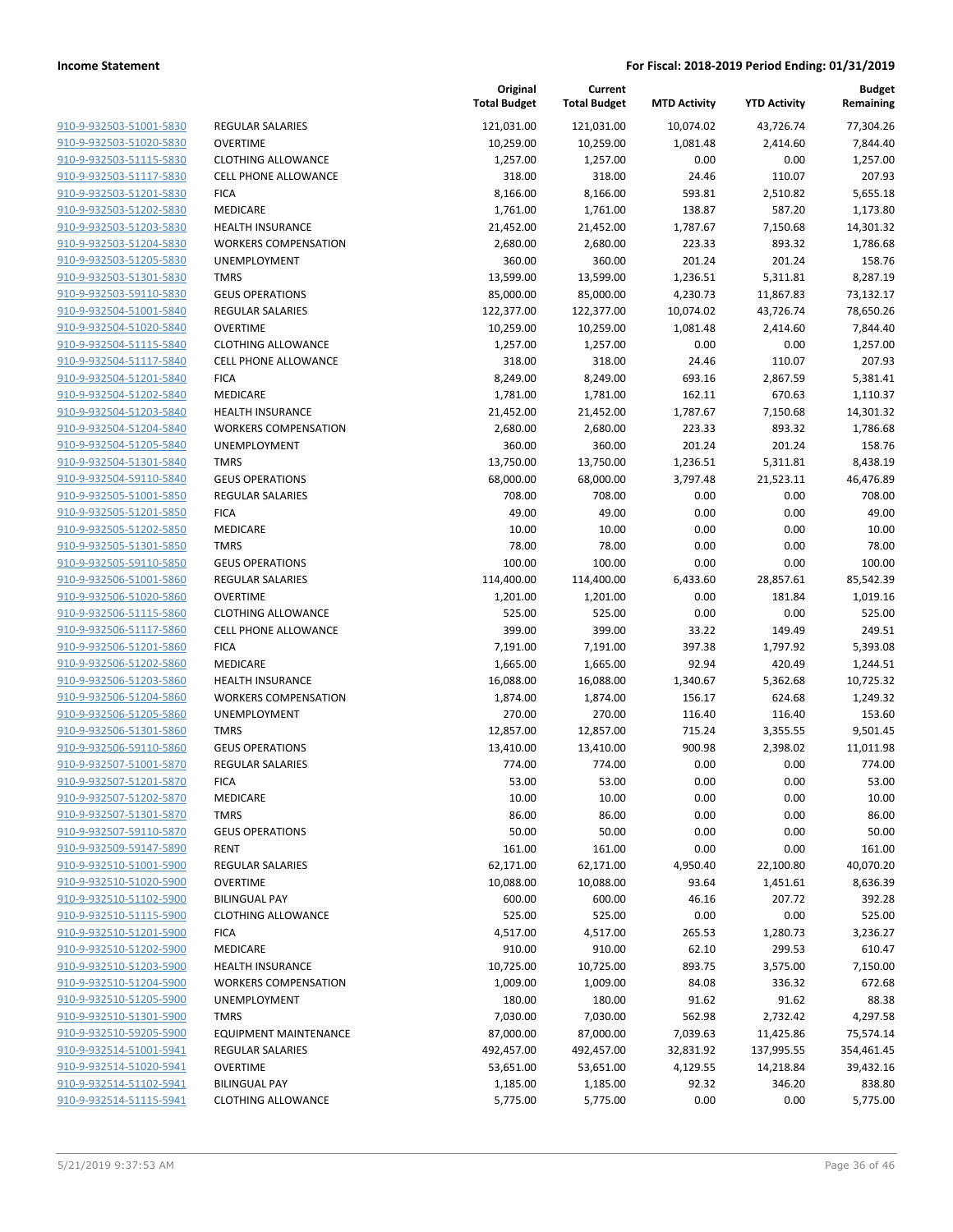|                                                    |                                      | Original<br><b>Total Budget</b> | Current<br><b>Total Budget</b> | <b>MTD Activity</b> | <b>YTD Activity</b> | <b>Budget</b><br>Remaining |
|----------------------------------------------------|--------------------------------------|---------------------------------|--------------------------------|---------------------|---------------------|----------------------------|
| 910-9-932514-51201-5941                            | <b>FICA</b>                          | 33,922.00                       | 33,922.00                      | 2,151.19            | 8,928.41            | 24,993.59                  |
| 910-9-932514-51202-5941                            | <b>MEDICARE</b>                      | 7,160.00                        | 7,160.00                       | 503.10              | 2,088.10            | 5,071.90                   |
| 910-9-932514-51203-5941                            | <b>HEALTH INSURANCE</b>              | 114,973.00                      | 114,973.00                     | 9,581.08            | 38,324.32           | 76,648.68                  |
| 910-9-932514-51204-5941                            | <b>WORKERS COMPENSATION</b>          | 8,051.00                        | 8,051.00                       | 670.92              | 2,683.68            | 5,367.32                   |
| 910-9-932514-51205-5941                            | <b>UNEMPLOYMENT</b>                  | 1,929.00                        | 1,929.00                       | 666.97              | 964.82              | 964.18                     |
| 910-9-932514-51301-5941                            | <b>TMRS</b>                          | 55,288.00                       | 55,288.00                      | 4,098.15            | 17,506.61           | 37,781.39                  |
| 910-9-932514-59275-5941                            | POLES, OH, UG & SERVICES MAINTENANCE | 204,000.00                      | 204,000.00                     | 17,145.48           | 45,568.63           | 158,431.37                 |
| 910-9-932515-51001-5950                            | <b>REGULAR SALARIES</b>              | 562.00                          | 562.00                         | 0.00                | 0.00                | 562.00                     |
| 910-9-932515-51201-5950                            | <b>FICA</b>                          | 39.00                           | 39.00                          | 0.00                | 0.00                | 39.00                      |
| 910-9-932515-51202-5950                            | <b>MEDICARE</b>                      | 8.00                            | 8.00                           | 0.00                | 0.00                | 8.00                       |
| 910-9-932515-51301-5950                            | <b>TMRS</b>                          | 64.00                           | 64.00                          | 0.00                | 0.00                | 64.00                      |
| 910-9-932515-59282-5950                            | <b>TRANSFORMERS MAINTENANCE</b>      | 7,000.00                        | 7,000.00                       | 2,153.74            | 2,153.74            | 4,846.26                   |
| 910-9-932516-51001-5960                            | REGULAR SALARIES                     | 12,231.00                       | 12,231.00                      | 489.24              | 3,395.92            | 8,835.08                   |
| 910-9-932516-51020-5960                            | <b>OVERTIME</b>                      | 1,337.00                        | 1,337.00                       | 219.38              | 750.98              | 586.02                     |
| 910-9-932516-51201-5960                            | <b>FICA</b>                          | 840.00                          | 840.00                         | 43.94               | 257.12              | 582.88                     |
| 910-9-932516-51202-5960                            | MEDICARE                             | 177.00                          | 177.00                         | 10.28               | 60.14               | 116.86                     |
| 910-9-932516-51205-5960                            | UNEMPLOYMENT                         | 40.00                           | 40.00                          | 12.76               | 12.76               | 27.24                      |
| 910-9-932516-51301-5960                            | <b>TMRS</b>                          | 1,369.00                        | 1,369.00                       | 78.37               | 477.90              | 891.10                     |
| 910-9-932516-59284-5960                            | ST LIGHTING & SIGNALS MAINTENANCE    | 10,000.00                       | 10,000.00                      | 1,093.73            | 3,269.56            | 6,730.44                   |
| 910-9-932517-51001-5970                            | <b>REGULAR SALARIES</b>              | 59,196.00                       | 59,196.00                      | 2,692.80            | 12,098.40           | 47,097.60                  |
| 910-9-932517-51020-5970                            | <b>OVERTIME</b>                      | 221.00                          | 221.00                         | 0.00                | 50.50               | 170.50                     |
| 910-9-932517-51115-5970                            | <b>CLOTHING ALLOWANCE</b>            | 525.00                          | 525.00                         | 0.00                | 0.00                | 525.00                     |
| 910-9-932517-51201-5970                            | <b>FICA</b>                          | 3,683.00                        | 3,683.00                       | 141.98              | 659.62              | 3,023.38                   |
| 910-9-932517-51202-5970                            | MEDICARE                             | 858.00                          | 858.00                         | 33.20               | 154.26              | 703.74                     |
| 910-9-932517-51203-5970                            | <b>HEALTH INSURANCE</b>              | 10,726.00                       | 10,726.00                      | 893.83              | 3,575.32            | 7,150.68                   |
| 910-9-932517-51204-5970                            | <b>WORKERS COMPENSATION</b>          | 997.00                          | 997.00                         | 83.08               | 332.32              | 664.68                     |
| 910-9-932517-51205-5970                            | UNEMPLOYMENT                         | 176.00                          | 176.00                         | 48.48               | 48.48               | 127.52                     |
| 910-9-932517-51301-5970                            | <b>TMRS</b>                          | 6,629.00                        | 6,629.00                       | 297.82              | 1,396.62            | 5,232.38                   |
| 910-9-932517-59270-5970                            | <b>METERS MAINTENANCE</b>            | 600.00                          | 600.00                         | 0.00                | 0.00                | 600.00                     |
| 910-9-932518-51001-5980                            | <b>REGULAR SALARIES</b>              | 1,826.00                        | 1,826.00                       | 305.46              | 1,297.73            | 528.27                     |
| 910-9-932518-51020-5980                            | <b>OVERTIME</b>                      | 205.00                          | 205.00                         | 56.30               | 194.20              | 10.80                      |
| 910-9-932518-51201-5980<br>910-9-932518-51202-5980 | <b>FICA</b><br>MEDICARE              | 126.00<br>26.00                 | 126.00<br>26.00                | 22.43<br>5.25       | 92.49<br>21.63      | 33.51<br>4.37              |
| 910-9-932518-51205-5980                            | <b>UNEMPLOYMENT</b>                  | 9.00                            | 9.00                           | 6.52                | 6.52                | 2.48                       |
| 910-9-932518-51301-5980                            | <b>TMRS</b>                          | 204.00                          | 204.00                         | 40.01               | 171.32              | 32.68                      |
| 910-9-932518-59288-5980                            | <b>VAPOR LIGHTS MAINTENANCE</b>      | 700.00                          | 700.00                         | 105.75              | 204.15              | 495.85                     |
| 910-9-932519-51001-5990                            | REGULAR SALARIES                     | 1,229.00                        | 1,229.00                       | 0.00                | 0.00                | 1,229.00                   |
| 910-9-932519-51201-5990                            | <b>FICA</b>                          | 76.00                           | 76.00                          | 0.00                | 0.00                | 76.00                      |
| 910-9-932519-51202-5990                            | MEDICARE                             | 18.00                           | 18.00                          | 0.00                | 0.00                | 18.00                      |
| 910-9-932519-51205-5990                            | UNEMPLOYMENT                         | 4.00                            | 4.00                           | 0.00                | 0.00                | 4.00                       |
| 910-9-932519-51301-5990                            | TMRS                                 | 138.00                          | 138.00                         | 0.00                | 0.00                | 138.00                     |
| 910-9-932590-59364-9900                            | POLES                                | 160,000.00                      | 160,000.00                     | 13,884.01           | 40,965.85           | 119,034.15                 |
| 910-9-932590-59365-9900                            | OH CONDUCTOR & DEVICES               | 70,000.00                       | 70,000.00                      | 1,975.45            | 13,388.23           | 56,611.77                  |
| 910-9-932590-59366-9900                            | <b>UG CONDUIT</b>                    | 75,000.00                       | 75,000.00                      | 1,596.14            | 9,448.43            | 65,551.57                  |
| 910-9-932590-59367-9900                            | UG CONDUCTOR & DEVICES               | 50,000.00                       | 50,000.00                      | 6,717.80            | 33,925.41           | 16,074.59                  |
| 910-9-932590-59368-9900                            | <b>TRANSFORMERS &amp; CAPACITORS</b> | 150,000.00                      | 150,000.00                     | 32,683.66           | 109,987.93          | 40,012.07                  |
| 910-9-932590-59369-9900                            | SERVICE CONNECTIONS                  | 45,000.00                       | 45,000.00                      | 3.79                | 27.62               | 44,972.38                  |
| 910-9-932590-59370-9900                            | <b>METERS</b>                        | 809,547.00                      | 809,547.00                     | 2,232.66            | 34,707.37           | 774,839.63                 |
| 910-9-932590-59371-9900                            | <b>VAPOR LIGHTS</b>                  | 6,000.00                        | 6,000.00                       | 4,138.36            | 5,354.88            | 645.12                     |
| 910-9-932590-59375-9900                            | STREET LIGHTING & SIGNALS            | 20,000.00                       | 20,000.00                      | 401.54              | 1,191.45            | 18,808.55                  |
| 910-9-932590-59392-9900                            | <b>TRANSPORTATION EQUIPMENT</b>      | 189,000.00                      | 189,000.00                     | 108,487.92          | 141,280.92          | 47,719.08                  |
| 910-9-932590-59396-9900                            | POWER OPERATED EQUIPMENT             | 120,000.00                      | 118,132.00                     | 0.00                | 0.00                | 118,132.00                 |
| 910-9-932590-59398-9900                            | MISCELLANEOUS EQUIPMENT              | 10,000.00                       | 10,000.00                      | 0.00                | 0.00                | 10,000.00                  |
| 910-9-932591-51001-9914                            | <b>REGULAR SALARIES</b>              | 19,515.00                       | 19,515.00                      | 4,810.32            | 21,613.19           | $-2,098.19$                |
| 910-9-932591-51020-9914                            | <b>OVERTIME</b>                      | 0.00                            | 0.00                           | 0.00                | 927.60              | $-927.60$                  |
| 910-9-932591-51201-9914                            | <b>FICA</b>                          | 1,210.00                        | 1,210.00                       | 298.36              | 1,399.08            | $-189.08$                  |
| 910-9-932591-51202-9914                            | MEDICARE                             | 283.00                          | 283.00                         | 69.78               | 327.22              | $-44.22$                   |
| 910-9-932591-51205-9914                            | UNEMPLOYMENT                         | 0.00                            | 0.00                           | 86.59               | 95.04               | $-95.04$                   |
| 910-9-932591-51301-9914                            | <b>TMRS</b>                          | 2,186.00                        | 2,186.00                       | 374.92              | 1,789.55            | 396.45                     |
|                                                    |                                      |                                 |                                |                     |                     |                            |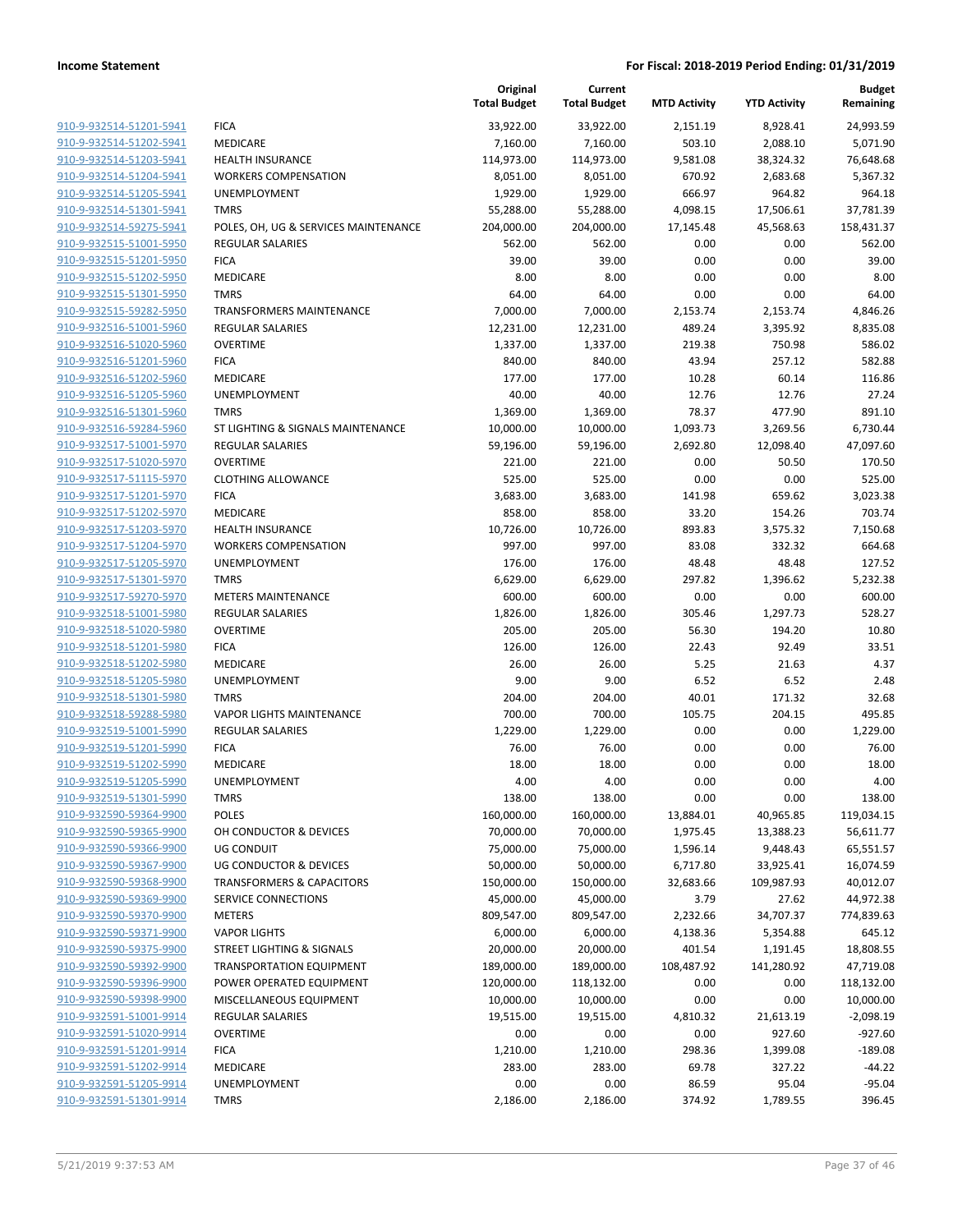| 910-9-932592-51001-9915        |
|--------------------------------|
| 910-9-932592-51020-9915        |
| 910-9-932592-51201-9915        |
| 910-9-932592-51202-9915        |
| 910-9-932592-51205-9915        |
| 910-9-932592-51301-9915        |
| <u>910-9-932593-51001-9916</u> |
| 910-9-932593-51020-9916        |
| 910-9-932593-51201-9916        |
| 910-9-932593-51202-9916        |
| 910-9-932593-51205-9916        |
| 910-9-932593-51301-9916        |
| 910-9-932594-51001-9917        |
| 910-9-932594-51020-9917        |
| 910-9-932594-51201-9917        |
| 910-9-932594-51202-9917        |
| <u>910-9-932594-51205-9917</u> |
| 910-9-932594-51301-9917        |
| 910-9-932595-51001-9918        |
| 910-9-932595-51201-9918        |
| <u>910-9-932595-51202-9918</u> |
| 910-9-932595-51205-9918        |
| 910-9-932595-51301-9918        |
| 910-9-932596-51001-9919        |
| 910-9-932596-51020-9919        |
| <u>910-9-932596-51201-9919</u> |
| <u>910-9-932596-51202-9919</u> |
| <u>910-9-932596-51301-9919</u> |
| 910-9-932597-51001-9920        |
| 910-9-932597-51020-9920        |
| <u>910-9-932597-51201-9920</u> |
| 910-9-932597-51202-9920        |
| 910-9-932597-51205-9920        |
| 910-9-932597-51301-9920        |
| 910-9-932598-51001-9921        |
| 910-9-932598-51201-9921        |
| <u>910-9-932598-51202-9921</u> |
| 910-9-932598-51301-9921        |
| 910-9-932599-51001-9922        |
| 910-9-932599-51201-9922        |
| 910-9-932599-51202-9922        |
| 910-9-932599-51205-9922        |
| <u>910-9-932599-51301-9922</u> |
| 910-9-970000-59703-4030        |
| 910-9-970000-59720-9705        |
| <u>910-9-970000-59730-9250</u> |
| 910-9-970000-59731-9250        |
| 910-9-970000-59732-9250        |
| 910-9-970000-59734-4210        |
| 910-9-970000-59750-9260        |
| 910-9-970000-59770-9997        |
| <u>910-9-970000-59771-9997</u> |
| 910-9-970000-59780-9240        |
| 910-9-970000-59781-9250        |
| 910-9-980000-59841-4280        |
| 910-9-990000-59901-9270        |
| 910-9-990000-59902-9200        |
| 910-9-990000-59903-4082        |
| 910-9-990000-59912-9999        |
|                                |

|                         |                              | Original<br><b>Total Budget</b> | Current<br><b>Total Budget</b> | <b>MTD Activity</b> | <b>YTD Activity</b> | <b>Budget</b><br>Remaining |
|-------------------------|------------------------------|---------------------------------|--------------------------------|---------------------|---------------------|----------------------------|
| 910-9-932592-51001-9915 | <b>REGULAR SALARIES</b>      | 24,513.00                       | 24,513.00                      | 7,295.18            | 40,046.58           | $-15,533.58$               |
| 910-9-932592-51020-9915 | <b>OVERTIME</b>              | 0.00                            | 0.00                           | 199.74              | 6,442.83            | $-6,442.83$                |
| 910-9-932592-51201-9915 | <b>FICA</b>                  | 1,520.00                        | 1,520.00                       | 464.69              | 2,883.78            | $-1,363.78$                |
| 910-9-932592-51202-9915 | MEDICARE                     | 356.00                          | 356.00                         | 108.68              | 674.44              | $-318.44$                  |
| 910-9-932592-51205-9915 | UNEMPLOYMENT                 | 0.00                            | 0.00                           | 134.91              | 142.71              | $-142.71$                  |
| 910-9-932592-51301-9915 | <b>TMRS</b>                  | 2,746.00                        | 2,746.00                       | 675.97              | 4,643.71            | $-1,897.71$                |
| 910-9-932593-51001-9916 | REGULAR SALARIES             | 29,382.00                       | 29,382.00                      | 1,106.46            | 15,109.73           | 14,272.27                  |
| 910-9-932593-51020-9916 | <b>OVERTIME</b>              | 0.00                            | 0.00                           | 81.23               | 1,739.76            | $-1,739.76$                |
| 910-9-932593-51201-9916 | <b>FICA</b>                  | 1,822.00                        | 1,822.00                       | 73.64               | 1,047.61            | 774.39                     |
| 910-9-932593-51202-9916 | <b>MEDICARE</b>              | 426.00                          | 426.00                         | 17.22               | 245.02              | 180.98                     |
| 910-9-932593-51205-9916 | UNEMPLOYMENT                 | 0.00                            | 0.00                           | 21.38               | 47.92               | $-47.92$                   |
| 910-9-932593-51301-9916 | <b>TMRS</b>                  | 3,291.00                        | 3,291.00                       | 131.37              | 1,956.81            | 1,334.19                   |
| 910-9-932594-51001-9917 | <b>REGULAR SALARIES</b>      | 13,300.00                       | 13,300.00                      | 3,167.12            | 14,975.14           | $-1,675.14$                |
| 910-9-932594-51020-9917 | <b>OVERTIME</b>              | 0.00                            | 0.00                           | 204.07              | 3,538.21            | $-3,538.21$                |
| 910-9-932594-51201-9917 | <b>FICA</b>                  | 825.00                          | 825.00                         | 210.53              | 1,153.72            | $-328.72$                  |
| 910-9-932594-51202-9917 | MEDICARE                     | 193.00                          | 193.00                         | 49.24               | 269.84              | $-76.84$                   |
| 910-9-932594-51205-9917 | UNEMPLOYMENT                 | 0.00                            | 0.00                           | 61.12               | 87.04               | $-87.04$                   |
| 910-9-932594-51301-9917 | <b>TMRS</b>                  | 1,490.00                        | 1,490.00                       | 375.56              | 2,143.28            | $-653.28$                  |
| 910-9-932595-51001-9918 | <b>REGULAR SALARIES</b>      | 1,225.00                        | 1,225.00                       | 363.25              | 5,182.11            | $-3,957.11$                |
| 910-9-932595-51201-9918 | <b>FICA</b>                  | 76.00                           | 76.00                          | 22.52               | 321.29              | $-245.29$                  |
| 910-9-932595-51202-9918 | MEDICARE                     | 18.00                           | 18.00                          | 5.27                | 75.14               | $-57.14$                   |
| 910-9-932595-51205-9918 | UNEMPLOYMENT                 | 0.00                            | 0.00                           | 6.54                | 12.90               | $-12.90$                   |
| 910-9-932595-51301-9918 | <b>TMRS</b>                  | 138.00                          | 138.00                         | 40.18               | 600.14              | $-462.14$                  |
| 910-9-932596-51001-9919 | <b>REGULAR SALARIES</b>      | 615.00                          | 615.00                         | 0.00                | 692.01              | $-77.01$                   |
| 910-9-932596-51020-9919 | <b>OVERTIME</b>              | 0.00                            | 0.00                           | 0.00                | 139.67              | $-139.67$                  |
| 910-9-932596-51201-9919 | <b>FICA</b>                  | 39.00                           | 39.00                          | 0.00                | 51.57               | $-12.57$                   |
| 910-9-932596-51202-9919 | MEDICARE                     | 9.00                            | 9.00                           | 0.00                | 12.06               | $-3.06$                    |
| 910-9-932596-51301-9919 | <b>TMRS</b>                  | 69.00                           | 69.00                          | 0.00                | 96.62               | $-27.62$                   |
| 910-9-932597-51001-9920 | <b>REGULAR SALARIES</b>      | 2,040.00                        | 2,040.00                       | 163.08              | 1,039.01            | 1,000.99                   |
| 910-9-932597-51020-9920 | <b>OVERTIME</b>              | 0.00                            | 0.00                           | 0.00                | 108.68              | $-108.68$                  |
| 910-9-932597-51201-9920 | <b>FICA</b>                  | 127.00                          | 127.00                         | 10.11               | 71.15               | 55.85                      |
| 910-9-932597-51202-9920 | MEDICARE                     | 30.00                           | 30.00                          | 2.37                | 16.64               | 13.36                      |
| 910-9-932597-51205-9920 | UNEMPLOYMENT                 | 0.00                            | 0.00                           | 2.94                | 2.94                | $-2.94$                    |
| 910-9-932597-51301-9920 | <b>TMRS</b>                  | 229.00                          | 229.00                         | 18.03               | 132.44              | 96.56                      |
| 910-9-932598-51001-9921 | <b>REGULAR SALARIES</b>      | 145.00                          | 145.00                         | 0.00                | 218.66              | $-73.66$                   |
| 910-9-932598-51201-9921 | <b>FICA</b>                  | 9.00                            | 9.00                           | 0.00                | 13.56               | $-4.56$                    |
| 910-9-932598-51202-9921 | <b>MEDICARE</b>              | 3.00                            | 3.00                           | 0.00                | 3.18                | $-0.18$                    |
| 910-9-932598-51301-9921 | <b>TMRS</b>                  | 17.00                           | 17.00                          | 0.00                | 25.41               | $-8.41$                    |
| 910-9-932599-51001-9922 | <b>REGULAR SALARIES</b>      | 270.00                          | 270.00                         | 1,812.67            | 1,812.67            | $-1,542.67$                |
| 910-9-932599-51201-9922 | <b>FICA</b>                  | 17.00                           | 17.00                          | 112.38              | 112.38              | $-95.38$                   |
| 910-9-932599-51202-9922 | MEDICARE                     | 4.00                            | 4.00                           | 26.28               | 26.28               | $-22.28$                   |
| 910-9-932599-51205-9922 | UNEMPLOYMENT                 | 0.00                            | 0.00                           | 32.62               | 32.62               | $-32.62$                   |
| 910-9-932599-51301-9922 | <b>TMRS</b>                  | 31.00                           | 31.00                          | 200.47              | 200.47              | $-169.47$                  |
| 910-9-970000-59703-4030 | <b>DEPRECIATION EXPENSE</b>  | 2,957,960.00                    | 2,957,960.00                   | 0.00                | 0.00                | 2,957,960.00               |
| 910-9-970000-59720-9705 | <b>BANK FEES</b>             | 25,000.00                       | 25,000.00                      | 1,332.90            | 2,689.34            | 22,310.66                  |
| 910-9-970000-59730-9250 | <b>INVENTORY LOSS/GAIN</b>   | 1,000.00                        | 1,000.00                       | $-1,694.47$         | $-1,694.47$         | 2,694.47                   |
| 910-9-970000-59731-9250 | <b>GASOLINE LOSSES/GAINS</b> | 500.00                          | 500.00                         | 101.14              | 203.34              | 296.66                     |
| 910-9-970000-59732-9250 | FUEL OIL LOSSES/GAINS        | 500.00                          | 500.00                         | 0.00                | 0.00                | 500.00                     |
| 910-9-970000-59734-4210 | ASSET DISPOSAL LOSSES/GAINS  | 1,000.00                        | 1,000.00                       | 0.00                | 0.00                | 1,000.00                   |
| 910-9-970000-59750-9260 | <b>ACCRUED PTO PAY</b>       | 125,000.00                      | 125,000.00                     | 66,574.57           | 82,584.88           | 42,415.12                  |
| 910-9-970000-59770-9997 | CONTINGENCY                  | 350,000.00                      | 350,000.00                     | 0.00                | 0.00                | 350,000.00                 |
| 910-9-970000-59771-9997 | PAYROLL CONTINGENCY          | 125,488.00                      | 125,488.00                     | 0.00                | 0.00                | 125,488.00                 |
| 910-9-970000-59780-9240 | PROPERTY INSURANCE           | 153,000.00                      | 153,000.00                     | 0.00                | 178,571.11          | $-25,571.11$               |
| 910-9-970000-59781-9250 | <b>LIABILITY INSURANCE</b>   | 67,500.00                       | 67,500.00                      | 0.00                | 79,347.42           | $-11,847.42$               |
| 910-9-980000-59841-4280 | AMORTIZATION OF DISCOUNT     | $-42,051.00$                    | $-42,051.00$                   | 0.00                | 0.00                | $-42,051.00$               |
| 910-9-990000-59901-9270 | XFER to COG - FRANCHISE FEES | 2,776,548.00                    | 2,776,548.00                   | 0.00                | 636,943.97          | 2,139,604.03               |
| 910-9-990000-59902-9200 | XFER to COG- ADMIN EXPENSES  | 261,772.00                      | 261,772.00                     | 21,814.33           | 87,257.32           | 174,514.68                 |
| 910-9-990000-59903-4082 | XFER to COG - PILOT          | 326,809.00                      | 326,809.00                     | 326,809.02          | 326,809.02          | $-0.02$                    |
| 910-9-990000-59912-9999 | XFER TO 912 - DEBT SERVICE   | 8,732,723.00                    | 8,732,723.00                   | 727,726.92          | 2,910,907.68        | 5,821,815.32               |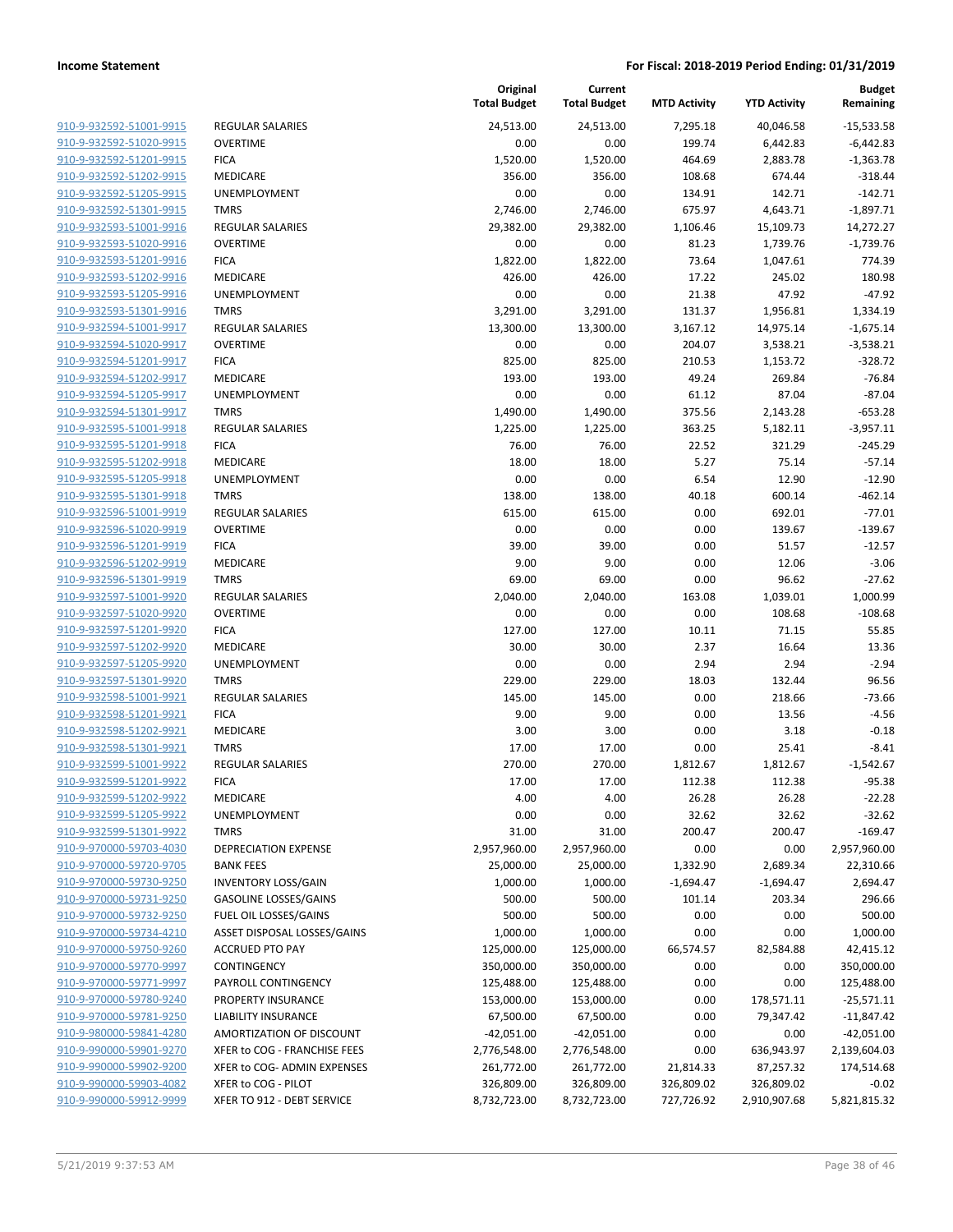|                                               |                                                        | Original            | Current             |                     |                     | <b>Budget</b> |
|-----------------------------------------------|--------------------------------------------------------|---------------------|---------------------|---------------------|---------------------|---------------|
|                                               |                                                        | <b>Total Budget</b> | <b>Total Budget</b> | <b>MTD Activity</b> | <b>YTD Activity</b> | Remaining     |
| 910-9-990000-59926-9330                       | XFER to COG - GARAGE                                   | 69,686.00           | 69,686.00           | 5,807.17            | 23,228.68           | 46,457.32     |
| 910-9-990000-59927-9200                       | XFER to COG - INSURANCE                                | 18,401.00           | 18,401.00           | 1,533.42            | 6,133.68            | 12,267.32     |
| 910-9-990000-59928-9200                       | XFER to COG - IT                                       | 26,049.00           | 26,049.00           | 2,165.50            | 8,662.00            | 17,387.00     |
| 910-9-990000-59930-9270                       | XFER to GBOD                                           | 555,310.00          | 555,310.00          | 0.00                | 127,388.79          | 427,921.21    |
|                                               | <b>Expense Total:</b>                                  | 61,630,669.69       | 61,630,669.69       | 3,416,772.35        | 16,867,050.91       | 44,763,618.78 |
|                                               | Fund: 910 - ELECTRIC OPERATING FUND Surplus (Deficit): | -846,694.69         | -846,694.69         | 1,131,691.58        | 1,981,690.60        |               |
| Fund: 911 - ELECTRIC DEBT REDUCTION           |                                                        |                     |                     |                     |                     |               |
| Revenue                                       |                                                        |                     |                     |                     |                     |               |
| 911-9-000000-49801-4190                       | <b>INTEREST INCOME</b>                                 | 0.00                | 0.00                | 4.70                | 2,830.88            | $-2,830.88$   |
|                                               | <b>Revenue Total:</b>                                  | 0.00                | 0.00                | 4.70                | 2,830.88            | $-2,830.88$   |
|                                               | Fund: 911 - ELECTRIC DEBT REDUCTION Total:             | 0.00                | 0.00                | 4.70                | 2,830.88            |               |
| <b>Fund: 912 - ELECTRIC DEBT SERVICE</b>      |                                                        |                     |                     |                     |                     |               |
| Revenue                                       |                                                        |                     |                     |                     |                     |               |
| 912-9-000000-49710-4999                       | TRANFSER FROM GEUS 910 - ELECTRIC OP                   | 8,732,723.00        | 8,732,723.00        | 727,726.92          | 2,910,907.68        | 5,821,815.32  |
|                                               | <b>Revenue Total:</b>                                  | 8,732,723.00        | 8,732,723.00        | 727,726.92          | 2,910,907.68        | 5,821,815.32  |
| <b>Expense</b>                                |                                                        |                     |                     |                     |                     |               |
| 912-9-980000-59801-9800                       | PAYING AGENT FEES                                      | 1,000.00            | 1,000.00            | 0.00                | 0.00                | 1,000.00      |
| 912-9-980000-59810-9800                       | ARBITRAGE                                              | 5,000.00            | 5,000.00            | 0.00                | 4,775.00            | 225.00        |
| 912-9-980000-59811-9800                       | <b>CONTINUING DISCLOSURE</b>                           | 1,000.00            | 1,000.00            | 0.00                | 0.00                | 1,000.00      |
| 912-9-980000-59820-9800                       | <b>SURETY BOND</b>                                     | 800.00              | 800.00              | 800.00              | 800.00              | 0.00          |
| 912-9-980000-59852-9800                       | PRINCIPAL 2008 ISSUE                                   | 515,000.00          | 515,000.00          | 0.00                | 0.00                | 515,000.00    |
| 912-9-980000-59853-4270                       | <b>INTEREST 2008 ISSUE</b>                             | 648,169.00          | 648,169.00          | 0.00                | 0.00                | 648,169.00    |
| 912-9-980000-59856-9800                       | PRINCIPAL 2010 ISSUE                                   | 1,745,000.00        | 1,745,000.00        | 0.00                | 0.00                | 1,745,000.00  |
| 912-9-980000-59857-4270                       | <b>INTEREST 2010 ISSUE</b>                             | 2,542,165.00        | 2,542,165.00        | 0.00                | 0.00                | 2,542,165.00  |
| 912-9-980000-59858-9800                       | Principal on 2015 Tax-Exempt                           | 2,447,000.00        | 2,447,000.00        | 0.00                | 0.00                | 2,447,000.00  |
| 912-9-980000-59859-4270                       | Interest on 2015 Tax Exempt                            | 20,922.00           | 20,922.00           | 0.00                | 0.00                | 20,922.00     |
| 912-9-980000-59860-9800                       | Principal on 2015 Taxable                              | 796,000.00          | 796,000.00          | 0.00                | 0.00                | 796,000.00    |
| 912-9-980000-59861-4270                       | Interest on 2015 Taxable                               | 10,667.00           | 10,667.00           | 0.00                | 0.00                | 10,667.00     |
|                                               | <b>Expense Total:</b>                                  | 8,732,723.00        | 8,732,723.00        | 800.00              | 5,575.00            | 8,727,148.00  |
|                                               | Fund: 912 - ELECTRIC DEBT SERVICE Surplus (Deficit):   | 0.00                | 0.00                | 726,926.92          | 2,905,332.68        |               |
| <b>Fund: 913 - ELECTRIC CONSTRUCTION FUND</b> |                                                        |                     |                     |                     |                     |               |
| Revenue                                       |                                                        |                     |                     |                     |                     |               |
| 913-9-000000-49801-4190                       | <b>INTEREST INCOME</b>                                 | 400.00              | 400.00              | 55.12               | 814.49              | $-414.49$     |
|                                               | <b>Revenue Total:</b>                                  | 400.00              | 400.00              | 55.12               | 814.49              | $-414.49$     |
|                                               | Fund: 913 - ELECTRIC CONSTRUCTION FUND Total:          | 400.00              | 400.00              | 55.12               | 814.49              |               |
| Fund: 950 - CABLE / INTERNET                  |                                                        |                     |                     |                     |                     |               |
| Revenue                                       |                                                        |                     |                     |                     |                     |               |
| 950-9-000000-48001-3950                       | <b>CABLE REVENUES</b>                                  | 3,036,210.00        | 3,036,210.00        | 226,431.71          | 907,942.08          | 2,128,267.92  |
| 950-9-000000-48002-3950                       | <b>MOVIE PAY-PER-VIEW</b>                              | 100.00              | 100.00              | 0.00                | 0.00                | 100.00        |
| 950-9-000000-48003-3950                       | SET-TOP                                                | 170,000.00          | 170,000.00          | 12,716.55           | 50,384.53           | 119,615.47    |
| 950-9-000000-48030-3950                       | <b>CONTRACT CHANNELS</b>                               | 9,600.00            | 9,600.00            | 800.00              | 3,200.00            | 6,400.00      |
| 950-9-000000-48040-3950                       | <b>BROADCASTS</b>                                      | 600.00              | 600.00              | 100.00              | 400.00              | 200.00        |
| 950-9-000000-48101-3950                       | <b>INTERNET REVENUES</b>                               | 2,649,815.00        | 2,649,815.00        | 208,721.88          | 829,662.37          | 1,820,152.63  |
| 950-9-000000-48201-3950                       | <b>LATE CHARGES</b>                                    | 75,000.00           | 75,000.00           | 5,679.26            | 23,044.85           | 51,955.15     |
| 950-9-000000-48202-3950                       | <b>SERVICE CHARGES</b>                                 | 60,000.00           | 60,000.00           | 3,971.21            | 16,446.48           | 43,553.52     |
| 950-9-000000-48203-3950                       | LOST/DAMAGED EQUIPMENT                                 | 30,000.00           | 30,000.00           | 1,795.00            | 9,130.00            | 20,870.00     |
| 950-9-000000-48301-3950                       | <b>TRANSFER TO COG</b>                                 | 299,164.00          | 299,164.00          | 22,635.34           | 90,504.74           | 208,659.26    |
| 950-9-000000-48307-3950                       | <b>TRANSFER TO GBOD</b>                                | 59,833.00           | 59,833.00           | 4,528.26            | 18,103.54           | 41,729.46     |
| 950-9-000000-48434-3950                       | <b>CHANNEL 34</b>                                      | 2,000.00            | 2,000.00            | 100.00              | 500.00              | 1,500.00      |
| 950-9-000000-48488-3950                       | <b>AD INSERTIONS</b>                                   | 30,000.00           | 30,000.00           | 4,045.28            | 23,757.16           | 6,242.84      |
| 950-9-000000-48498-3950                       | <b>PRODUCTION REVENUES</b>                             | 75.00               | 75.00               | 0.00                | 0.00                | 75.00         |
| 950-9-000000-48501-3950                       | <b>CUSTOMER AID TO CONSTRUCTION</b>                    | 2,500.00            | 2,500.00            | 0.00                | 0.00                | 2,500.00      |
| 950-9-000000-48502-3950                       | OTHER REIMBURSEMENTS                                   | 500.00              | 500.00              | 0.00                | 0.00                | 500.00        |
| 950-9-000000-48503-3950                       | FIBER MAINTENANCE FEES                                 | 2,772.00            | 2,772.00            | 0.00                | 0.00                | 2,772.00      |
| 950-9-000000-48801-4190                       | INTEREST INCOME                                        | 2,000.00            | 2,000.00            | 577.65              | 8,568.60            | $-6,568.60$   |
| 950-9-000000-48991-3950                       | GEUS ELECTRIC PAYMENT FOR INTERNET                     | 38,000.00           | 38,000.00           | 0.00                | 0.00                | 38,000.00     |
|                                               |                                                        |                     |                     |                     |                     |               |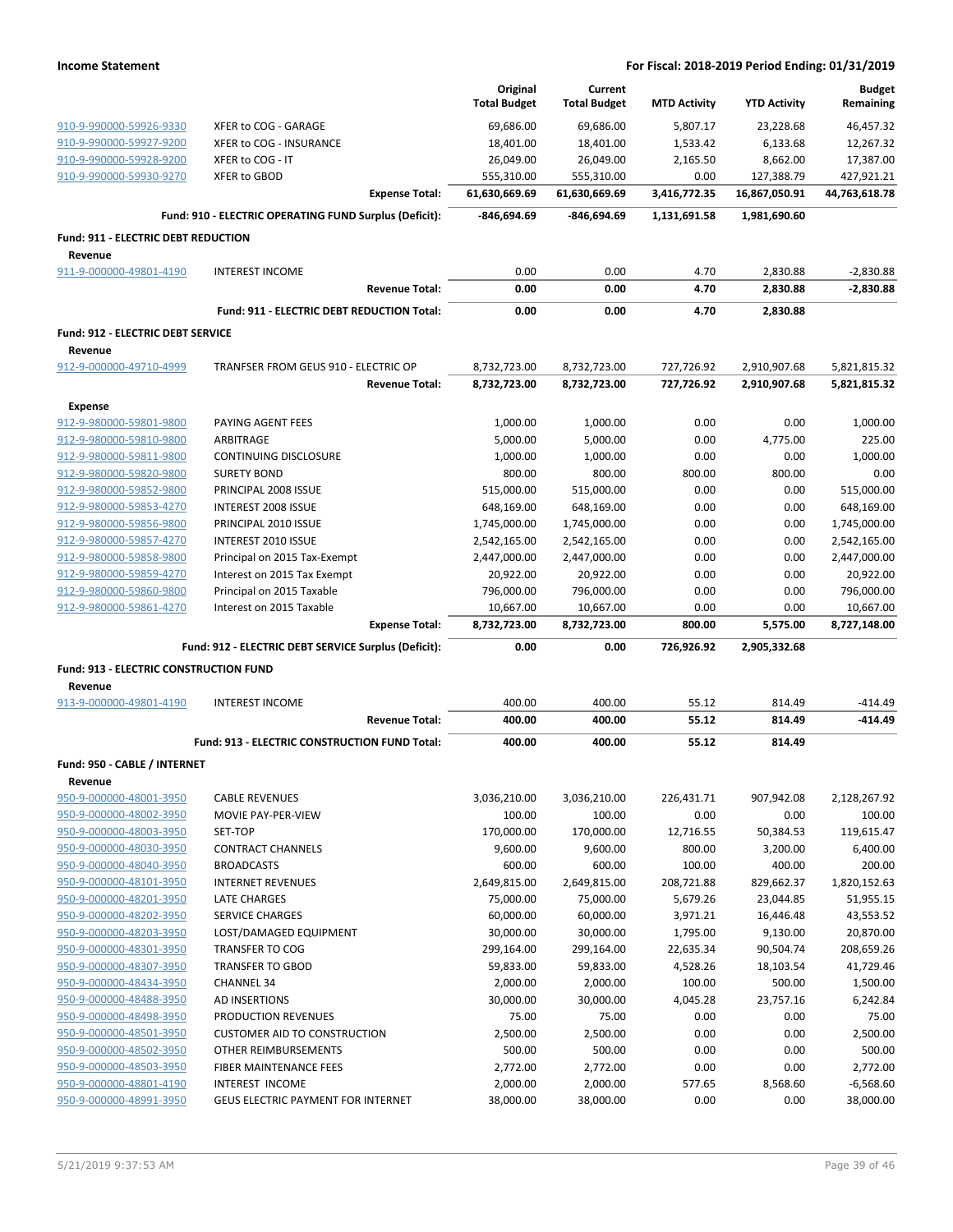|                         |                                                | Original<br><b>Total Budget</b> | Current<br><b>Total Budget</b> | <b>MTD Activity</b> | <b>YTD Activity</b> | <b>Budget</b><br>Remaining |
|-------------------------|------------------------------------------------|---------------------------------|--------------------------------|---------------------|---------------------|----------------------------|
| 950-9-000000-48993-3950 | GEUS ELECTRIC PAYMENT FOR PUBLIC SVC           | 15,000.00                       | 15,000.00                      | 0.00                | 0.00                | 15,000.00                  |
| 950-9-000000-48994-3950 | LEASE OF DARK FIBER                            | 206,520.00                      | 206,520.00                     | 0.00                | 0.00                | 206,520.00                 |
| 950-9-000000-48995-3950 | <b>COLOCATION FOR SCADA &amp; PHONE SYSTEM</b> | 20,000.00                       | 20,000.00                      | 0.00                | 0.00                | 20,000.00                  |
|                         | <b>Revenue Total:</b>                          | 6,709,689.00                    | 6,709,689.00                   | 492,102.14          | 1,981,644.35        | 4,728,044.65               |
| <b>Expense</b>          |                                                |                                 |                                |                     |                     |                            |
| 950-9-951050-51001-8500 | <b>REGULAR SALARIES</b>                        | 64,293.00                       | 64,293.00                      | 4,945.60            | 22,145.20           | 42,147.80                  |
| 950-9-951050-51115-8500 | <b>CLOTHING ALLOWANCE</b>                      | 123.00                          | 123.00                         | 0.00                | 0.00                | 123.00                     |
| 950-9-951050-51116-8500 | <b>CAR ALLOWANCE</b>                           | 975.00                          | 975.00                         | 150.00              | 675.00              | 300.00                     |
| 950-9-951050-51117-8500 | <b>CELL PHONE ALLOWANCE</b>                    | 312.00                          | 312.00                         | 24.00               | 108.00              | 204.00                     |
| 950-9-951050-51201-8500 | <b>FICA</b>                                    | 4,071.00                        | 4,071.00                       | 260.06              | 1,202.91            | 2,868.09                   |
| 950-9-951050-51202-8500 | <b>MEDICARE</b>                                | 952.00                          | 952.00                         | 60.82               | 281.34              | 670.66                     |
| 950-9-951050-51203-8500 | <b>HEALTH INSURANCE</b>                        | 6,436.00                        | 6,436.00                       | 536.33              | 2,145.32            | 4,290.68                   |
| 950-9-951050-51204-8500 | <b>WORKERS COMPENSATION</b>                    | 1,044.00                        | 1,044.00                       | 87.00               | 348.00              | 696.00                     |
| 950-9-951050-51205-8500 | <b>UNEMPLOYMENT</b>                            | 108.00                          | 108.00                         | 92.16               | 92.16               | 15.84                      |
| 950-9-951050-51301-8500 | <b>TMRS</b>                                    | 7,353.00                        | 7,353.00                       | 566.24              | 2,635.54            | 4,717.46                   |
| 950-9-951050-59110-8500 | <b>GEUS OPERATIONS</b>                         | 115,000.00                      | 115,000.00                     | 13,188.78           | 25,395.90           | 89,604.10                  |
| 950-9-951050-59141-8500 | UTILITY BILLS                                  | 69,600.00                       | 69,600.00                      | 6,737.78            | 26,575.43           | 43,024.57                  |
| 950-9-951050-59191-8500 | POLE USE                                       | 18,800.00                       | 18,800.00                      | 0.00                | 0.00                | 18,800.00                  |
| 950-9-951051-51001-8510 | <b>REGULAR SALARIES</b>                        | 68,204.00                       | 68,204.00                      | 5,221.80            | 23,283.48           | 44,920.52                  |
| 950-9-951051-51020-8510 | <b>OVERTIME</b>                                | 4,919.00                        | 4,919.00                       | 11.97               | 244.74              | 4,674.26                   |
| 950-9-951051-51117-8510 | <b>CELL PHONE ALLOWANCE</b>                    | 432.00                          | 432.00                         | 33.22               | 149.49              | 282.51                     |
| 950-9-951051-51201-8510 | <b>FICA</b>                                    | 4,561.00                        | 4,561.00                       | 318.06              | 1,422.96            | 3,138.04                   |
| 950-9-951051-51202-8510 | <b>MEDICARE</b>                                | 996.00                          | 996.00                         | 74.39               | 332.78              | 663.22                     |
| 950-9-951051-51203-8510 | <b>HEALTH INSURANCE</b>                        | 21,450.00                       | 21,450.00                      | 1,787.50            | 7,150.00            | 14,300.00                  |
| 950-9-951051-51204-8510 | <b>WORKERS COMPENSATION</b>                    | 1,107.00                        | 1,107.00                       | 92.25               | 369.00              | 738.00                     |
| 950-9-951051-51205-8510 | <b>UNEMPLOYMENT</b>                            | 360.00                          | 360.00                         | 94.81               | 94.81               | 265.19                     |
| 950-9-951051-51301-8510 | <b>TMRS</b>                                    | 7,687.00                        | 7,687.00                       | 582.53              | 2,721.86            | 4,965.14                   |
| 950-9-951051-59110-8510 | <b>GEUS OPERATIONS</b>                         | 12,000.00                       | 12,000.00                      | 502.89              | 888.74              | 11,111.26                  |
| 950-9-951051-59151-8510 | <b>BASIC PROGRAM EXPENSE</b>                   | 2,891,854.00                    | 2,891,854.00                   | 203,283.59          | 621,560.02          | 2,270,293.98               |
| 950-9-951051-59152-8510 | PREMIUM PROGRAM EXPENSE                        | 78,842.00                       | 78,842.00                      | 6,407.90            | 19,536.18           | 59,305.82                  |
| 950-9-951051-59154-8510 | <b>TIVO Fees</b>                               | 37,907.00                       | 37,907.00                      | 3,987.60            | 9,393.10            | 28,513.90                  |
| 950-9-951051-59155-8510 | OTHER PROGRAM EXPENSE                          | 7,500.00                        | 7,500.00                       | 0.00                | 0.00                | 7,500.00                   |
| 950-9-951052-51001-8520 | <b>REGULAR SALARIES</b>                        | 66,363.00                       | 66,363.00                      | 5,104.80            | 22,865.76           | 43,497.24                  |
| 950-9-951052-51115-8520 | <b>CLOTHING ALLOWANCE</b>                      | 123.00                          | 123.00                         | 0.00                | 0.00                | 123.00                     |
| 950-9-951052-51116-8520 | <b>CAR ALLOWANCE</b>                           | 975.00                          | 975.00                         | 0.00                | 0.00                | 975.00                     |
| 950-9-951052-51117-8520 | <b>CELL PHONE ALLOWANCE</b>                    | 408.00                          | 408.00                         | 31.36               | 141.12              | 266.88                     |
| 950-9-951052-51201-8520 | <b>FICA</b>                                    | 4,205.00                        | 4,205.00                       | 318.44              | 1,426.42            | 2,778.58                   |
| 950-9-951052-51202-8520 | <b>MEDICARE</b>                                | 983.00                          | 983.00                         | 74.48               | 333.61              | 649.39                     |
| 950-9-951052-51203-8520 | <b>HEALTH INSURANCE</b>                        | 7,508.00                        | 7,508.00                       | 625.67              | 2,502.68            | 5,005.32                   |
| 950-9-951052-51204-8520 | <b>WORKERS COMPENSATION</b>                    | 1,078.00                        | 1,078.00                       | 89.83               | 359.32              | 718.68                     |
| 950-9-951052-51205-8520 | UNEMPLOYMENT                                   | 126.00                          | 126.00                         | 92.46               | 92.46               | 33.54                      |
| 950-9-951052-51301-8520 | <b>TMRS</b>                                    | 7,596.00                        | 7,596.00                       | 568.06              | 2,644.65            | 4,951.35                   |
| 950-9-951052-59110-8520 | <b>GEUS OPERATIONS</b>                         | 120,000.00                      | 120,000.00                     | 2,048.36            | 9,277.31            | 110,722.69                 |
| 950-9-951052-59150-8520 | ISP SERVICE EXPENSE                            | 722,640.00                      | 722,640.00                     | 94,219.85           | 250,314.50          | 472,325.50                 |
| 950-9-951053-51001-8530 | <b>REGULAR SALARIES</b>                        | 49,587.00                       | 49,587.00                      | 3,808.44            | 17,045.13           | 32,541.87                  |
| 950-9-951053-51020-8530 | <b>OVERTIME</b>                                | 3,576.00                        | 3,576.00                       | 27.05               | 87.74               | 3,488.26                   |
| 950-9-951053-51117-8530 | <b>CELL PHONE ALLOWANCE</b>                    | 432.00                          | 432.00                         | 33.22               | 149.49              | 282.51                     |
| 950-9-951053-51201-8530 | <b>FICA</b>                                    | 3,323.00                        | 3,323.00                       | 239.41              | 1,069.71            | 2,253.29                   |
| 950-9-951053-51202-8530 | <b>MEDICARE</b>                                | 725.00                          | 725.00                         | 55.99               | 250.16              | 474.84                     |
| 950-9-951053-51203-8530 | <b>HEALTH INSURANCE</b>                        | 10,725.00                       | 10,725.00                      | 893.75              | 3,575.00            | 7,150.00                   |
| 950-9-951053-51204-8530 | <b>WORKERS COMPENSATION</b>                    | 805.00                          | 805.00                         | 67.08               | 268.32              | 536.68                     |
| 950-9-951053-51205-8530 | UNEMPLOYMENT                                   | 180.00                          | 180.00                         | 69.63               | 69.63               | 110.37                     |
| 950-9-951053-51301-8530 | <b>TMRS</b>                                    | 5,602.00                        | 5,602.00                       | 427.88              | 1,986.57            | 3,615.43                   |
| 950-9-951053-59110-8530 | <b>GEUS OPERATIONS</b>                         | 3,000.00                        | 3,000.00                       | 1.28                | 377.57              | 2,622.43                   |
| 950-9-951053-59160-8530 | ADVERTISING                                    | 27,800.00                       | 27,800.00                      | 1,307.14            | 2,804.98            | 24,995.02                  |
| 950-9-951053-59164-8530 | <b>CONSUMER INFORMATION</b>                    | 3,500.00                        | 3,500.00                       | 0.00                | 0.00                | 3,500.00                   |
| 950-9-951054-51001-8540 | <b>REGULAR SALARIES</b>                        | 171,486.00                      | 171,486.00                     | 13,528.00           | 60,635.04           | 110,850.96                 |
| 950-9-951054-51020-8540 | <b>OVERTIME</b>                                | 3,043.00                        | 3,043.00                       | 110.33              | 488.86              | 2,554.14                   |
| 950-9-951054-51117-8540 | CELL PHONE ALLOWANCE                           | 216.00                          | 216.00                         | 16.62               | 74.79               | 141.21                     |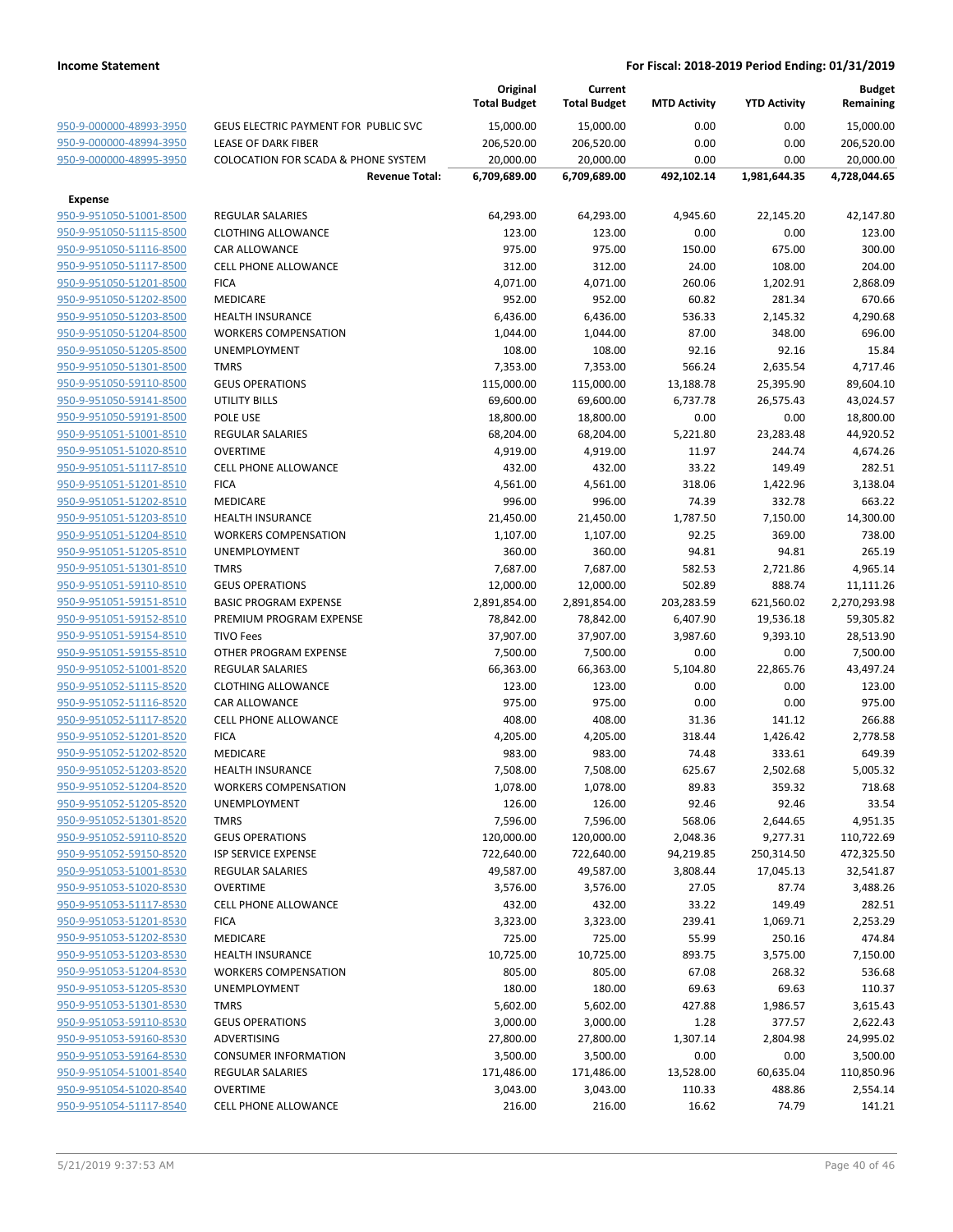|                                                    |                                              | Original<br><b>Total Budget</b> | Current<br><b>Total Budget</b> | <b>MTD Activity</b> | <b>YTD Activity</b> | <b>Budget</b><br>Remaining |
|----------------------------------------------------|----------------------------------------------|---------------------------------|--------------------------------|---------------------|---------------------|----------------------------|
| 950-9-951054-51201-8540                            | <b>FICA</b>                                  | 10,834.00                       | 10,834.00                      | 794.44              | 3,589.86            | 7,244.14                   |
| 950-9-951054-51202-8540                            | MEDICARE                                     | 2,491.00                        | 2,491.00                       | 185.80              | 839.57              | 1,651.43                   |
| 950-9-951054-51203-8540                            | <b>HEALTH INSURANCE</b>                      | 48,263.00                       | 48,263.00                      | 4,021.92            | 16,087.68           | 32,175.32                  |
| 950-9-951054-51204-8540                            | <b>WORKERS COMPENSATION</b>                  | 2,785.00                        | 2,785.00                       | 232.08              | 928.32              | 1,856.68                   |
| 950-9-951054-51205-8540                            | <b>UNEMPLOYMENT</b>                          | 810.00                          | 810.00                         | 245.79              | 245.79              | 564.21                     |
| 950-9-951054-51301-8540                            | <b>TMRS</b>                                  | 19,230.00                       | 19,230.00                      | 1,510.23            | 7,034.80            | 12,195.20                  |
| 950-9-951054-59110-8540                            | <b>GEUS OPERATIONS</b>                       | 8,000.00                        | 8,000.00                       | 983.91              | 2,398.03            | 5,601.97                   |
| 950-9-951055-51001-8550                            | REGULAR SALARIES                             | 126,422.00                      | 126,422.00                     | 9,357.36            | 43,178.48           | 83,243.52                  |
| 950-9-951055-51020-8550                            | <b>OVERTIME</b>                              | 3,145.00                        | 3,145.00                       | 457.22              | 1,310.45            | 1,834.55                   |
| 950-9-951055-51102-8550                            | <b>BILINGUAL PAY</b>                         | 90.00                           | 90.00                          | 0.00                | 0.00                | 90.00                      |
| 950-9-951055-51115-8550                            | <b>CLOTHING ALLOWANCE</b>                    | 42.00                           | 42.00                          | 0.00                | 0.00                | 42.00                      |
| 950-9-951055-51116-8550                            | CAR ALLOWANCE                                | 1,400.00                        | 1,400.00                       | 0.00                | 0.00                | 1,400.00                   |
| 950-9-951055-51117-8550                            | <b>CELL PHONE ALLOWANCE</b>                  | 503.00                          | 503.00                         | 38.70               | 174.15              | 328.85                     |
| 950-9-951055-51201-8550                            | <b>FICA</b>                                  | 7,402.00                        | 7,402.00                       | 610.90              | 2,246.85            | 5,155.15                   |
| 950-9-951055-51202-8550                            | MEDICARE                                     | 1,866.00                        | 1,866.00                       | 142.87              | 647.60              | 1,218.40                   |
| 950-9-951055-51203-8550                            | <b>HEALTH INSURANCE</b>                      | 19,842.00                       | 19,842.00                      | 1,653.50            | 6,614.00            | 13,228.00                  |
| 950-9-951055-51204-8550                            | <b>WORKERS COMPENSATION</b>                  | 2,053.00                        | 2,053.00                       | 171.08              | 684.32              | 1,368.68                   |
| 950-9-951055-51205-8550                            | <b>UNEMPLOYMENT</b>                          | 333.00                          | 333.00                         | 152.09              | 155.11              | 177.89                     |
| 950-9-951055-51301-8550                            | <b>TMRS</b>                                  | 14,388.00                       | 14,388.00                      | 1,089.75            | 5,134.67            | 9,253.33                   |
| 950-9-951055-59110-8550                            | <b>GEUS OPERATIONS</b>                       | 7,200.00                        | 7,200.00                       | 1,053.75            | 2,163.59            | 5,036.41                   |
| 950-9-951055-59112-8550                            | SAFETY                                       | 2,000.00                        | 2,000.00                       | 0.00                | 0.00                | 2,000.00                   |
| 950-9-951055-59158-8550                            | C/I BILLING                                  | 42,500.00                       | 42,500.00                      | 0.00                | 42,027.96           | 472.04                     |
| 950-9-951060-51001-8600                            | REGULAR SALARIES                             | 197,614.00                      | 197,614.00                     | 15,027.42           | 67,033.21           | 130,580.79                 |
| 950-9-951060-51011-8600                            | PART TIME TEMPORARY                          | 4,028.00                        | 4,028.00                       | 0.00                | 0.00                | 4,028.00                   |
| 950-9-951060-51020-8600                            | <b>OVERTIME</b>                              | 12,725.00                       | 12,725.00                      | 562.56              | 2,673.74            | 10,051.26                  |
| 950-9-951060-51115-8600                            | <b>CLOTHING ALLOWANCE</b>                    | 2,079.00                        | 2,079.00                       | 0.00                | 0.00                | 2,079.00                   |
| 950-9-951060-51116-8600                            | CAR ALLOWANCE                                | 1,950.00                        | 1,950.00                       | 300.00              | 1,350.00            | 600.00                     |
| 950-9-951060-51117-8600                            | <b>CELL PHONE ALLOWANCE</b>                  | 1,731.00                        | 1,731.00                       | 116.32              | 523.44              | 1,207.56                   |
| 950-9-951060-51201-8600                            | <b>FICA</b>                                  | 13,544.00                       | 13,544.00                      | 860.16              | 3,981.13            | 9,562.87                   |
| 950-9-951060-51202-8600                            | MEDICARE                                     | 2,984.00                        | 2,984.00                       | 201.16              | 931.07              | 2,052.93                   |
| 950-9-951060-51203-8600                            | <b>HEALTH INSURANCE</b>                      | 45,583.00                       | 45,583.00                      | 3,798.58            | 15,194.32           | 30,388.68                  |
| 950-9-951060-51204-8600                            | <b>WORKERS COMPENSATION</b>                  | 3,560.00                        | 3,560.00                       | 296.67              | 1,186.68            | 2,373.32                   |
| 950-9-951060-51205-8600                            | UNEMPLOYMENT                                 | 768.00                          | 768.00                         | 287.94              | 287.94              | 480.06                     |
| 950-9-951060-51301-8600                            | <b>TMRS</b>                                  | 23,043.00                       | 23,043.00                      | 1,712.16            | 7,956.17            | 15,086.83                  |
| 950-9-951060-59201-8600                            | <b>BUILDINGS MAINTNANCE</b>                  | 23,000.00                       | 23,000.00                      | 0.00                | 15,277.66           | 7,722.34                   |
| 950-9-951060-59205-8600                            | <b>EQUIPMENT MAINTENANCE</b>                 | 10,000.00                       | 10,000.00                      | 1,378.76            | 1,937.27            | 8,062.73                   |
| 950-9-951060-59231-8600                            | <b>CABLE PLANT MAINTENANCE</b>               | 30,000.00                       | 30,000.00                      | 0.00                | 2,050.42            | 27,949.58                  |
| 950-9-951060-59235-8600<br>950-9-951061-51001-8610 | FIBER OPTICS PLANT MAINTENANCE               | 20,000.00                       | 20,000.00                      | 0.00                | 0.00                | 20,000.00                  |
| 950-9-951061-51011-8610                            | <b>REGULAR SALARIES</b>                      | 197,614.00                      | 197,614.00                     | 15,027.42           | 67,032.71           | 130,581.29                 |
|                                                    | PART TIME TEMPORARY                          | 12,083.00                       | 12,083.00<br>12,725.00         | 0.00                | 0.00                | 12,083.00<br>10,053.52     |
| 950-9-951061-51020-8610<br>950-9-951061-51115-8610 | <b>OVERTIME</b><br><b>CLOTHING ALLOWANCE</b> | 12,725.00<br>2,079.00           | 2,079.00                       | 562.18<br>0.00      | 2,671.48<br>0.00    | 2,079.00                   |
| 950-9-951061-51116-8610                            | CAR ALLOWANCE                                | 1,950.00                        |                                | 0.00                | 0.00                | 1,950.00                   |
| 950-9-951061-51117-8610                            | <b>CELL PHONE ALLOWANCE</b>                  |                                 | 1,950.00                       |                     |                     | 1,207.92                   |
| 950-9-951061-51201-8610                            | <b>FICA</b>                                  | 1,731.00<br>14,044.00           | 1,731.00                       | 116.24<br>951.82    | 523.08<br>4,270.88  | 9,773.12                   |
| 950-9-951061-51202-8610                            | <b>MEDICARE</b>                              | 3,101.00                        | 14,044.00                      | 222.60              | 998.85              | 2,102.15                   |
| 950-9-951061-51203-8610                            | HEALTH INSURANCE                             | 50,946.00                       | 3,101.00<br>50,946.00          | 4,245.50            | 16,982.00           | 33,964.00                  |
| 950-9-951061-51204-8610                            | <b>WORKERS COMPENSATION</b>                  | 3,691.00                        | 3,691.00                       | 307.58              | 1,230.32            | 2,460.68                   |
| 950-9-951061-51205-8610                            | <b>UNEMPLOYMENT</b>                          | 858.00                          | 858.00                         | 282.53              | 282.53              | 575.47                     |
| 950-9-951061-51301-8610                            | <b>TMRS</b>                                  | 23,945.00                       | 23,945.00                      | 1,678.94            | 7,800.59            | 16,144.41                  |
| 950-9-951061-59205-8610                            | <b>EQUIPMENT MAINTENANCE</b>                 | 2,500.00                        | 2,500.00                       | 0.00                | 0.00                | 2,500.00                   |
| 950-9-951061-59233-8610                            | INTERNET PLANT MAINTENANCE                   | 6,000.00                        | 6,000.00                       | 0.00                | 0.00                | 6,000.00                   |
| 950-9-951090-59510-9900                            | HEADEND, TRUNK & DISTRIBUTION SYSTEM         | 100,000.00                      | 100,000.00                     | 0.00                | 0.00                | 100,000.00                 |
| 950-9-951090-59511-9900                            | <b>HEADEND EQUIPMENT</b>                     | 80,000.00                       | 80,000.00                      | 24,056.96           | 24,056.96           | 55,943.04                  |
| 950-9-951090-59512-9900                            | <b>DROPS</b>                                 | 100,000.00                      | 100,000.00                     | 6,184.16            | 25,178.05           | 74,821.95                  |
| 950-9-951090-59590-9900                            | <b>STRUCTURES &amp; IMPROVEMENTS</b>         | 0.00                            | 0.00                           | 0.00                | 77,244.50           | $-77,244.50$               |
| 950-9-951090-59595-9900                            | LABORATORY EQUIPMENT                         |                                 |                                | 0.00                | 0.00                |                            |
| 950-9-951091-51001-9958                            |                                              | 15,000.00                       | 15,000.00                      |                     |                     | 15,000.00                  |
| 950-9-951091-51020-9958                            | REGULAR SALARIES                             | 35,000.00                       | 35,000.00                      | 2,061.61            | 9,120.68            | 25,879.32                  |
|                                                    | <b>OVERTIME</b>                              | 0.00                            | 0.00                           | 141.50              | 675.54              | $-675.54$                  |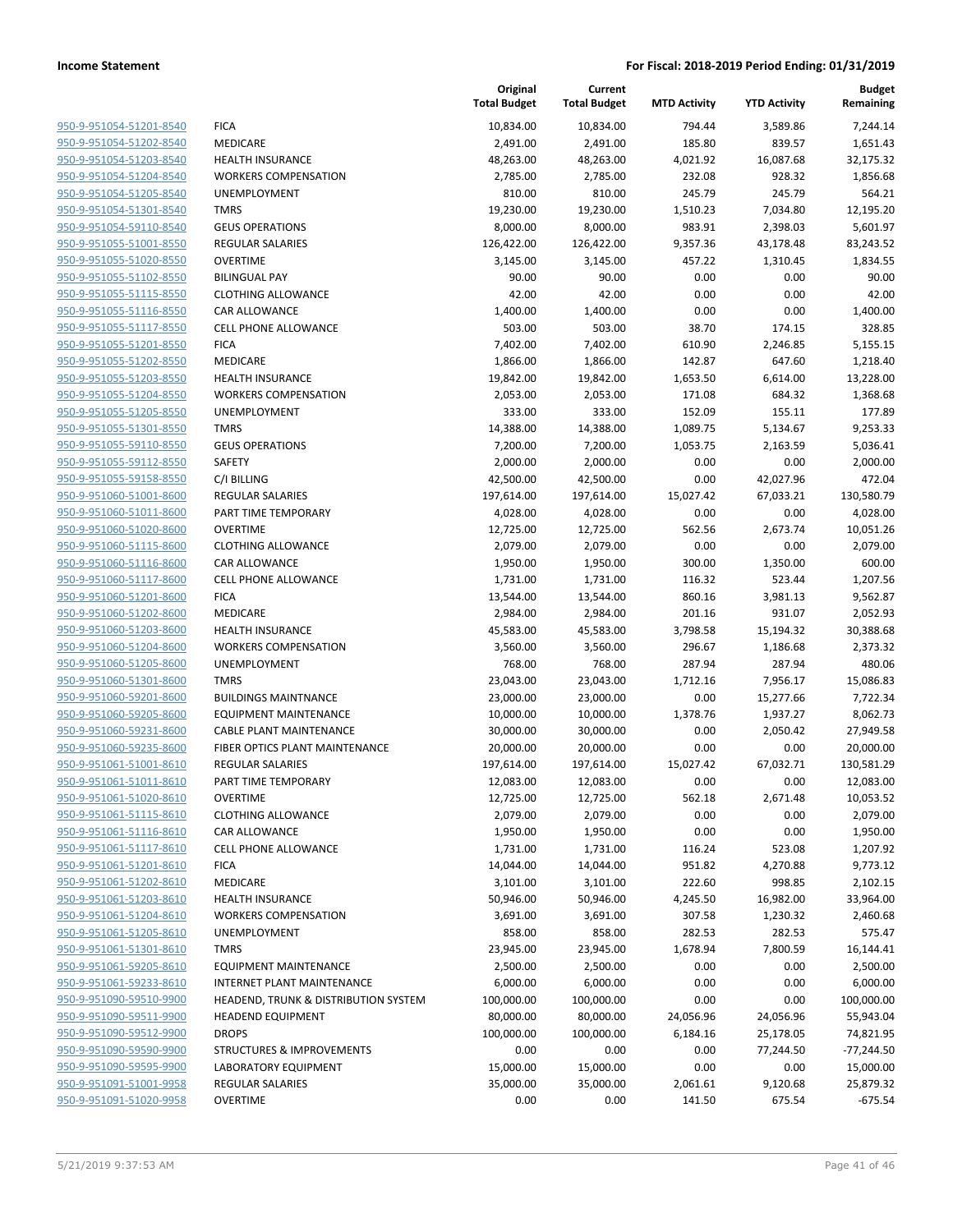|                         |                                                 | Original<br><b>Total Budget</b> | Current<br><b>Total Budget</b> | <b>MTD Activity</b> | <b>YTD Activity</b> | <b>Budget</b><br>Remaining |
|-------------------------|-------------------------------------------------|---------------------------------|--------------------------------|---------------------|---------------------|----------------------------|
| 950-9-951091-51201-9958 | <b>FICA</b>                                     | 2,170.00                        | 2,170.00                       | 137.83              | 612.94              | 1,557.06                   |
| 950-9-951091-51202-9958 | <b>MEDICARE</b>                                 | 508.00                          | 508.00                         | 32.23               | 143.35              | 364.65                     |
| 950-9-951091-51205-9958 | <b>UNEMPLOYMENT</b>                             | 0.00                            | 0.00                           | 40.01               | 40.01               | $-40.01$                   |
| 950-9-951091-51301-9958 | <b>TMRS</b>                                     | 3,920.00                        | 3,920.00                       | 245.87              | 1,136.29            | 2,783.71                   |
| 950-9-970000-59703-4030 | <b>DEPRECIATION EXPENSE</b>                     | 748,044.00                      | 748,044.00                     | 0.00                | 0.00                | 748,044.00                 |
| 950-9-970000-59720-9705 | <b>CREDIT CARD &amp; BANK FEES</b>              | 15,000.00                       | 15,000.00                      | 2,179.05            | 4,864.18            | 10,135.82                  |
| 950-9-970000-59730-9250 | <b>INVENTORY LOSS/GAIN</b>                      | 1,000.00                        | 1,000.00                       | 0.00                | 0.00                | 1,000.00                   |
| 950-9-970000-59734-4210 | ASSET DISPOSAL LOSSES/GAINS                     | 1,000.00                        | 1,000.00                       | 0.00                | 0.00                | 1,000.00                   |
| 950-9-970000-59750-9260 | <b>ACCRUED PTO PAY</b>                          | 5,000.00                        | 5,000.00                       | 0.00                | 0.00                | 5,000.00                   |
| 950-9-970000-59770-9970 | <b>CONTINGENCY</b>                              | 50,000.00                       | 50,000.00                      | 0.00                | 0.00                | 50,000.00                  |
| 950-9-970000-59771-9970 | PAYROLL CONTINGENCY                             | 11,800.00                       | 11,800.00                      | 0.00                | 0.00                | 11,800.00                  |
| 950-9-970000-59780-9240 | PROPERTY INSURANCE                              | 14,000.00                       | 14,000.00                      | 0.00                | 14,758.58           | $-758.58$                  |
| 950-9-970000-59781-9250 | <b>LIABILITY INSURANCE</b>                      | 11,000.00                       | 11,000.00                      | 0.00                | 12,758.86           | $-1,758.86$                |
| 950-9-990000-59901-9270 | TRANSFER to COG - FRANCHISE FEES                | 299,165.00                      | 299,165.00                     | 0.00                | 69,819.50           | 229,345.50                 |
| 950-9-990000-59902-9200 | TRANSFER to COG - ADMIN EXPENSES                | 42,115.00                       | 42,115.00                      | 3,509.58            | 14,038.32           | 28,076.68                  |
| 950-9-990000-59903-4082 | TRANSFER to COG - PILOT                         | 41,465.00                       | 41,465.00                      | 41,465.13           | 41,465.13           | $-0.13$                    |
| 950-9-990000-59926-9330 | TRANSFER to COG - GARAGE                        | 14,104.00                       | 14,104.00                      | 1,175.33            | 4,701.32            | 9,402.68                   |
| 950-9-990000-59927-9200 | TRANSFER to COG - INSURANCE                     | 4,205.00                        | 4,205.00                       | 350.42              | 1,401.68            | 2,803.32                   |
| 950-9-990000-59928-9200 | XFER to COG - IT                                | 4,190.00                        | 4,190.00                       | 349.17              | 1,396.68            | 2,793.32                   |
| 950-9-990000-59930-9270 | <b>TRANSFER to GBOD</b>                         | 59,833.00                       | 59,833.00                      | 0.00                | 13,963.90           | 45,869.10                  |
| 950-9-990000-59954-8559 | <b>TRANSFER TO 910 - BILLING</b>                | 77,382.00                       | 77,382.00                      | 6,448.50            | 25,794.00           | 51,588.00                  |
| 950-9-990000-59955-8559 | TRANSFER TO 910 - CASHIERING                    | 56,077.00                       | 56,077.00                      | 4,673.08            | 18,692.32           | 37,384.68                  |
|                         | <b>Expense Total:</b>                           | 7,482,344.00                    | 7,482,344.00                   | 536,494.77          | 1,867,092.29        | 5,615,251.71               |
|                         | Fund: 950 - CABLE / INTERNET Surplus (Deficit): | $-772,655.00$                   | -772,655.00                    | $-44.392.63$        | 114,552.06          |                            |
|                         | <b>Total Surplus (Deficit):</b>                 | $-201.290.37$                   | $-162.629.78$                  | 6,926,202.39        | 12,533,849.53       |                            |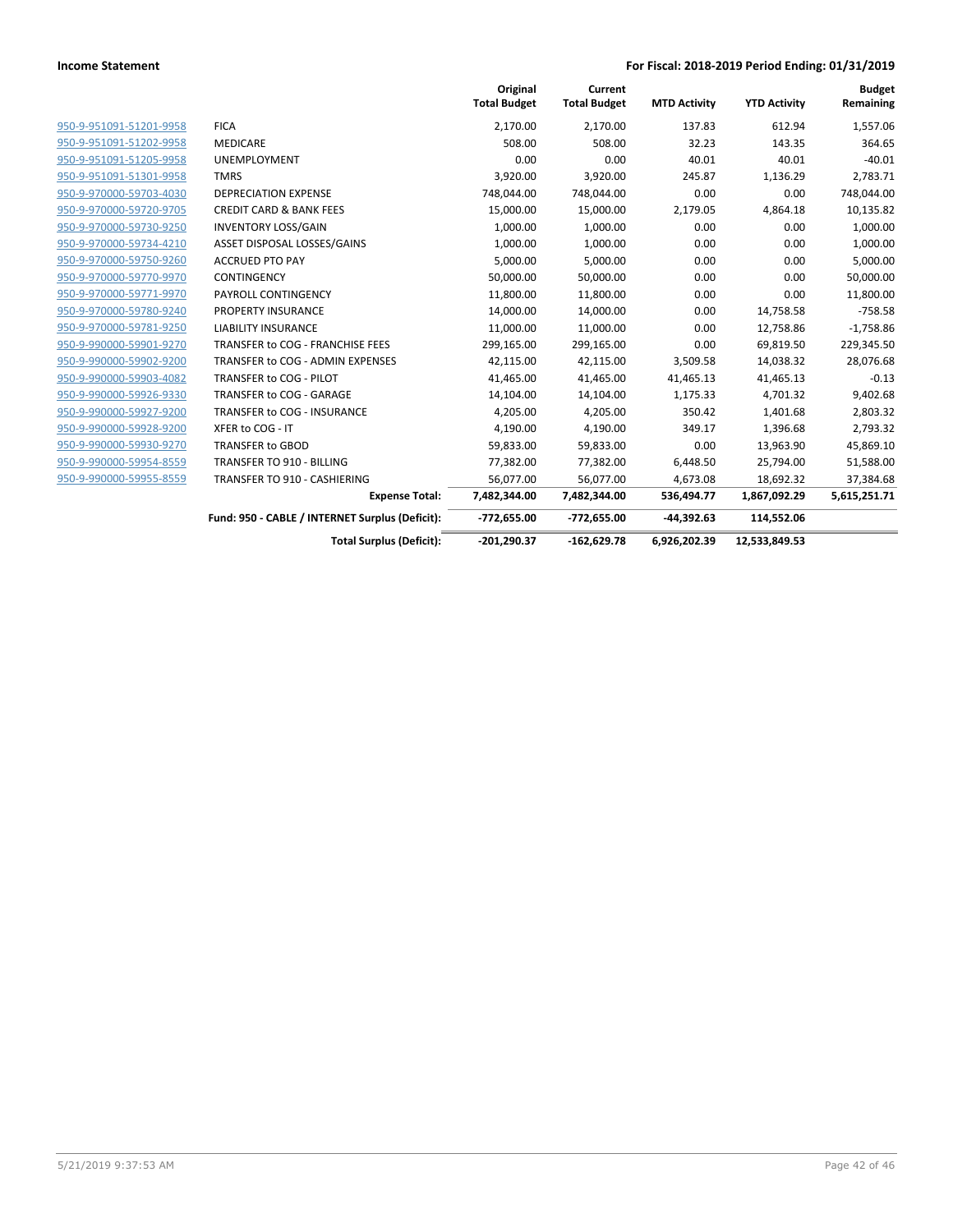# **Group Summary**

| <b>Account Type</b>                                                                  | Original<br><b>Total Budget</b> | Current<br><b>Total Budget</b> | <b>MTD Activity</b>     | <b>YTD Activity</b>      | <b>Budget</b><br>Remaining |
|--------------------------------------------------------------------------------------|---------------------------------|--------------------------------|-------------------------|--------------------------|----------------------------|
| Fund: 100 - GENERAL FUND                                                             |                                 |                                |                         |                          |                            |
| Revenue                                                                              | 24,474,298.85                   | 24,474,298.85                  | 5,369,898.18            | 11,793,477.18            | 12,680,821.67              |
| Expense                                                                              | 26,032,854.92                   | 26,030,383.92                  | 2,054,672.80            | 8,623,950.63             | 17,406,433.29              |
| Fund: 100 - GENERAL FUND Surplus (Deficit):                                          | $-1,558,556.07$                 | $-1,556,085.07$                | 3,315,225.38            | 3,169,526.55             | -4,725,611.62              |
| Fund: 101 - MUNICIPAL COURT BUILDING SECURITY FEES                                   |                                 |                                |                         |                          |                            |
| Revenue                                                                              | 0.00                            | 0.00                           | 439.57                  | 2,188.05                 | $-2,188.05$                |
| Expense                                                                              | 0.00                            | 0.00                           | 3.72                    | 7.96                     | $-7.96$                    |
| Fund: 101 - MUNICIPAL COURT BUILDING SECURITY FEES Surplus (Deficit):                | 0.00                            | 0.00                           | 435.85                  | 2,180.09                 | $-2.180.09$                |
| <b>Fund: 102 - MUNICIPAL COURT TECH FUND</b>                                         |                                 |                                |                         |                          |                            |
| Revenue                                                                              | 0.00                            | 0.00                           | 560.63                  | 2.575.88                 | $-2,575.88$                |
| Expense                                                                              | 0.00                            | 0.00                           | 2.29                    | 4.87                     | $-4.87$                    |
| Fund: 102 - MUNICIPAL COURT TECH FUND Surplus (Deficit):                             | 0.00                            | 0.00                           | 558.34                  | 2,571.01                 | $-2,571.01$                |
| Fund: 103 - MUNICIPAL COURT CHILD SAFETY FUND                                        |                                 |                                |                         |                          |                            |
| Revenue                                                                              | 28,616.00                       | 28,616.00                      | 5,739.83                | 5,863.32                 | 22,752.68                  |
| Expense                                                                              | 28,010.00                       | 28,010.00                      | 0.83                    | 1.81                     | 28,008.19                  |
| Fund: 103 - MUNICIPAL COURT CHILD SAFETY FUND Surplus (Deficit):                     | 606.00                          | 606.00                         | 5,739.00                | 5,861.51                 | $-5,255.51$                |
| <b>Fund: 111 - RECREATION ACTIVITIES FUND</b>                                        |                                 |                                |                         |                          |                            |
| Revenue                                                                              | 273,109.00                      | 273,109.00                     | 2,675.50                | 20,002.01                | 253,106.99                 |
| Expense                                                                              | 268,345.00                      | 268,345.00                     | 12,015.91               | 39,996.97                | 228,348.03                 |
| Fund: 111 - RECREATION ACTIVITIES FUND Surplus (Deficit):                            | 4,764.00                        | 4.764.00                       | $-9,340.41$             | -19,994.96               | 24,758.96                  |
| <b>Fund: 112 - GUN RANGE FUND</b>                                                    |                                 |                                |                         |                          |                            |
| Revenue                                                                              | 2,050.00                        | 2,050.00                       | 0.00                    | 70.00                    | 1,980.00                   |
| Expense                                                                              | 1,010.00                        | 1,010.00                       | 0.00                    | 70.00                    | 940.00                     |
| Fund: 112 - GUN RANGE FUND Surplus (Deficit):                                        | 1,040.00                        | 1,040.00                       | 0.00                    | 0.00                     | 1,040.00                   |
| Fund: 113 - HOTEL / MOTEL OCCUPANCY TAX FUND                                         |                                 |                                |                         |                          |                            |
| Revenue                                                                              | 622,555.00                      | 622,555.00                     | 43,880.60               | 177,577.94               | 444,977.06                 |
| Expense<br>Fund: 113 - HOTEL / MOTEL OCCUPANCY TAX FUND Surplus (Deficit):           | 603,945.00<br>18,610.00         | 603,945.00<br>18,610.00        | 55,460.12<br>-11,579.52 | 221,222.04<br>-43,644.10 | 382,722.96<br>62,254.10    |
|                                                                                      |                                 |                                |                         |                          |                            |
| Fund: 114 - VENUE MANAGEMENT FUND                                                    |                                 |                                |                         |                          |                            |
| Revenue                                                                              | 211,784.00<br>233,717.00        | 211,784.00<br>233,717.00       | 9,495.00<br>18,072.33   | 28,178.03<br>95,616.22   | 183,605.97<br>138,100.78   |
| Expense<br>Fund: 114 - VENUE MANAGEMENT FUND Surplus (Deficit):                      | $-21,933.00$                    | -21,933.00                     | $-8,577.33$             | $-67,438.19$             | 45,505.19                  |
|                                                                                      |                                 |                                |                         |                          |                            |
| <b>Fund: 123 - PTRAIN - POLICE REIMBURSEMENT GRANTS &amp; CONT EDUCAT</b><br>Revenue | 0.00                            | 0.00                           | 6.33                    | 85.17                    | $-85.17$                   |
| Expense                                                                              | 0.00                            | 0.00                           | 0.66                    | 1.43                     | $-1.43$                    |
| Fund: 123 - PTRAIN - POLICE REIMBURSEMENT GRANTS & CONT EDUCAT Surp                  | 0.00                            | 0.00                           | 5.67                    | 83.74                    | $-83.74$                   |
| Fund: 140 - DEBT SERVICE FUND                                                        |                                 |                                |                         |                          |                            |
| Revenue                                                                              | 6,152,327.00                    | 6,152,327.00                   | 2,474,617.95            | 4,404,075.57             | 1,748,251.43               |
| Expense                                                                              | 6,112,358.00                    | 6,112,358.00                   | 971.05                  | 1,058.56                 | 6,111,299.44               |
| Fund: 140 - DEBT SERVICE FUND Surplus (Deficit):                                     | 39,969.00                       | 39,969.00                      | 2,473,646.90            | 4,403,017.01             | -4,363,048.01              |
| Fund: 160 - GENERAL CAPITAL IMPROVEMENT FUND                                         |                                 |                                |                         |                          |                            |
| Revenue                                                                              | 3,483,144.00                    | 3,483,144.00                   | 288,808.99              | 1,177,558.26             | 2,305,585.74               |
| Expense                                                                              | 3,985,045.00                    | 3,987,516.00                   | 98,230.28               | 609,923.90               | 3,377,592.10               |
| Fund: 160 - GENERAL CAPITAL IMPROVEMENT FUND Surplus (Deficit):                      | $-501,901.00$                   | -504,372.00                    | 190,578.71              | 567,634.36               | -1,072,006.36              |
| Fund: 161 - STREET CONSTRUCTION FUND                                                 |                                 |                                |                         |                          |                            |
| Revenue                                                                              | 4,000.00                        | 4,000.00                       | 515.92                  | 6,937.32                 | $-2,937.32$                |
| Expense                                                                              | 500.00                          | 500.00                         | 54.27                   | 108.41                   | 391.59                     |
| Fund: 161 - STREET CONSTRUCTION FUND Surplus (Deficit):                              | 3,500.00                        | 3,500.00                       | 461.65                  | 6,828.91                 | $-3,328.91$                |
| Fund: 164 - 2013 CO CAPITAL FUND                                                     |                                 |                                |                         |                          |                            |
| Revenue                                                                              | 150.00                          | 150.00                         | 23.43                   | 275.04                   | $-125.04$                  |
| Expense                                                                              | 15.00                           | 15.00                          | 2.04                    | 4.07                     | 10.93                      |
| Fund: 164 - 2013 CO CAPITAL FUND Surplus (Deficit):                                  | 135.00                          | 135.00                         | 21.39                   | 270.97                   | $-135.97$                  |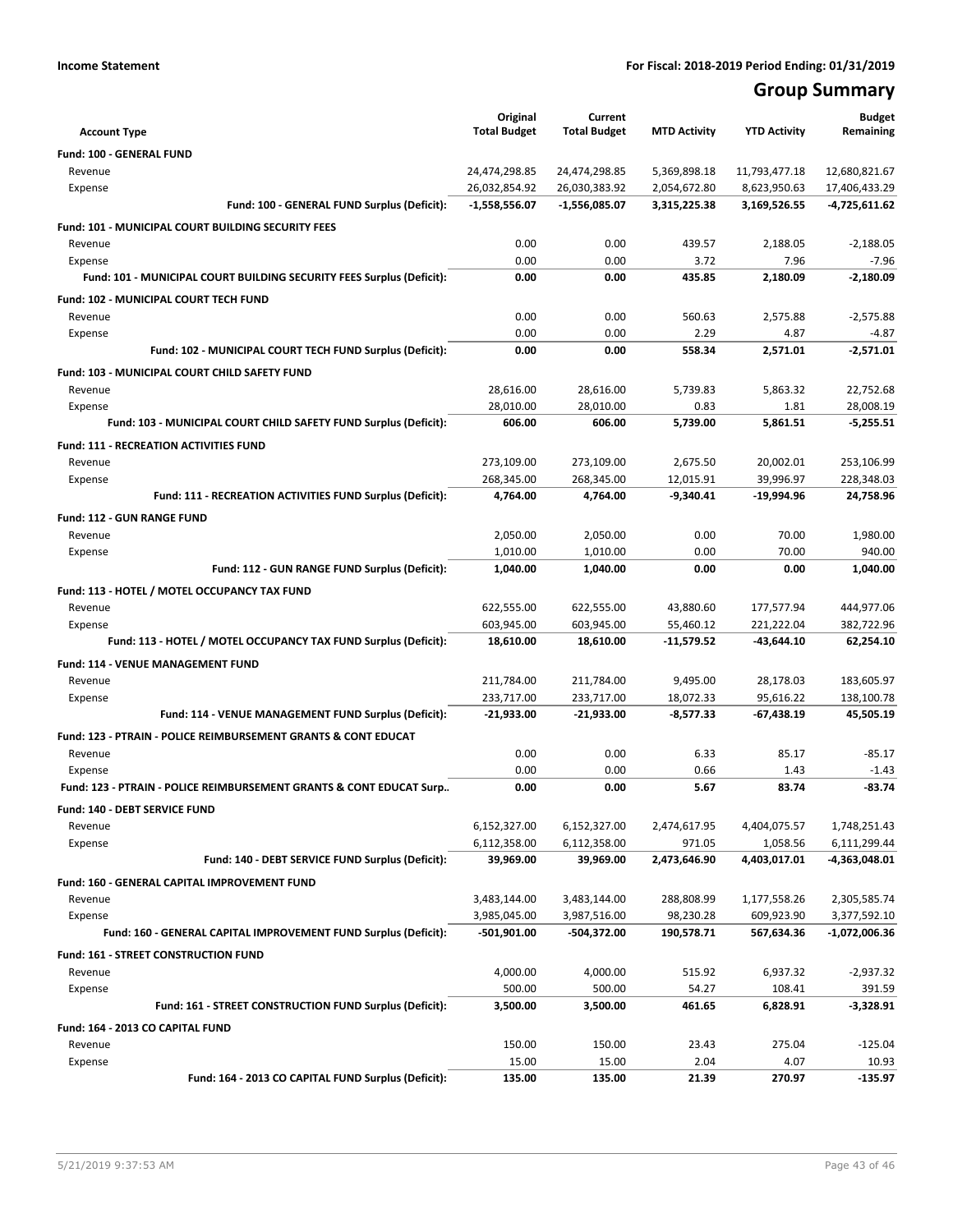| <b>Income Statement</b>                                          |                     |                     | For Fiscal: 2018-2019 Period Ending: 01/31/2019 |                     |               |
|------------------------------------------------------------------|---------------------|---------------------|-------------------------------------------------|---------------------|---------------|
|                                                                  | Original            | Current             |                                                 |                     | <b>Budget</b> |
| <b>Account Type</b>                                              | <b>Total Budget</b> | <b>Total Budget</b> | <b>MTD Activity</b>                             | <b>YTD Activity</b> | Remaining     |
| Fund: 165 - 2014 GO FUND                                         |                     |                     |                                                 |                     |               |
| Revenue                                                          | 25,000.00           | 25,000.00           | 1,588.41                                        | 5,955.40            | 19,044.60     |
| Fund: 165 - 2014 GO FUND Total:                                  | 25,000.00           | 25,000.00           | 1.588.41                                        | 5.955.40            | 19.044.60     |
| Fund: 171 - MAIN STREET SPECIAL REVENUE                          |                     |                     |                                                 |                     |               |
| Expense                                                          | 0.00                | 0.00                | 13,245.00                                       | 20,836.21           | $-20,836.21$  |
| Fund: 171 - MAIN STREET SPECIAL REVENUE Total:                   | 0.00                | 0.00                | 13,245.00                                       | 20,836.21           | $-20,836.21$  |
| <b>Fund: 172 - MINOR GRANTS FUND</b>                             |                     |                     |                                                 |                     |               |
| Revenue                                                          | 0.00                | 0.00                | 732.00                                          | 732.00              | $-732.00$     |
| Expense                                                          | 0.00                | 0.00                | 0.00                                            | 114.52              | $-114.52$     |
| Fund: 172 - MINOR GRANTS FUND Surplus (Deficit):                 | 0.00                | 0.00                | 732.00                                          | 617.48              | -617.48       |
| Fund: 200 - WATER / WASTEWATER FUND                              |                     |                     |                                                 |                     |               |
| Revenue                                                          | 14,440,684.00       | 14,440,684.00       | 1,049,917.75                                    | 4,437,014.04        | 10,003,669.96 |
| Expense                                                          | 10,253,810.20       | 10,253,810.20       | 1,081,183.02                                    | 4,268,742.54        | 5,985,067.66  |
| Fund: 200 - WATER / WASTEWATER FUND Surplus (Deficit):           | 4,186,873.80        | 4,186,873.80        | $-31,265.27$                                    | 168,271.50          | 4,018,602.30  |
| Fund: 212 - TX COMMUNITY DEV SWR SYSTEM IMPROV PROG GRANT        |                     |                     |                                                 |                     |               |
| Expense                                                          | 0.00                | 0.00                | 1,250.00                                        | 3,750.00            | $-3,750.00$   |
| Fund: 212 - TX COMMUNITY DEV SWR SYSTEM IMPROV PROG GRANT Total: | 0.00                | 0.00                | 1.250.00                                        | 3.750.00            | $-3.750.00$   |
| Fund: 216 - UTILIITY CIP FUND                                    |                     |                     |                                                 |                     |               |
| Revenue                                                          | 21,644,968.00       | 21,644,968.00       | 135,406.58                                      | 541,626.32          | 21,103,341.68 |
| Expense                                                          | 22,481,977.00       | 22,481,977.00       | 390,313.36                                      | 1,325,228.38        | 21,156,748.62 |
| Fund: 216 - UTILIITY CIP FUND Surplus (Deficit):                 | -837,009.00         | -837,009.00         | $-254,906.78$                                   | -783,602.06         | $-53,406.94$  |
| <b>Fund: 217 - WASTEWATER RECLAMATION FUND</b>                   |                     |                     |                                                 |                     |               |
| Revenue                                                          | 12,281.00           | 12,281.00           | 1,540.94                                        | 5,777.41            | 6,503.59      |
| Expense                                                          | 410,000.00          | 410,000.00          | 20,619.30                                       | 20,619.30           | 389,380.70    |
| Fund: 217 - WASTEWATER RECLAMATION FUND Surplus (Deficit):       | -397,719.00         | -397,719.00         | $-19,078.36$                                    | $-14,841.89$        | $-382,877.11$ |
| <b>Fund: 300 - AIRPORT FUND</b>                                  |                     |                     |                                                 |                     |               |
| Revenue                                                          | 724,626.50          | 724,626.50          | 111,589.27                                      | 303,468.79          | 421,157.71    |
| Expense                                                          | 180,843.82          | 180,843.82          | 10,772.38                                       | 57,952.04           | 122,891.78    |
| Fund: 300 - AIRPORT FUND Surplus (Deficit):                      | 543,782.68          | 543,782.68          | 100,816.89                                      | 245,516.75          | 298,265.93    |
| Fund: 360 - AIRPORT CAPITAL FUND                                 |                     |                     |                                                 |                     |               |
| Revenue                                                          | 75.000.00           | 75.000.00           | 4,745.33                                        | 16,718.72           | 58.281.28     |
| Expense                                                          | 12,000.00           | 12,000.00           | 291.68                                          | 383.80              | 11,616.20     |
| Fund: 360 - AIRPORT CAPITAL FUND Surplus (Deficit):              | 63,000.00           | 63,000.00           | 4,453.65                                        | 16,334.92           | 46,665.08     |
| Fund: 362 - AIRPORT FBO FUEL                                     |                     |                     |                                                 |                     |               |
| Revenue                                                          | 0.00                | 0.00                | 71,657.38                                       | 159,865.88          | $-159,865.88$ |
| Expense                                                          | 0.00                | 0.00                | 68,771.34                                       | 72,688.73           | $-72,688.73$  |
| Fund: 362 - AIRPORT FBO FUEL Surplus (Deficit):                  | 0.00                | 0.00                | 2,886.04                                        | 87,177.15           | $-87,177.15$  |
| Fund: 400 - GOLF FUND                                            |                     |                     |                                                 |                     |               |

| Expense                                 |                                                     | 244,493.00   | 244,493.00   | 15,904.42     | 68,366.01     | 176,126.99   |
|-----------------------------------------|-----------------------------------------------------|--------------|--------------|---------------|---------------|--------------|
|                                         | Fund: 400 - GOLF FUND Surplus (Deficit):            | 3,622.00     | 3,622.00     | $-9,419.89$   | $-32,481.63$  | 36,103.63    |
| <b>Fund: 500 - SANITATION FUND</b>      |                                                     |              |              |               |               |              |
| Revenue                                 |                                                     | 5,374,632.68 | 5,374,632.68 | 420,133.12    | 1,789,514.95  | 3,585,117.73 |
| Expense                                 |                                                     | 5,241,578.02 | 5,241,578.02 | 867,141.39    | 1,653,220.05  | 3,588,357.97 |
|                                         | Fund: 500 - SANITATION FUND Surplus (Deficit):      | 133,054.66   | 133,054.66   | -447,008.27   | 136,294.90    | $-3,240.24$  |
| <b>Fund: 601 - CENTRAL SERVICE FUND</b> |                                                     |              |              |               |               |              |
| Revenue                                 |                                                     | 865,367.00   | 865,367.00   | 72,113.92     | 288,455.68    | 576,911.32   |
| Expense                                 |                                                     | 910,947.00   | 910,947.00   | 91,027.23     | 305,669.43    | 605,277.57   |
|                                         | Fund: 601 - CENTRAL SERVICE FUND Surplus (Deficit): | $-45,580.00$ | $-45,580.00$ | $-18,913.31$  | $-17,213.75$  | $-28,366.25$ |
| <b>Fund: 602 - INSURANCE FUND</b>       |                                                     |              |              |               |               |              |
| Revenue                                 |                                                     | 5,563,649.00 | 5,563,649.00 | 493,363.96    | 1,943,110.10  | 3,620,538.90 |
| Expense                                 |                                                     | 5,382,387.00 | 5,382,387.00 | 738,103.21    | 2,536,967.11  | 2,845,419.89 |
|                                         | Fund: 602 - INSURANCE FUND Surplus (Deficit):       | 181,262.00   | 181,262.00   | $-244,739.25$ | $-593,857.01$ | 775,119.01   |
| Fund: 604 - MIS FUND                    |                                                     |              |              |               |               |              |
| Revenue                                 |                                                     | 529,279.00   | 529,279.00   | 44,106.59     | 176,426.36    | 352,852.64   |

Revenue 248,115.00 248,115.00 6,484.53 35,884.38 212,230.62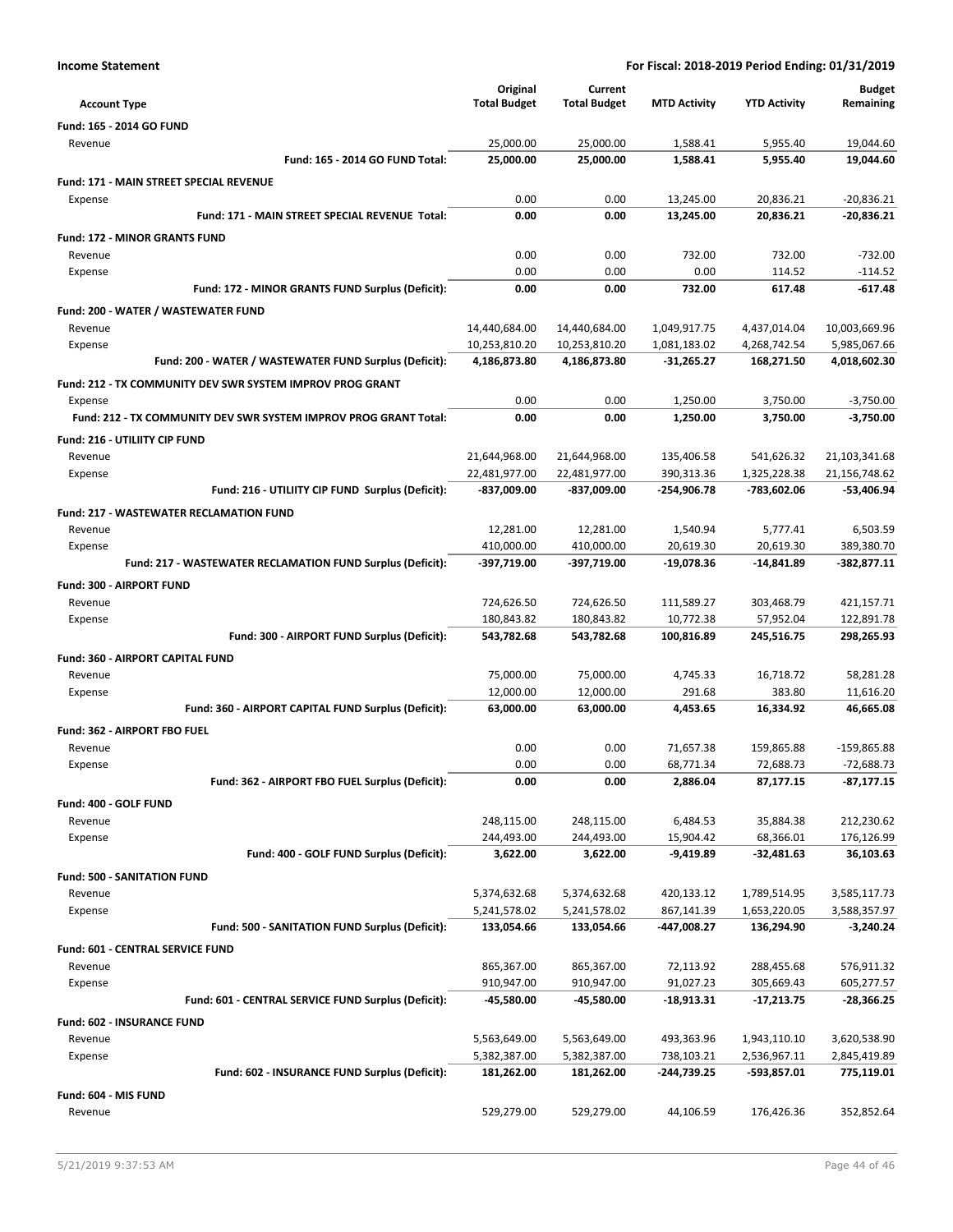| <b>Account Type</b>                                                        | Original<br><b>Total Budget</b> | Current<br><b>Total Budget</b> | <b>MTD Activity</b> | <b>YTD Activity</b> | <b>Budget</b><br>Remaining |
|----------------------------------------------------------------------------|---------------------------------|--------------------------------|---------------------|---------------------|----------------------------|
| Expense                                                                    | 780,034.75                      | 780,034.75                     | 71,609.31           | 329,717.07          | 450,317.68                 |
| Fund: 604 - MIS FUND Surplus (Deficit):                                    | -250,755.75                     | -250,755.75                    | $-27,502.72$        | -153,290.71         | $-97,465.04$               |
| Fund: 660 - VEHICLE REPLACEMENT FUND                                       |                                 |                                |                     |                     |                            |
| Revenue                                                                    | 693,393.00                      | 693,393.00                     | 58,492.42           | 233,520.10          | 459,872.90                 |
| Expense                                                                    | 1,446,832.00                    | 1,446,832.00                   | 47,686.67           | 151,627.39          | 1,295,204.61               |
| Fund: 660 - VEHICLE REPLACEMENT FUND Surplus (Deficit):                    | -753,439.00                     | -753,439.00                    | 10,805.75           | 81,892.71           | $-835,331.71$              |
| Fund: 800 - SPENCE FUND                                                    |                                 |                                |                     |                     |                            |
| Revenue                                                                    | 6,000.00                        | 6,000.00                       | 1,192.79            | 4,472.10            | 1,527.90                   |
| Expense                                                                    | 600.00                          | 600.00                         | 50.00               | 200.00              | 400.00                     |
| Fund: 800 - SPENCE FUND Surplus (Deficit):                                 | 5.400.00                        | 5,400.00                       | 1,142.79            | 4,272.10            | 1.127.90                   |
| Fund: 801 - JONES LIBRARY TRUST                                            |                                 |                                |                     |                     |                            |
| Revenue                                                                    | 0.00                            | 0.00                           | 9.40                | 126.47              | $-126.47$                  |
| Expense                                                                    | 0.00                            | 0.00                           | 0.99                | 2.13                | $-2.13$                    |
| Fund: 801 - JONES LIBRARY TRUST Surplus (Deficit):                         | 0.00                            | 0.00                           | 8.41                | 124.34              | $-124.34$                  |
| Fund: 809 - GREENVILLE IDC (L-3)                                           |                                 |                                |                     |                     |                            |
| Revenue                                                                    | 0.00                            | 0.00                           | 0.00                | 1,350,710.07        | $-1,350,710.07$            |
| Expense                                                                    | 0.00                            | 0.00                           | 228,916.48          | 1,350,709.07        | $-1,350,709.07$            |
| Fund: 809 - GREENVILLE IDC (L-3) Surplus (Deficit):                        | 0.00                            | 0.00                           | $-228,916.48$       | 1.00                | $-1.00$                    |
| <b>Fund: 810 - SEIZURE FUNDS - STATE RULES</b>                             |                                 |                                |                     |                     |                            |
| Revenue                                                                    | 200.00                          | 200.00                         | 175.67              | 2,183.09            | $-1,983.09$                |
| Expense                                                                    | 250.00                          | 250.00                         | 17.76               | 37.30               | 212.70                     |
| Fund: 810 - SEIZURE FUNDS - STATE RULES Surplus (Deficit):                 | $-50.00$                        | -50.00                         | 157.91              | 2,145.79            | -2,195.79                  |
| Fund: 811 - SEIZURE FUNDS - FED RULES                                      |                                 |                                |                     |                     |                            |
| Revenue                                                                    | 225.00                          | 225.00                         | 180.50              | 2,431.53            | $-2,206.53$                |
| Expense                                                                    | 100.00                          | 100.00                         | 1,519.05            | 1,690.94            | $-1,590.94$                |
| Fund: 811 - SEIZURE FUNDS - FED RULES Surplus (Deficit):                   | 125.00                          | 125.00                         | $-1,338.55$         | 740.59              | $-615.59$                  |
| Fund: 820 - TIRZ FUND (Tax Increment Reinvestment Zone)                    |                                 |                                |                     |                     |                            |
| Revenue                                                                    | 696,033.00                      | 734,693.59                     | 329,844.34          | 380,748.58          | 353,945.01                 |
| Expense                                                                    | 122,175.00                      | 122,175.00                     | 111.23              | 8,488.01            | 113,686.99                 |
| Fund: 820 - TIRZ FUND (Tax Increment Reinvestment Zone) Surplus (Deficit): | 573,858.00                      | 612,518.59                     | 329,733.11          | 372,260.57          | 240,258.02                 |
| Fund: 899 - POOLED CASH                                                    |                                 |                                |                     |                     |                            |
| Revenue                                                                    | 0.00                            | 0.00                           | $-0.01$             | $-0.02$             | 0.02                       |
| Fund: 899 - POOLED CASH Total:                                             | 0.00                            | 0.00                           | $-0.01$             | $-0.02$             | 0.02                       |
| <b>Fund: 910 - ELECTRIC OPERATING FUND</b>                                 |                                 |                                |                     |                     |                            |
| Revenue                                                                    | 60,783,975.00                   | 60,783,975.00                  | 4,548,463.93        | 18,848,741.51       | 41,935,233.49              |
| Expense                                                                    | 61,630,669.69                   | 61,630,669.69                  | 3,416,772.35        | 16,867,050.91       | 44,763,618.78              |
| Fund: 910 - ELECTRIC OPERATING FUND Surplus (Deficit):                     | -846,694.69                     | -846,694.69                    | 1,131,691.58        | 1,981,690.60        | -2,828,385.29              |
| Fund: 911 - ELECTRIC DEBT REDUCTION                                        |                                 |                                |                     |                     |                            |
| Revenue                                                                    | 0.00                            | 0.00                           | 4.70                | 2,830.88            | $-2,830.88$                |
| Fund: 911 - ELECTRIC DEBT REDUCTION Total:                                 | 0.00                            | 0.00                           | 4.70                | 2,830.88            | $-2,830.88$                |
| Fund: 912 - ELECTRIC DEBT SERVICE                                          |                                 |                                |                     |                     |                            |
| Revenue                                                                    | 8,732,723.00                    | 8,732,723.00                   | 727,726.92          | 2,910,907.68        | 5,821,815.32               |
| Expense                                                                    | 8,732,723.00                    | 8,732,723.00                   | 800.00              | 5,575.00            | 8,727,148.00               |
| Fund: 912 - ELECTRIC DEBT SERVICE Surplus (Deficit):                       | 0.00                            | 0.00                           | 726,926.92          | 2,905,332.68        | -2,905,332.68              |
| Fund: 913 - ELECTRIC CONSTRUCTION FUND                                     |                                 |                                |                     |                     |                            |
| Revenue                                                                    | 400.00                          | 400.00                         | 55.12               | 814.49              | $-414.49$                  |
| Fund: 913 - ELECTRIC CONSTRUCTION FUND Total:                              | 400.00                          | 400.00                         | 55.12               | 814.49              | -414.49                    |
| Fund: 950 - CABLE / INTERNET                                               |                                 |                                |                     |                     |                            |
| Revenue                                                                    | 6,709,689.00                    | 6,709,689.00                   | 492,102.14          | 1,981,644.35        | 4,728,044.65               |
| Expense                                                                    | 7,482,344.00                    | 7,482,344.00                   | 536,494.77          | 1,867,092.29        | 5,615,251.71               |
| Fund: 950 - CABLE / INTERNET Surplus (Deficit):                            | -772,655.00                     | -772,655.00                    | -44,392.63          | 114,552.06          | -887,207.06                |
| <b>Total Surplus (Deficit):</b>                                            | $-201,290.37$                   | $-162,629.78$                  | 6,926,202.39        | 12,533,849.53       |                            |